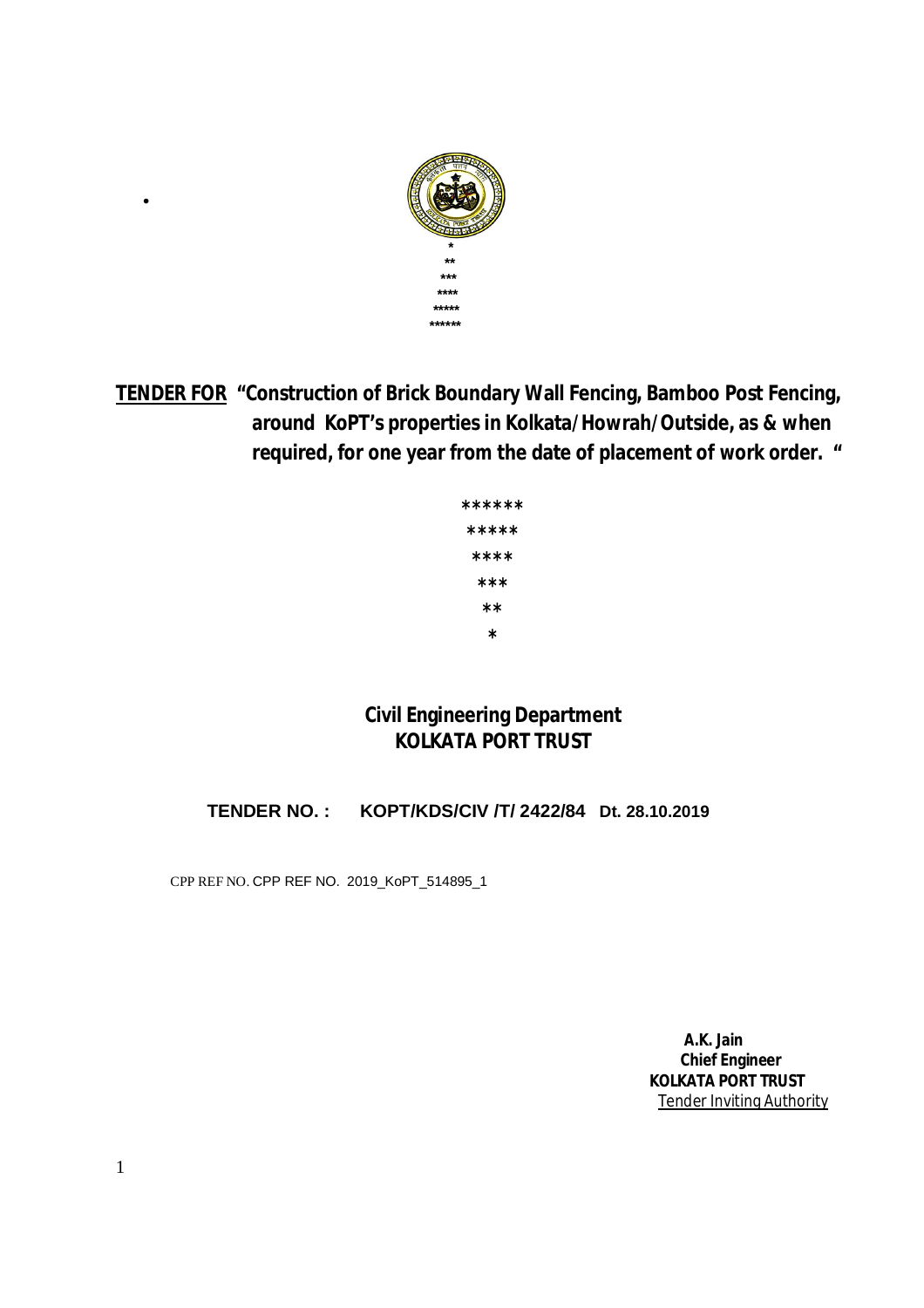# **Content**

| SI. No. | <b>Description</b>                        | Page No.  |
|---------|-------------------------------------------|-----------|
| 1.      | <b>NIT</b>                                | 3         |
| 2.      | Important instructions for E - tender     | 5         |
| 3.      | Commercial terms & Conditions             | $6$ to 9  |
| 4.      | Techno-commercial Bid                     | $11 - 29$ |
| 5.      | Instruction to Bidder                     | 12 to 15  |
| 6.      | Special Conditions of the Contract        | 16-29     |
| 7.      | Pre-qualification criteria                | 15        |
| 8.      | Scope of Work                             | $17 - 18$ |
| 9.      | Schedule "T"                              | 30        |
| 10.     | Schedule "O"<br>$31 - 32$                 |           |
| 11      | <b>ANNEXURE--D</b>                        | 34        |
| 12.     | ANNEXURE-D1                               | 35        |
| 13.     | <b>Financial Part/Price Bid</b>           | $36 - 43$ |
| 14      | <b>Bill of Quantities</b>                 | $39 - 43$ |
| 15.     | Bill of Quantities (Last Page only)       | 43        |
| 16      | Form of Tender                            | 44        |
| 17      | <b>General Conditions of the Contract</b> | 45 - 75   |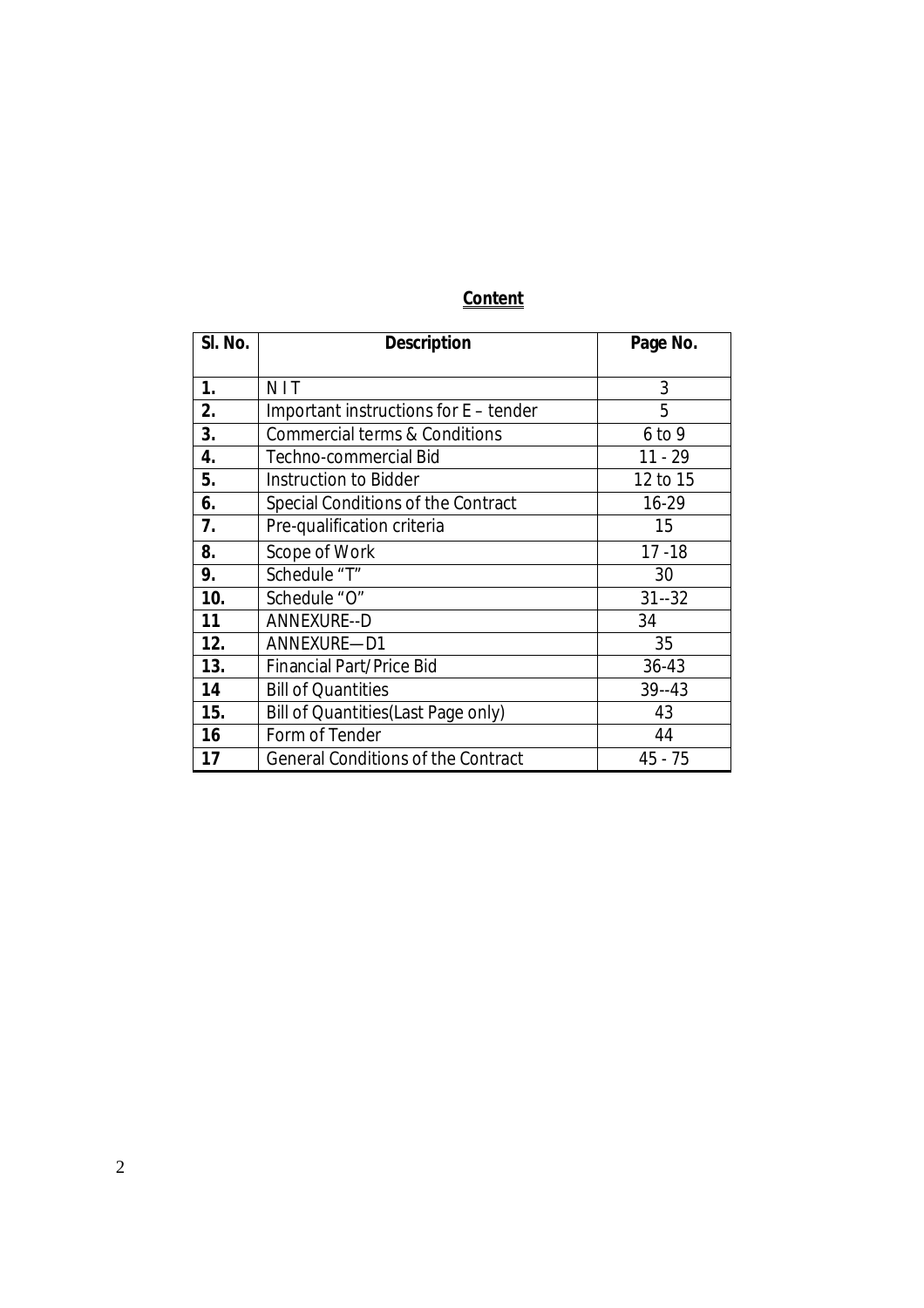# **Kolkata Port Trust**

**Civil Engineering Department**

#### **1.0 NOTICE INVITING TENDER**

#### **TENDER NO. : KOPT/KDS/CIV /T/ 2422/84 Dt. 28.10.2019**

E-Tender is invited from reliable, bonafide & experienced agency with required experience as per Prequalification criteria stipulated in Tender Document for "**Construction of Brick Boundary Wall Fencing, Bamboo Post Fencing, around KoPT's properties in Kolkata/Howrah/Outside, as & when required, for one** 

**year from the date of placement of work order. "** As per Bill of Quantities the Bid Document may be seen from the Central Public Procurement Portal (CPPP). Corrigenda or clarifications, if any, shall be hosted on the above mentioned website only.

The tender is also published on KoPT website (www.kolkataporttrust.gov.in).

#### **SCHEDULE OF TENDER (SOT)**

| a. TENDER                                     | KOPT/KDS/CIV /T/24 22/84<br>Dt. 28.10.2019                                                                                                                                                                                                                                                                                                                                                                       |
|-----------------------------------------------|------------------------------------------------------------------------------------------------------------------------------------------------------------------------------------------------------------------------------------------------------------------------------------------------------------------------------------------------------------------------------------------------------------------|
| No.                                           |                                                                                                                                                                                                                                                                                                                                                                                                                  |
| b. MODE OF TENDER                             | e-Procurement System<br>(Online single part Techno-Commercial Bid and<br>Price Bid through CPP Portal<br>https://eprocure.gov.in/eprocure/app)<br>The intending bidders are required to submit their<br>offers electronically through e-tendering portal. No<br>physical tender is acceptable by KOLKATA PORT<br>TRUST.                                                                                          |
| $\mathsf{C}$                                  |                                                                                                                                                                                                                                                                                                                                                                                                                  |
| i) Estimated Cost Of Work                     | Rs.29291335.00<br>(Rupees two crore ninety two lakhs ninety<br>one thousand three hundred thirty five only)                                                                                                                                                                                                                                                                                                      |
| ii) Earnest Money Deposit @2%                 | The intending firms would require to submit an<br>EMD of Rs. 585830.00 (Rupees five lakhs eighty<br>five thousand eight hundred and thirty only)<br>through DD/Banker Cheque in favour of Kolkata<br>Port Trust on any scheduled/Nationalised Bank<br>payable at Kolkata, otherwise their offer will be<br>summarily rejected. Copy of the DD/Banker's<br>Cheque should be uploaded. As per Cl. 2, page<br>no.14 |
| iii) Tender Document fee (non-<br>refundable) | The intending bidders should submit the tender<br>cost of Rs.2950/-(Rupees two thousand nine<br>hundred and fifty only ) including GST @ 18% to<br>KoPT through DD/Banker's Cheque in favour of<br>Kolkata Port Trust on any                                                                                                                                                                                     |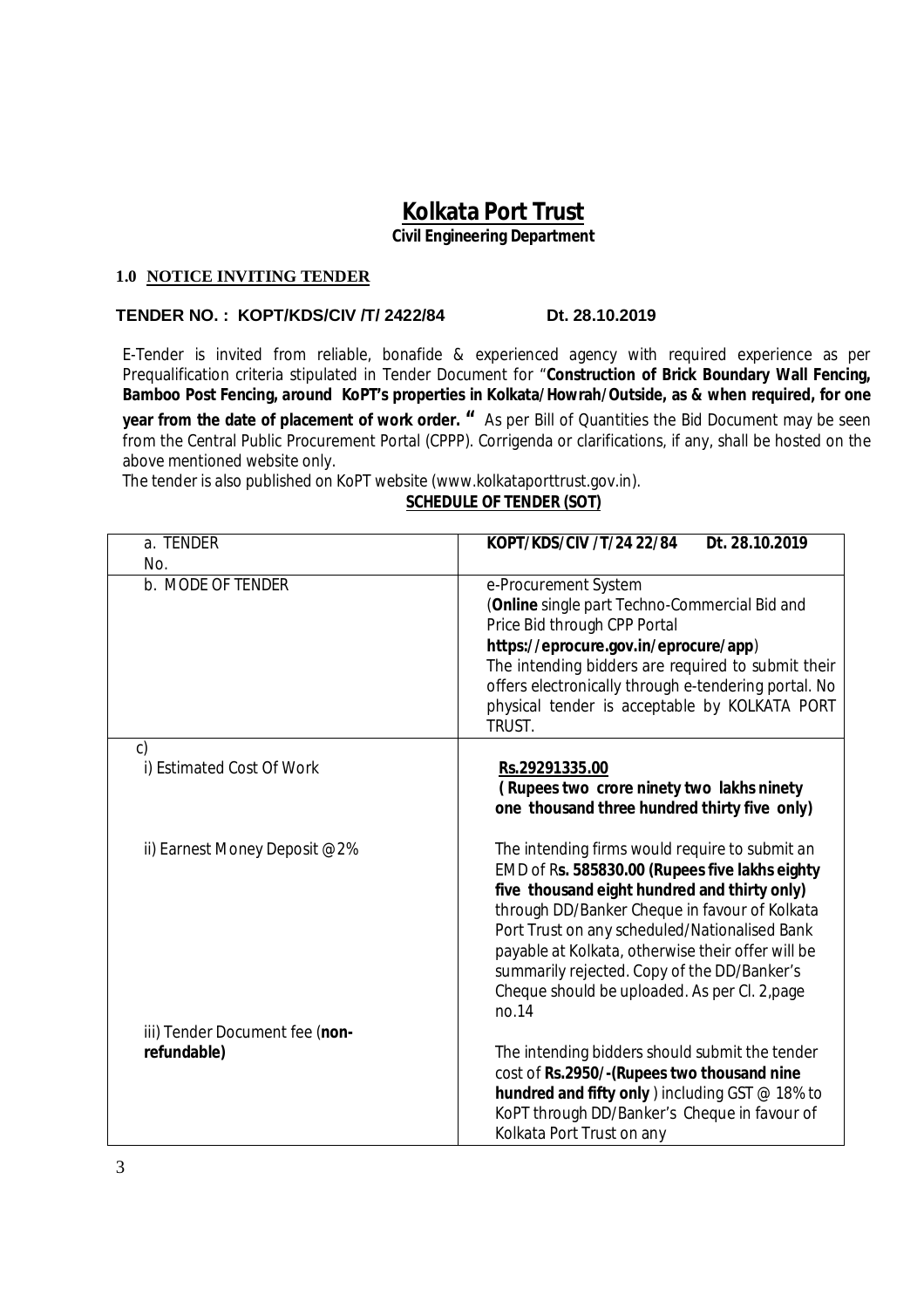|                                                                                                                         | scheduled/Nationalised Bank payable at Kolkata<br>otherwise their offer will be summarily rejected.<br>As per Cl. 2, page no.14. |
|-------------------------------------------------------------------------------------------------------------------------|----------------------------------------------------------------------------------------------------------------------------------|
|                                                                                                                         |                                                                                                                                  |
| d. Date of NIT available to parties to<br>download                                                                      | 30.10.2019 to 26. 11.2019 (up to 14:00 hrs.)                                                                                     |
| f. Pre - Bid Meeting date & Time                                                                                        | No Pre-bid meeting                                                                                                               |
| g. Last date of submission of EMD & Tender<br>Document fee in favour of KoPT.                                           | 26.11.2019 (up to 14:00 hrs.)                                                                                                    |
| Last date of Physically submission of Demand<br>Draft/Cheque/Bank Draft                                                 | 30.11.2019                                                                                                                       |
| h. Date of Starting of e-Tender for submission<br>of online Techno-Commercial Bid and price<br><b>Bid at CPP Portal</b> | 30.10.2019 (From 14:00 hours onwards)                                                                                            |
| i. Date of closing of online e-tender for<br>submission of Techno-Commercial Bid & Price<br>Bid.                        | 26.11.2019 (Up to 2:00 P.M.)                                                                                                     |
| j. Date & time of opening of Techno-<br>Commercial Bid and Price Bid.                                                   | 27.11.2019 (After 2:00 P.M.)<br>Both the Techno Commercial and Price Bid will be<br>opened on the same Day                       |

**Note**: In the event of any unforeseen closure of work / holiday on any of the above days, the same will be opened / held on the next working day without any further notice.

#### **List of Annexures**

| Important Instructions for E- procurement                             | :- Annexure - A |
|-----------------------------------------------------------------------|-----------------|
| <b>Commercial Terms &amp; Conditions</b>                              | :- Annexure - B |
| Techno Commercial Bid(Cover-I)                                        | :- Annexure - C |
| List of Scanned Documents required to be uploaded: - Annexure - D     |                 |
| Price Bid/Financial Part                                              | - Annexure – E  |
| (Annexure A to Annexure E is to be treated as Techno Commercial Part) |                 |
|                                                                       |                 |

Price Bid i.e. Financial Part (Both the Techno Commercial Part and Financial Part to be uploaded separately and will be available in the KoPT and website and CPP Portal) General Conditions of Contract : Annexure – F

 **A.K. Jain Chief Engineer KOLKATA PORT TRUST** Tender Inviting Authority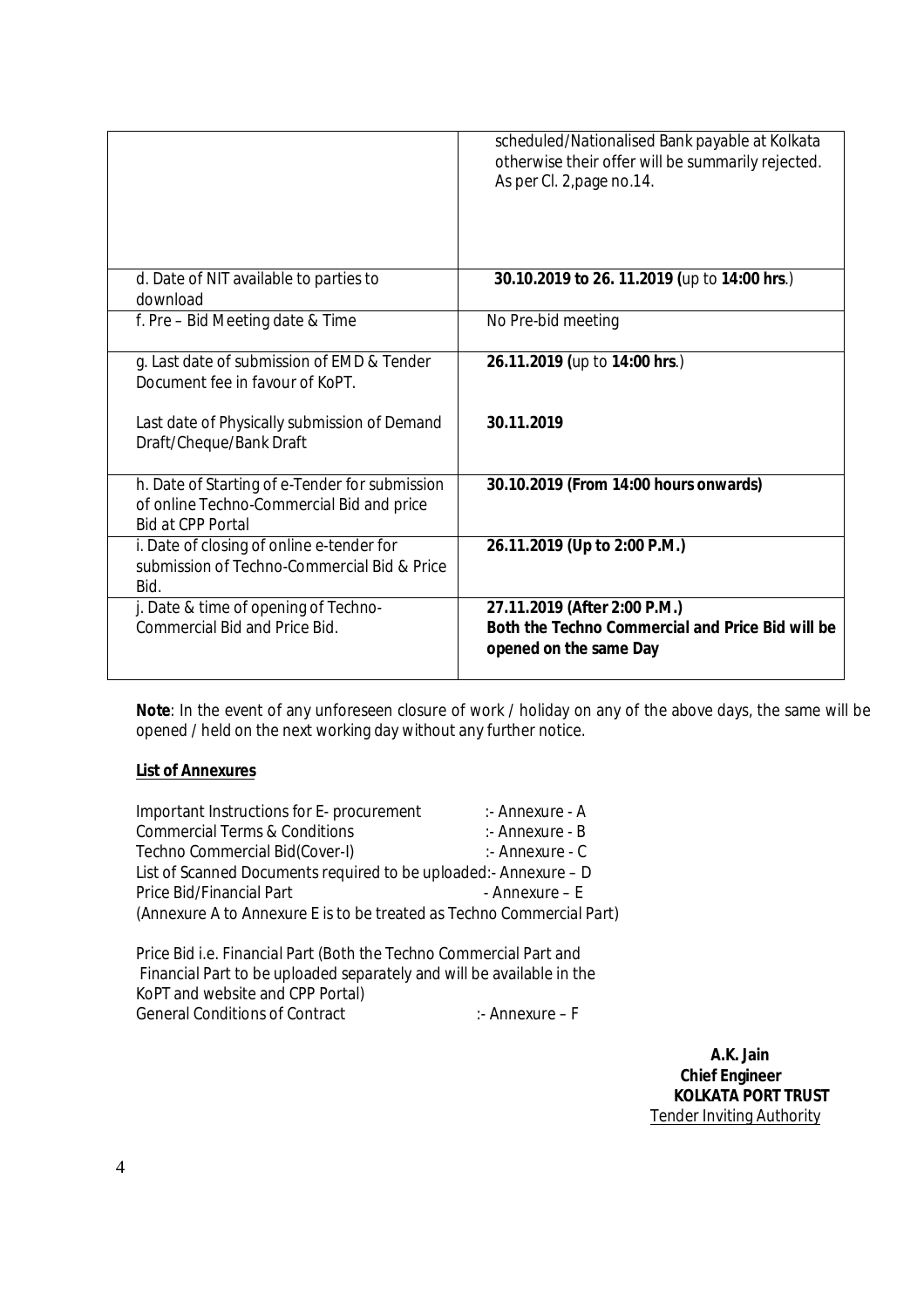#### **Annexure-A**

#### **2.0 Important Instructions for e-Tender**

Bidders are requested to use internet Browsers Firefox version below 50 / Internet Explorer version 8 or above, and Java 8 Update 151 or 161.

Further, bidders are requested to go through the following information and instructions available on the CPP Portal **https://eprocure.gov.in/eprocure/app** before responding to this e-tender :

- $\triangleright$  Bidders Manual Kit
- $\triangleright$  Help for Contractors
- > FAQ

#### **Contact Persons (Kolkata Port Trust):**

 1. S.Mitra, Superintending Engineer(Contract) 2. S.K.Halder Ex.Engineer(Contract) 3. Sudhir Das, Ex. Engineer(Contract) M.No. 9830621827 Phone no. 9836298680,**03371012486, 03371012399,03371012398** e-mail :- santanumitra@kolkataporttrust.gov.in &  **cecontract@**kolkataporttrust.gov.in

#### Contact persons (CPP Portal):

1. Shri Nazmush – Mob: 9563251950 email: webhelpdesk@gmail.com See CPP Portal for contact details.

| 1                                                                                      | All entries in the tender should be entered in online Technical & Commercial<br>Formats without any ambiguity. |  |  |  |
|----------------------------------------------------------------------------------------|----------------------------------------------------------------------------------------------------------------|--|--|--|
| $\overline{2}$                                                                         | E-tender cannot be accessed after the due date and time mentioned in NIT.                                      |  |  |  |
|                                                                                        |                                                                                                                |  |  |  |
| 3<br>I.KoPT reserves the right to cancel or reject or accept or withdraw or extend the |                                                                                                                |  |  |  |
|                                                                                        | tender in full or part as the case may be without assigning any reason thereof.                                |  |  |  |
| 4                                                                                      | Any order resulting from this tender shall be governed by the terms and conditions<br>mentioned therein.       |  |  |  |
| 5                                                                                      | No deviation to the technical and commercial terms & conditions are allowed.                                   |  |  |  |
|                                                                                        | The bidders must upload all the documents required as per terms of tender. Any                                 |  |  |  |
| 6                                                                                      | other document uploaded which is not required as per the terms of the tender shall<br>not be considered.       |  |  |  |
| $\overline{7}$                                                                         | The bid will be evaluated based on the filled-in technical & commercial formats.                               |  |  |  |
| 8                                                                                      | Bidder has fully read and understood the entire Tender Document, GCC, Corrigendum and                          |  |  |  |
|                                                                                        | Addenda, if any downloaded from under the instant e-tender and no other source, and will                       |  |  |  |
|                                                                                        | comply to the said document, GCC, Corrigendum and Addenda".                                                    |  |  |  |
|                                                                                        | A declaration in this regard is to be made by the bidder.                                                      |  |  |  |
| 9                                                                                      | (A) Tender will be opened electronically on specified date and time as mentioned in the NIT.                   |  |  |  |
|                                                                                        | Bidder's can witness electronic opening of Bid.                                                                |  |  |  |
|                                                                                        | (B) Necessary addendum/corrigendum (if any) of the tender would only be hoisted in the e-                      |  |  |  |
|                                                                                        | <b>CPP Portal</b>                                                                                              |  |  |  |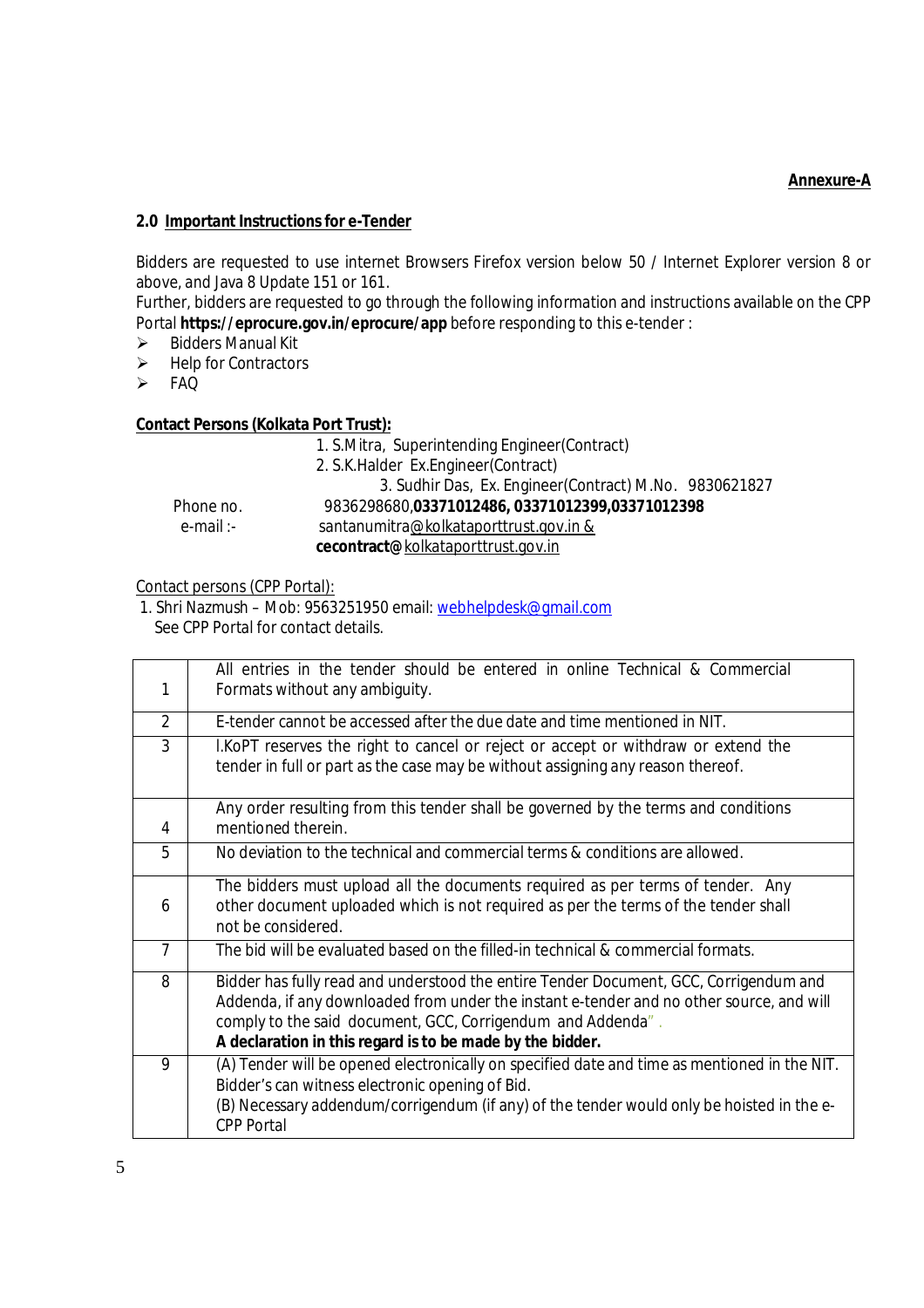#### **Annexure –B**

### KOLKATA PORT TRUST **Office of the Chief Engineer, Head Office Building, 15, Strand Road, Kolkata 700 001. Tele – 033 2230-3451 Extension**: 398,399,400 **Fax - (033) 2230-0413 E-mail id:** santanumitra@kolkataporttrust.gov.in & **cecontract@**kolkataporttrust.gov.in

#### **3.0 Commercial Terms & Conditions**

| $\sim$<br>JL.                         | <b>TEDRAC</b><br>I EKIVIJ |
|---------------------------------------|---------------------------|
|                                       |                           |
| $\overline{\phantom{a}}$<br>N<br>ıvv. |                           |

- 1 Mere participation in e-tender will not mean that a particular bidder will be automatically considered qualified and their bids will be entertained. Such qualification will be reviewed at the time of techno-commercial evaluation of bids also.
- 2 Copy of valid NSIC Certificate or Mse Certificate under **MSME** has to be submitted along with the bid.
- 3 EARNEST MONEY : As Per NIT
- 4 E-Tenderers submitted without requisite Earnest Money are liable to be rejected excepting in case of Micro & Small Enterprises (MSEs) registered with NSIC (under single point registration scheme) or MSME for items for which the tender is invited.
- 5 SCOPE OF WORK : As per E-Tender Document
- 6 The Terms and Conditions of E-Tender shall be read in conjunction with the General Conditions of Contract, Specifications, Bill of Quantities and other documents forming part of this Contract wherever the Contract so requires.
- 7 The several documents forming the Contract shall be taken, as mutually explanatory to one another and in case of any discrepancies; the Bill of Quantities shall prevail over the Specifications and the Terms and Conditions over the General Conditions of Contract of Ko.P.T. In case of any dispute, question or difference either during the execution of the Contract or any other time as to any matter or thing connected with or arising out of this Contract, the decision of the Chief Engineer , KOLKATA PORT TRUST, thereon shall be final and binding upon all parties.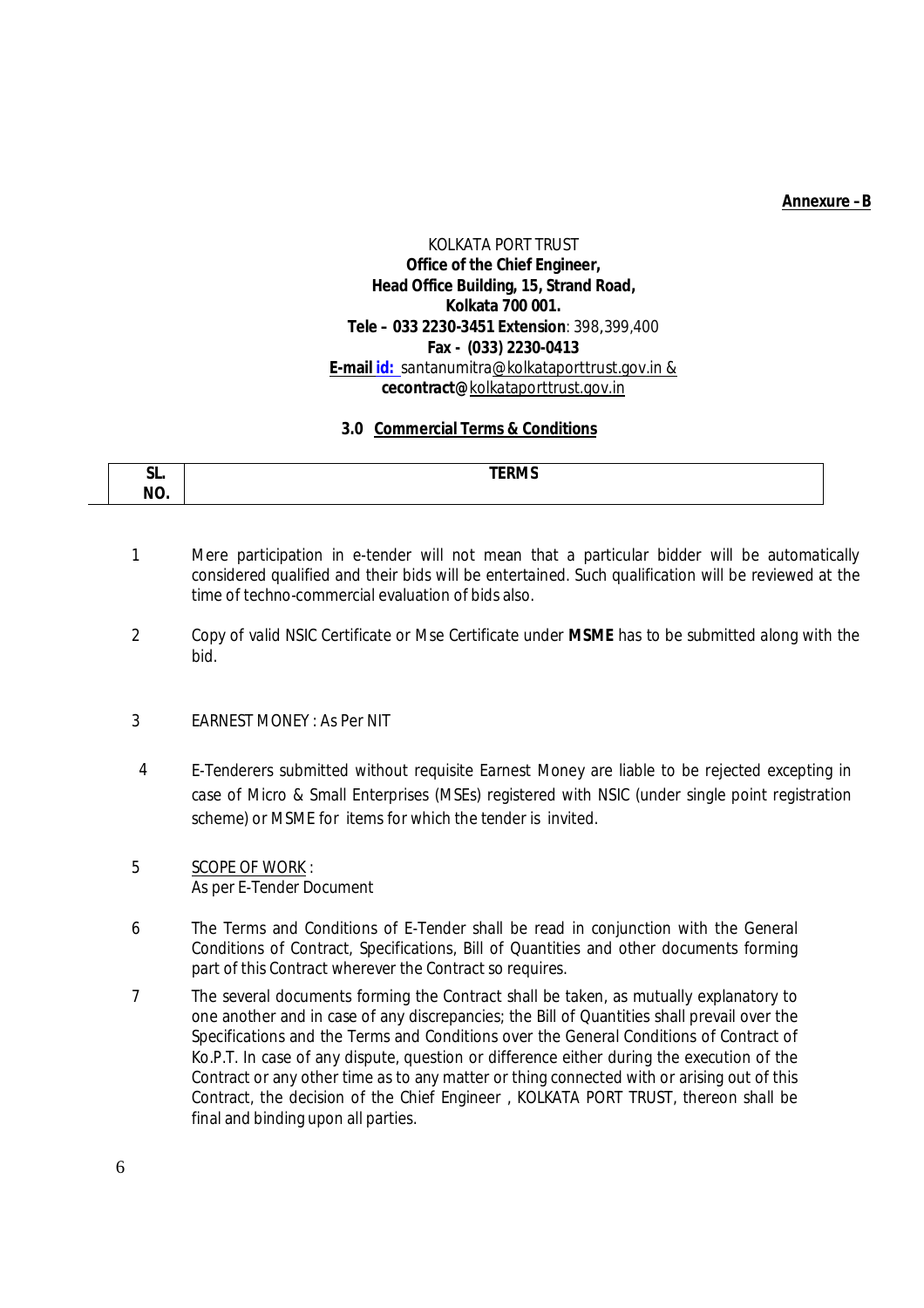- 8 The Contract will include the Client's Bid Documents with the General Conditions of Contract and the Bidder's Offer as finally accepted by the Client, together with Addenda, if there be any. Trustees' General Conditions of contract is the integral part of the tender / contract. The above mentioned General Conditions of Contract may be inspected at the office of the undersigned on any working day before quoting for the Tender.
- 9 11 The Trustees are not bound to accept the lowest or any Tender and reserve the right to accept a tender in full or in part and / or reject a tender in full or in part without assigning any reason thereof.
- 10 The contract shall be governed by all relevant Indian Acts applicable only within the jurisdiction of the High Court at Calcutta.
- 11 Intending bidders must take into account any cost or expense incurred by them in connection with the preparation and submission of their bids or for any other expenses incurred in connection with such bidding.
- 12 Bidders are advised to visit the site of work prior to submission of their bid. Bidder shall get himself thoroughly familiarized with the site conditions, existing road facilities for carrying materials etc. before submission of the e-tender. He may contact the Chief Engineer/**Superintending Engineer (RS**) or his authorized representative at his office at 15, Strand Road, Kolkata 700001 in this regard. Non compliance of the same will in no way relieve the successful bidder of any of his obligations in performing the work in accordance with this Bid Document within the quoted price.
- 13 VALIDITY :

The tender shall remain open for acceptance for a period of **4 months** from the date of opening of techno-commercial bid.

If before expiry of this validity period, the Bidder amends his quoted rates or tender, making them unacceptable to the Trustees and / or withdraws his tender, the Earnest Money deposited shall be liable to forfeiture at the option of the Trustees / sanctioning Authority.

14 NON- RESPONSIVE BIDDER :-

The offer/tender shall be treated as non-responsive, if it :

(i) is not accompanied by requisite earnest money /valid NSIC Registration Certificate /MSME Registration Certificate.

(ii) is not accompanied by requisite tender paper cost / or valid NSIC/MSME Registration Certificate.

- (iii) validity of the offer is less than tender stipulation,
- (iv) does not meet the Qualification Criteria as stipulated in the NIT.
- (v) The bidder submits conditional offer / impose own terms and conditions / does

not accept tender conditions completely/offer or tender if submitted with any deviation from the tender terms & conditions.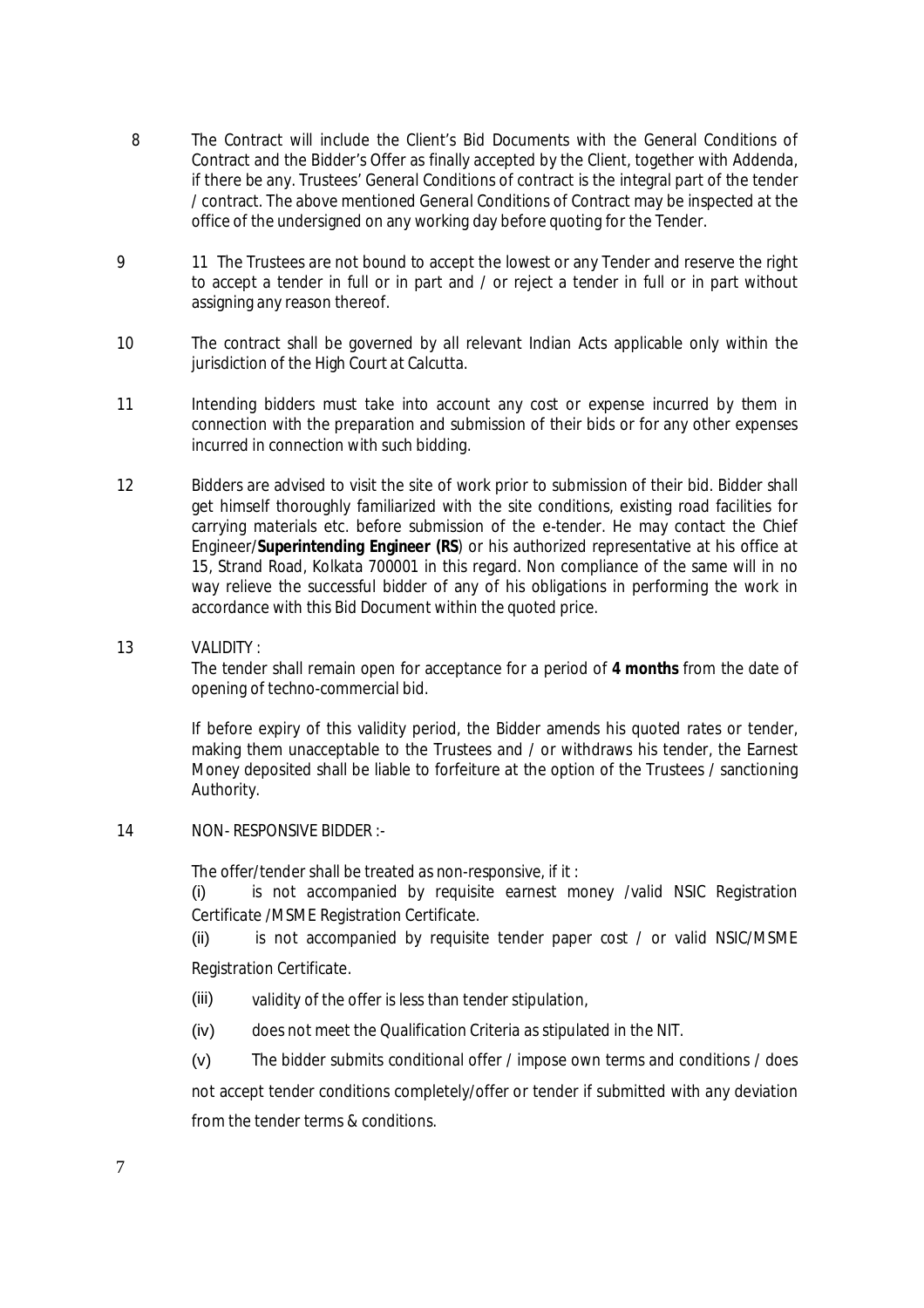In addition to above, a bidder may be disqualified if  $-$ 

a) The bidder provides misleading or false information in the statements and documents submitted.

b) Record of unsatisfactory performance during the last seven years, such as abandoning of work or rescinding of contract for which the reasons are attributable to the nonperformance of the contractor or inordinate delays in completion or financial bankruptcy etc.

The decision of Kolkata Port Trust in this regard shall be final and binding on the Bidder. Offer / tender is submitted with any deviation from the tender terms & conditions.

- 15 EARNEST MONEY AND SECURITY DEPOSIT : As per tender Document
- 16 Performance Guarantee : Not Applicable
- 17 In the event of the successful bidder failing to execute the order within the stipulated delivery period without sufficient reasons acceptable to the Trustees, the Security Deposit may be forfeited and the order be cancelled at the option of the Trustees' **apart from other actions**.
- 18 PRICES: As per BOQ given in the tender document.
- 19 The bidder shall quote his price as per the Bill of Quantities in the Price bid
- 20 Orders may be placed in full/part to the lowest bidder.
- 21 Price(s) to be quoted should remain firm over the contract period.
- $22$ **The prices quoted shall be including all statutory levies excluding GST, which shall be paid extra.**

#### 23 **EVALUATION CRITERIA: As per relevant clause of Tender document.**

- 24 PAYMENT: As per Tender document.
- 25 Location: As per Tender document.<br>26 Time of Completion: As per Tender
- Time of Completion: As per Tender document.
- 27 Work is to be carried out as per terms & condition of the contract document.

#### 28 JURISDICTION OF COURT :

The contract shall be governed by all relevant Indian Acts applicable within the jurisdiction of Kolkata.

 29 PERSONAL PROTECTIVE EQUIPMENT (PPE):

> Contractor and their workmen including driver & helper must use PPE i.e. safety helmet etc. at the time of work inside the dock premises. For safety measure **Cl. No.25, page-23** may be referred to.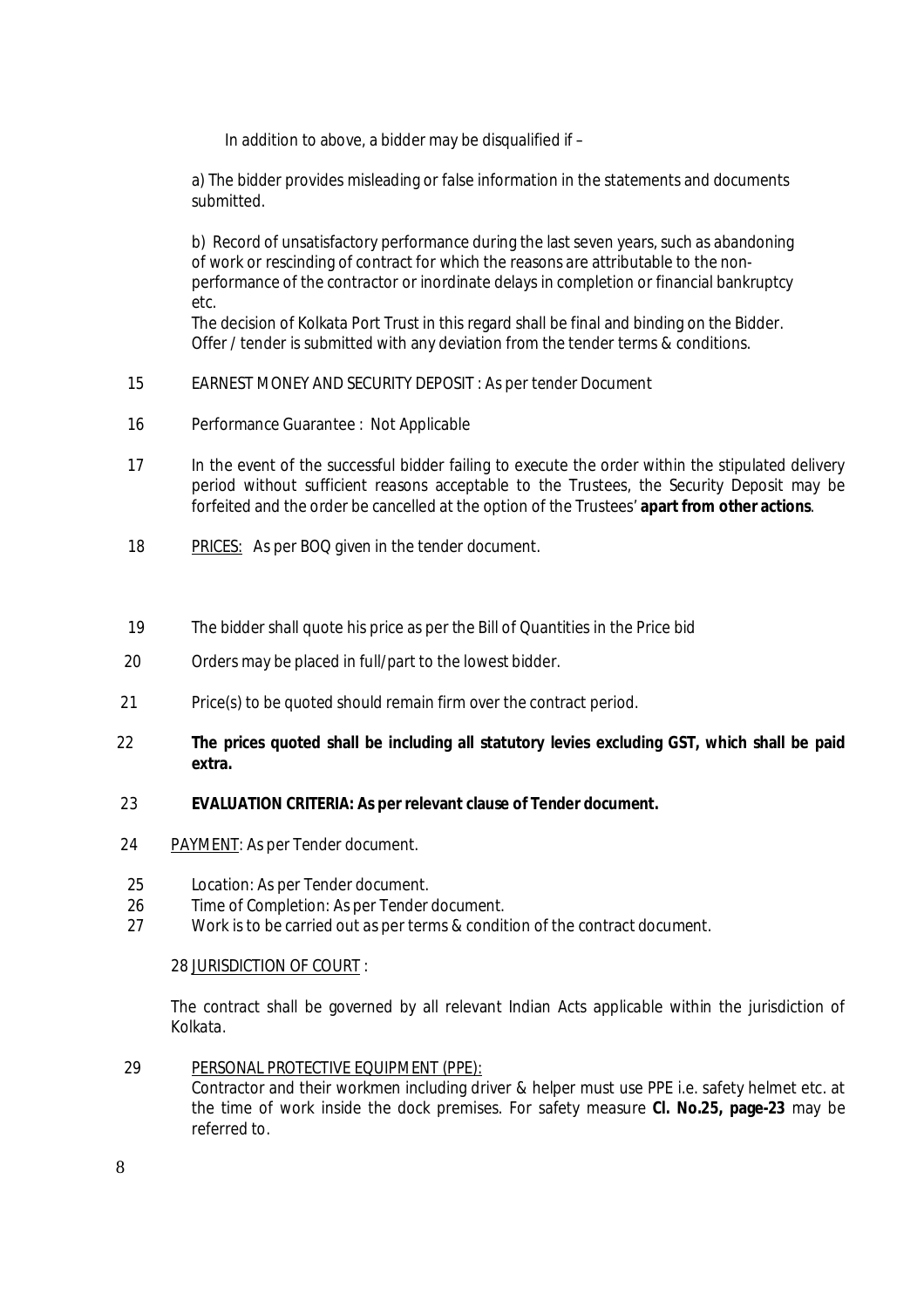- 30 Compensation (Liquidated Damages) against failure to complete the work within the stipulated time as per tender condition.
- 31 Price adjustment clause: As per Tender document.
- 32 Technical capacity: As stipulated in Tender document.
- 33 Financial capacity: As stipulated in Tender document.
- 34 DOCK PERMITS : As per tender document.

35. As this is a Single Part Tender, hence both the techno commercial part and price/financial part will be opened on the same day i.e. on the date of opening of tender.

36 The bidder may offer a Bank Guarantee in the Trustees' specified proforma from any Scheduled/ Nationalized Bank of India having Branch at Kolkata in lieu of Earnest Money /Security Deposit beyond **Rupees 10(Ten) lakhs**.

> **Besides the above conditions all other conditions as stated in the NIT, BOQ, Special Conditions of Contract, Instruction to the tenderers, G.C.C. shall have to be agreed by the Bidders**.

CPP REF NO. CPP REF NO. 2019\_KoPT\_514895\_1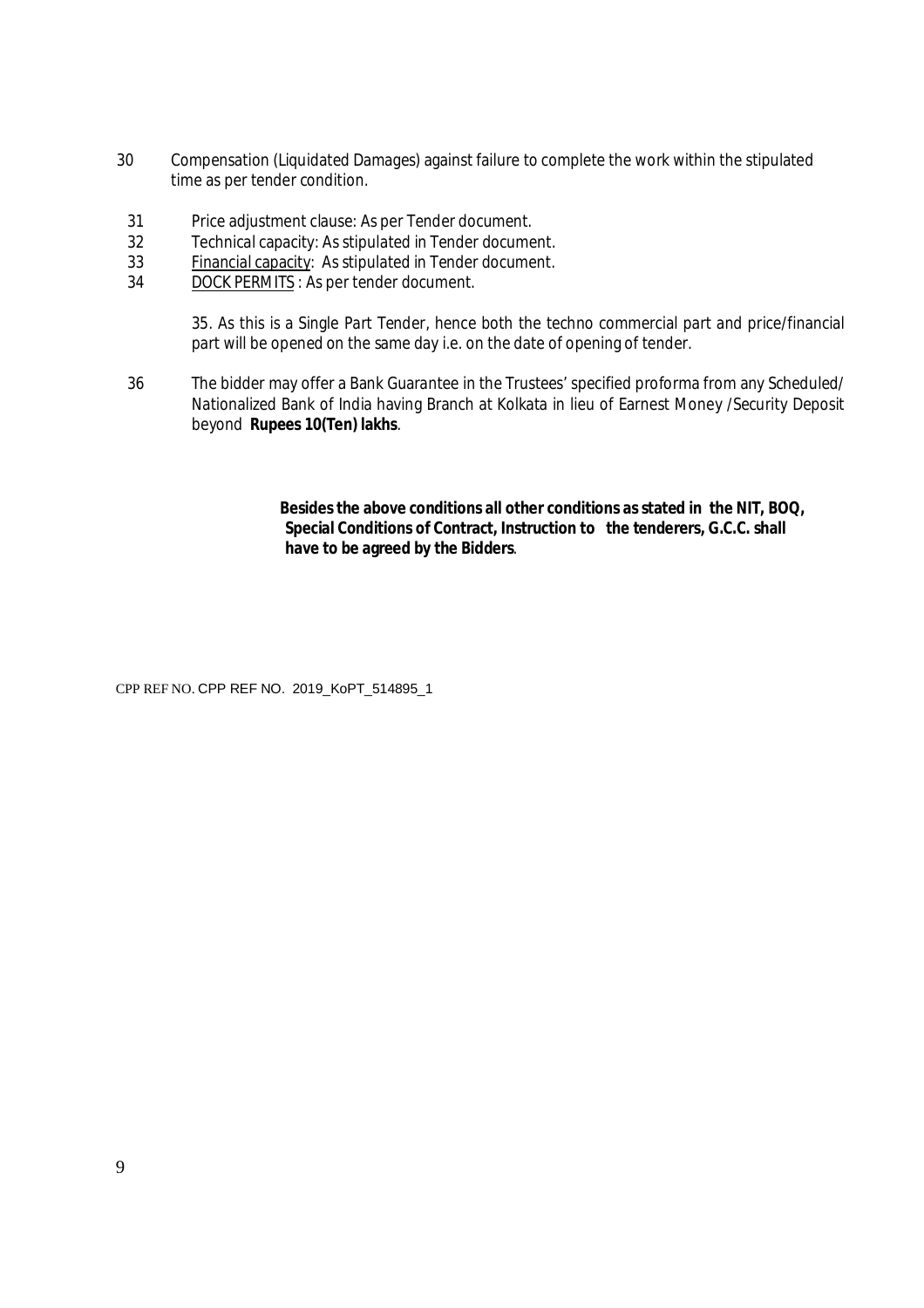**Annexure –C**

कोलकाता पत्तन न्यास Kolkata Port Trust, सिविल इंजीनियरिंग विभाग CIVIL ENGINEERING DEPARTMENT 15, èĚɇड रोड, कोलकाता -700001 15, Strand Road, Kolkata – 700001 NIT No.: **KOPT/KDS/CIV /T/2422/84 Dt. 28.10.2019** NOTE:**-** Last Date of **Download** of tender documents : **26.11.2019 (up to 14.00 hours)** Tender is due for submission by **2**:00 P.M. On **26.11.2019** Tender is to be opened on **27.11.2019** (After 14.00 Hours)

**Techno Commercial Bid**

**"Construction of Brick Boundary Wall Fencing, Bamboo Post Fencing, around KoPT's properties in Kolkata/Howrah/Outside, as & when required, for one year from the date of placement of work order"**

**------------------------------------------------------------------------------------------------------------------------------------------------**

CPP REF NO. CPP REF NO. 2019\_KoPT\_514895\_1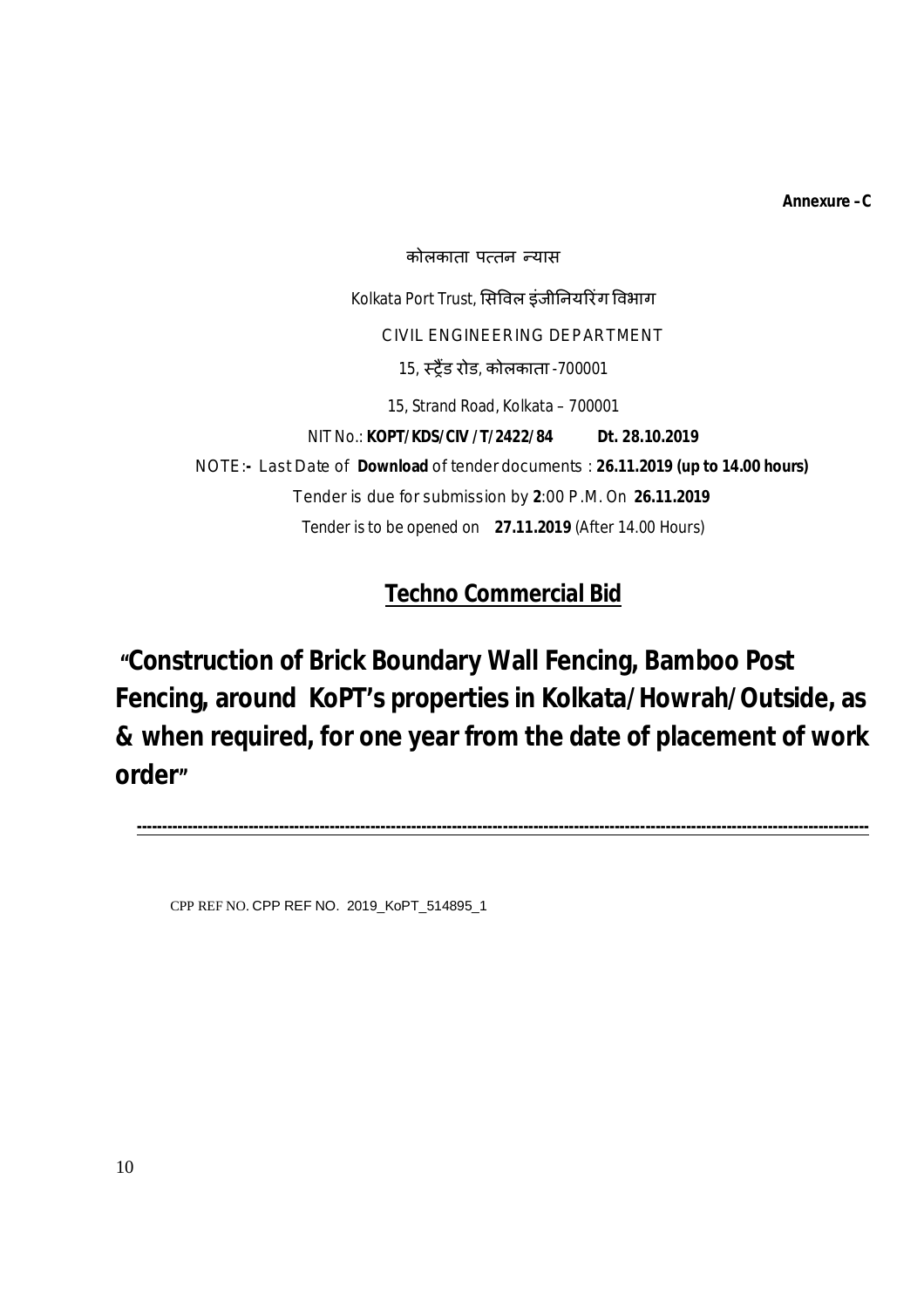# **SHORT TENDER NOTICE**

E-Tender is invited from reliable, bonafide & experienced agency with required experience as per Prequalification criteria stipulated in Tender Document for the following work at Kolkata Port Trust.

| Name of work | <b>Construction of Brick Boundary Wall Fencing, Bamboo Post Fencing,</b>                                                          |  |  |
|--------------|-----------------------------------------------------------------------------------------------------------------------------------|--|--|
|              | around KoPT's properties in Kolkata/Howrah/Outside, as & when<br>required, for one year from the date of placement of work order. |  |  |
|              |                                                                                                                                   |  |  |

| <b>NIT</b><br><b>No</b> | KOPT/KDS/CIV /T/2422/84 | Dt. 28.10.2019 |
|-------------------------|-------------------------|----------------|

| <b>Estimated Cost</b>                                                    | Rs.29291335.00<br>(Rupees two crore ninety two lakhs ninety one thousand<br>three hundred thirty five only)                                                                            |  |  |
|--------------------------------------------------------------------------|----------------------------------------------------------------------------------------------------------------------------------------------------------------------------------------|--|--|
| <b>Period Of Execution</b>                                               | 12 (Twelve) Months                                                                                                                                                                     |  |  |
| <b>Earnest Money</b>                                                     | Rs. 585830.00 (Rupees five lakhs eighty five thousand eight<br>hundred and thirty only)                                                                                                |  |  |
| <b>Bid Document Fee(Non</b><br>refundable)                               | Rs. 2950/-(Rupees two thousand nine hundred and fifty<br>only)                                                                                                                         |  |  |
| <b>Period of Download of</b><br><b>E-Tender</b><br>(Both Days Inclusive) | 30.10.2019 to 26.11.2019 (UPTO 14:00 HRS.)<br>document will be available on Central Public<br>(Bid<br>Procurement Portal (CPPP).                                                       |  |  |
| Date and Time for pre-bid<br>meeting & site visit                        | No pre bid meeting                                                                                                                                                                     |  |  |
| Last date of submission of e-<br>tender                                  | 26.11.2019 Up to 14:00 hrs.                                                                                                                                                            |  |  |
| Last date of opening of the<br>tender                                    | 27.11.2019 (After 14.00 hours)<br>Both the Techno Commercial and Price Bid will be opened<br>on the same Day                                                                           |  |  |
| <b>Contact Person.</b><br>⋗                                              | S. Mitra, Superintending Engineer(Contract)<br>S.K.Halder Ex. Engineer(Contract)<br>S. Das, Ex. Engineer(Contract) M. No. 9830621827<br>9836298680,03371012486,03371012399,03371012398 |  |  |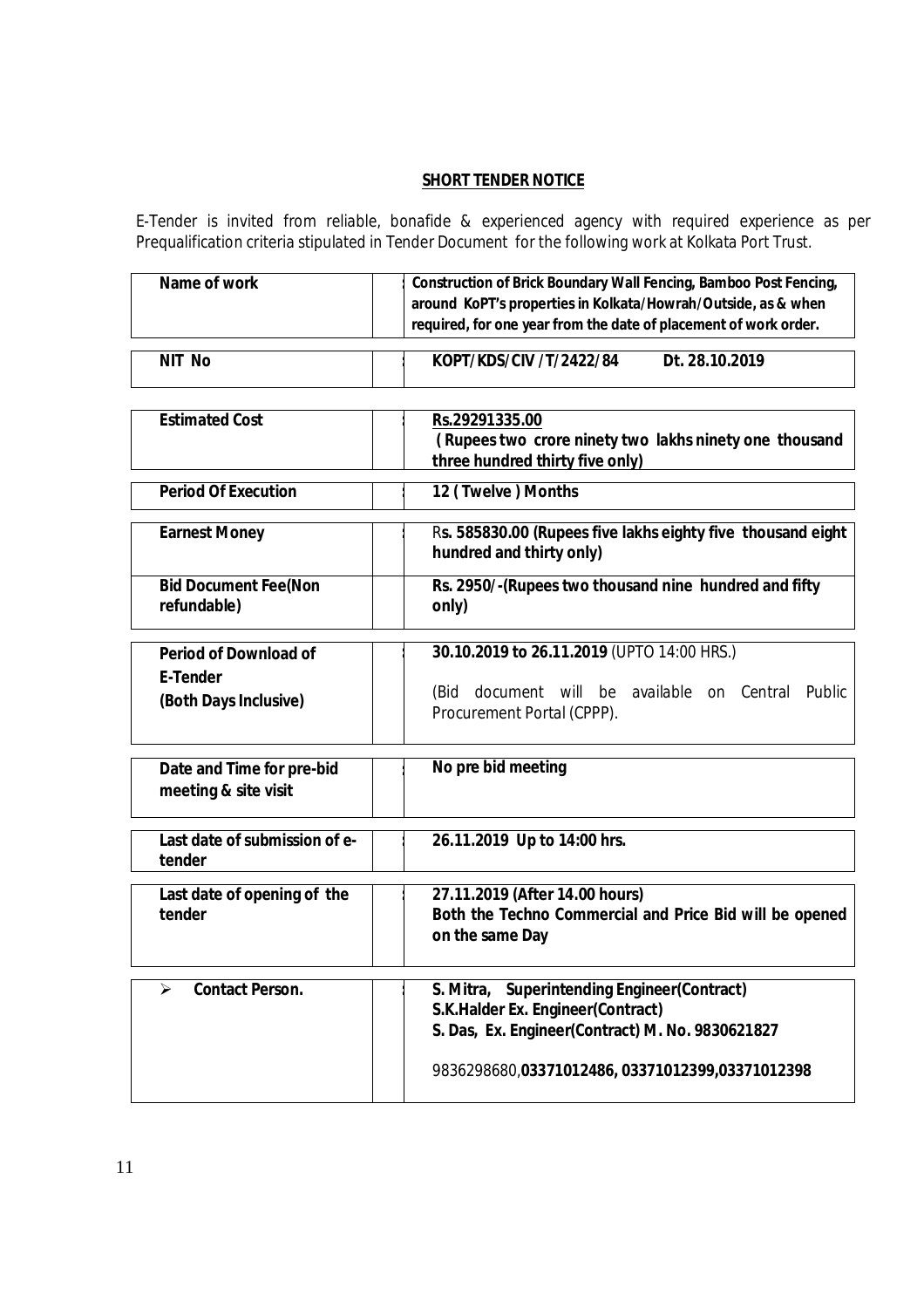#### **4.0: INSTRUCTIONS TO BIDDER**

# **E-TENDER FOR "Construction of Brick Boundary Wall Fencing, Bamboo Post Fencing, around KoPT's properties in Kolkata/Howrah/Outside, as & when required, for one year from the date of placement of work order."**

#### **TENDER NO : KOPT/KDS/CIV /T/2422/84 Dt.** 28**.10.2019**

#### **1.0 GENERAL**

 The work as described in the tender shall be executed in Kolkata and in accordance with the attached General Conditions of Contract, Special Conditions of Contract, Particular Specifications, Drawings (if any) & detailed Bill Of Quantities. Location Plan of the place of work might be inspected at the office of the **Superintending Engineer (RS)** on any working day before quoting for the tender.

**2.0** Earnest money and cost of tender paper are to be physically deposited at the office of Chief Engineer at 15, Strand Road, Kolkata-700 001 by vendors/contractors through Bank Draft/Banker's Cheque/Demand Draft/Pay Order etc. **On any scheduled/nationalised Bank**, in favour of Kolkata Port Trust, payable at Kolkata, **within 3 working days after opening of tender**.

**2.1** Details of cost of e-tender paper remitted should be entered by the participating vendor/contractor in the space provided in the e-tender as indicated hereunder:

- a) Name of remitting vendor/contractor :
- b) Tender No.
- c) Amount remitted :
- d) Date of remittance
- e) Bank Draft / Cheque No.

**2.2** Details of Earnest money remitted should be entered by the participating vendor/contractor in the space provided in the e-tender as indicated hereunder:

- a) Name of remitting vendor/contractor :
- b) Tender No.  $\qquad \qquad$ :
- c) Amount remitted :
- d) Date of remittance :
- e) Bank Draft / Cheque No.

Tender submitted without requisite Earnest Money and cost of tender paper will be liable for rejection.

#### **3.0MODE OF SUBMISSION OF BID :**

3.1 All bidders must submit their offers through e- tendering in accordance with the terms and conditions set out in the bid documents and no deviation will be accepted.

3.2 A Bid shall contain the following *scanned copies of* which are to be uploaded (Refer Annexure D):-

- i) GST registration certificate.
- ii) Valid Trade Licence(Valid for current period & also for type of work).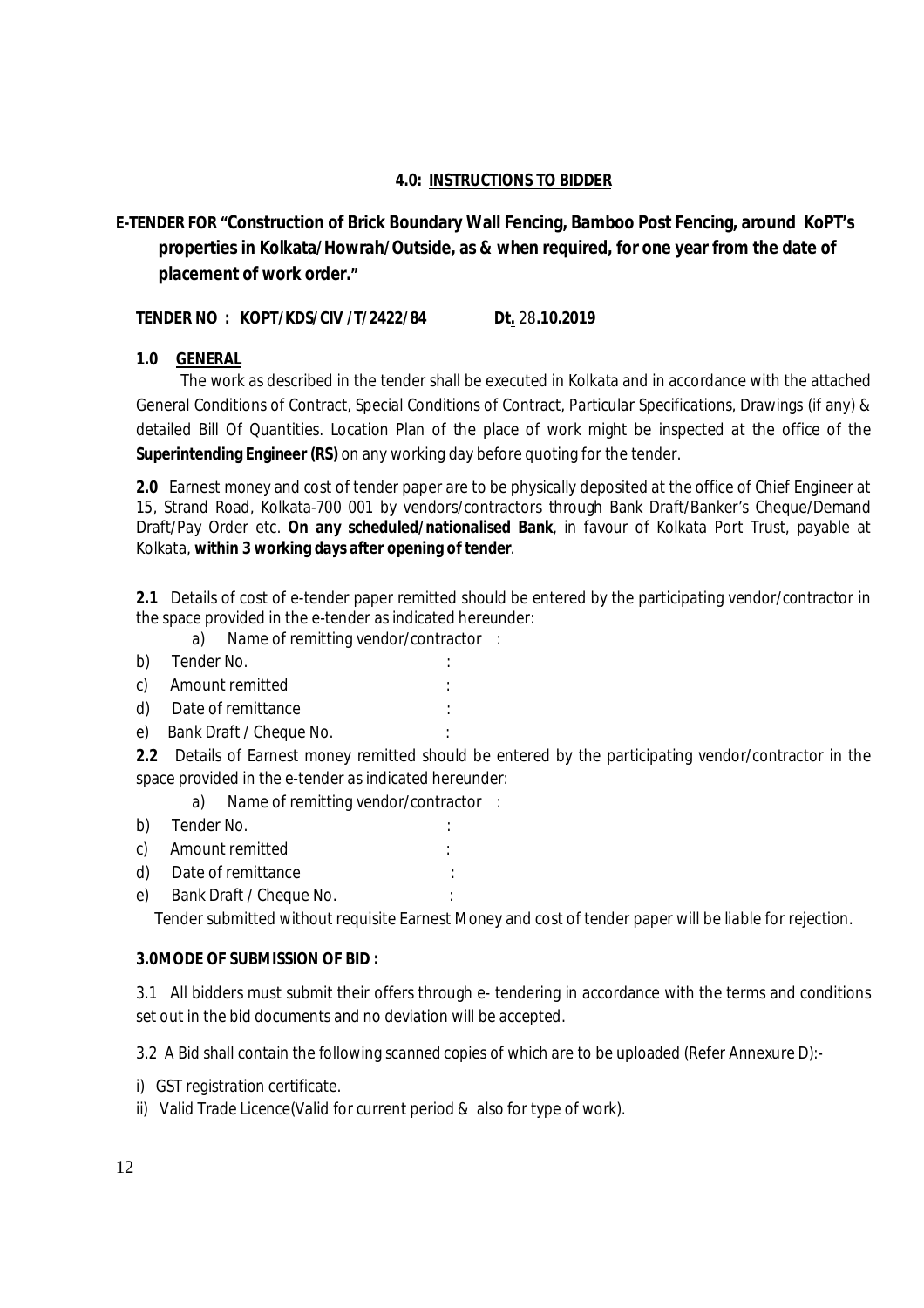iii) Valid Professional Tax Clearance Certificate / Up to date tax payment challan. If this is not applicable, the bidder must submit a declaration in this regard.

iv) Proof of possessing valid Employees' Provident Fund (EPF) Account & EPF Registration Certificate.

 v) Proof of being registered with Employees' State Insurance Corporation (ESIC), ESI Registration Certificate.

vi) Details of the firm as per Schedule-O (in Part-I) of the tender document duly filled up.

vii) Credentials in the form of copies of Letters of Award of Works along with corresponding/successful Completion Certificates from owners to justify that the intending bidder satisfies the earlier mentioned prequalification criteria.

viii) Last three years balance sheet and profit & loss account in support of Annual Financial turnover (i.e. 2018–19, 2017-18 and 2016-17) the same should be audited as per relevant norms wherever required.

ix) PAN Card

x) Bank Draft/ Pay order etc. regarding EMD & Cost of Tender documents/valid NSIC certificate.

 xi) A list of technically qualified and skilled persons would be engaged to supervise and execute the work **(to be mentioned in the letter head of the Firm).**

xii) Self declaration of the bidder that the Bidding Firm has Not been debarred / de-listed by any Govt / Quasi Govt. / Public Sector undertaking in India(**to be mentioned in the letter head of the Firm).**

xiii) Self-declaration regarding the proprietor/partner(s)/authorized signatory of the bidding firm (in the case of proprietorship firm /partnership firm /limited company, as the case may be) is/are not associated with any other firm bidding for the same work(**to be mentioned in the letter head of the Firm).**

 xiv) A list of works which are in hand at the time of submitting the offer as per the enclosed proforma titled 'Concurrent Commitments of The Bidder' vide 'Annexure-C' (Schedule –T) in Part-I of the tender document.

 xv) Undertaking of the tenderer to be submitted as per enclosed Pro-forma (Annexure –D-1) in lieu of submission of signed copies of the full Tender document ,G.C.C,addenda & corrigendum **in the letter head of the Firm.**

 xvi) Last page of "Bill Of Quantities" & the "Form Of Tender" duly filled up (without price quoted) shall be duly signed and stamped by the Bidder.

#### **N. B.-1 The bidder will have to produce the original documents or any additional documents, if asked for, to satisfy the Authorities for clarification of his documents or credibility.**

**N.B.-2** Even though the bidders meet the above qualifying criteria, they are subject to be disqualified if they have made misleading or false representations in the forms, statements and attachments submitted in proof of the qualification requirements and their **EMD will be forfeited for such action**.

 3.3 All the bidders should submit the e-tender in accordance with the Mode of submission of Bid as afore-said.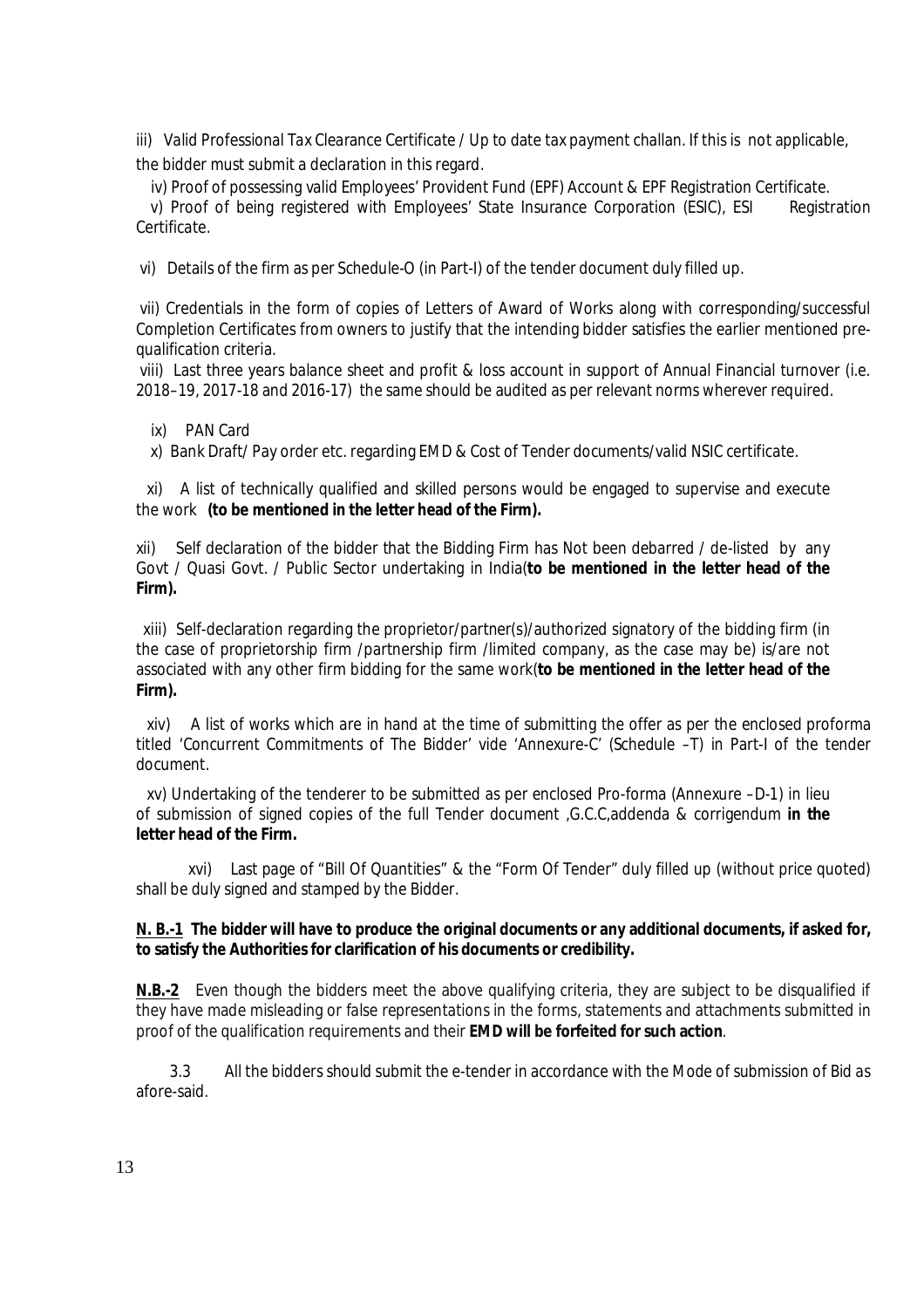# 4.0 **SECURITY DEPOSIT:-**

**4.1** For the successful Bidder, the Earnest Money deposit will be converted to part of Security Deposit and the remaining security deposit will be recovered from the contractors each and every On-Account Bill [including the final bill, if necessary] at the percentage of each such bills as set forth in **Clause. 3.4, 3.5 & 3.6 of the General Conditions of Contract.** 

**4.2** Refund of S.D. and forfeiture S.D.shall be guided by Cl. 3.5 (i) & (ii) of the G.C.C**.**

#### 5.0 **Delay**/ **Extension of time/ Liquidated Damage/ Termination of Contract.** Clause 8.0 of G.C.C. to be referred regarding Delay/ Extension of time/ Liquidated Damage/ Termination of Contract.

# 6.0 **REFUND OF EARNEST MONEY:-**

The Earnest Money received, will be refunded or released as the case may be to the unsuccessful Bidders without any interest after opening of Price bid (Part – II) of the e-Tender document.

# 7.0 **VALIDITY OF OFFER:-**

The e-tender shall remain valid for a period of **4 (four) months** from the date of opening the same. If before expiry of this validity period, the Bidder amends his quoted rates or tender, making them unacceptable to the Trustees and / or withdraws his e-tender, the Earnest Money deposited shall be liable to forfeiture at the option of the Trustees/ Sanctioning Authority/Engineer.

#### 8.0 **DETAILED SCRUTINY OF E-TENDERERS :**

8.1 During the course of examination of Part-I of the bid, the bidders, if asked for, shall furnish any or additional document(s) for the purpose of evaluation of his / their bids.

9.1 During techno-Commercial Evaluation, i.e. evaluation of Part-I of tender, an offer shall be considered non-responsive in case it :-

- (i) is not accompanied by requisite Earnest Money /NSIC /MSME Registration certificate.
- (ii) is not accompanied by requisite Tender paper cost /NSIC /MSME Registration certificate.
- (iii) validity of the offer is less than tender stipulation,
- (iv) does not meet the Qualification Criteria as stipulated in the NIT.
- (v) The bidder submits conditional offer / impose own terms and conditions / does not accept tender

conditions completely/offer or tender if submitted with any deviation from the tender terms & conditions. In addition to above, a bidder may be disqualified if –

9.2 a) The bidder provides misleading or false information in the statements and documents submitted.

 b) Record of unsatisfactory performance during the last seven years, such as abandoning of work or rescinding of contract for which the reasons are attributable to the non-performance of the contractor or inordinate delays in completion or financial bankruptcy etc.

The decision of Kolkata Port Trust in this regard shall be final and binding on the Bidder.

10. Statutory deductions will be made as applicable at the time of payment.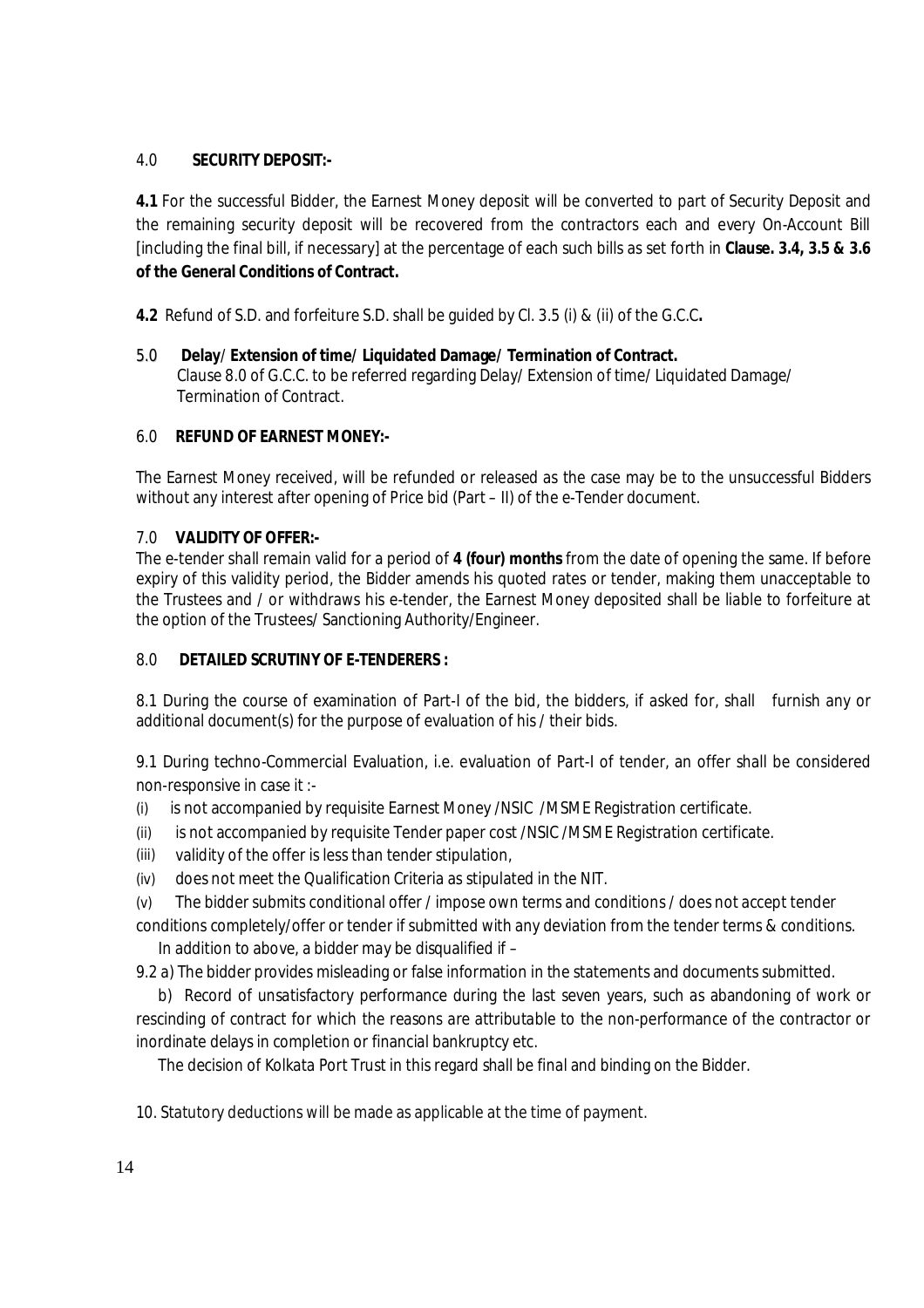# 11. For **Micro & Small Enterprises (MSEs) registered with NSIC & or MSME:-**

11.1 Micro & Small Enterprises (MSEs) registered with NSIC (under single point registration scheme) **or MSME** are exempted from depositing Cost of Tender Document and Earnest Money.

11.2 If Micro & Small Enterprises (MSEs) registered with **NSIC or MSME** intends to participate in the tender, for the items they are not registered with NSIC, then they will have to deposit cost of Tender Document, full amount of Earnest Money as per NIT. **Otherwise their offer will not be considered**.

11.3 Copy of valid NSIC Certificate for MSEs has to be submitted along with bid.

# **12.0 EVALUATION CRITERIA:-**

12.1 During evaluation of Part-II i.e. Price Part, provided that the bidder submits his offer following e-tender stipulations & specifications, **the overall lowest offer received** shall be considered for acceptance by the Trustees.

# **13.0 ACCEPTANCE OF TENDER:-**

 13.1 Kolkata Port Trust reserves the right to accept / reject any / all offer(s) without assigning any reason thereof and also reserve the right to accept the tender in part or as a whole.

13.2 Any attempt to exercise undue influence in the matter of acceptance of Tender is strictly prohibited and any Tenderer who resorts to this will render his tender liable to rejection.

13.3 The successful Tenderer will be notified in writing of the acceptance of his tender. The "Tenderer" then becomes the "Contractor" and he shall forthwith take steps to execute the Contract Agreement within six weeks of issue of Letter Of acceptance and fulfil all his obligations as required by the Contract.

# **14.0 MISCELLANEOUS:**

i) Bidder shall submit his offer for complete scope of work, strictly in accordance with the tender documents. Any deviation from the tender documents and / or any incomplete tender shall not be considered.

ii) The bidder shall not impose his own terms & conditions in his offer or quote his rates based on his own terms and conditions, such E-Tenderers are liable to rejection at the option of the Trustees without further reference to the bidder.

iii) All materials shall have to be procured by the successful Bidder and shall be of the best and approved quality conforming to relevant specifications. The successful Bidder shall also arrange for the supply of all labour, tools and plants as stipulated in the Special Conditions of Contract, required for efficient execution of the work.

iv) All measuring units are in Metric System and rates and sums in the tender are in Indian Currency. The language used throughout shall be in English.

v) The Tender Documents with all the enclosures, appendices, Abstract Form of Tender and Form of Tender shall be required to be complete, duly filled in and signed and uploaded.

vi) Enlisted/registered contractor of KoPT will get the benefit of exemption of deposition of Earnest Money **upto the prescribed limit**. They are to upload the scan copy of the original T.R. issued to them by KoPT during registration to KoPT relating to **Permanent Security Deposit**.

vii) **The Bidder shall give a declaration about the names of their relations employed in Kolkata Port Trust. It is not the intention to debar the Contractors from working if their relatives are working in Ko.P.T, but such a declaration is necessary in the interest of Trustees against any possible lapses**.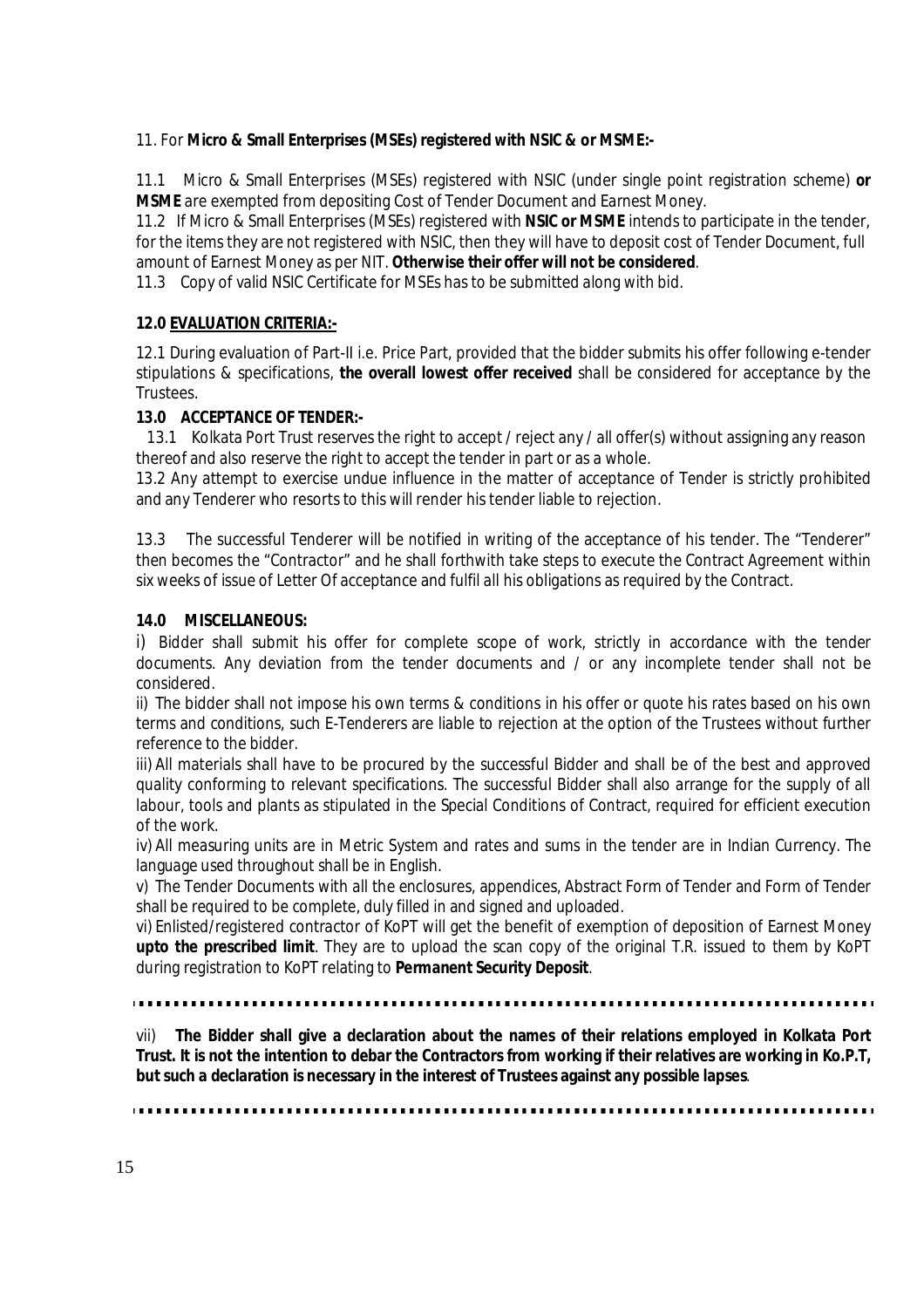# **5.0: SPECIAL CONDITIONS OF CONTRACT**

# **E-TENDER FOR "Construction of Brick Boundary Wall Fencing, Bamboo Post Fencing, around KoPT's properties in Kolkata/Howrah/Outside, as & when required, for one year from the date of placement of work order."**

#### **1. GENERAL:**

These provisions though given in a separate section are part of the tender documents which must be read as a whole, the various sections being complementary to one another and are to be taken as mutually explanatory. These provisions shall be read in conjunction with the other parts of the tender documents viz. General Conditions of Contract, Notice Inviting E-Tenders, and Instructions to Bidder, Particular Specifications, Drawings, Bill of Quantities and other documents forming part of the Contract. In case of any discrepancy or ambiguity in the documents, the order of precedence of the documents as stated below will apply. In particular, these provisions will over ride those in the General Conditions provided there is discrepancy between them.

#### **2. CORRELATION AND ORDER OF PRECEDENCE OF TENDER DOCUMENTS:**

If the stipulations in the various tender documents be found to be at variance in any respect, one will override others (but only to the extent these are at variance) in the order of precedence as given in the list below, i.e. any particular item in the list will take precedence over all those placed lower down in the list.

- (a) Order letter
- (b) Bill of Quantities.
- (c) Drawings.
- (d) Particular Specifications of work.
- (e) Special Conditions of Contract.
- (f) General Conditions of Contract.

In case of any dispute, question or difference either during the execution of the work or any other time as to any matter or thing connected with or arising out of this Contract, the decision of the Chief Engineer, Kolkata Port Trust, thereon shall be final and binding upon all parties.

The execution of work shall conform minutely to the approved & assigned drawings & specification & any other details drawings which shall be provided /duly approved by the Engineer during the progress of the work as to such other drawings those have formed part of the contract documents.

#### **3. PRE-QUALIFICATION CRITERIA FOR BIDDERS: -**

The intending bidder must have successfully completed " **Construction of brick boundary wall /Civil Engineering structures or other similar works** during the last 7(seven) years ending last day of month previous to one in which applications are invited and the experience should be either of the following:

 Either **(i) 03 (Three)** completed works each costing not less than **40 %** of the estimated amount put to tender.

**Or (ii) 02 (Two)** completed works each costing not less than **50 %** of the estimated amount put to tender. **Or (iii) 01 (One)** completed work costing not less than **80%** of the estimated amount put to tender.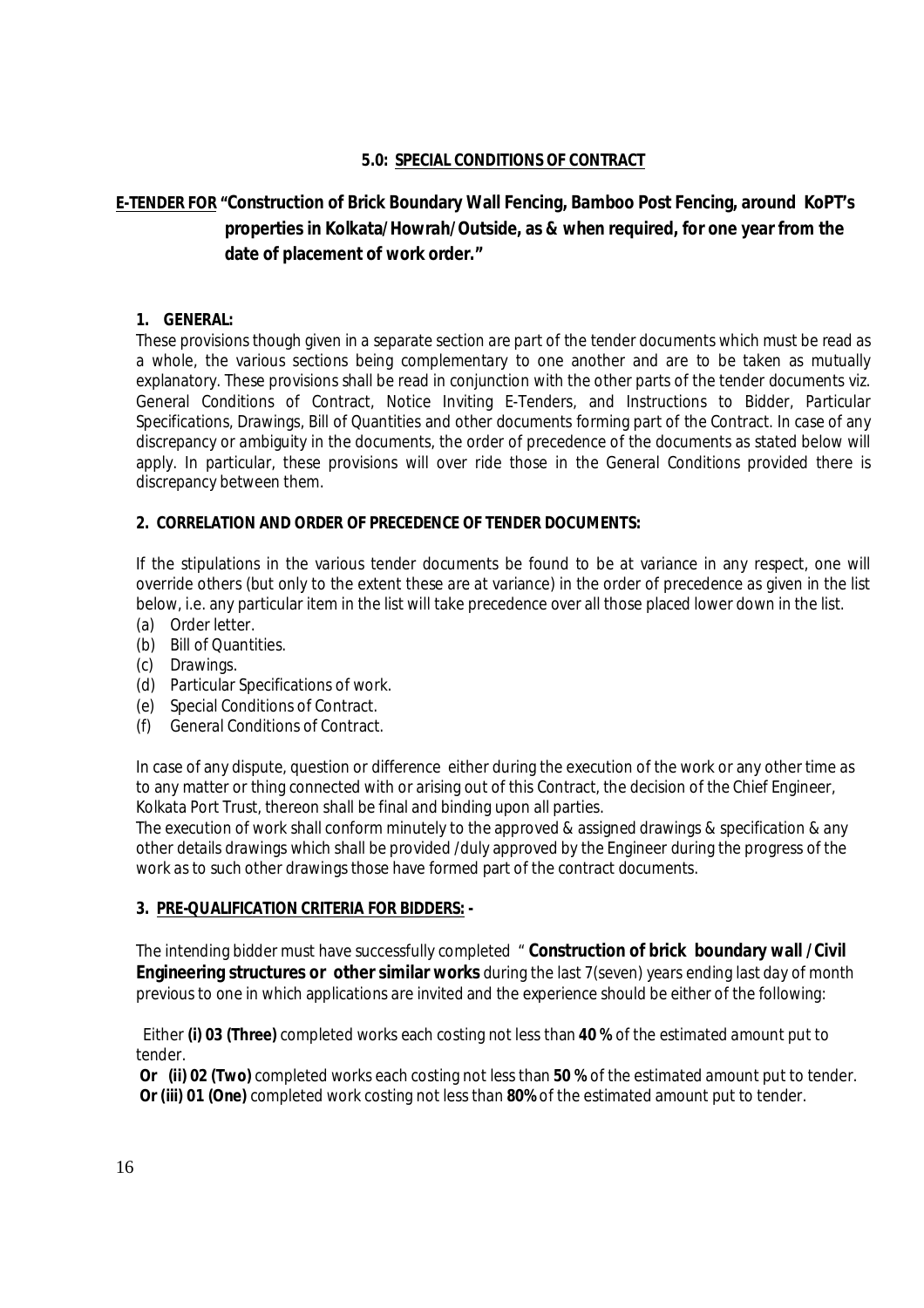**ii)** The Average Annual Financial Turnover of the bidding firm during the last three years, ending on **31-03- 2019**, should be at least **30%** of the estimated amount put to tender.

**iii)** Work experience as a sub contractor **shall not be** considered as the requisite qualification.

#### **4. SCOPE OF WORK:**

The works comprises of erection of masonry boundary wall or bamboo post fencing around KoPT's properties in and around Kolkata & also outside as may be directed with all necessary allied items as may be directed as per specification, drawing or as directed as per BOQ's quantities provided in the tender.

The work also includes cleaning of the site and disposal of rubbish etc. beyond the trustees jurisdiction and forwarding of any taken out materials/surplus material/unused material, which have some sale value, as per KoPT's discretion, to the trustees stores or any other place as directed with all Labourers, transport etc. at his own cost all complete and up to the complete satisfaction of the Trustees' engineers.

The scope of work also includes all appurtenant works as described and set forth in Bill of quantities, Special condition of contract, specification of the materials & workman ship and other documents forming part of the contract with all additional or varied works which may be required in accordance with Clause 7 of General condition of contract all complete as per direction and up to the complete satisfaction of the Trustees' engineers.

The scope of work also includes all appurtenant works as described and set forth in Bill of quantities, Special condition of contract, specification of the materials & workman ship and other documents forming part of the contract with all additional or varied works which may be required in accordance with Clause 7 of General condition of contract all complete as per direction and up to the complete satisfaction of the Trustees' engineers.

- Unless otherwise specified, the work to be provided for by the contractor shall include but not be limited to the following:
	- (a) Provide all materials, tools & plants, supervision, services, scaffolding, shoring, strutting, form work, vibrators, other tools and plants, transportation, water supply, temporary drainage, dewatering of surface, necessary approaches, temporary fencing and temporary lighting as required for safety and work purposes etc.
	- (b) The Contractor shall at all-time carry out work in a manner creating least interference to the flow of Traffic (where necessary) with prior permission of the Kolkata Police (to be obtained by KoPT) while consistent with the satisfactory execution of the same.
	- (c) The Contractor shall provide and maintain barricades, signs, lights and flagmen, as necessary, at either end of the work-zones and at such intermediate points as directed by the Engineer for the proper notification of the construction area. No extra payment shall be made for such work.
	- (d) The Contractor shall carry out the work in phased manner, or even at night time/ odd hours/ holidays as per availability of the site so that normal day to day activities are not affected for which no extra payment shall be entertained.
	- (e) The Contractor shall ensure that all his men wear proper PPEs and also take all safety precautions as may be required or directed during execution of the work.
	- (f) Complete cleaning of the site of the works and adjoining area after completion of the work.

The intending tenderer shall inspect the site of work in consultation with the Superintendent Engineer, Rabindra Setu and acquaint himself with the nature of work before preparing his tender. His attention is drawn to clause no. 3.1 of the GCC in this regards. No excuse on ignorance to the site condition, availability of the space for storing materials and approach to the site etc., will be taken into cognizance.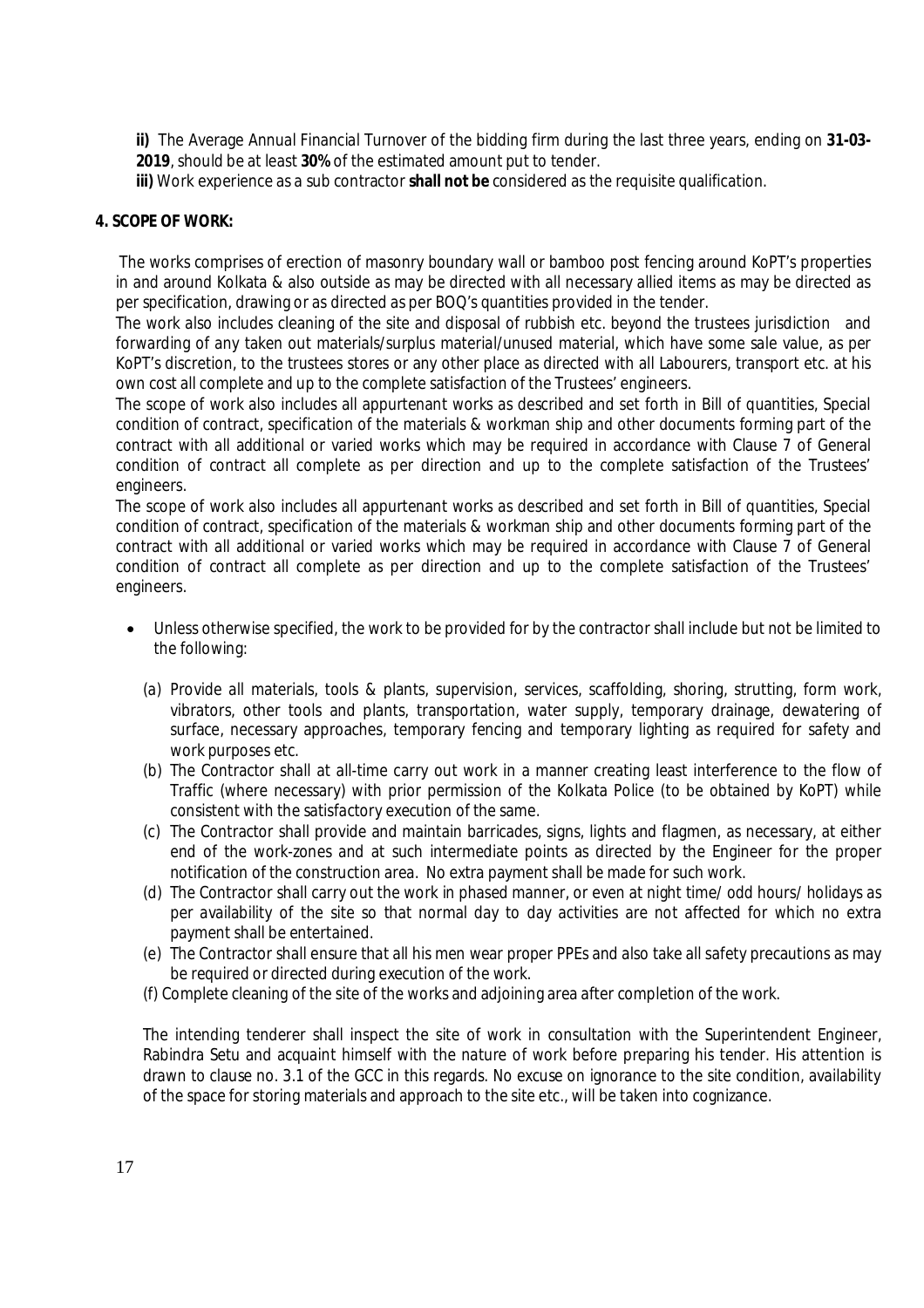including all appurtenant works as described and set forth in the Bill of Quantities, Special Conditions of Contract, Technical Specifications of Works, Specification for Materials and Workmanship with all additional or varied works which may thereafter be required in accordance with Clause 7 of the General Conditions of Contract and as per the direction and up to the satisfaction of the Engineer.All other works as described and set forth in Bill Of Quantities to be done as per direction of Engineer in-charge including all appurtenant works as described and set forth in Bill of Quantities Special Condition of Contract, Particular Specification of works, materials & workmanship with all additional or varied works which may thereafter be required in accordance with Clause 7 of the General Conditions of Contract for successful execution of the work.

The contractor shall forward/shift all usable materials which he comes across during the course of work execution at the work site to the nearby KoPT Stores/Yards/Premises and also dispose off the debris beyond the Port area all at his own expenses by his own transport and labour (as applicable) and clean out all part of the work and leave everything clean and tidy to the entire satisfaction of the Engineer, failing which suitable deduction will be made from the final bill as per discretion of the Engineer / Engineer's representative.

The intending tenderer shall inspect the site of work in consultation with the **Superintending Engineer (Rabindra Setu Section)** of Kolkata Port Trust and acquaint himself with the nature of Work before preparing his tender. His attention is drawn to the Conditions of Contract in this regard. No excuse on ignorance as to the site General Conditions will be entertained.

Unless otherwise specified, the work to be provided for by the contractor shall include but not be limited tom then following:-

(i) Provide all materials, supervision, services and tools and plants, transportation, temporary drainage, necessary approaches, temporary fencing and temporary lighting as required for safely and work purposes etc.

b) The Contractor shall at all time carry out work in a manner creating least interference to existing occupants / services while consistent with the satisfactory execution of the same.

#### **.0 LOCATION:**

The work shall have to be executed **around KoPT's properties in Kolkata/Howrah/Outside as & where required under KDS**

#### **5.0 ACCESS TO THE SITE:**

(a) By Road:- **KoPT's properties in Kolkata/Howrah/Outside, as & where required,UNDER KDS**

(b) By Circular Rail:- Howrah

The work site is located **KoPT's properties in Kolkata/Howrah/Outside, as & where required** Tenderer must visit the work site and its surrounding before submission of the tender, so that due consideration is given to the local conditions at site. The intending tenderer should contact **Superintending Engineer (RS),** to make the site inspection along with his representative.

#### **8. INSPECTION OF SITE:**

The Bidder shall inspect the site of work and thoroughly familiarise himself with the nature of work, site conditions, and access to the site and location before submission of the tender. He should contact the **Superintending Engineer (RS) at his office at Rabindra Setu for** collecting information about the site before submission of the tender. No excuse will be entertained afterwards on the above ground. In case any part of the site cannot be handed over to the successful Bidder in time, no compensation for loss of labour or any other cause nor any claim will be entertained by the Trustees. Suitable extension of time shall, however, be granted to the successful Bidder on that ground if applied for.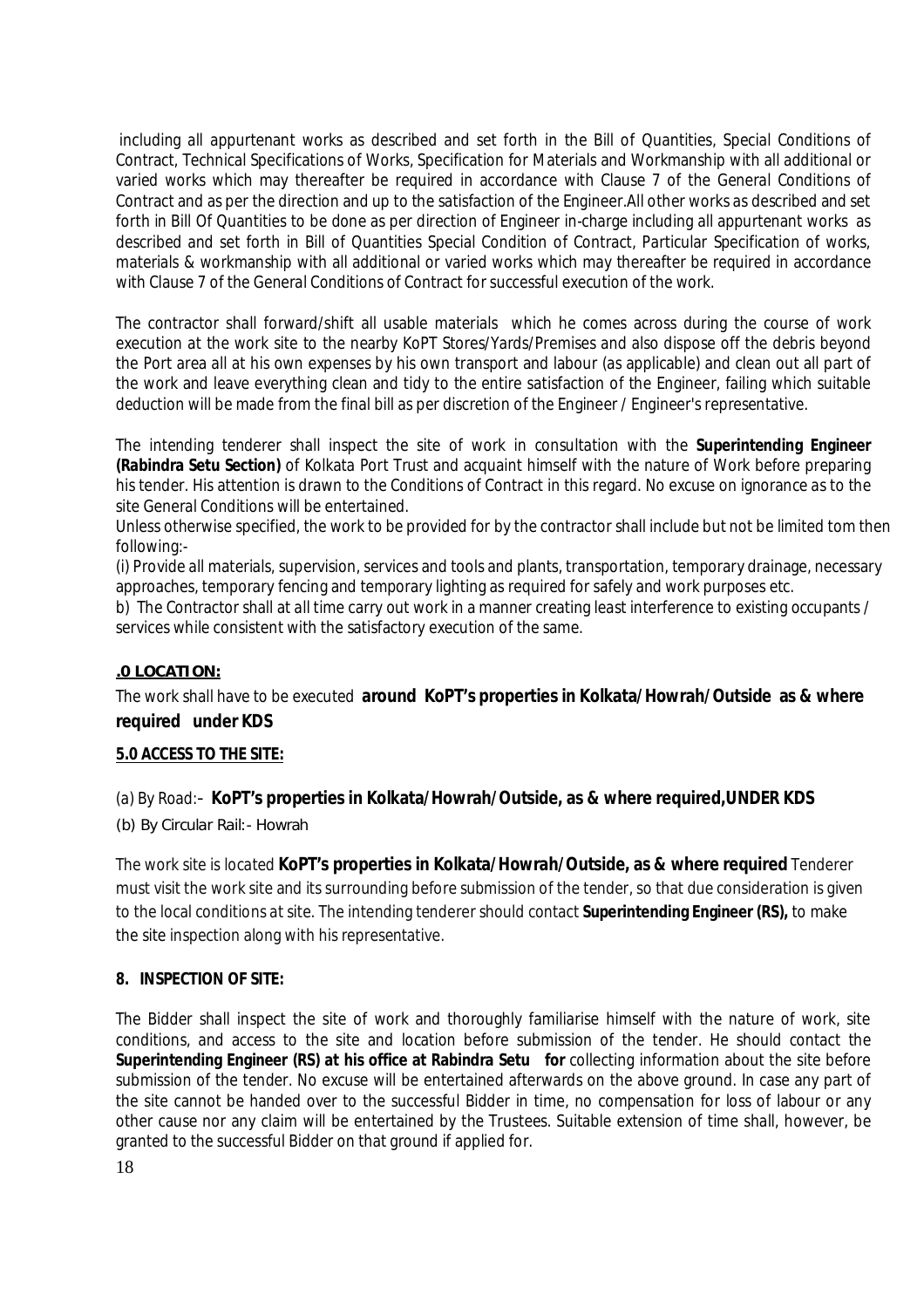#### **9. SITE CONDITIONS & METHOD OF WORK:**

The work shall have to be executed **KoPT's properties in Kolkata/Howrah/Outside, as & where required**

**as** detailed in the Scope of Work & B.O.Q.The contractor shall take adequate measures so as to execute the work with due regard to the above. The cost of which shall have to be included in the quoted rates.

Further, if so required by the Engineer in the interests of normal working of the Port, if it is found necessary to shift / suspend some construction activity for some duration, this shall be done in compliance with the instructions of the Engineer and as per relevant clause of the G.C.C. The bidder shall consider all the above points while quoting as no separate claim for idle charges towards labour, material will be considered for payment.

Proper care should be taken to provide adequate protection to the existing structures and cables (telephone, computer, etc) all such installations against any damage at the Contractor's risk and expense. Any damage / defect to existing structures arising due to the faulty execution of the work shall have to be rectified forthwith as directed to the satisfaction of the Engineer, without charging extra.

#### **10. TIME OF COMPLETION**

The work is urgent in nature and must be commenced immediately on receipt of the work order and to be completed in all respects within 12 M**onths ( Twelve months)** including preliminary time from the date of placement of work order.

#### **11. Sufficiency of Tender:**

i) The tender drawings and all data / information as furnished herein or inspected and / or collected by the tenderer for the purpose of the work should be properly assessed, interpolated or utilised in his offer at his own responsibility and KoPT does not guarantee sufficiency or adequacy of the data / information so supplied to him or collected or understood by the tenderer.

ii) The Contractor shall be deemed to have satisfied himself before tendering as to the correctness and sufficiency of his tender for the works and of the rates stated in the priced Bill of Quantities and the rates shall cover all his obligations under the contract and all matters and things necessary for the proper construction, completion, commissioning and maintenance of the work.

iii) In case rate of particular item is printed erroneously in B.O.Q., the rate stated in the schedule of rates will prevail over the rate misprinted in B.O.Q.

#### **12. Accessibility for Checking and Supervision**.

The engaged Contractor is to provide necessary arrangement for free access to the KoPT officer's and personnel for supervision and checking of the subject work at his own cost.

#### **13. Programme and Progress:**

The contractor shall submit a detailed programme of work within **7 [seven]** days from the date of Work Order / L.O.I. showing the commencement, duration and completion time of all major items of work including procurement of all materials etc.. The sequence of work shown in the programme must be practicable and compatible with technical specifications and conditions prevailing at site.

The contractor shall maintain the progress of work as per the approved programme. In case of any slippage of programme the engineer may require the contractor to augment the input of plant, equipment, labour of any item as he may deem fit. The contractor shall comply with the engineer's directive in this regard, without any extra charge whatsoever.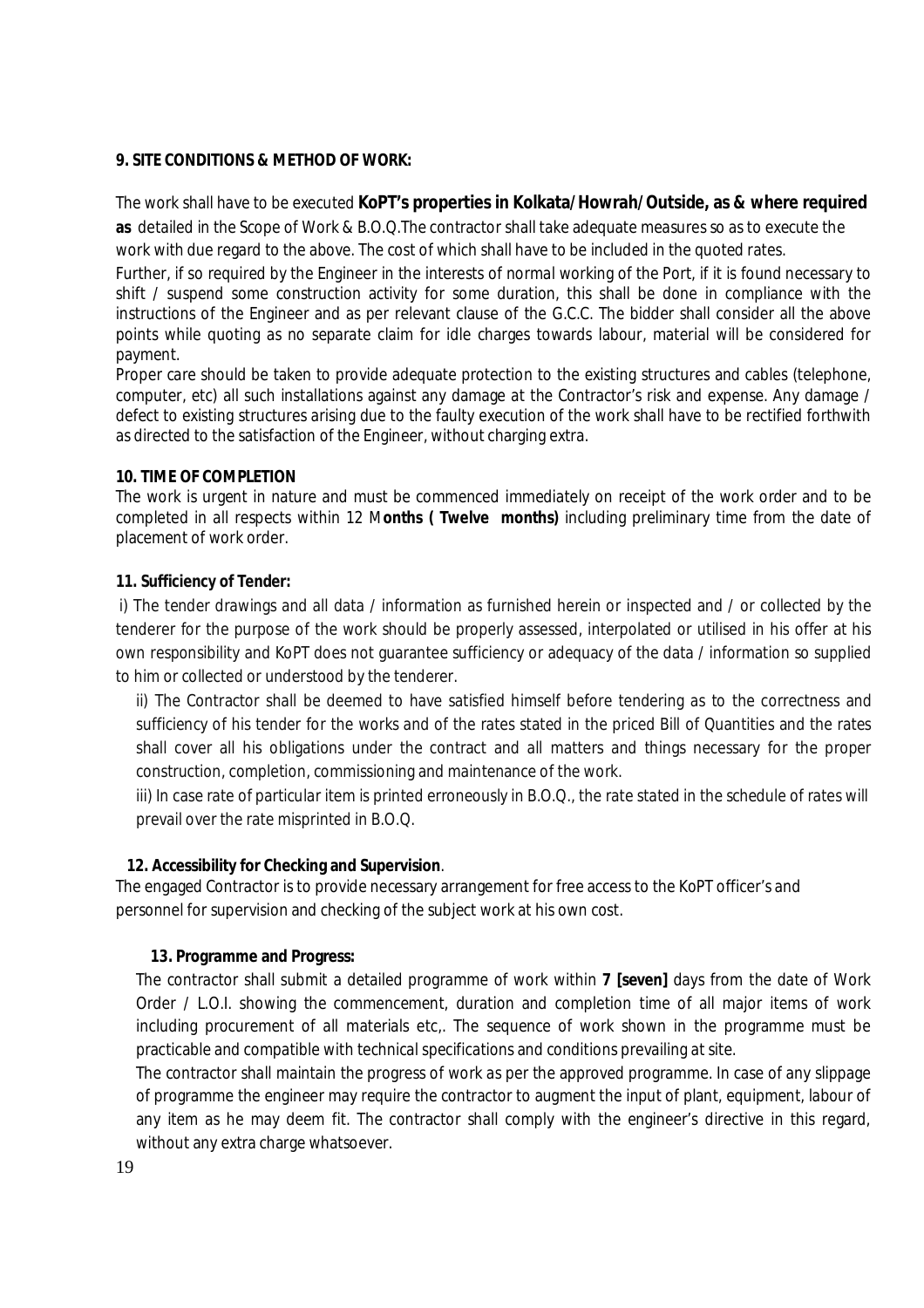In case of delays caused due to conditions or circumstances beyond the control of the contractor, the delays must individually be informed to the Engineer forthwith in writing and his acceptance in writing obtained.

# **14. Responsibility of the Contractor for methodology of works:**

i) The Contractor shall be solely responsible for the methodology and detailed working for the whole of the works, keeping in mind the site conditions and shall supply to the Engineer such particulars thereof as he may require from time to time.

ii) The Contractor shall submit within the time stipulated by the Engineer in writing, the details of actual methods that would be adopted by the Contractor for the execution of each item of the work supported by necessary details.

ii) Approval , for the Drawings and sketches, if necessary including those of the plant and machinery that would be used, their locations, arrangements for conveying and handling materials etc., should be obtained from the Engineer well in advance for starting each item of work. The Engineer reserves the right to suggest modifications or make concrete changes in the methods proposed by the Contractor whether accepted previously or not at any stage of the work, to obtain the desired accuracy, quality and progress of the work, which will be final and binding on the Contractor.

# **15. MATERIALS:**

It will be the responsibility of the contractor to make timely procurement of all materials for both temporary and permanent works required in accordance with the Bill of Quantities or for any extra/additional work required as per the directions of the Engineer. The contractor shall procure cement, reinforcement steel and other materials from manufacturers approved by the Engineer.

The contractor will be allowed to take away surplus materials on completion of the work, subject to Engineer's verification of contractor's records of entry and consumption of materials in the works.

# **16. Quality Control:**

Quality control is an essential part in the construction of and must be based on proper objective and qualitative measurement. The Contractor will have the full responsibility for quality control and delivering the acceptable quality in the field. Regular appraisal of the quality control to the Engineer should be made for effecting improvements in the construction techniques to ensure satisfactory quality of work.The quality control function shall include but not be limited to the following items.

#### **17. Sampling and Testing of Construction Materials:**

Essentially to be carried out on the materials brought to site for construction work unless permitted otherwise by the Engineer. The Contractor shall undertake all field tests and laboratory tests for all such materials and workmanships as directed by the Engineer or his representative at his own cost. The samples shall be taken for test jointly by the representatives of the Engineer and the contractor at the worksite and tested /sent to a Govt. registered laboratory or Institutional laboratory as may be decided by the Engineer for testing. In case of field test, the contractor shall undertake the test by his own testing equipments or by any approved agency in presence of the representatives of the Engineer and the contractor at the worksite. All the testing charges and all incidental charges like packaging and transporting the test samples, equipments etc. shall be borne by the Contractor.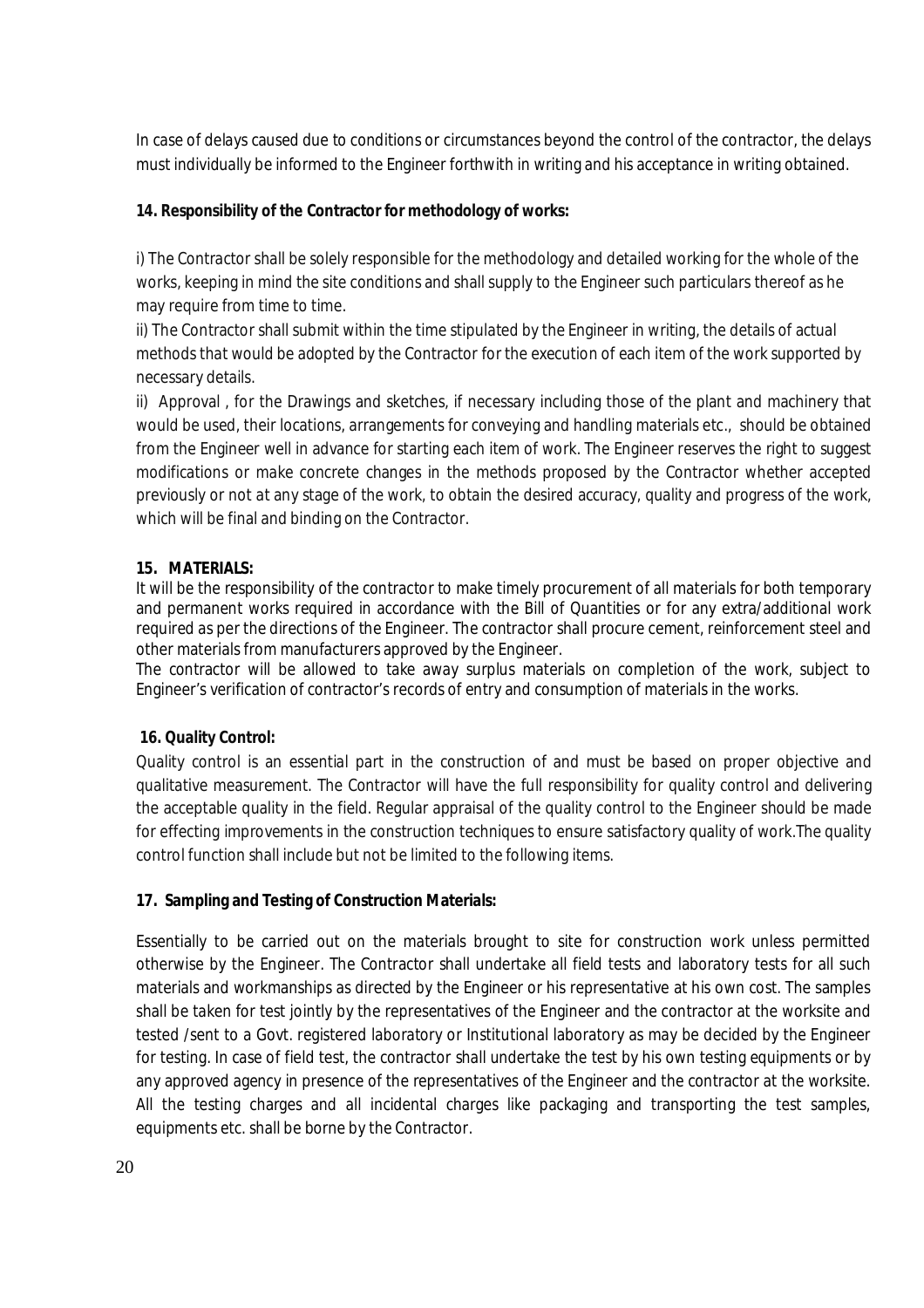#### **18. Specifications/ Codes and Standards**:

All works under this contract will be executed according to the Trustees' Specification for works. Whenever the details are not specifically covered in the specifications, relevant provisions in the latest revision and/ or replacements of the Indian Standard Specifications (IS) or any other International Code of Practice/ CPWD specifications will be followed. The Contractor shall have to procure copies of such codes/ standards for ready reference of his own personnel as well as the Engineer or his representative at site at his own cost and without any additional reimbursement.

# **19. Temporary Works:**

The successful tenderer shall allow for providing labour and materials for the construction and removal of all temporary works, e.g. site office, site store, scaffolding, fencing lighting; watching, tube well and pipe lines etc. required for constructional purpose as well as for drinking water purpose of contractor's men, water supply, vats, platform, etc. as may be necessary for the successful execution, completion and maintenance of works without any extra cost to the Trustees and the rates should be quoted accordingly. No rent shall, however, be charged to the contractor for construction/erection of such temporary sheds and structures.

#### **20. Plant & Constructional Equipment:**

The contractor shall supply his tools, plants and constructional equipments within his quoted rates. A list of plant as intended to be employed by the tenderers in this construction must be furnished with full details along with the tender.

## **21. Contract Price:**

The **"Contract Price"** for this contract means the sum named in the tender subject to such additions thereto, deductions there from or reductions due to supply of any materials by the Trustees' as provided for in the Contract.

#### **22. Setting out of work and initial measurements:**

The Engineer shall provide the initial reference and Bench Mark for the setting out of work. It will be the contractor's responsibility to set out the work accurately and get them checked by the Engineer. The Contractor shall provide at his own expense all necessary instruments, staff and labour for the checking of the survey.

The Contractor shall be responsible for the true setting out of the work and for the correctness of all dimensions, levels, lines, positions and alignment. Any error in any part of the works shall be rectified by the Contractor at his own cost. The Contractor would set up inspection facilities at Site at his own cost.

#### **23. Forwarding of Materials :**

The contractor shall have to arrange transport for forwarding any usable/ saleable materials that may be found during the process of execution of the work to the Trustees' Sales yard or any other site/ godown including labourers, transportation, loading, unloading all complete as per the direction of the Engineer or his representative at site. No separate payment will be made to the contractor on this account unless specifically mentioned in the B.O.Q.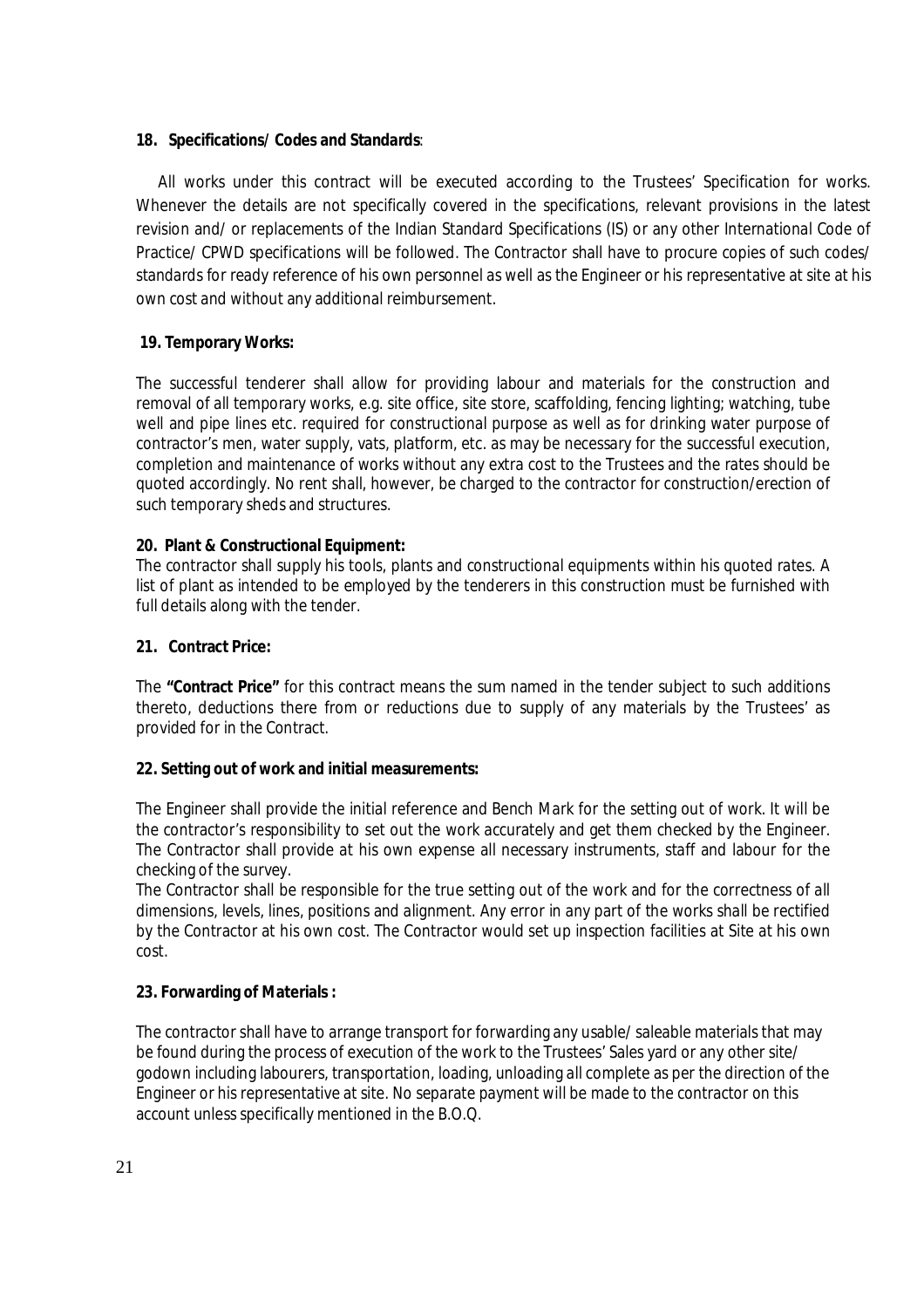# **24. PARTICULARS OF EXISTING WORKS:**

Such information as maybe given in the specification as to the existing features and works other than those now under construction as part of "Kolkata Port Trust" given without warranty of accuracy and neither the Trustees nor the Engineer will be liable for any discrepancies therein.

# **25. SAFETY MEASURES:**

The contractor shall adhere to safe construction practice, guard against hazardous and unsafe working conditions and follow all safety precautions for prevention of injury or accidents and safeguarding life and property. The contractor shall comply with relevant provisions of Dock Workers (Safety, Health and Welfare) Act – 1986 and Dock Workers (Safety, Health and Welfare) Regulation – 1990 and Safety Officer of the Trustees or Safety Inspectors shall be afforded all facilities for inspection of the works, tools, plant, machineries, equipments etc. wherever so required. The contractor shall further comply with any instruction issued by the Engineer, Trustees' Safety Officer, Safety Inspector in regards to safety which may relate to temporary, enabling or permanent works, working of tools, plants, machineries, equipments, means of access or any other aspect.

The contractor shall provide all necessary first aid measures, rescue and life saving equipment to be available in proper condition.

The contractor shall provide PPE's (Personal Protective Equipments) such as, helmet, safety shoe etc. to all workers and shall also provide job specific PPE's e.g. safety belts for working at heights; protective face and eye shield, goggles, hand gloves for welding / gas cutting works; protective foot wear and gloves for hot works; facemasks, gloves and overalls for painting works, mixing and handling materials etc , as directed by the Engineer.

All safety rules shall be strictly followed while working on live electrical systems or installations as stipulated in the relevant safety codes.

Use of hoisting machines and tackles including their attachments, construction tools, machineries and equipments shall comply to the relevant safety codes.

Before allowing workers in sewers, manholes, any duct or covered channel etc, the manhole covers shall have to be kept open and ventilated at least one hour in advance and necessary safety torches / lamps should be inserted first before allowing entry to the worker. Suitable hand gloves and other safety gear will be provided to the worker during handling / removing of slushes / sludge etc. without any extra cost. The contractor shall adopt all the above safety measures at his own cost.

The successful bidder shall also ensure that –

(i) No damage is caused to plants and vegetations unless the same is required for execution of the project proper.

(ii) The work shall not pollute any source of water / land / air surrounding the work site so as to affect adversely the quality or appearance thereof or cause injury or death to animal and plant life.

(iii) His office & labour hutment etc. shall be maintained in a clean and hygienic condition throughout the period of their use and different effluents of the labour hutment shall have to be disposed off suitably.

# **26. HOLIDAY OR SUNDAY WORK:**

Subject to provisions in local Acts and any statutes of the State, the Contractor shall arrange for working on Holidays and Sundays whenever so desired by the Engineer to expedite progress and complete the works in time.

The Contractor shall not be entitled to any additional payment for taking up works on Holidays and Sundays. The Contractor should be prepared to resort to round-the-clock working by following shift timings for labour.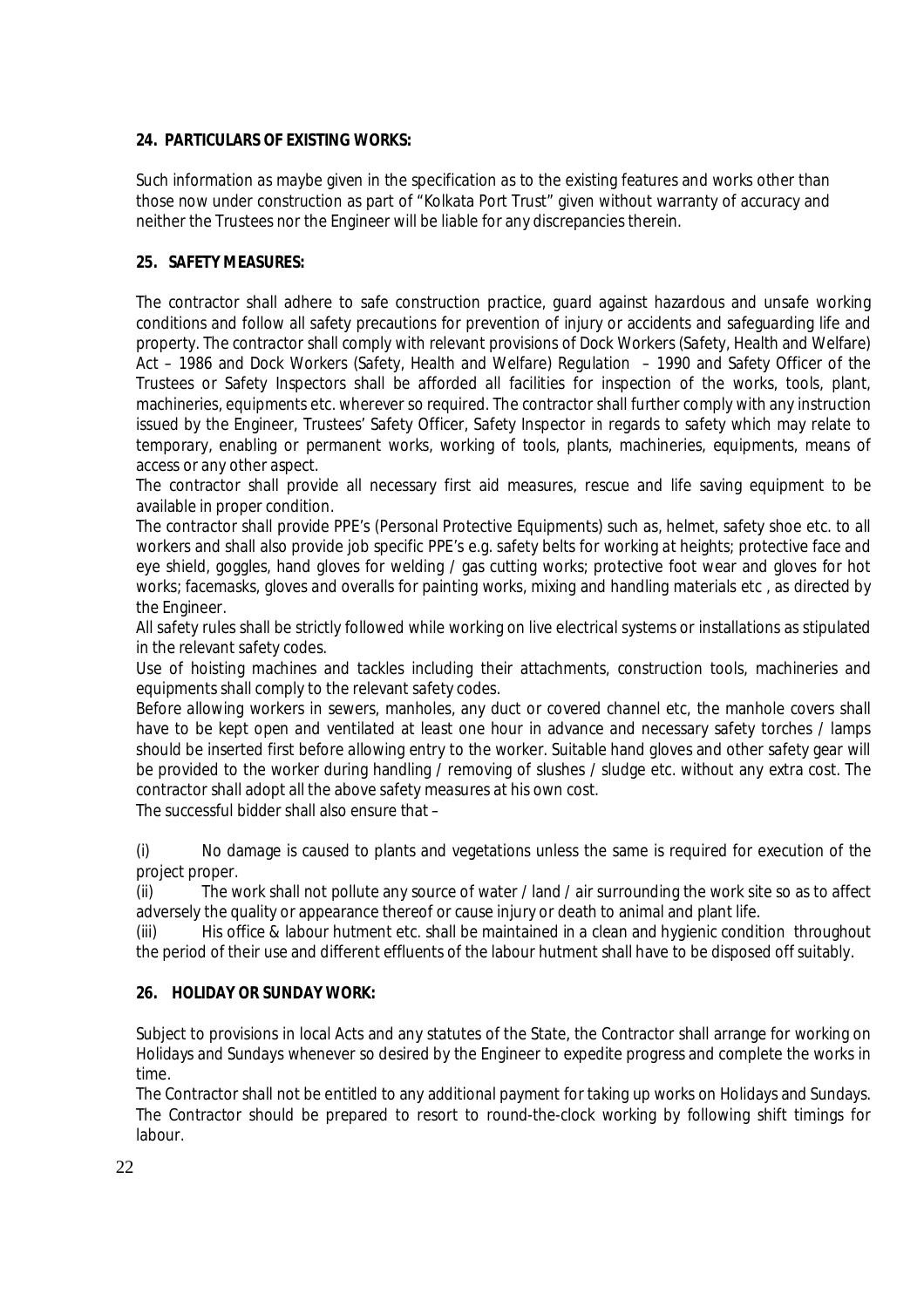## **27. POWER SUPPLY:**

If available and if required, suitable power supply may be arranged by the Trustees at the nearest existing supply point of the site of work on receipt of request letter from the Contractor to that effect. All necessary arrangements for the distribution at site will have to be made by the Contractor at his own cost as approved by the Trustees' Engineer or his representative.

Charges for consumption of power shall be periodically recovered from the Contractor's Bill at the rates of KoPT as prevalent amended from time to time including installation and hire charges for meters. The Trustees do not guarantee uninterrupted power supply from the above sources and Contractor shall not be compensated for any delay in providing / irregularity of power supply. The Contractor shall have to arrange for the supply of power at his own cost during such periods.

# **28. WATER:**

The Contractor will arrange for supply of water both for drinking and for construction purposes. However, on written request from the Contractor, water for drinking purposes may be made available free of cost from the exiting water line of the Trustees at a point near the site of work. The contractor will have to arrange for laying pipelines, as necessary, as per approval of the Engineer or his representative, for storing and distributing the same to the work point at his own cost.

i)Under no circumstances, the contractor would be allowed to use such drinking water for constructional works.

ii) In any case Dock water will not be allowed to be used for any work including curing.

# **29. KEEPING THE SITE AND WORKING AREA CLEAR:**

The Contractor shall at all times keep the site and working areas free from all surplus materials, rubbish and offensive matter all of which shall be disposed off in a manner to be approved by the Engineer's Representative.

#### **30. Protection of existing services:**

The contractor must pay full attention to the fact that the existing service facilities for users are not distributed at any time due to storing of materials and rubbish and take every precaution to keep the entrance passage clear if the same are being used by the laborers.

The contractor shall be held liable for all damage and interference to the existing service, caused by him in execution of works. Should any damage be done to the existing services, in general, the contractor shall make good the same and any further work considered necessary by the Engineer's representative without any delay otherwise the cost of such repairing shall be recovered for his running bill for which Engineer's decision shall be final and binding.

#### **31. Cleaning during execution and after completion:**

On completion of the works the contractor shall reinstate and make good at his own expense any property or land which might have been disturbed and/or damaged by his works. He should also clean the site as required during execution and fully clear the site after completion of all the works.

The contractor shall forward any usable materials found during the course of construction at the work site or its vicinity to KoPT stores/yards, dispose off the debris beyond the port area all at his own expenses by his own transport and labour and clean out all part of the work and leave everything clean and tidy to the entire satisfaction of the Engineer, failing which suitable deduction will be made from final bill as per discretion of the Engineer/Engineer's representative.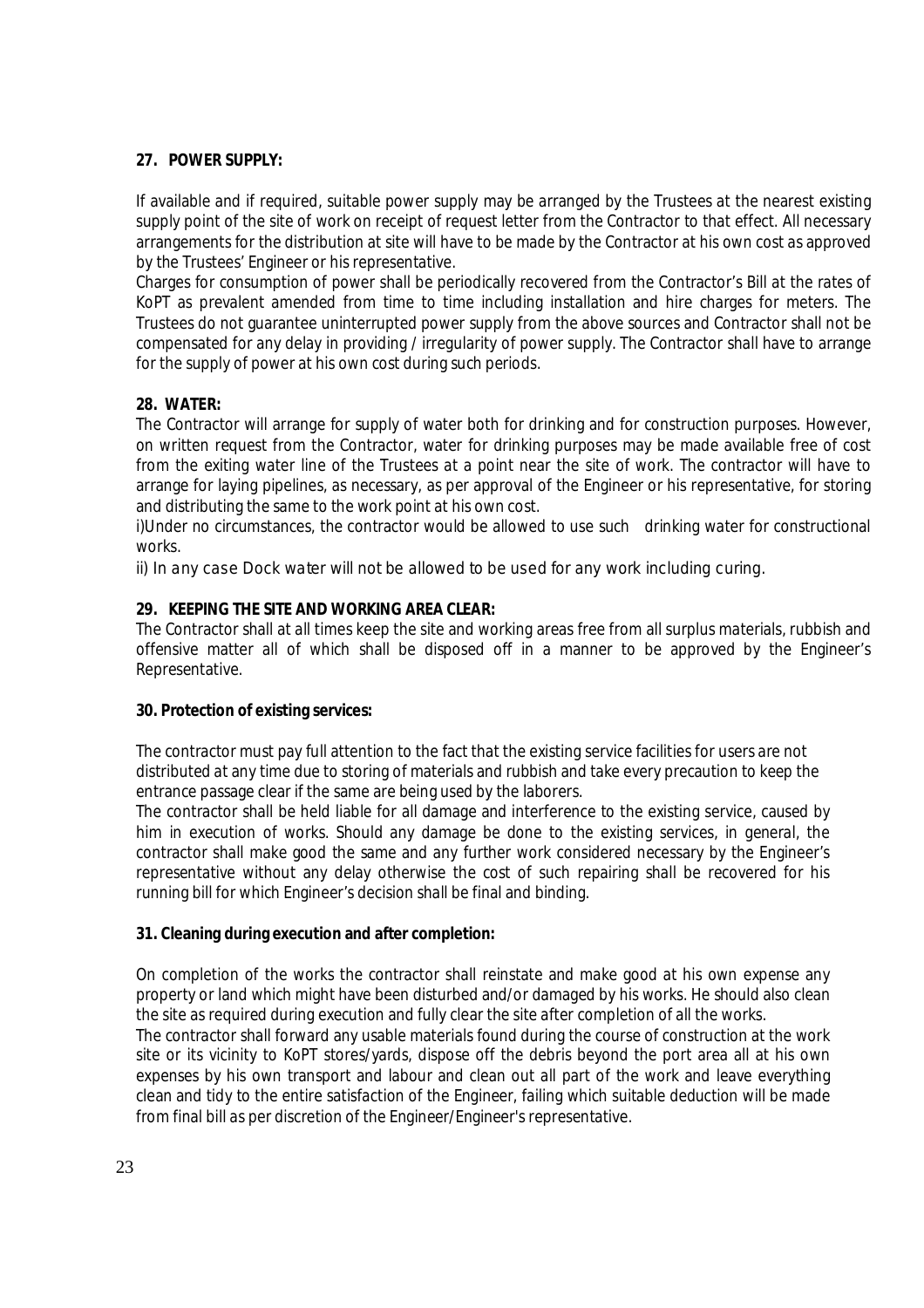#### **32. METHOD OF MEASUREMENT:**

Unless otherwise specified in the Particular Specifications and Bill of Quantities, the work shall be measured according to the current P.W.D.'s (Building, S&P & Road) Schedule of Rates (2014), Govt. of West Bengal and analysed rate. For details of measurement not covered by the above S.P.-27 1987 of B.I.S. shall be referred to.

#### **33. ON ACCOUNT PAYMENT:**

On account payment to the Contractor shall be arranged as and when required at the discretion of the Engineer on the basis of measurements of completed works at the quoted rates in the Bill of Quantities. The terms of payment shall be in accordance with Clause-6 of the General Conditions of Contract. The Bills should be submitted by the contractor in quadruplicate to the Office of the respective **Superintending Engineer (RS) with** necessary documents in original. Subject to the availability and feasibility of system, KoPT may make payment directly to the contractor's designated bank account. For this purpose, the contractor will have to indicate (i) name of bank (ii) branch name (iii) branch code and (iv) designated account number in the "Abstract Form Of Tender". In case payment is made directly through bank, the contractor may be required to submit a pre-receipt as per instruction of KoPT.

#### **34. LABOUR, TOOLS & PLANTS:**

The Contractor shall supply all necessary labour, tools and plants required for satisfactory execution of the work.

#### **35. ESCALATION / VARIATION ON PRICES:**

**No escalation/variation of prices will be entertained during the entire execution period of the work.**

#### **36. CONTRACT LABOUR LAWS:**

The contractor shall be required to comply with the Minimum wages Acts 1948, Employees Liability Act, 1938, Industrial Disputes Act, 1947, and The Contract Labour (Regulation and Abolition) Act, 1970, or statuary amendments and the modifications thereof, any other laws relating thereto and the rules made there under from time to time. **Payment to the labourers to be made as per the minimum wage rates fixed by Chief Labour Commissioner (Central) and as per M.W.A. Govt. of W.B. whichever is higher and revision from time to time.**

It will be the duty of the contractor to abide by the provisions of the Act. Ordinances, Rules, Regulations, Byelaws and Procedures as are lawfully necessary in the execution of the works. The contractor will be fully responsible for any delay/damage etc. and keep the Engineer indemnified against all penalties and liabilities of any kind for noncompliance or infringement of such Acts, Ordinances, Rules, Regulations By-laws and Procedures. **The Contractor shall comply to the Employees' Bonus rules & to pay Bonus once a year to his workmen accordingly, for which no extra payment shall be made to the Contractor.**

The contractor shall indemnify the KoPT against payment to be made under or for the observance of the laws aforesaid without prejudice to his right to claim indemnity from his subcontractor.

The aforesaid regulations shall be deemed to be a part of this contract and any breach thereof shall be deemed to be a Breach of Contract. It will be obligatory on the part of Contractor to obtain necessary Labour Licence from the Competent Authority for deploying requisite Nos. of labours in the work and submit to the Engineer-In-Charge prior to commencement of the work.

The contractor shall also be required to comply regarding 'Workmen Compensation Act, 1923 as amended by Amendment Act No.65 of 1976'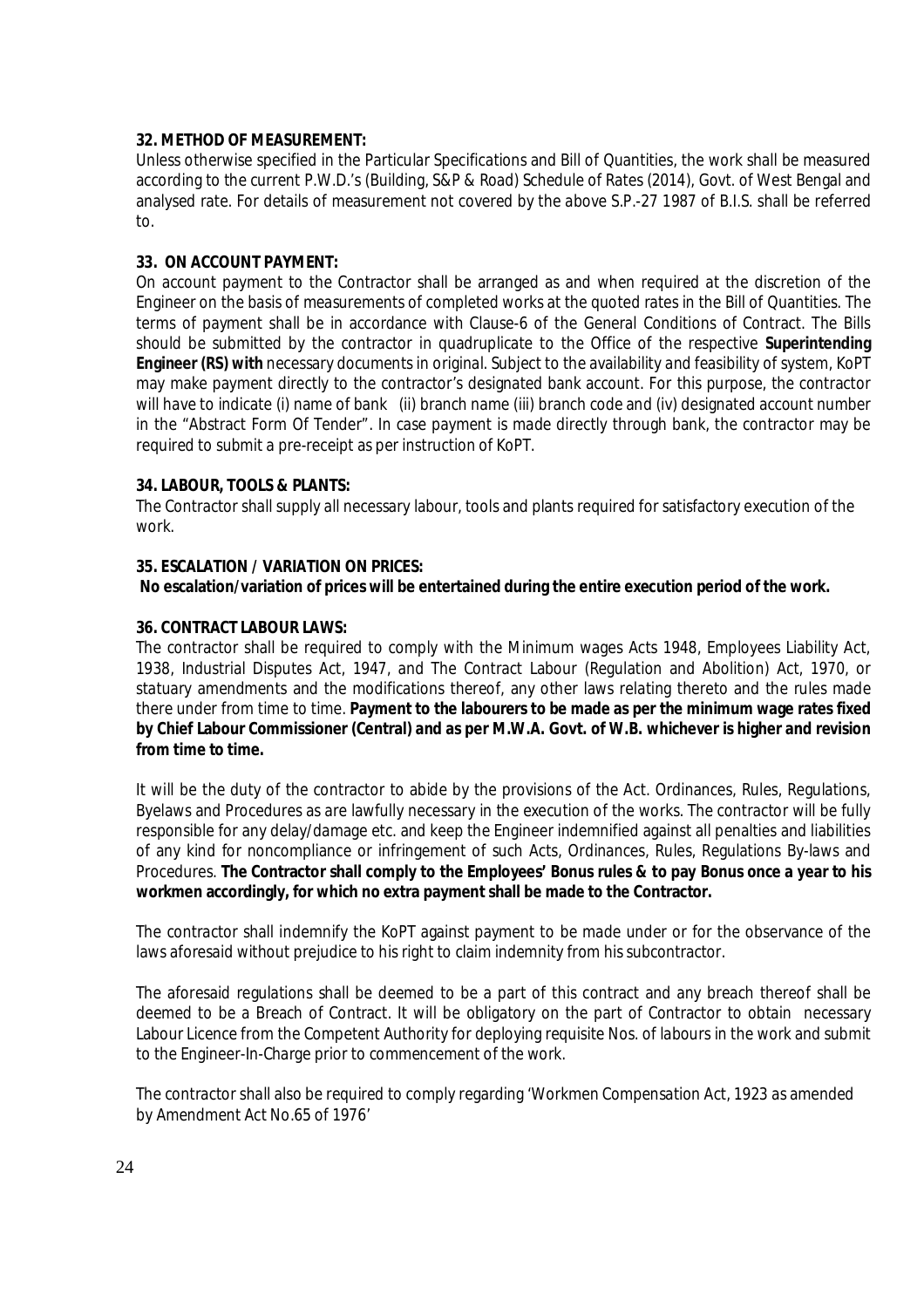In addition to the above, the Personal Injuries (Compensation Insurance) Act, 1963 and any modifications thereof and rules made there under from time to time. The contractor shall take into account all the above said financial liabilities in his quoted rates and nothing extra, whatsoever, shall be payable to him on this account.

The Contractor shall indicate maximum number of workmen to be engaged on any day for execution of the work in the appropriate place in the ABSTRACT FORM OF TENDER & he shall have to obtain a regular /permanent license as per sec12(1) of the Contract Labour Act.

Further , whenever a contract work has commenced or completed , the contractor has to intimate the same to the Assistant Labour Commissioner(Central) /labour Enforcement Officer (Central) in Form IV-A , within 15 days of such commencement or completion.

The contractor has to arrange for displaying the name of the Regional Labour Commissioner (Central), Asst. Labour Commissioner (Central) & Labour Enforcement Officer (Central) at his worksite(s). The contractor shall inform the Principal Employer the date, time & venue of disbursement to be made by him to his workers.

The successful bidder shall also be required to put up a notice at the site of work mentioning the date, time & venue of disbursement to be made by him to his workers and he or his authorized representative shall have to be present during period of disbursement.

#### **37. COMPLIANCE WITH E.P.F & M. P. ACT & ESI Act 1948:**

The successful contractor will have to comply with provision of EPF & MP Act 1952 and also for Employees State Insurance Act 1948 (along with amendments, if any), issued from time to time as applicable.

If asked for by the Employer, the contractor will be required to submit photocopy of all payment challans and produce the original for verification to the representative of the principal employer, i.e. **Superintending Engineer (RS).**

**The Contractor is to pay necessary ESI and EPF for the engaged labour as per the relevant Act implied for this job. Without the payment certificate or proof of the same bills will not be recommended for payment.**

#### **38. INDEMNIFICATION:**

The successful bidder shall be deemed to indemnify and keep indemnified the Trustees from and against all actions, claims, demands and liabilities whatsoever under and in respect of the breach of any of the provisions of any law, rules or regulations having the force of law, including but not limited to –

- a) The Minimum Wages Act, 1948.
- b) The Dock Workers (Regulation Of Employment) Act, 1948
- c) The Building And Other Construction Workers (Regulation of Employment & Conditions of Service) Act, 1996
- d) The Dock Workers' Safety, Health & Welfare Act , 1986
- e) The Payment of Wages Act, 1936.
- f) The Workmen's Compensation Act, 1923.
- g) The Employees Provident Fund Act, 1952.
- h) The Contract Labour (Regulation and Abolition) Act, 1970; Rules 1971.
- i) The Equal Remuneration Act, 1976.
- j) The Employees State Insurance Act, 1948 & Employees State Insurance (Amendment) Act ,1989
- k) Child Labour (Prohibition and Regulation) Act, 1986.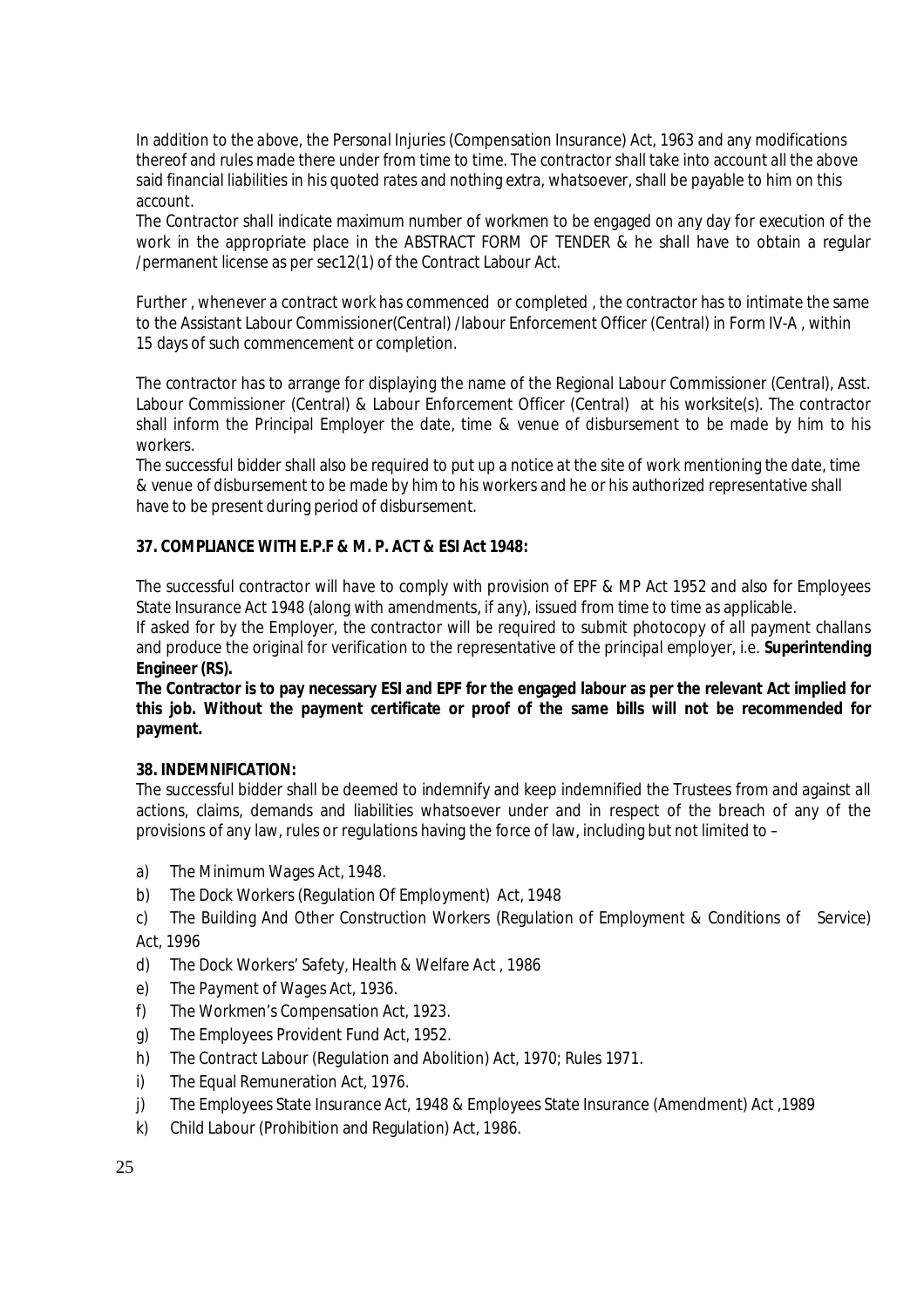- l) The Maternity Benefits Act 1961
- m) Interstate Migrant Workmen (Regulation of Employment & Conditions Of Service) Act, 1979.
- n) Motor Vehicle Act, latest revision.
- o) The payment of Bonus Act, 1965.

#### **39. TAXES & DUTIES: -**

#### **The prices quoted shall be including all statutory levies excluding GST, which shall be paid extra.**

 Supplier/service provider to confirm that the GST amount charged in invoice is declared in its returns and payment of taxes is also made.

 The Supplier/ Service Provider agrees to comply with all applicable GST laws, including GST acts ,rules, regulations, procedures, circulars & instructions there under applicable in India from time to time and to ensure that such compliance is done within the time prescribed under such laws. Supplier/Service Provider should ensure accurate transaction details, as required by GST laws, are timely uploaded in GSTN. In case there is any mismatch between the details so uploaded in GSTN by Supplier/ Service Provider and details available with Kolkata Port Trust, then payments to Supplier/Service Provider to the extent of GST relating to the invoices/s under mismatch may be retained from due payments till such time Kolkata Port Trust is not sure that accurate tax amount is finally reflected in the GSTN to KoPT's Account and is finally available to Kolkata Port Trust in terms of GST laws and that the credit of GST so taken by Kolkata Port Trust is not required to be reversed at a later date along with applicable interest.

 Kolkata Port Trust has the right to recover monetary loss including interest and penalty suffered by it due to any non-compliance of tax laws by the supplier/service provider. Any loss of input tax credit to Kolkata Port Trust for the fault of supplier shall be recovered by Kolkata Port Trust by way of adjustment in the consideration payable.

 Supplementary invoices/Debit note/credit note for price revisions to enable Kolkata Port Trust to claim tax benefit on the same shall be issued by bidder for a particular year before September of the succeeding Financial Year.

The purchase order/ work order shall be void, if at any point of time bidder is found be to a black listed dealer as per GSTN rating system and further no payment shall be entertained.

#### **40**. **SETTLEMENT OF DISPUTES:**

If a dispute of any kind whatsoever arises between the Employer and the Contractor in connection with or arising out of the contract or the execution of the works, the same shall be dealt as per relevant provisions of the General Conditions of Contract.

#### **41. Contractor to execute Contract Agreement:**

 The contractor after acceptance of his tender shall be required to enter into and execute a Contract Agreement to be prepared in the form annexed to the General Conditions of Contract together with such modifications as may be necessary within one month from the date of placement of the order. The contractor shall have to submit copies in sextuplets of all documents; correspondence, connected papers etc. as detailed in the above from of Contract Agreement together with the instrument of Contract Agreement prepared on Non-Judicial stamped paper of requisite denomination having five more copies made on plain paper all at his own cost. The successful tenderer shall have to submit three sets of such Contract Agreement duly executed, sealed, signed and witnessed for execution by the Trustees. The other three sets shall be completed in all respects but not signed. If the successful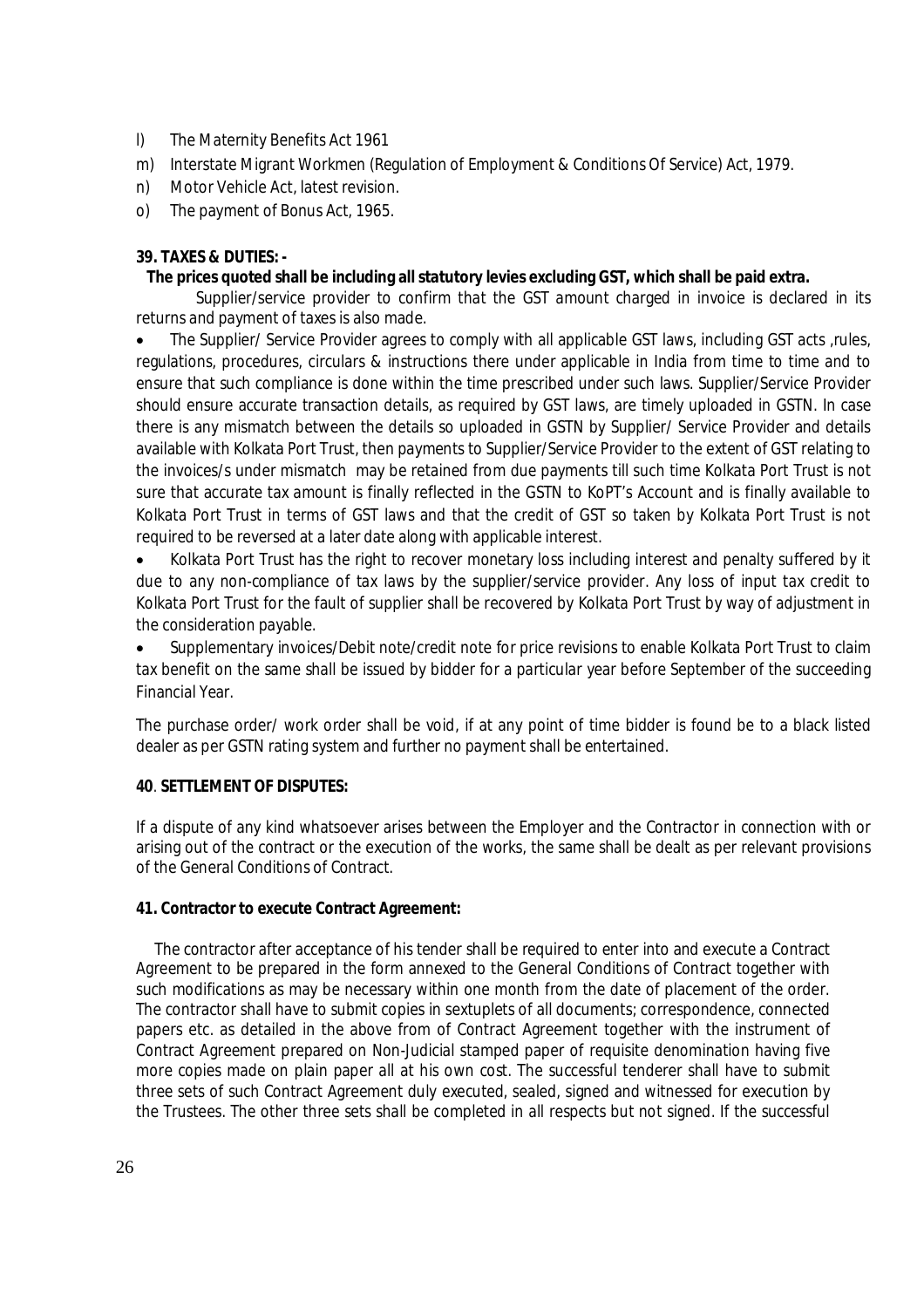tenderer or tenderers are a partnership concern, they will have to get Agreement signed by all the partners or by the partner who is authorized to sign for and on behalf of the other partners.

 The contractor shall also comply with the requirements of Security Deposit for the due fulfillment of the contract. The blank proforma of tender documents shall be supplied in sextuplets to the successful tenderer free of charge for preparing the documents of the aforesaid Contract Agreement.

The successful tenderer shall have to copy out and prepare the documents of the Contract Agreement neatly and correctly. The necessary amendments, corrections etc. (if any) have to be done at his own cost. The successful contractor shall be required to keep close co-ordination and liaison with the Marine Department while executing the works. The **Superintending Engineer** in charge of the construction will direct the representatives of the contractor to maintain liaison with different sections of the other departments and the contractor must keep the concerned **Superintending Engineer** of the Civil Engineering Department informed and/or posted with the programme contemplated with other departments. The **Superintending Engineer** of the Civil Engineering Department shall be nodal authority in all these co-ordination and / or liaison and all programmes must be vetted by him. In cases of exigencies, the contractor or his representatives may establish direct liaison/co-ordination but in all such case the **Superintending Engineer** should be informed promptly.

#### **42. Employment of Local Resources:**

The contractor shall pay special attention to engage the maximum possible number of local Engineer, other technical personnel, office workers; labourers (skilled, semiskilled, unskilled) both at site and in office, details of such recruitment etc. shall be submitted to the Engineer periodically or as and when called for.

#### **43. Calcutta Port Trust**:

The expression **"CALCUTTA PORT TRUST'** appearing anywhere in the tender documents, shall be construed to read as **"KOLKATA PORT TRUST"**.

#### **44. Clarification of Bids:**

To assist in the examination and comparison of Tenders, the Employer may, at his discretion, ask any Tenderer for clarification of his Tender, including breakup/analysis of unit rates. The request for clarification and the response shall be in writing, but no change in the price or substance of the Tender shall be sought, offered, or permitted except as required to conform the correction of arithmetic errors discovered by the Employer in the evaluation of the Tenders.

No Tenderer shall contact the Employer on any matter relating to his Tender from the time of the Tender opening to the time the contract is awarded. If the Tenderer wishes to bring additional information to the notice of the Employer, he should do so in writing.

Any effort by the Tenderer to influence the Employer's Tender evaluation, Tender comparison or contract award decisions, may result in the rejection of his Tender.

#### **45. Workmen and Wages:**

The Contractor shall deliver, if ordered, a weekly return for all labour employed in writing in the requisite form as instructed by the Engineer or his representative. The contractor shall have to engage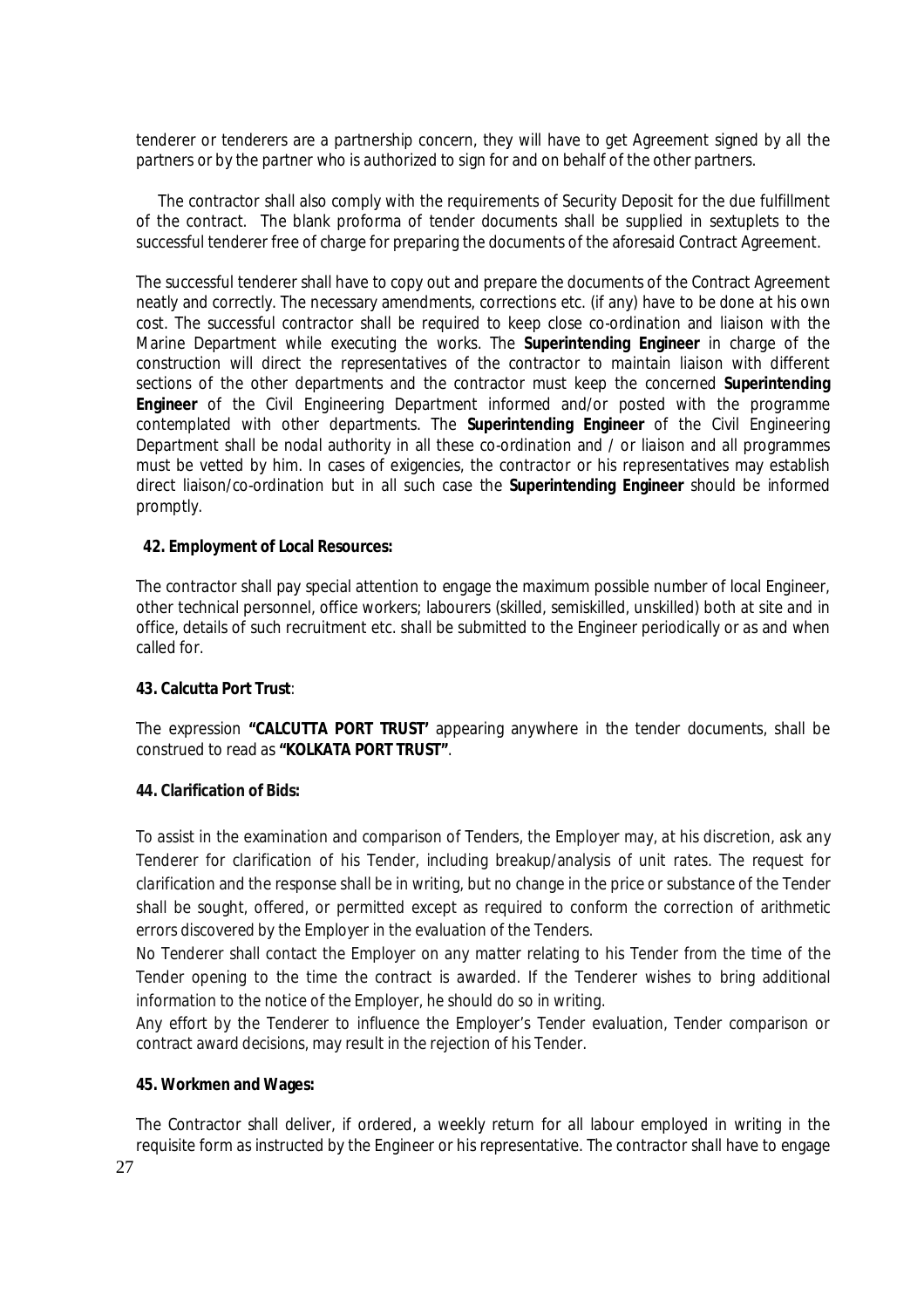sufficient number of technically qualified and skilled persons to supervise and execute the work **(to be mentioned in the letter head of the Firm).**

## **46. Rate for payment against extra Items:**

For any unforeseen work not covered under the Bill of Quantities and Condition of Contract, depending on contingent situation at site, if required for successful completion of the work, extra items have to be carried out by the Contractor. If those items are already available in Trustees' Schedule of rate, payment will be made on the basis of Trustees' Schedule of rate; including surcharge in force at the time of acceptance of the tender, if any adopted by the Trustees with due regard to the accepted contractual percentage, if any, thereon, otherwise, if the rates are not available in the KoPT Schedule of Rtaes, then the Special Rates will be prepared as follows:-

- (i) The rate of payment of work involving labour & material shall be fixed on the following basis.
	- a) Cost of materials consumed including transport and wastage, plus
	- b) Cost of labour actually engaged in the works, plus
	- c) Taxes and Duties as applicable, plus
	- d) 16 % on the aggregate of (a) and (b) towards overhead, profit and cess.

(ii) For any work involving only labour, rate of payment shall be fixed on cost of labour actually engaged in the work plus 11 % towards profit and cess.

(iv) For only supply of any material at site, rate of payment shall be fixed on actual cost of material plus transport, loading & unloading (if any) plus 11 % towards profit and cess.

# **47**. **Disparity in quoted rate/amount.**

If there is any disparity between the quoted rate in percentage and the Tender Amount, the rate quoted in percentage shall prevail as the rate quoted by the tenderer and the Tender Amount shall be derived by adding/subtracting (as the case may be) this percentage with/from the Estimated Value put to tender. Similarly in case of disparity between the rate quoted in figures and in words, the rate quoted in words shall prevail.

#### **48. Dock Permit**:

For works inside the Docks, Dock permit required for men , materials, vehicles and equipments etc. are to be procured by the successful tenderer **at free of cost** as per recommendation of the executing departments/divisions indicating the specific number of free permits to be issued.But for creation of individual IDs in permit system a charge as applicable, will be levied per person (one time) even for companies/ Individuals who have been granted permission to obtain free permits by KoPT. In case the work has to be carried out in an operational zone, the tenderer should keep in mind that the work is to be executed without hampering the operational activities and should complete the work within the stipulated time specified in the tender.

#### **49. Working Period:**

Normally the work will be carried out between 8 A.M. to 5 P.M. on the Trustees' working days only. However, the tenderer should note that he might be required to carry out the job on Sundays, holidays and after normal working hours and at night in addition to the normal working hours to expedite the progress of the work if permitted by **Competent Authority**. The tenderer should include in his rates the cost, if any, involved on those accounts.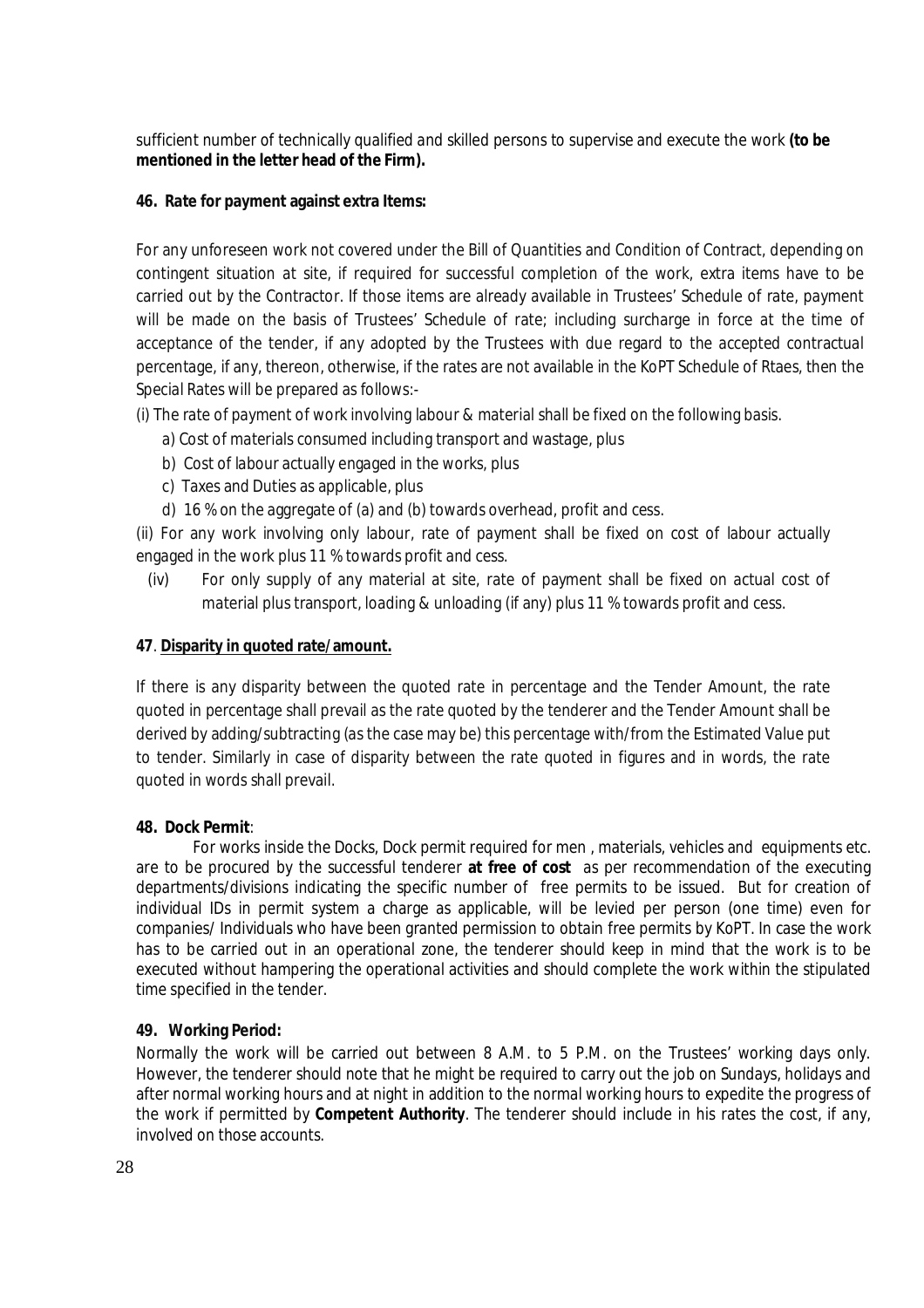#### **50. Bank Guarantee in lieu of Cash Security Deposit:**

Security deposit shall be recovered from the On A/C. Bill as per **Clause – 3.4 and 3.5** of **General Conditions of Contract**. However, Bank Guarantee may be considered in lieu of Cash Security Deposit. In that case, the Contractor shall have to submit to the Engineer a performance Bond in the form of an irrevocable guarantee from any Nationalized Bank at Kolkata in the proforma as given in the G.C.C. In this context **Clause 3.6 of G.C.C.** may be referred to.

#### **51. Measures against pollution**: -

The contractor shall have to take proper measures against environmental pollution during execution of work as directed by the Engineer.

The contractor shall, abide by all the regulations and rules of Kolkata Port Trust and those that may be issued from time to time without any extra cost to the KoPT.

#### **52. Port Area Obligations:**

The Dock area is a custom bounded area and as such the contractor shall comply with all regulations of the Port and Custom authorities and those that may be imposed from time to time in respect of the transit of all of contractor's plants, vehicles, materials, and staff in the area. Whenever regulations so require, permits shall have to be obtained for such transit of contractor's plants, vehicles, staff and workmen. The contractor shall instruct his staff and workmen to comply with all requirements in this "Restricted Area". The contractor shall suitably fence the area that may be allotted to him inside the "Bonded Area" of the port for stores and other requirements to the full satisfaction of the Port and Security Agencies.

The contractor shall, abide by all the regulations and rules of Kolkata Port Trust and those that may be issued from time to time without any extra cost to the KoPT.

#### **53. Defect Liability Period:**

The defect liability period for the work is **1 (One) year** from the date of completion. Duing this period, if any defect arises the contractor is bound to repair the same or take any other action as directed by the Engineer including replacement of the defective portion and redoing the same at his own cost **within 7 days in case of repairing and 21 days in case of replacement and re-doing from receipt of such instruction** failing which the work may be done by the Trustees' by some other agencies and the cost of which including 19 1/4 % departmental charges plus GST will be recovered from the security deposit or any other dues of the contractor.

**54. Errors in the B.O.Q :** In case rate of particular item is printed erroneously in BOQ, the rate stated in the Schedule of rates will prevail over the rate misprinted in BOQ.

CPP REF NO. CPP REF NO. 2019\_KoPT\_514895\_1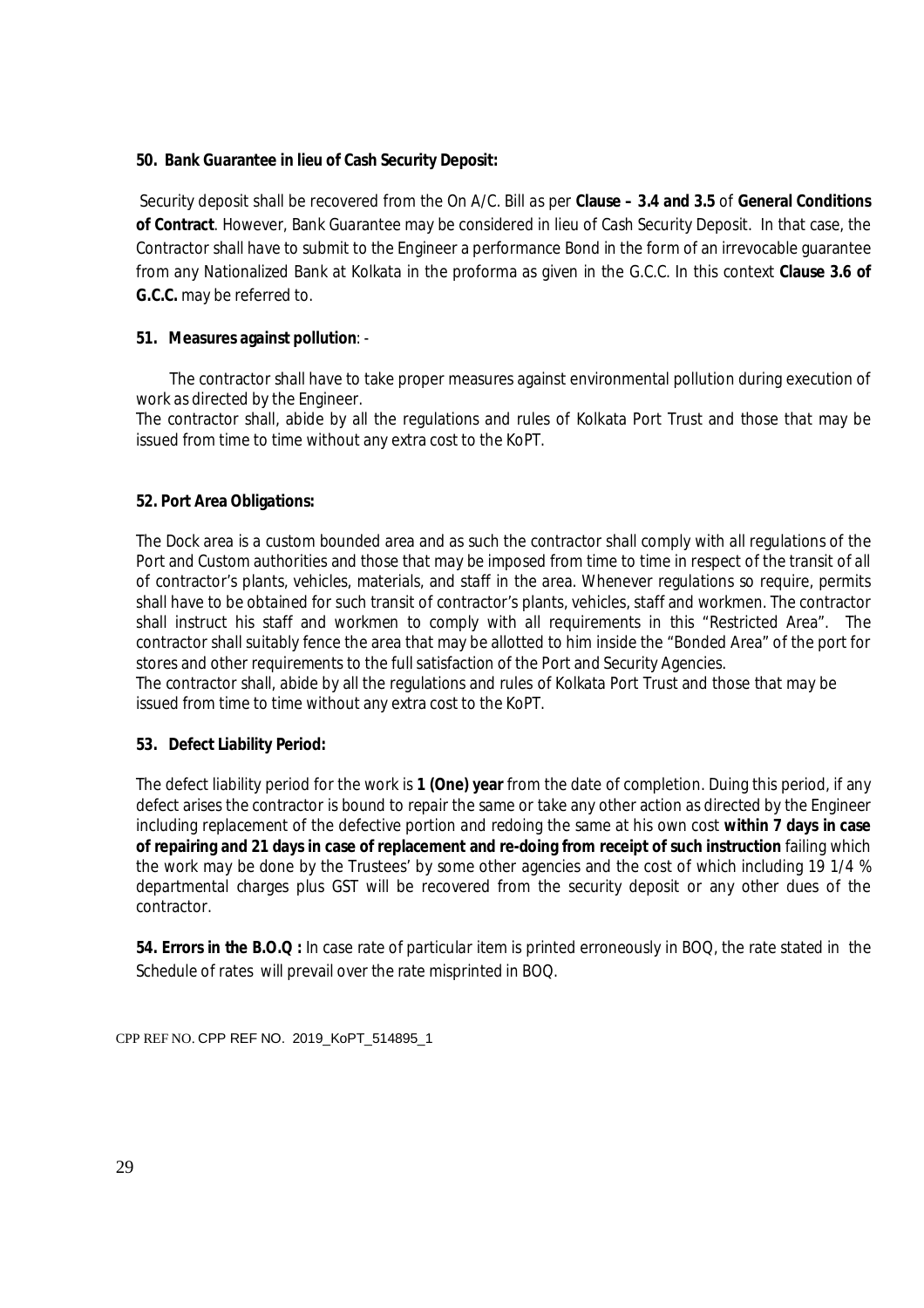#### **SCHEDULE T Annexure-C(Contd) KOLKATA PORT TRUST**

# **CONCURRENT COMMITMENT(S) OF THE BIDDER (i.e Works In The Hand Of The Bidder At The Time Of Submission Of Tender Offer)**

# **(To be submitted with Part-I of Offer) Bidders must fill in the under noted columns.**

| SI.<br>N<br>0. | Full particulars of works to be<br>executed concurrently by the bidder.<br>(i) Name of work.<br>(ii) Client.<br>(iii) W.O. No. & Date. | Sanctioned<br>Tender<br>Value.<br>$(in$ Rs.) | Completion<br>time as stated<br>in tender. | Name and address to whom<br>reference can be made. |
|----------------|----------------------------------------------------------------------------------------------------------------------------------------|----------------------------------------------|--------------------------------------------|----------------------------------------------------|
| $\mathbf{1}$   | (i)                                                                                                                                    |                                              |                                            |                                                    |
|                | (ii)                                                                                                                                   |                                              |                                            |                                                    |
|                | (iii)                                                                                                                                  |                                              |                                            |                                                    |
| $\overline{2}$ | (i)                                                                                                                                    |                                              |                                            |                                                    |
|                | (ii)                                                                                                                                   |                                              |                                            |                                                    |
|                | (iii)                                                                                                                                  |                                              |                                            |                                                    |
| $\overline{3}$ | (i)                                                                                                                                    |                                              |                                            |                                                    |
|                | (ii)                                                                                                                                   |                                              |                                            |                                                    |
|                | (iii)                                                                                                                                  |                                              |                                            |                                                    |
| $\overline{4}$ | (i)                                                                                                                                    |                                              |                                            |                                                    |
|                | (ii)                                                                                                                                   |                                              |                                            |                                                    |
|                | (iii)                                                                                                                                  |                                              |                                            |                                                    |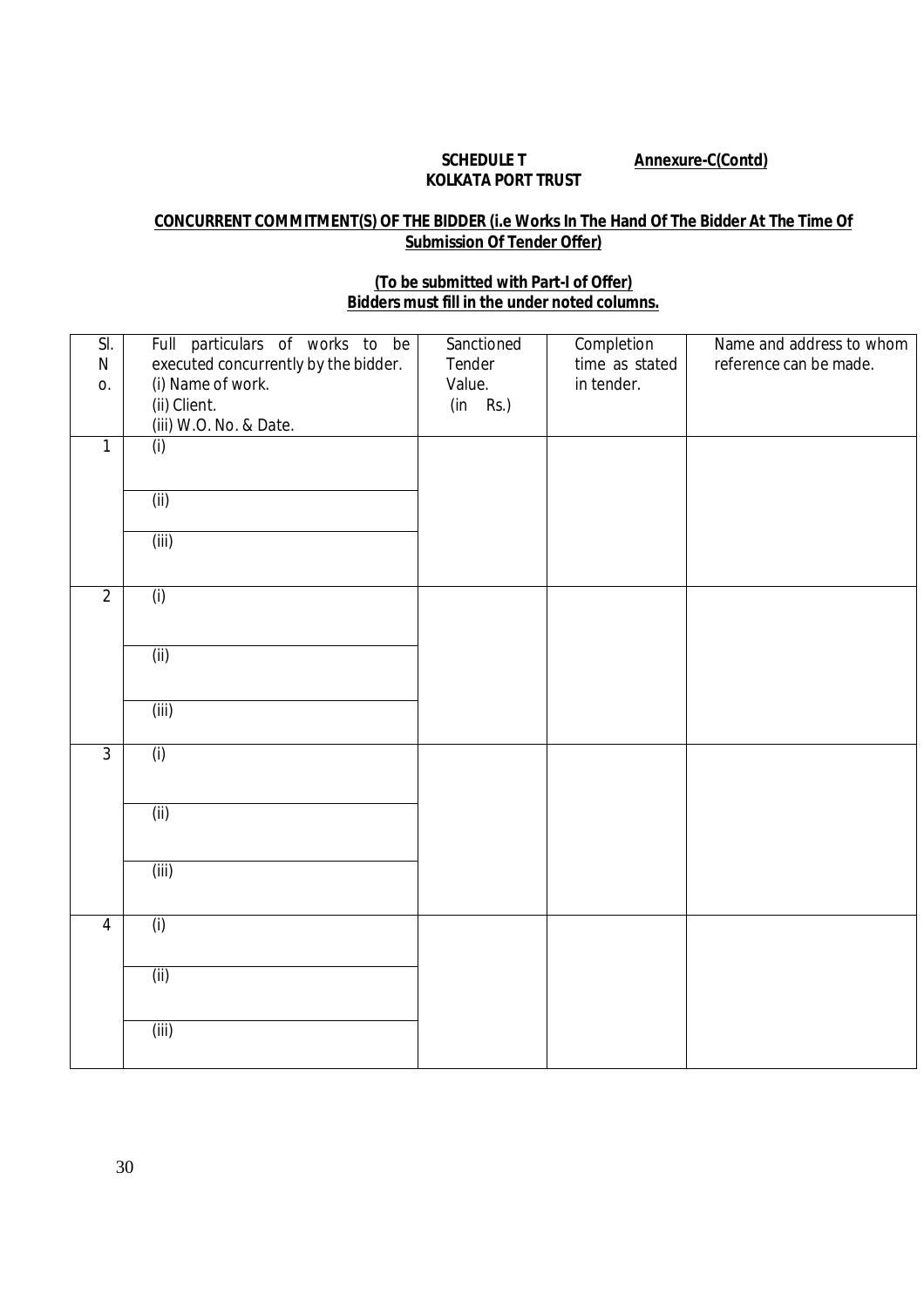#### (To be submitted with Part-I of Offer) Annexure-C(Contd)

#### **SCHEDULE 'O' SHEET – 1**

The Bidders are also requested to furnish the following particulars:-

A) In case of Limited Company -

1) Name of Company :

2) Address of its present registered office.

3) Date of its incorporation :

4) Full name and address of each of its Directors – any special particulars as to Directors if desire to be stated.

5) Name, address and other necessary particulars of Managing Agents, if any appointed by the Company.

6) Copies of Memorandum, Articles of Association (with the latest amendments, if any).

- B) In case of a firm -
- 1) Name and address of the firm.
- 2) When business started

3) If registered a certified copy of certificate of registration.

4) A certified copy of the Deed of Partnership

5) Full name and address of each of the partners and the interest of each partner in the partnership – any special particulars as to partners if desired to be stated.

6) Whether the firm pays income tax over Rs.10, 000/- per year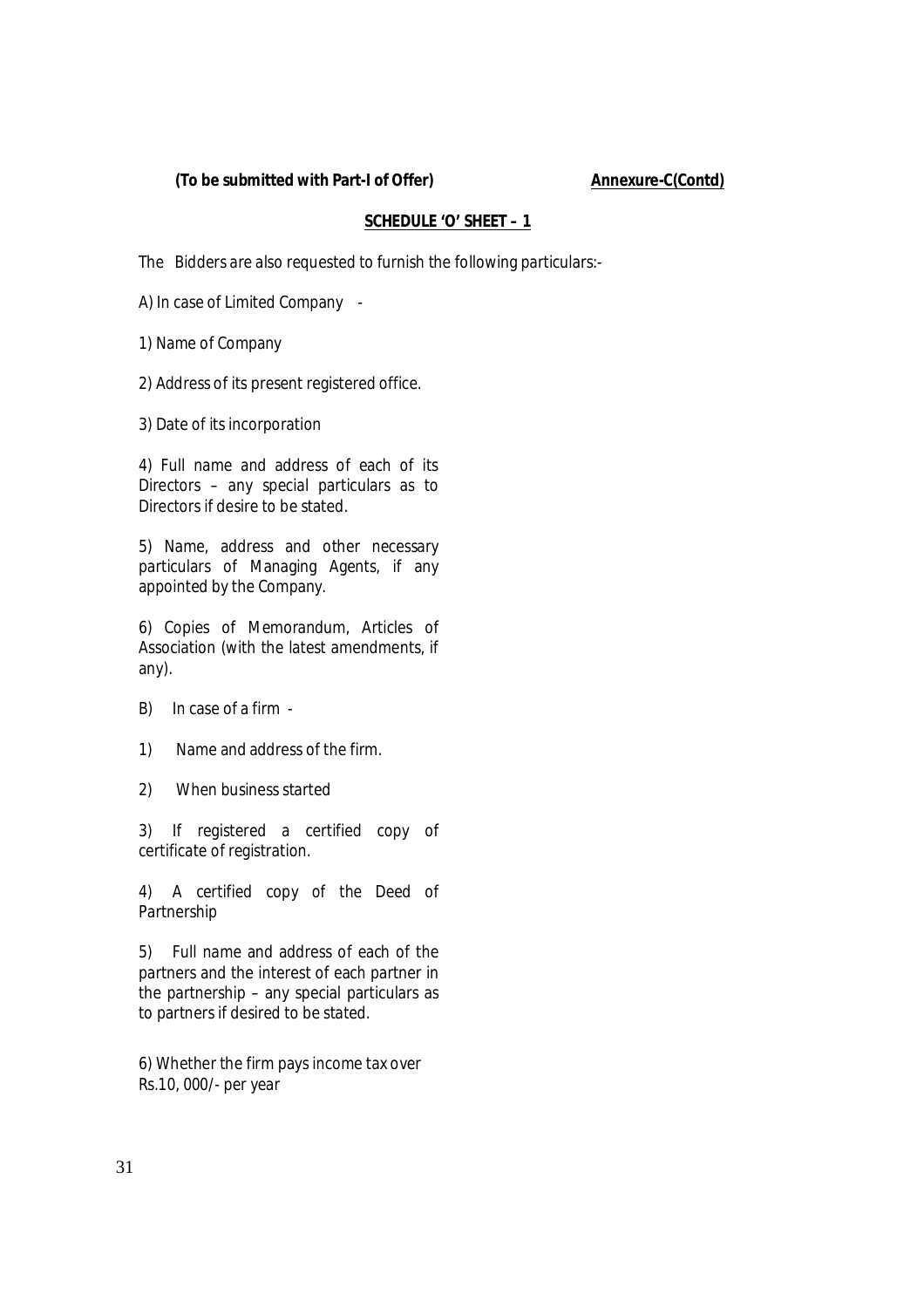#### **(To be submitted with Part-I of Offer)**

#### **SCHEDULE 'O' SHEET – 2.**

C) In case of an Individual:

1) Full name and address of the Bidder any special particulars of the Bidder if desired to be stated.

2) Name of the father of the Bidder.

3) Whether the Bidder carries on business in his own name or any other name.

4) When business was started and by whom.

5) Whether any other person is interested in the business directly or indirectly, if so, name and address etc. of such persons and the nature of such interest.

6) Whether the Bidder pays Income Tax over Rs.10, 000/- per year.

Dated: (Full signature of Bidder)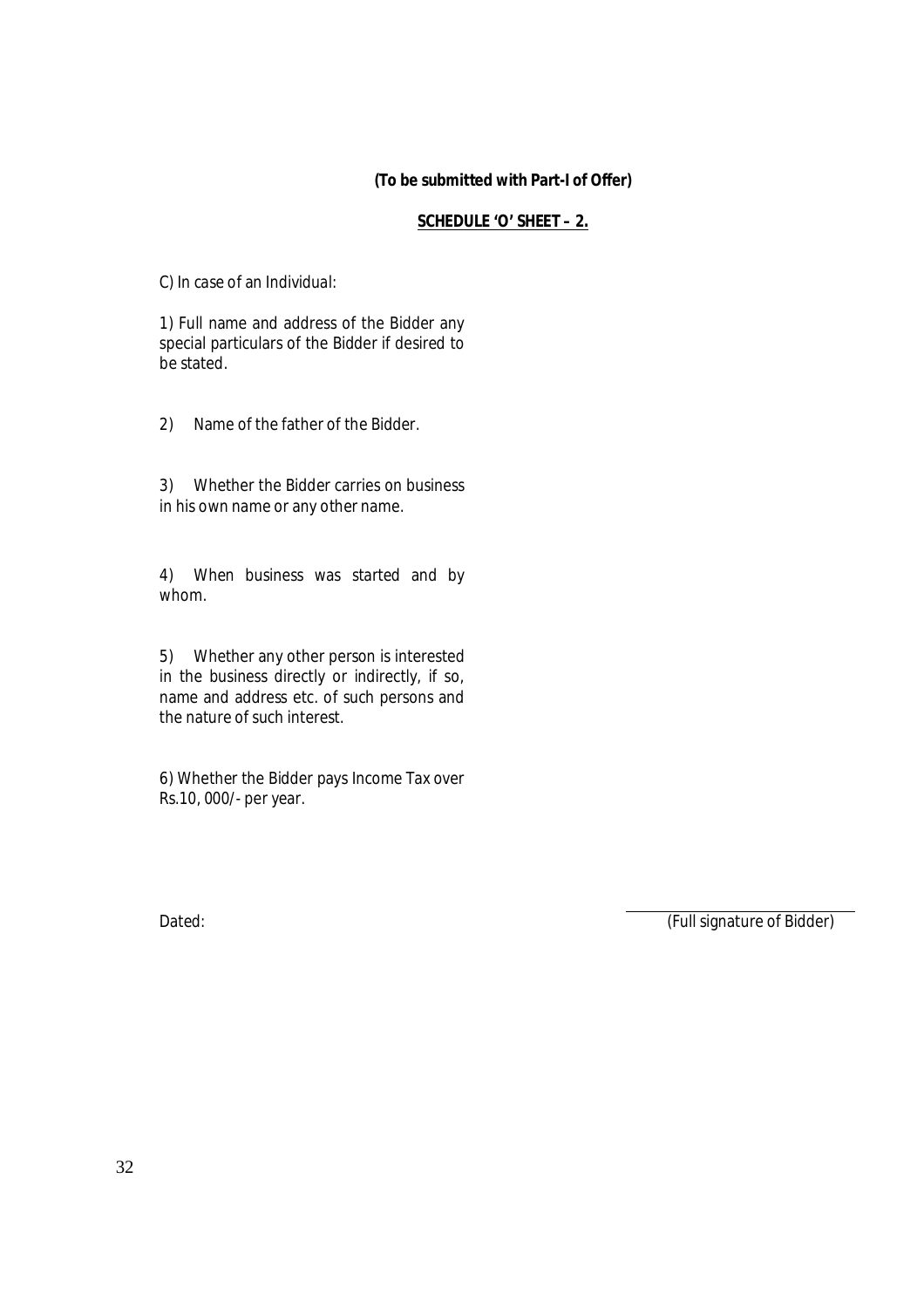#### **(Proforma of Performance certificate/credential of works)**

[To be issued on issuing authority's letterhead duly signed with office seal]

| 1.             | Name of the Certifying Authority:                                                                                                                               |  |
|----------------|-----------------------------------------------------------------------------------------------------------------------------------------------------------------|--|
| 2.             | Name of the work:                                                                                                                                               |  |
| 3.             | Name of the Contractor:                                                                                                                                         |  |
| 4.             | Schedule date of commencement and<br>completion of the work as per Work<br>Order:                                                                               |  |
| 5.             | Date of actual commencement of work<br>& date of actual completion :                                                                                            |  |
| 6.             | i) If there is time overrun, whether<br>delay is due to the contractor (Yes/No.):<br>ii) If yes, what is the extent of delay<br>attributable to the contractor: |  |
| 7 <sub>1</sub> | Sanctioned Tender value & Actual value<br>executed:                                                                                                             |  |
| 8.             | Quality of work<br>(Excellent/satisfactory/poor) :                                                                                                              |  |
| 9.             | Remarks (If any) :                                                                                                                                              |  |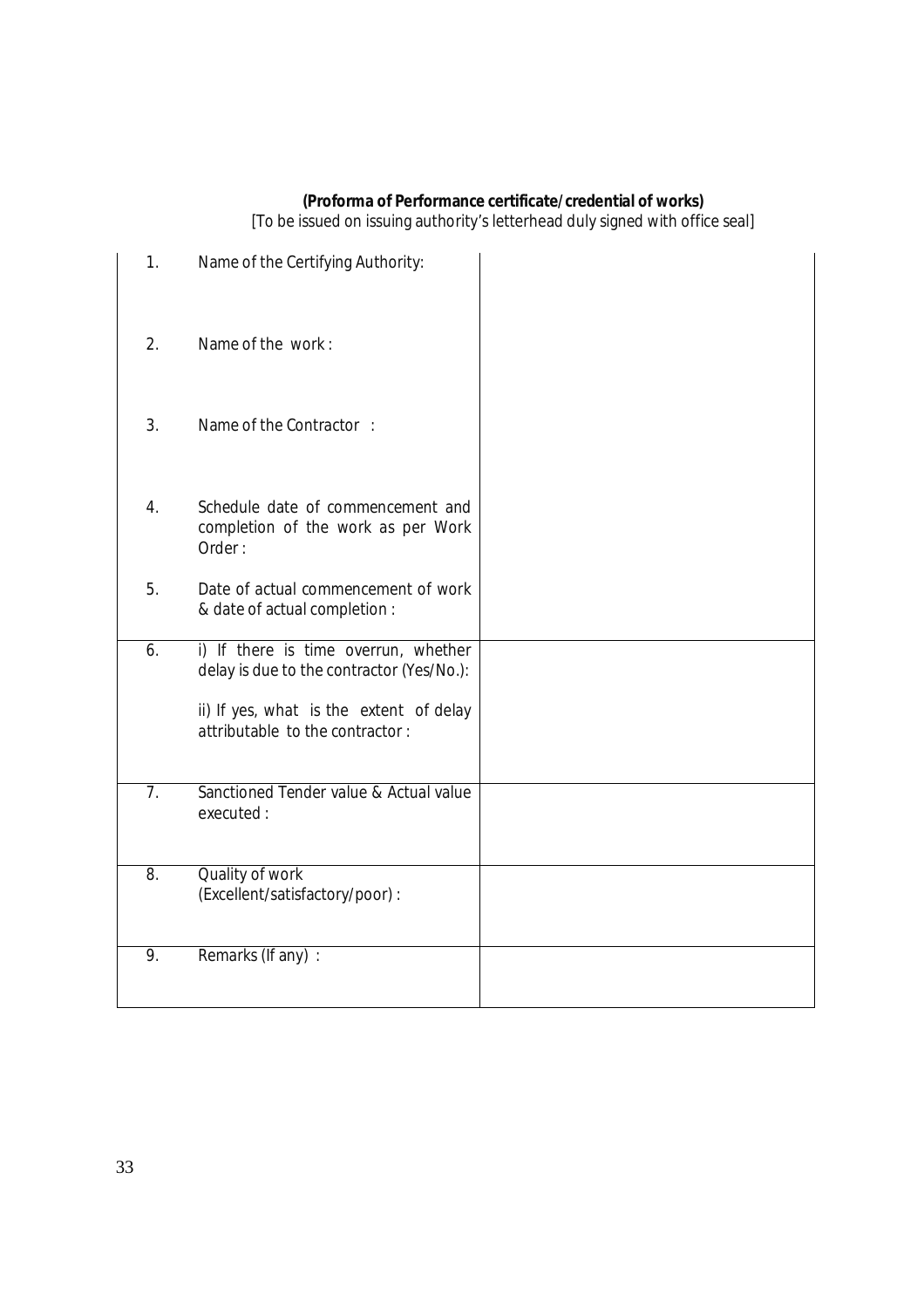# **Scanned copy of the following documents to be uploaded**:-

i) GST registration certificate.

- ii) Valid Trade Licence(Valid for current period & also for type of work).
- iii) Valid Professional Tax Clearance Certificate / Up to date tax payment challan. If this is not applicable,

the bidder must submit a declaration in this regard.

iv) Proof of possessing valid Employees' Provident Fund (EPF) Account.EPF Registration Certificate.

 v) Proof of being registered with Employees' State Insurance Corporation (ESIC), ESI Registration Certificate

vi) Details of the firm as per Schedule-O (in Part-I) of the tender document duly filled up.

vii) Credentials in the form of copies of Letters of Award of Works along with corresponding Completion Certificates from owners to justify that the intending bidder satisfies the earlier mentioned pre-qualification criteria.

viii) Balance sheet and Profit and Loss account / Trading account for the last 3 (three) financial years (i.e. 2018–19, 2017-2018 and 2016-2017). The same should be audited as per relevant norms wherever required.

ix) Bank Draft/ Pay Order etc. regarding EMD & Cost of Tender documents / valid NSIC certificate x) PAN Card

xi) A list of technically qualified and skilled persons would be engaged to supervise and execute the work **(to be mentioned in the letter head of the Firm).** 

xii) Self declaration of the bidder that the Bidding Firm has Not been debarred / de- listed by any Govt / Quasi Govt. / Public Sector undertaking in India **(to be mentioned in the letter head of the Firm).** 

xiii) Self declaration regarding the proprietor/partner(s)/authorized signatory of the bidding firm (in the case of proprietorship firm /partnership firm /limited company, as the case may be) is/are not associated with any other firm bidding for the same work **(to be mentioned in the letter head of the Firm).**

xiv) A list of works which are in hand at the time of submitting the offer as per the enclosed proforma titled 'Concurrent Commitments of The Bidder' vide 'Annexure-C' (Schedule –T) in Part-I of the tender document.

xv) Undertaking of the tenderer to be submitted as per enclosed Pro-forma (Annexure –D-1) in lieu of submission of signed copies of the full Tender document ,G.C.C,addenda & corrigendum **in the letter head of the Firm.**

 xvi) Last page of "Bill Of Quantities" & the "Form Of Tender" duly filled up (without price quoted) shall be duly signed and stamped by the Bidder.

#### **N. B.-1 The bidder will have to produce the original documents or any additional documents, if asked for, to satisfy the Authorities.**

**N.B.-2** Even though the bidders meet the above qualifying criteria, they are subject to be disqualified if they have made misleading or false representations in the forms, statements and attachments submitted in proof of the qualification requirements and their **EMD will be forfeited for such action**.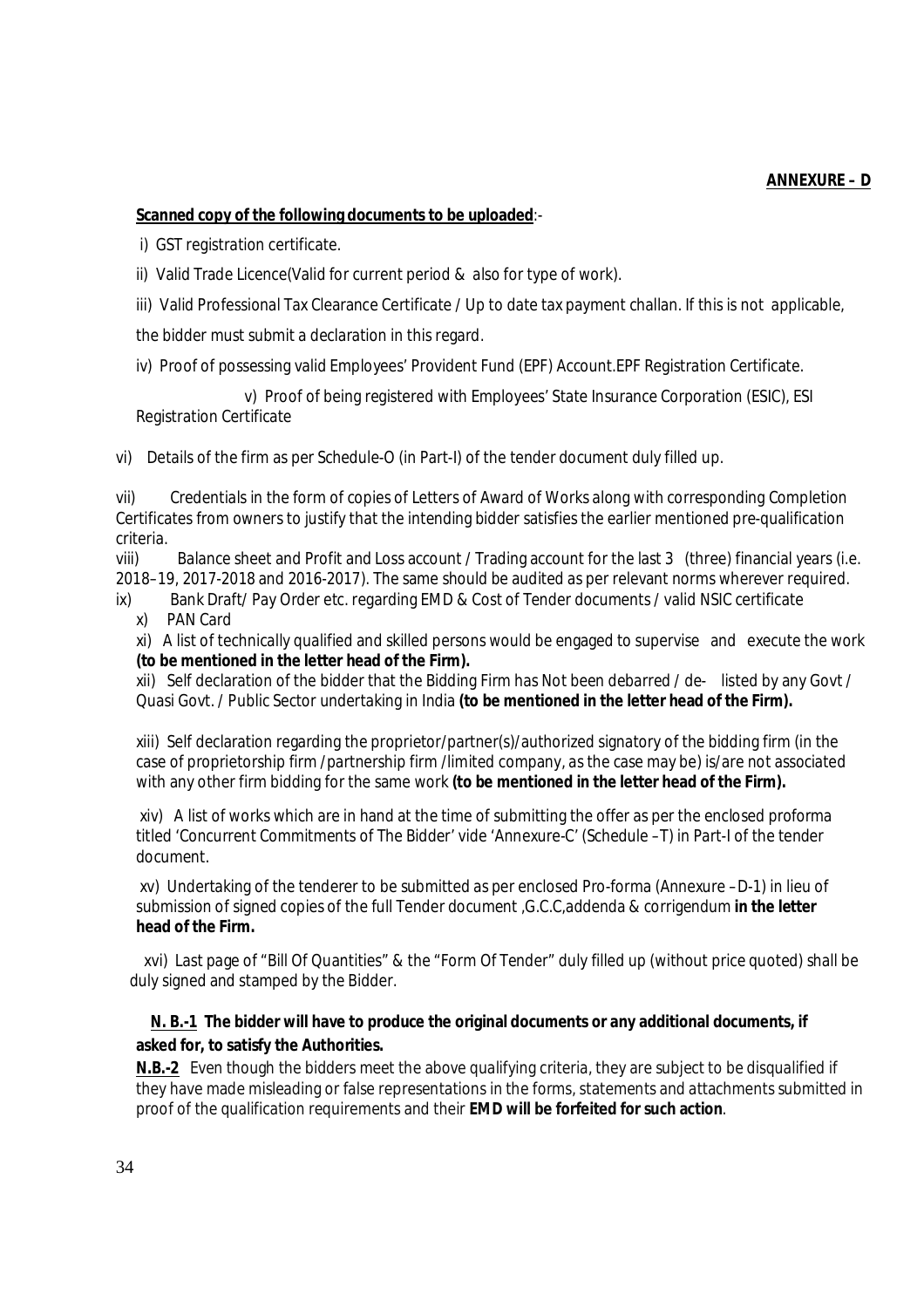**Construction of Brick Boundary Wall Fencing, Bamboo Post Fencing, around KoPT's properties in Kolkata/Howrah/Outside, as & when required, for one year from the date of placement of work order."**

 **NIT NO. KOPT/KDS/CIV /T/2422/84 Dt. 28.10.2019**

CPP REF NO. CPP REF NO. 2019\_KoPT\_514895\_1

#### **[DOCUMENT TO BE DOWNLOADED, FILLED IN UNDER BIDDER'S LETTERHEAD, SIGNED, SCANNED AND UPLOADED] Undertaking to be submitted in lieu of uploading/submitting signed copy of full tender document**

Ref. No………… Dated:

The Chief Engineer, Kolkata Port Trust, Civil Engineering Department, 15, Strand Road, Kolkata – 700 001 Dear Sir,

1. We, ………………………………………………………..(Name of Tenderer) have fully read and understood the entire Tender Document, GCC, Corrigendum and Addenda, if any, downloaded from under the instant e-tender and no other source, and will comply to the said document, GCC, Corrigendum and Addenda.

We are submitting this undertaking in lieu of submission of signed copy of the full tender documents GCC, Corrigendum and Addenda.

Yours faithfully,

Signature of Tenderer……………………………………………………………

| Seal of the tenderer |
|----------------------|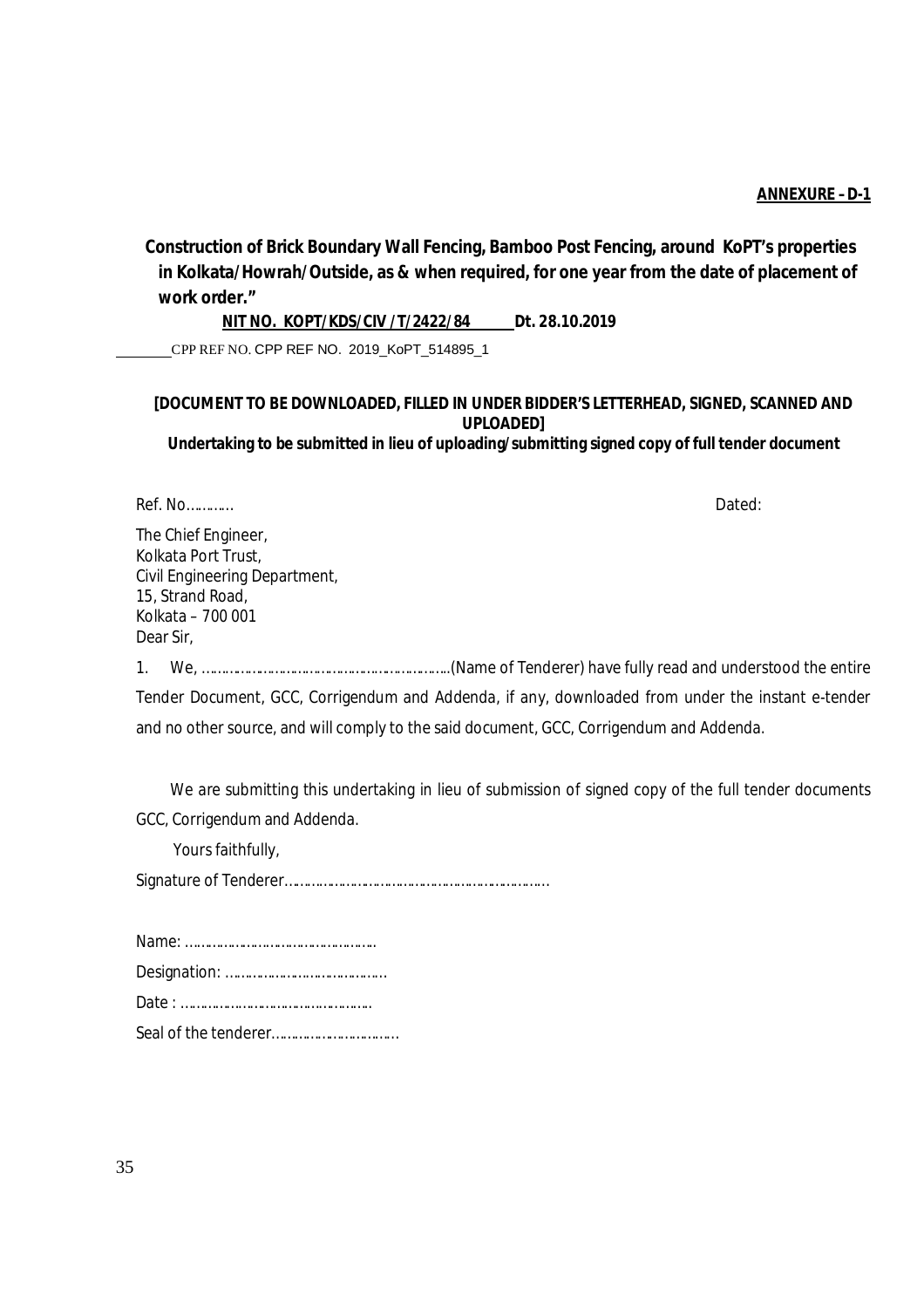## **Annexure –E**

कोलकाता पत्तन न्यास Kolkata Port Trust ͧसͪवल इंजीǓनयǐरंग ͪवभाग CIVIL ENGINEERING DEPARTMENT 15, èĚɇड रोड, कोलकाता -700001 15, Strand Road, Kolkata – 700001

# NIT No.: **KOPT/KDS/CIV /T/2422/84 Dt. 28.10.2019**

NOTE: Last Date of **Download** of tenderdocuments : **26.11.2019 (up to 14.00 hours)**

Tender is due for submission by **2**:00 P.M. On 26**.11.19**

Tender will be opened on **27.11.2019** (After 14.00 Hours)

# **PRICE BID (FINANCIAL PART)**

**Construction of Brick Boundary Wall Fencing, Bamboo Post Fencing, around KoPT's properties in Kolkata/Howrah/Outside, as & when required, for one year from the date of placement of work order.**

 **\*\*\*\*\*\*\*\*\*\*\*\*\*\*\*\*\*\*\*\*\*\*\*\*\*\*\*\*\*\*\*\*\*\*\*\*\*\*\*\*\*\*\*\*\*\*\*\*\*\*\*\*\*\*\*\*\*\*\*\*\*\*\*\*\*\*\*\*\*\*\*\*\*\*\*\*\*\*\*\*\*\*\*\*\***

CPP REF NO. CPP REF NO. 2019\_KoPT\_514895\_1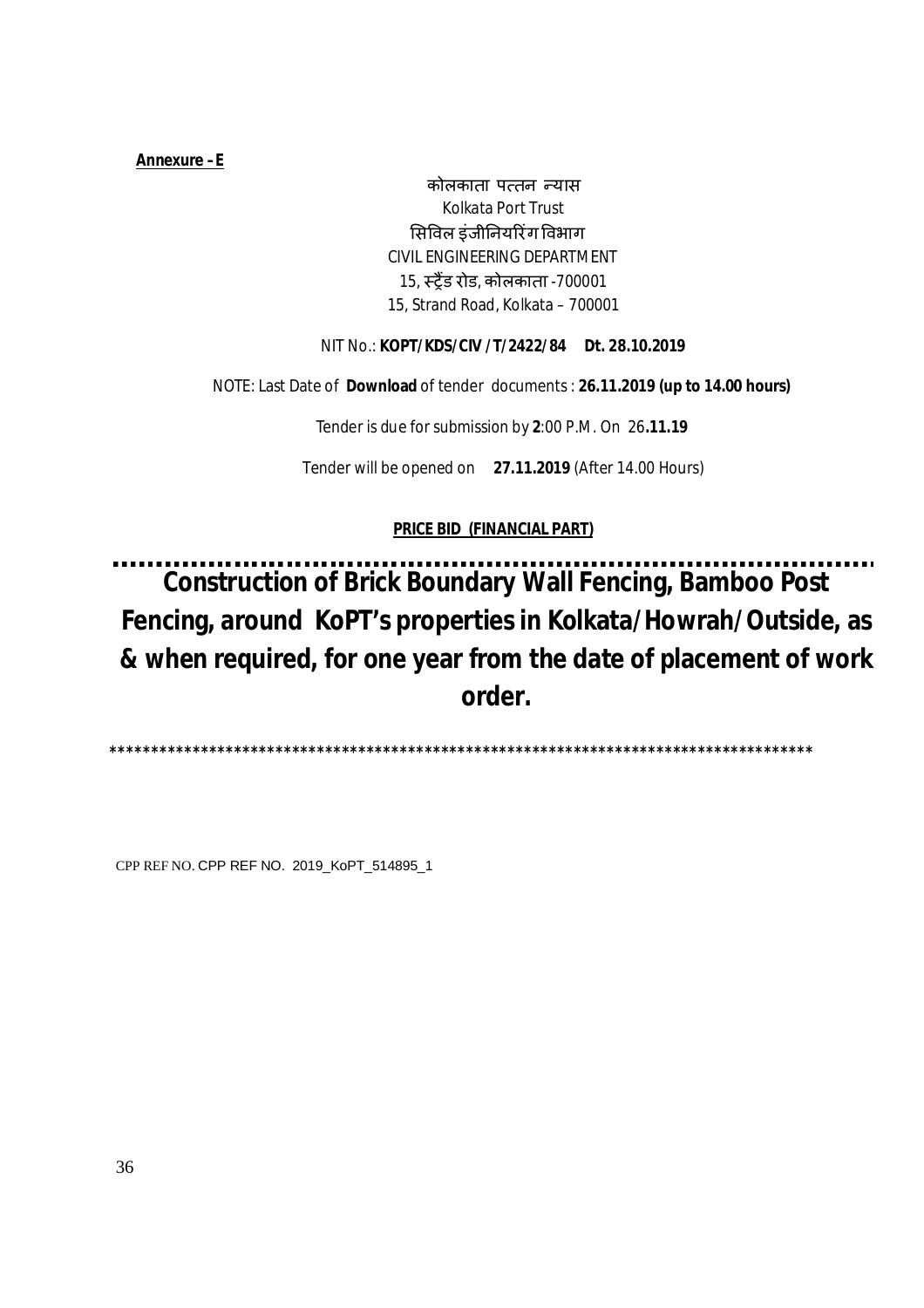# **Annexure-E(Contd.)**

**E-TENDER FOR "Construction of Brick Boundary Wall Fencing, Bamboo Post Fencing, around KoPT's properties in Kolkata/Howrah/Outside, as & when required, for one year from the date of placement of work order. "** 

**NIT NO: KOPT/KDS/CIV /T/2422/84 Dt. 28.10.2019**

PART –II/PRICE BID

# **TENDER PARTICULARS**

| <b>ESTIMATED COST</b>                                    | ٠                    | Rs.29291335.00<br>(Rupees two crore ninety two lakhs ninety one<br>thousand three hundred thirty five only) |
|----------------------------------------------------------|----------------------|-------------------------------------------------------------------------------------------------------------|
| <b>EARNEST MONEY</b>                                     | $\ddot{\phantom{a}}$ | Rs. 585830.00 (Rupees five lakhs eighty five thousand<br>eight hundred and thirty only)                     |
| <b>TIME OF COMPLETION</b>                                | $\bullet$            | 12 (Twelve) months                                                                                          |
| <b>COST OF TENDER DOCUMENTS</b>                          |                      | Rs.2950/-(Rupees two thousand nine hundred and fifty<br>only)                                               |
| PERIOD OF DOWNLOAD OF E-TENDER                           |                      | 30.10.2019 to 26.11.2019 (UPTO 14:00 HRS.)                                                                  |
| (Both Days Inclusive)                                    |                      |                                                                                                             |
| DATE AND TIME FOR PRE-BID MEETING & SITE<br><b>VISIT</b> | $\ddot{\phantom{a}}$ | No pre bid meeting                                                                                          |
| LAST DATE OF SUBMISSION OF E-TENDER AND                  | $\bullet$            | <b>Submission on 26.11.2019 at 14:00 hrs.</b>                                                               |
| <b>OPENING OF COVER-I OF THE TENDER</b>                  |                      | Opening on 27.11.2019 After 14:00 hrs.                                                                      |
|                                                          |                      | Both the Techno Commercial and Price Bid will be<br>opened on the same Day                                  |

CPP REF NO. CPP REF NO. 2019\_KoPT\_514895\_1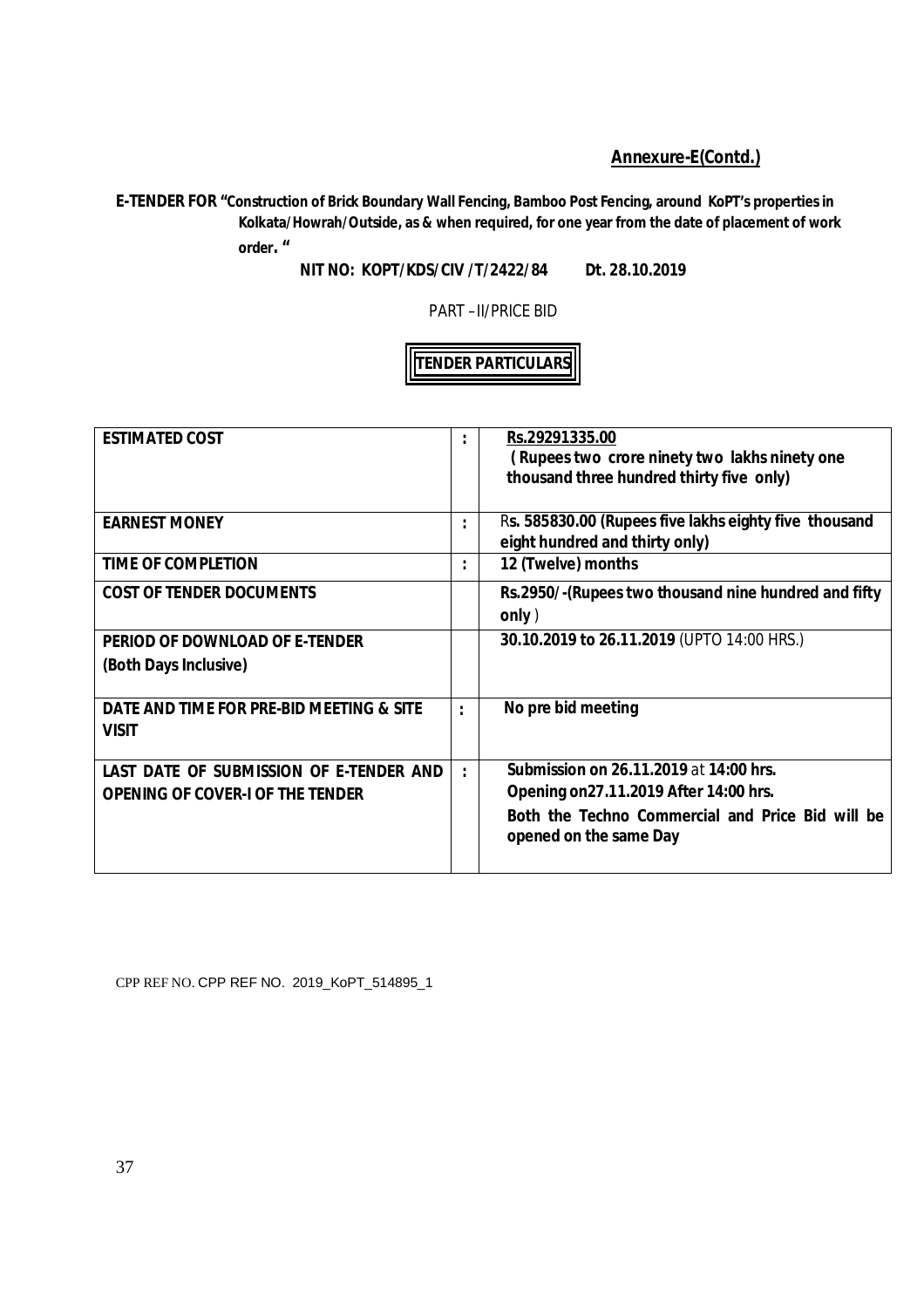# **कोलकाता प×तन Ûयास Kolkata Port Trust ͧसͪवल इंजीǓनयǐरंग ͪवभाग**

# **CIVIL ENGINEERING DEPARTMENT**

# **PREAMBLE TO THE BILL OF QUANTITIES**

**E-TENDER FOR "Construction of Brick Boundary Wall Fencing, Bamboo Post Fencing, around KoPT's properties in Kolkata/Howrah/Outside, as & when required, for one year from the date of placement of work** 

**order. .** 

## **TENDER NO : KOPT/KDS/CIV /T/2422/84 Dt. 28.10.2019**

CPP REF NO. CPP REF NO. 2019\_KoPT\_514895\_1

- 1.1 The Bill of Quantities must be read with the General Conditions of Contract, the Special Conditions of Contract and the Particular Specifications of Work and the Bidder is deemed to have examined the above documents and to have thoroughly familiarise himself with the total scope of work and its mode of execution.
- 1.2 The quantities given in the Bill of Quantities are approximate only and are given to provide a common basis for tendering. Payment will be made according to the quantities of each item of work actually carried out at the accepted rates as per Order Letter. The measurements of each item of work shall be measured jointly by the Engineer or his Representative.
- 1.3 General direction and description of work or materials given elsewhere in the contract documents are not necessarily repeated in the description of items in the Bill of Quantities.
- 1.4 The prices and rates entered by the Contractor in the Bill of Quantities shall be deemed to cover the complete and finished work, inter-alia, all costs and expenses which may be required for successful completion of the works together with all risks, liabilities, contingencies, insurance, octroi, royalties, taxes and obligations imposed or implied by the Contractor.
- 1.5 Where separate items such mobilisation, demobilisation, temporary works etc., have not been provided in the Bill of Quantities for works required under the Contract, then the cost of such works shall be deemed to have been included in the prices and rates of other items.
- 1.6 Without affecting the generality of the foregoing provisions, the prices and rates entered in the Bill of Quantities by the Contractor shall include inter-alia, all costs and expenses involved in or arising out the followings:-
- 1.7 The provision, storage, transport, handling, use distribution and maintenance of all materials, plants, equipment machineries and tools including all costs, charges dues demurrages or other outlays involved in the transportation.
- 1.8 The provision and maintenance of all his staff and labours and their payments, accommodation, transport, taxes and other requirements.
- 1.9 Setting out including the location and preservation of survey markers, measurement and supervision.
- 2.0 The provision, storage, transpsort, use handling, distribution and maintenance of consumable stores, fuel, water and electricity.<br>2.1 All First Aid Welfare and safety requirements
- All First Aid, Welfare and safety requirements.
- 2.2 Damage caused to the works, plants, materials and consumables stores caused by weather.<br>2.3 Licence, fees and other charges for compliance of Government Acts and Rules that are infor-
- 2.3 Licence, fees and other charges for compliance of Government Acts and Rules that are inforce and applicable.<br>2.4 The Contractor should be held responsible for the safe custody of materials, machineries etc. at site pro
- 2.4 The Contractor should be held responsible for the safe custody of materials, machineries etc. at site procured by him or issued to him by the Trustees.
- 2.5 This being a **percentage rate tender**, the Bidder shall quote his rates as percentage above / below / at par with the estimated amount put to tender **on line** based on his own analysis .
- The Tender Price thus established would be taken for comparative evaluation of E-Tenderer.
- 2.6 The Contractor shall at all times keep the site and working areas free from all surplus materials, rubbish , other excavated/offensive matter etc. all of which shall be disposed off in a manner to be approved by the Engineer's Representative.
- 2.7On completion of the works the contractor shall reinstate and make good at his own expense any property or land which might have been disturbed and/or damaged by his works. He should also clean the site as required during execution and fully clear the site after completion of all the works.

 The contractor shall forward any usable materials found during the course of construction at the work site or its vicinity to KoPT stores/yards, dispose off the debris beyond the port area all at his own expenses by his own transport and labour and clean out all part of the work and leave everything clean and tidy to the entire satisfaction of the Engineer, failing which suitable deduction will be made from final bill as per discretion of the Engineer/Engineer's representative.

### XXXXXXXXXXXXXXXXXXXXXXXXXXXXXXXXXXXXX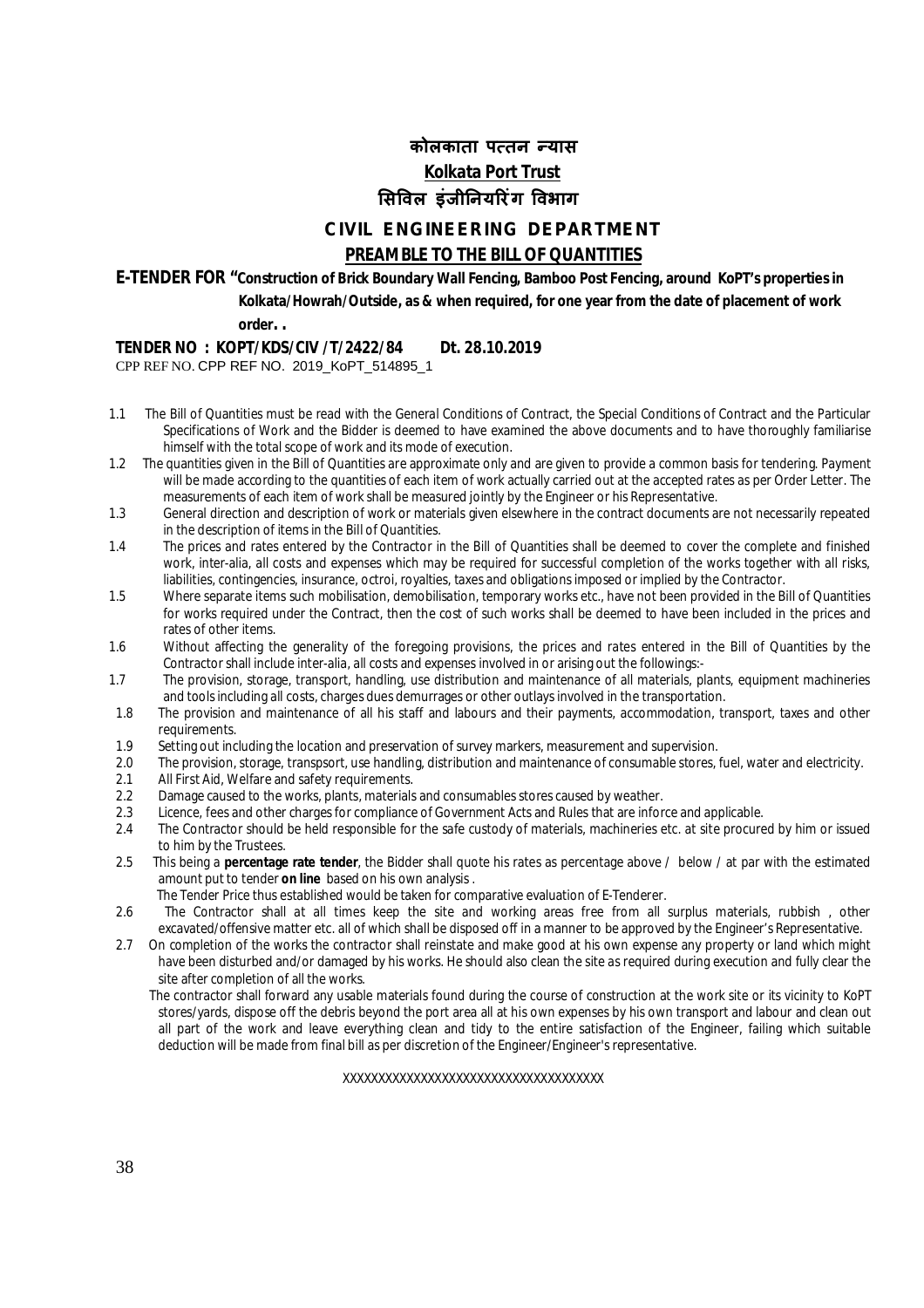# **कोलकाता प×तन Ûयास Kolkata Port Trust ͧसͪवल इंजीǓनयǐरंग ͪवभाग CIVIL ENGINEERING DEPARTMENT BILL OF QUANTITIES**

# **E-TENDER FOR "Construction of Brick Boundary Wall Fencing, Bamboo Post Fencing, around KoPT's properties in Kolkata/Howrah/Outside, as & when required, for one year from the date of placement of work order.**

**TENDER NO:- KOPT/KDS/CIV /T/2422/84 Dt. 28.10.2019** 

| SI. No           | <b>Description of Item</b>                                                                                                                                                                                                                                                                                                                                                                                                                                        | Quantity | Rate              | <b>Unit</b>        | <b>Amount</b>          |
|------------------|-------------------------------------------------------------------------------------------------------------------------------------------------------------------------------------------------------------------------------------------------------------------------------------------------------------------------------------------------------------------------------------------------------------------------------------------------------------------|----------|-------------------|--------------------|------------------------|
| $\mathbf{1}$     | Surface Dressing of the ground in any kind of soil<br>including<br>removing<br>vegetation<br>inequalities<br>notexceeding 15 cm depth and disposal of the rubbish.<br>75<br>a<br>lead<br>upto<br>m<br>directed.<br>within<br>as                                                                                                                                                                                                                                   | 50000.00 | P)<br>(Rs.<br>Sqm | $\overline{10.00}$ | (Rs. P)<br>5,00,000.00 |
| 2.               | Clearing compound premises of shurbs, plants, jungles<br>etc.by cutting and removing as directed (Specific<br>permission of Engineer-in-Charge prior to execution will<br>be necessary). (Payment to be made on area cleared).                                                                                                                                                                                                                                    | 50000.00 | Sqm               | 11.00              | 5,50,000.00            |
| 3.               | Dismantling all types of masonry excepting cement<br>concrete plain or reinforced, stacking serviceable<br>materials at site and removing rubbish as directed.<br>within<br>lead<br>of<br>75<br>a<br>m.<br>a) In ground floor including roof                                                                                                                                                                                                                      | 1.00     | Cu,m              | 447.00             | 447.00                 |
| 4.               | Dismantling all types of plain cement concrete works,<br>stacking serviceable materials at site and removing<br>rubbish as directed within a lead of 75m. In ground floor<br>including<br>roof.<br>(a) upto 150 mm. Thick                                                                                                                                                                                                                                         | 0.50     | Cu,m              | 939.00             | 469.50                 |
| $\overline{5}$ . | Earth work in excavation of foundation trenches or<br>drains, in all sorts of soil (including mixed soil but<br>excluding<br>laterite<br>or<br>sandstone)including<br>removing, spreading or stacking the spoils within a lead<br>of 75 m.as directed. The item includes necessary<br>trimming the sides of trenches, levelling, dressing and<br>ramming the bottom, bailing out water as required<br>complete.(a) Depth of excavation not exceeding 1,500<br>mm. | 3000.00  | Cu,m              | 119.27             | 3,57,810.00            |
| 6.               | Earth work in filling in foundation trenches or plinth<br>good earth, in layers not exceeding 150<br>with<br>mm.including watering and ramming etc. layer by layer<br>complete. (Payment to be made on the basis of                                                                                                                                                                                                                                               | 400.00   | Cu,m              | 77.54              | 31,016.00              |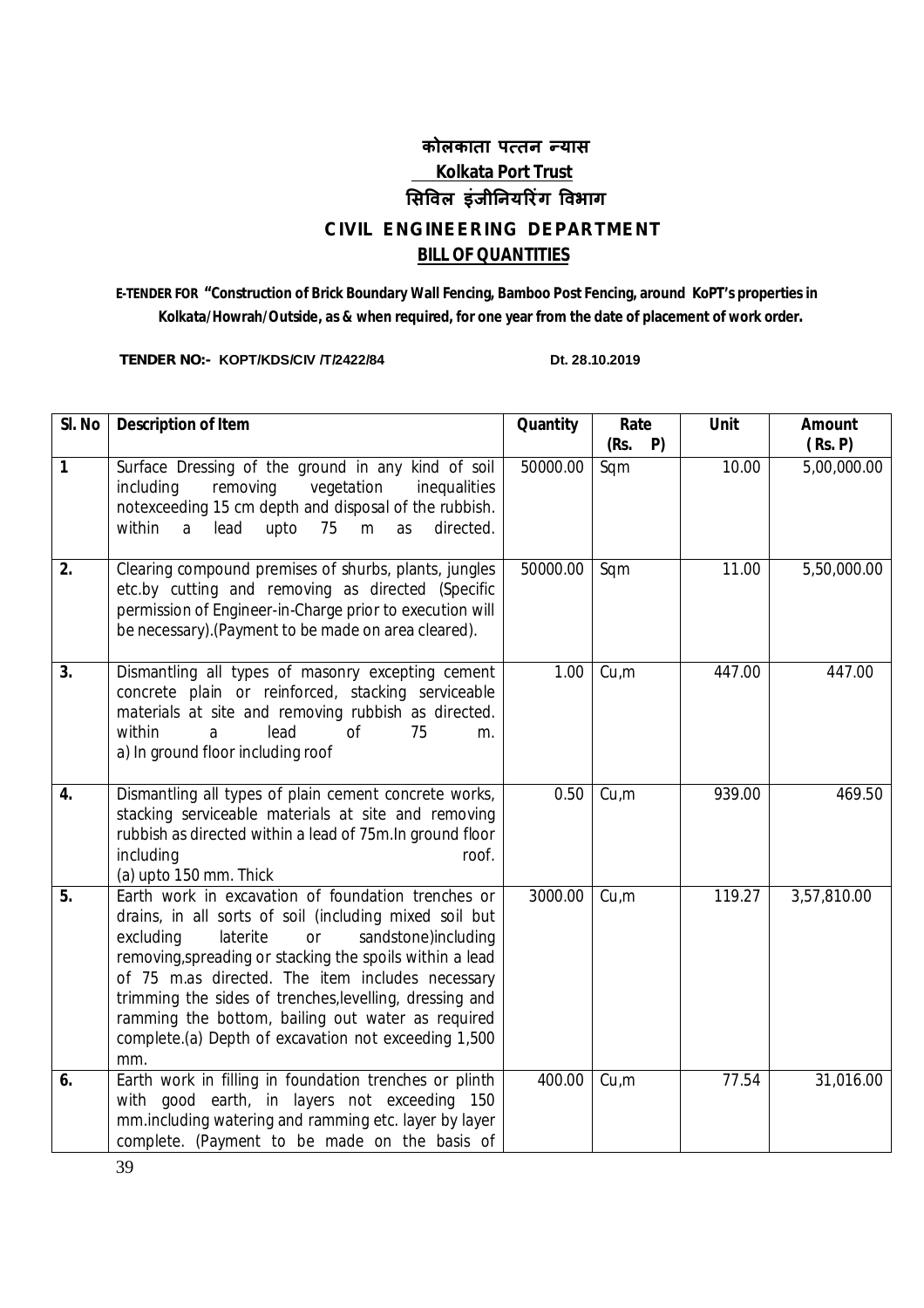|     | measurement of finished<br>quantity<br>of work).<br>(a) With earth obtained from excavation of foundation.                                                                                                                                                                                                                                                                                                                                                                                                                                                                                                                                                                                                                                          |          |      |           |                |
|-----|-----------------------------------------------------------------------------------------------------------------------------------------------------------------------------------------------------------------------------------------------------------------------------------------------------------------------------------------------------------------------------------------------------------------------------------------------------------------------------------------------------------------------------------------------------------------------------------------------------------------------------------------------------------------------------------------------------------------------------------------------------|----------|------|-----------|----------------|
| 7.  | Single Brick Flat Soling of picked jhama bricks including<br>ramming and dressing bed to proper level and filling<br>joints with local sand                                                                                                                                                                                                                                                                                                                                                                                                                                                                                                                                                                                                         | 4000.00  | Sqm  | 361.00    | 14,44,000.00   |
| 8.  | Cement concrete with graded jhama khoa (30 mm size)<br>excluding shuttering                                                                                                                                                                                                                                                                                                                                                                                                                                                                                                                                                                                                                                                                         |          |      |           |                |
| 8.  | In ground floor and foundation.                                                                                                                                                                                                                                                                                                                                                                                                                                                                                                                                                                                                                                                                                                                     |          |      |           |                |
|     | (a) 1:3:6 proportion                                                                                                                                                                                                                                                                                                                                                                                                                                                                                                                                                                                                                                                                                                                                | 500.00   | Cu,m | 4,761.00  | 23,80,500.00   |
| 9.  | Ordinary Cement concrete (mix 1:1.5:3) with graded<br>stone chips (20 mm down size) excluding shuttering<br>and reinforcement if any, in ground floor as per<br>relevant<br>IS.<br>codes.<br>Pakur<br>Variety.<br>(i)                                                                                                                                                                                                                                                                                                                                                                                                                                                                                                                               | 60.00    | Cu,m | 6,124.34  | 3,67,460.40    |
| 10. | Brick work with 2nd class bricks in cement mortar (1:6).<br>foundation<br>(a)<br>plinth.<br>In<br>&                                                                                                                                                                                                                                                                                                                                                                                                                                                                                                                                                                                                                                                 | 1200.00  | Cu,m | 4,360.26  | 52,32,312.00   |
| 10. | (b) In Superstructure, ground floor.                                                                                                                                                                                                                                                                                                                                                                                                                                                                                                                                                                                                                                                                                                                | 3000.00  | Cu,m | 4,583.26  | 1,37,49,780.00 |
| 11. | Flush pointing to brick work in cement mortar (1:4)<br>including raking out joints.[                                                                                                                                                                                                                                                                                                                                                                                                                                                                                                                                                                                                                                                                | 12000.00 | Sqm  | 79.00     | 9,48,000.00    |
| 12. | Rule pointing to brick work in cement mortar (1:4)<br>including raking out joints & top finishing                                                                                                                                                                                                                                                                                                                                                                                                                                                                                                                                                                                                                                                   | 12000.00 | Sqm  | 82.00     | 9,84,000.00    |
| 13. | Applying decorative cement based paint of approved<br>quality after preparing the surface including scraping<br>the same thoroughly (plastered or concrete surface) as<br>per manufacturer's specification.In ground floor (a)<br>Two Coats.                                                                                                                                                                                                                                                                                                                                                                                                                                                                                                        | 25000.00 | Sqm  | 49.00     | 12,25,000.00   |
| 14. | M.S structural works in columns, beams, etc. with<br>simple rolled structural members (e.g. joists, angle,<br>channel sections conforming to IS:226, IS:808 & SP (6)-<br>1964 connected to one another with bracket, gussets,<br>cleats as per design, direction of Engineer in Charge<br>complete including cutting to requisite shape<br>and<br>length, fabrication with necessary bolting, metal arc<br>welding conforming to IS: 816-1956 &IS: 1995 using<br>electrodes of approved make and brand conforming to<br>IS:814-1957, haulage, hoisting and erection all<br>complete. The rate includes the cost of rolled steel<br>section, consumables such as electrodes, gas and hires<br>charge of all tools and plants and labour required for | 0.50     | MT   | 73,261.00 | 36,630.50      |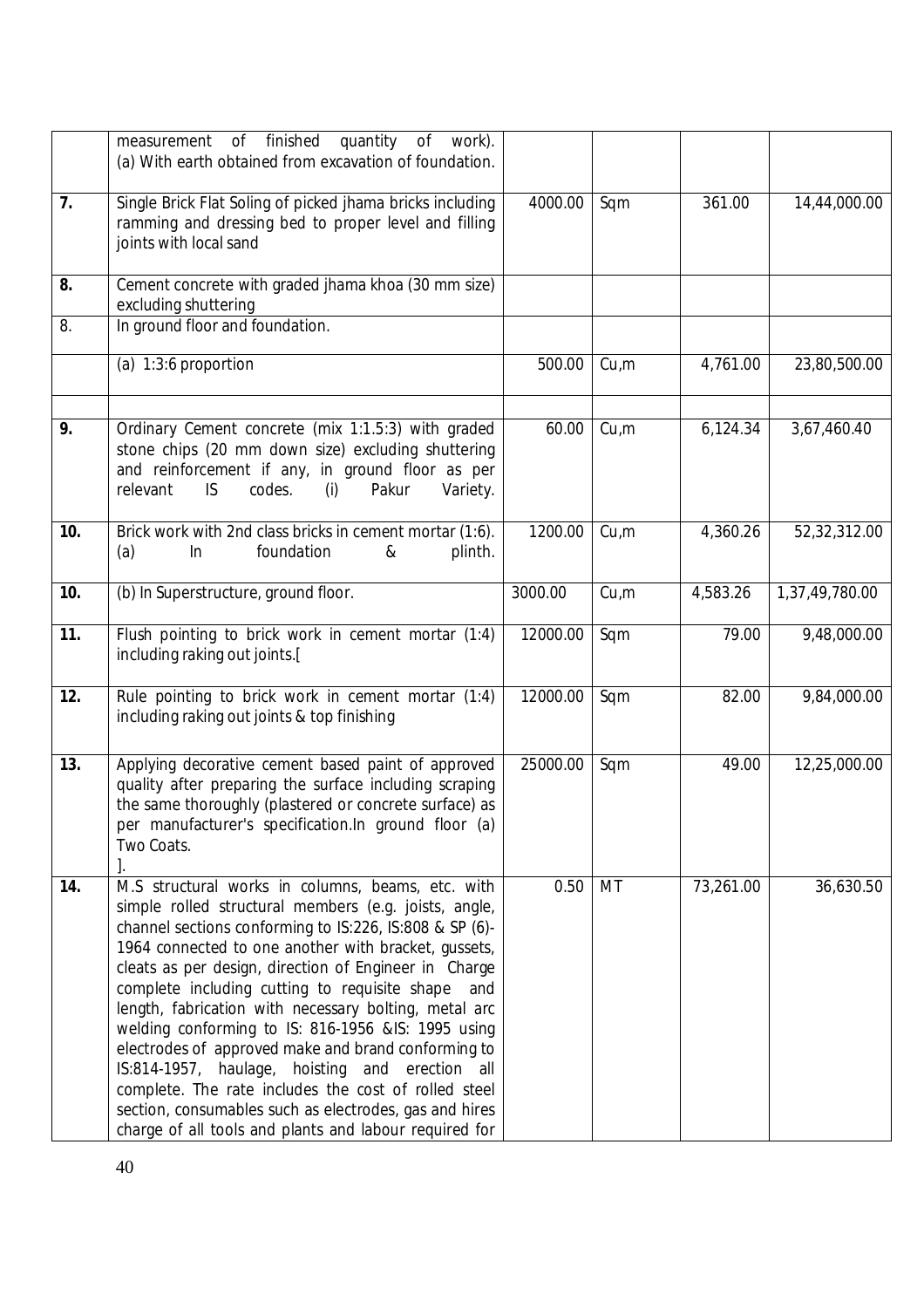|     | the work including all incidental charges such as<br>electricity charges, labour insurance charges etc.<br>Payment to be made on the basis of calculated weight<br>of structural members only in finished work as per IS<br>specified weight. Payment for gusset, bracket, cleat,                                                                                                                                                                                                                                                                                                                                                                                                                                                                      |          |      |       |             |
|-----|--------------------------------------------------------------------------------------------------------------------------------------------------------------------------------------------------------------------------------------------------------------------------------------------------------------------------------------------------------------------------------------------------------------------------------------------------------------------------------------------------------------------------------------------------------------------------------------------------------------------------------------------------------------------------------------------------------------------------------------------------------|----------|------|-------|-------------|
|     | rivets, bolts and nuts may be made by adding the actual<br>weight of such items with the weight of finished<br>structural members or 7% of weight for finished<br>structural members weighing not less than 22.5Kg./m<br>or 15% of weight for finished structural members<br>weighing less than 22.5 Kg./m may be increased allow<br>for bracket, cleat, rivet, bolts and nuts etc. and no<br>separate payment being made for these items, as per<br>direction of Engineer<br>Charge. The rates are<br>in<br>considered for a height of erection 8m/2nd floor level<br>from the ground. Add 1.5% extra over the rate for each<br>additional floor or 4m beyond initial 8m or part thereof.<br>For structural works in Roof Trusses, etc. using joists, |          |      |       |             |
|     | channels and angles of specified section weighing less<br>than<br>22.5<br>Kg/m.                                                                                                                                                                                                                                                                                                                                                                                                                                                                                                                                                                                                                                                                        |          |      |       |             |
| 15. | (a) Priming one coat on steel or other metal surface<br>with synthetic oil bound primer of approved quality<br>including smoothening surfaces by sand paperingetc                                                                                                                                                                                                                                                                                                                                                                                                                                                                                                                                                                                      | 50.00    | Sqm. | 29.00 | 1,450.00    |
| 16. | Painting with best quality synthetic enamel paint of<br>approved make and brand including smoothening<br>surface by sand papering etc. including using of<br>approved putty etc. on the surface, if necessary:(a) On<br>steel<br>metal<br>surface:<br>other<br>or<br>With<br>(high-gloss)-<br>gloss<br>super<br>except<br>coats<br>(with<br>any<br>shade<br>white)<br>Two                                                                                                                                                                                                                                                                                                                                                                              | 50.00    | Sqm. | 79.00 | 3,950.00    |
| 17. | Strong bamboo posts, posts plates, rafters, ties etc.<br>fitted and fixed complete with coir rope or nails as<br>directed. (Embedded portion of posts shall also be paid<br>for against this item cost of digging hole and repacking<br>being paid for seperately.100 mm dia Bamboo .[Bldg                                                                                                                                                                                                                                                                                                                                                                                                                                                             | 5000.00  | Each | 66.00 | 3,30,000.00 |
| 18. | Fixing of bamboo posts by digging hole in all sorts of<br>soil and subsequent thorough repacking the same with<br>spoils including the cost of one coat of coal-tarring the<br>embedded portion of the bamboo :Depth 600 mm.                                                                                                                                                                                                                                                                                                                                                                                                                                                                                                                           | 5000.00  | Each | 22.00 | 1,10,000.00 |
| 19. | Supplying, fitting galvanised 2 ply 12 gauge / 2 points<br>line of barbed wire in fencing (holes already made in<br>the body of the post) or fixed by staples tightening and<br>fixing the wires in taut condition with straining bolts<br>including the cost of cutting and of lapping joints in the<br>wire as necessary but excluding the cost of galvanised                                                                                                                                                                                                                                                                                                                                                                                        | 25000.00 |      | 24.83 | 6,20,750.00 |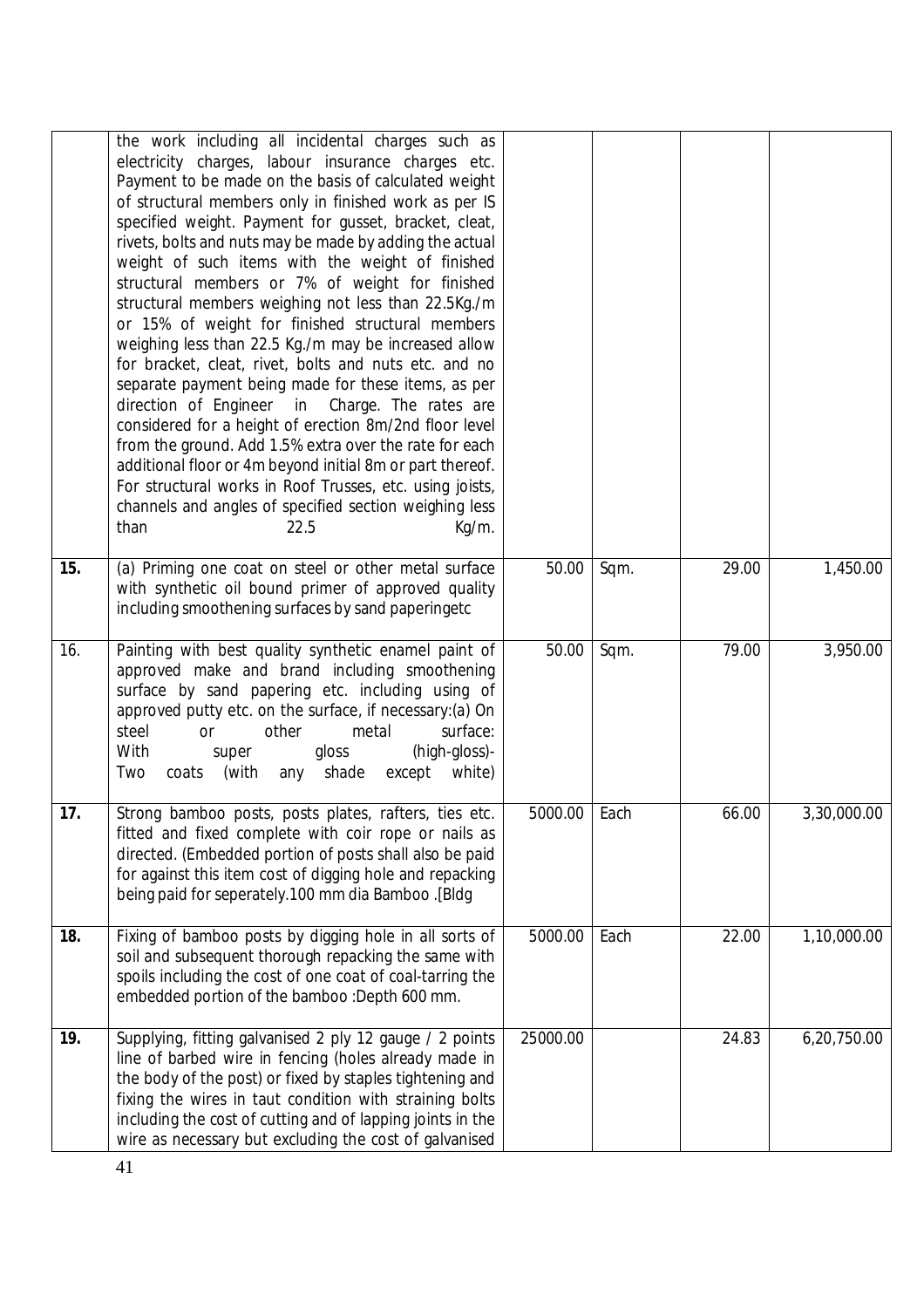# **Rs.2, 92, 91,335.40**

**( Rupees two crore ninety two lakhs ninety one thousand three hundred thirty five only)**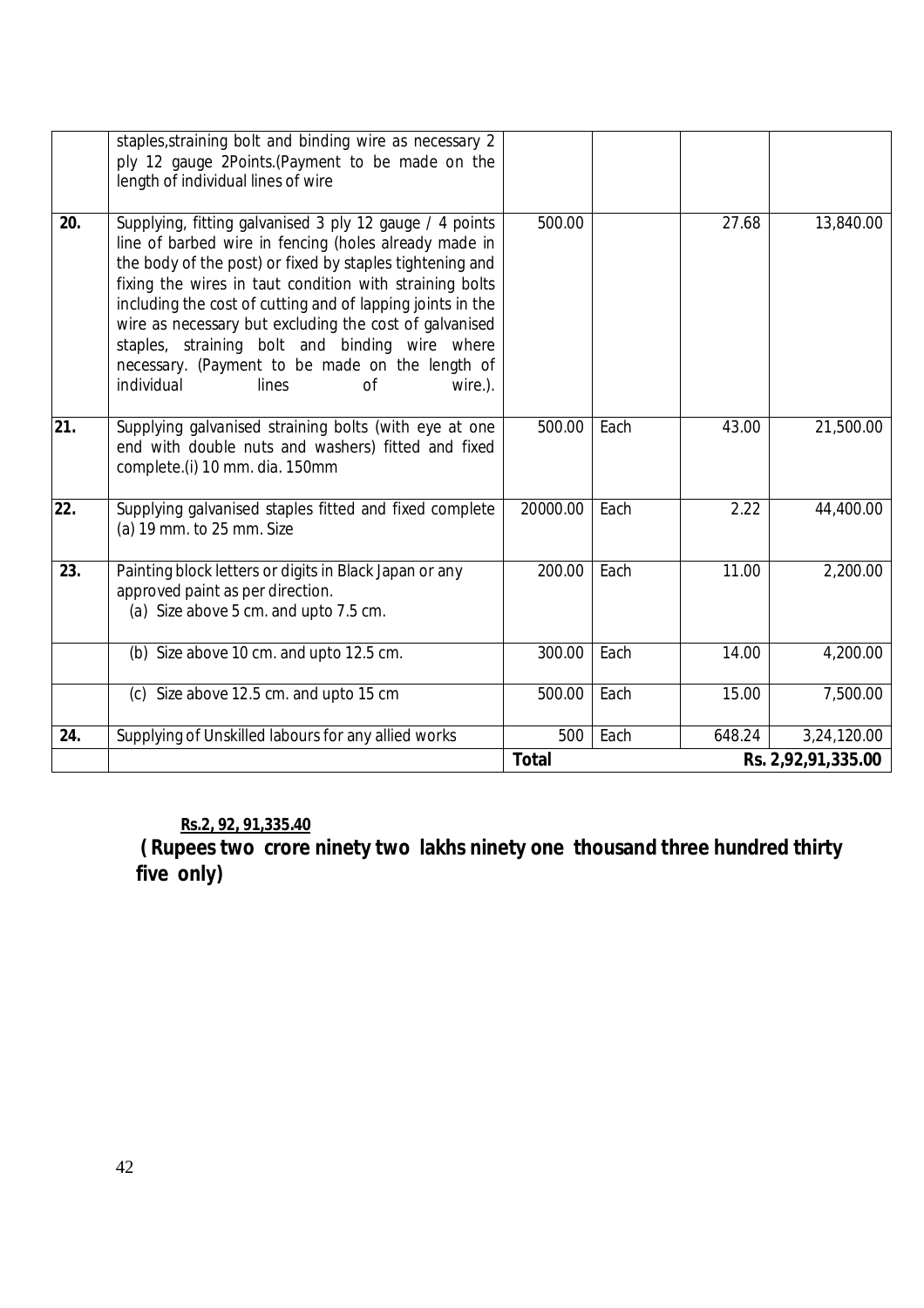**B.F from pre-page…… Rs.2, 92, 91,335.00**

# **Tenderer to fill up the following [score out which is not applicable]**

|       |                                                                                                      |                                 | price not to be quoted here       |
|-------|------------------------------------------------------------------------------------------------------|---------------------------------|-----------------------------------|
|       | $(a)$ %                                                                                              |                                 |                                   |
|       | (in figures)                                                                                         | Below par $\leftrightarrow$ Rs. |                                   |
|       |                                                                                                      |                                 |                                   |
|       | (in words)                                                                                           |                                 |                                   |
|       |                                                                                                      | At par                          | <b>NIL</b>                        |
|       |                                                                                                      |                                 |                                   |
|       | $(c)$ %                                                                                              |                                 |                                   |
|       | (in figures)                                                                                         | Above par $($ $\frac{1}{2}$ Rs. |                                   |
|       |                                                                                                      |                                 |                                   |
|       | (in words)                                                                                           |                                 |                                   |
|       |                                                                                                      |                                 | <b>Total Tendered Amount: Rs.</b> |
|       |                                                                                                      |                                 |                                   |
|       |                                                                                                      |                                 |                                   |
|       | [The prices quoted shall be including all statutory levies excluding GST, which shall be paid extra] |                                 |                                   |
|       | Maximum number of workmen likely to be engaged in days work numbers                                  |                                 |                                   |
|       |                                                                                                      |                                 |                                   |
| Date: |                                                                                                      |                                 |                                   |
|       |                                                                                                      | (Signature of Tenderer)         |                                   |
|       | [Total amount of tender, completion time and preliminary time as quoted / stated                     |                                 |                                   |

above are to be carried over to Form of Tender attached]

Witness: -

(Name in block letters) Address: Occupation:

CPP REF NO. CPP REF NO. 2019\_KoPT\_514895\_1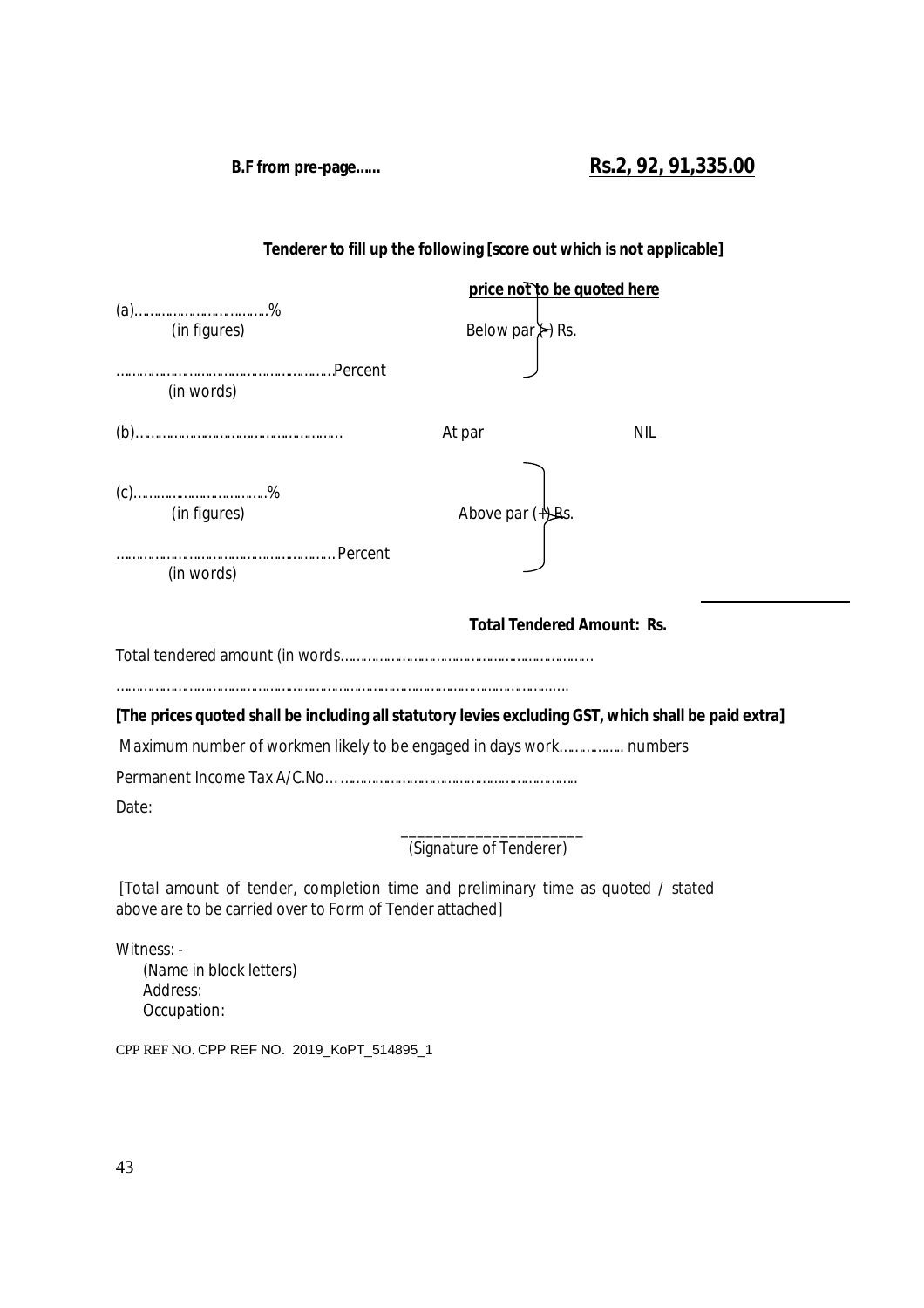# **THE BOARD OF TRUSTEES FOR THE PORT OF KOLKATA FORM OF TENDER**

To The Chief Engineer, Kolkata Port Trust.

I/We\_\_\_\_\_\_\_\_\_\_\_\_\_\_\_\_\_\_\_\_\_\_\_\_\_\_\_\_\_\_\_\_\_\_\_\_\_\_\_\_\_\_\_\_\_\_\_\_\_\_\_\_\_\_\_\_\_\_\_\_\_\_\_\_\_\_\_\_\_\_\_\_\_\_\_\_\_\_\_\_\_\_havin g examined the site of work, inspected the Drawings and read the specifications, General & Special Conditions of Contract and Conditions of the Tender, hereby tender and undertake to execute and complete all the works required to be performed in accordance with the Specification, Bill of Quantities, General & Special Conditions of Contract and Drawings prepared by or on behalf of the Trustees and at the rates & prices set out in the annexed Bill of Quantities within **(12) Twelve Months** from the date of order to commence the work and in the event of our tender being accepted in full or in part. I / We also undertake to enter into a Contract Agreement in the form hereto annexed with such alterations or additions thereto which may be necessary to give effect to the acceptance of the Tender and incorporating such Specification, Bill of Quantities, Drawing and Special & General Conditions of Contract and I / We hereby agree that until such Contract Agreement is executed the said Specification, Bill of Quantities, Conditions of Contract and the Tender, together with the acceptance thereof in writing by or on behalf of the Trustees shall be the Contract.

THE TOTAL AMOUNT OF TENDER Rs. **Not to mention here**

\_\_\_\_\_\_\_\_\_\_\_\_\_\_\_\_\_\_\_\_\_\_\_\_\_\_\_\_\_\_\_\_\_\_\_\_\_\_\_\_\_\_\_\_\_\_\_\_\_\_\_\_\_\_\_\_\_\_\_\_\_

(Repeat in words) \_\_\_\_\_\_\_\_\_\_\_\_\_\_ **Not to mention here**

I/ We require \_\_\_\_\_\_\_\_\_\_\_\_\_\_\_\_days / months preliminary time to arrange and procure the materials required by the work from the date of acceptance of tender before I We could commence the work.

I / We have deposited with the Trustees' Manager (Finance), HDC, vide Receipt No. of as Earnest Money. I / We agree that the period for which the tender shall remain open for acceptance shall not be less than four months.

Dated: Cases and California Controller Controller and Controller Controller (Signature of Bidder with Seal)

WITNESS :

Signature : Name of the Bidder :

Name : (In Block Letters) Address :

Address :

Occupation :

CPP REF NO. CPP REF NO. 2019\_KoPT\_514895\_1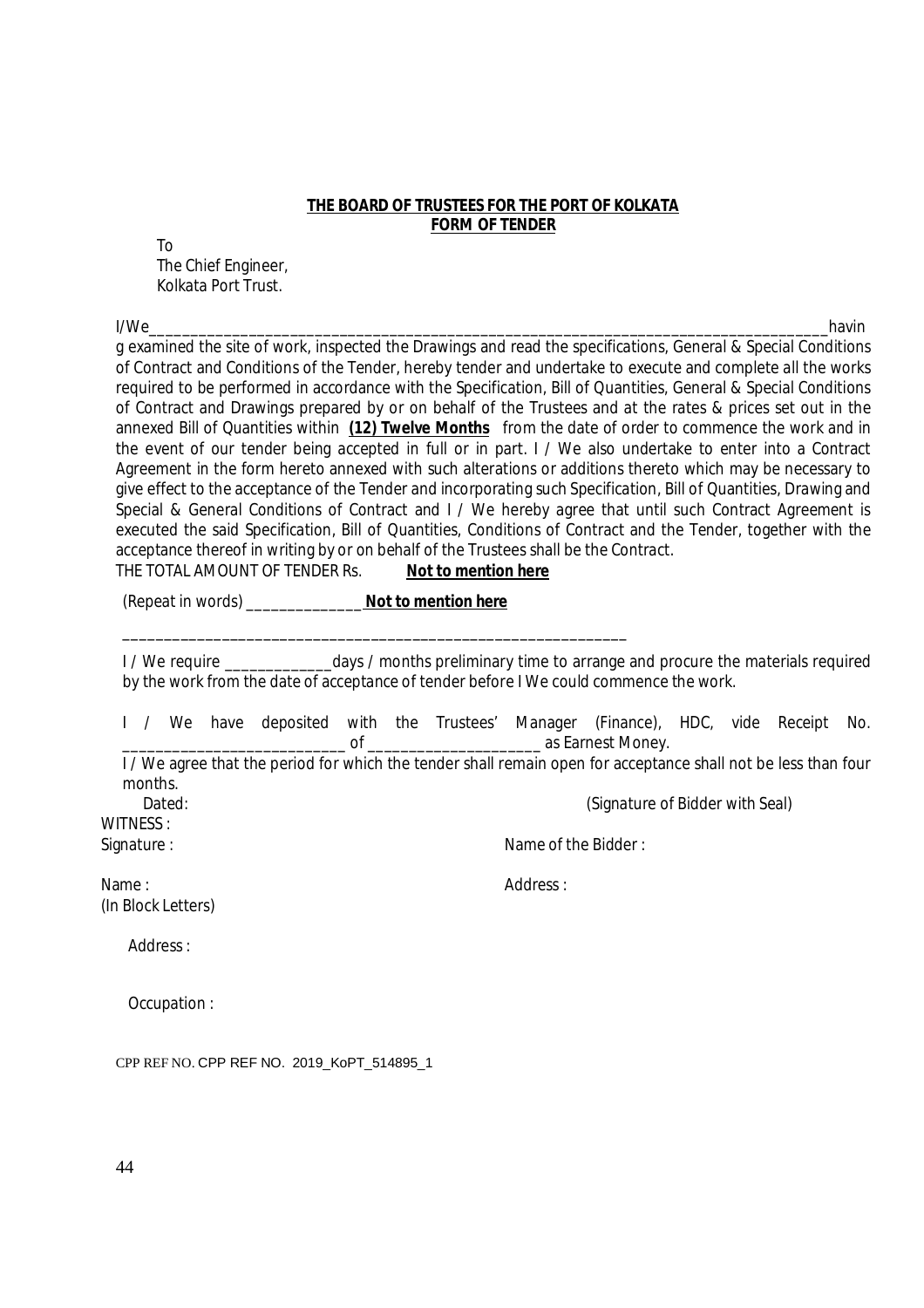**ANNEXURE - E**

# General Conditions of Contract Forms and Agreements

Sanctioned by the Trustees under Resolution No. 92 of the  $6<sup>th</sup>$  Meeting held on 27<sup>th</sup> May, 1993

Including Addendum Sanctioned by the Trustees Meeting held on July, 2014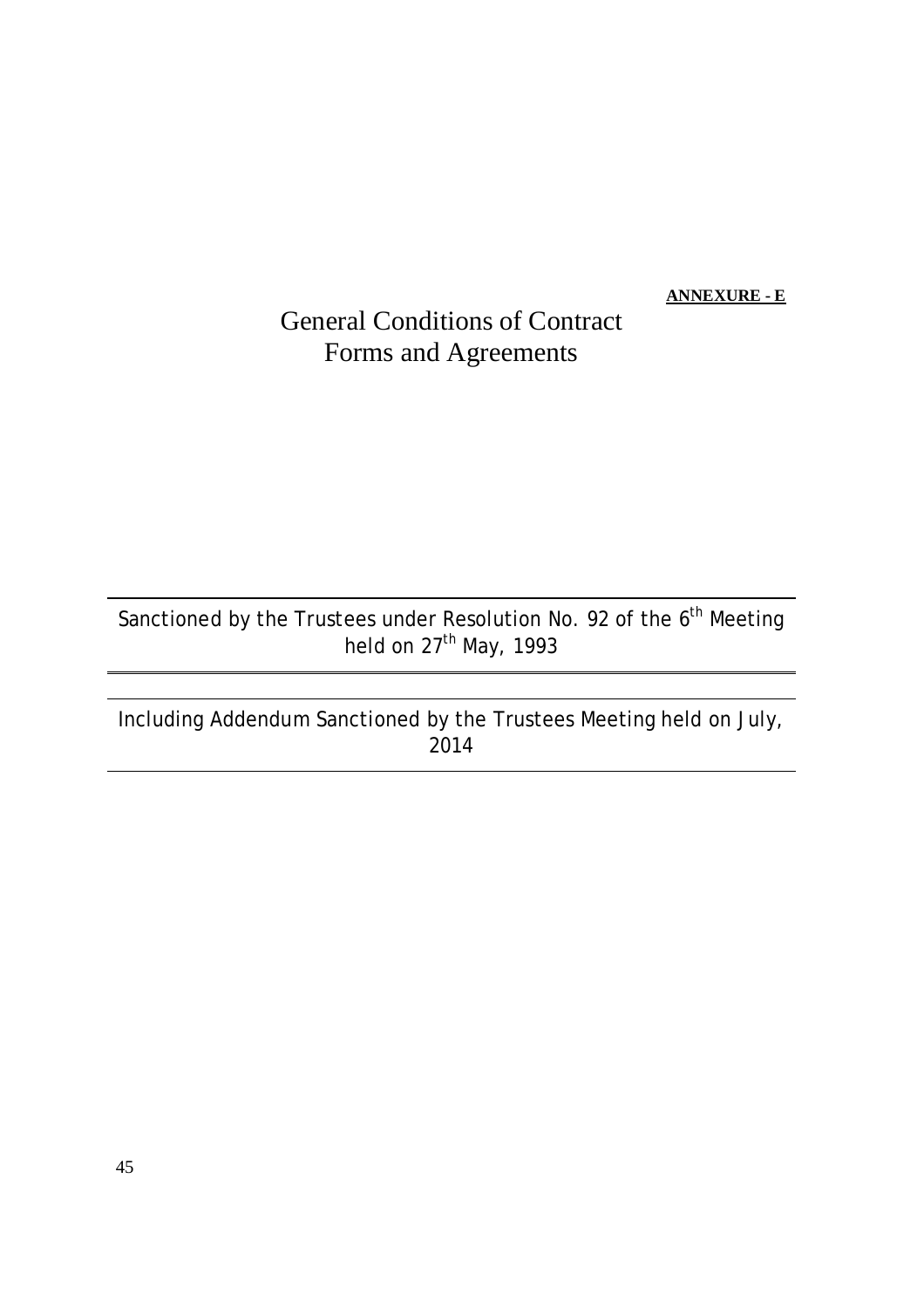# KOLKATA PORT TRUST

# KOLKATA DOCK SYSTEM & HALDIA DOCK COMPLEX

# JULY , 2014

# GENERAL CONDITIONS OF CONTRACT

|                  | <b>CLAUSE</b>                                                                                        |          | <b>PAGES</b>    |
|------------------|------------------------------------------------------------------------------------------------------|----------|-----------------|
| 1.               | AMENDMENT TO GENERAL CONDITIONS OF CONTRACT                                                          | $\cdots$ | GC1             |
| $\overline{2}$   | <b>DEFINITION</b>                                                                                    | $\cdots$ | $GC 2 - GC 3$   |
| 3.               | DUTIES & POWERS OF ENGINEER & ENGINEER'S<br><b>REPRESENTATIVE</b>                                    | $\cdots$ | $GC3 - GC5$     |
| $\overline{4}$ . | THE TENDER/OFFER AND ITS PRE-REQUISITES                                                              | $\cdots$ | $GC5 - GC9$     |
| 5.               | <b>CONTRACT</b><br>GENERAL<br><b>THE</b><br><b>OBLIGATIONS</b><br>OF<br>$\&$<br><b>CONTRACTOR</b>    | $\cdots$ | $GC9 - GC14$    |
| 6.               | COMMENCEMENT, EXECUTION AND COMPLETION OF<br><b>WORK</b>                                             | $\cdots$ | $GC 14 - GC 17$ |
| 7.               | <b>TERMS OF PAYMENT</b>                                                                              | $\cdots$ | $GC 18 - GC 20$ |
| 8.               | <b>VARIATION AND ITS VALUATION</b>                                                                   | $\cdots$ | $GC 20 - GC 22$ |
| 9.               | DELAY/EXTENSION OF COMPLETION TIME/LIQUIDATED<br>DAMAGE/TERMINATION OF CONTRACT                      | $\cdots$ | $GC 22 - GC 24$ |
| 10.              | MAINTENANCE AND REFUND OF SECURITY DEPOSIT                                                           | $\cdots$ | $GC 24 - GC 25$ |
| 11.              | INTERPRETATON OF CONTRACT DOCUMENTS, DISPUTES &<br><b>ARBITRATION</b>                                | $\cdots$ | GC 25 - GC 27   |
| 12               | FORMS GC-1, GC-2, GC-3                                                                               |          |                 |
| 13               | FORM OF AGGREMENT                                                                                    |          |                 |
| 14               | PROFORMA FOR B.G. FOR CONTRACT PERFORMANCE                                                           |          |                 |
| 15               | <b>INTEGRITY PACT DOCUMENT: PROFORMA</b>                                                             |          |                 |
| 16               | Memorandum of Understanding between Ko.P.T.<br><b>DRAFT</b><br>&<br>Transparency International India |          |                 |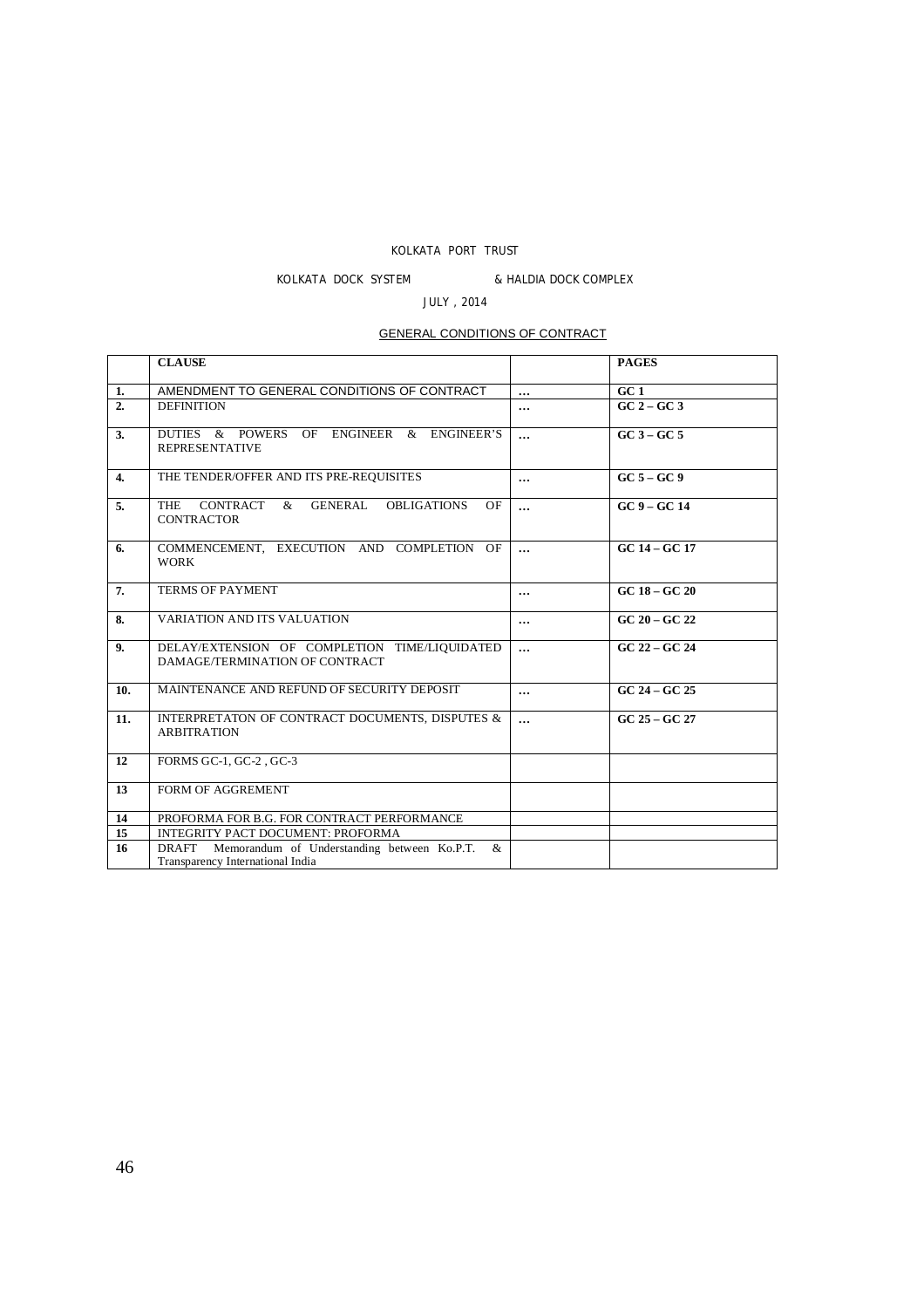### **GC - 1 AMENDMENT TO**

### **GENERAL CONDITIONS OF CONTRACT**

### Cl-3.4 THE TENDER /OFFER & ITS PRE-REQUISITES

Table under sub-clause (a)

| <b>PREVIOUS</b>                         |                                                                                                                                             | <b>AS AMENDED</b>                                                                                                                 |                                         |                                                    |                                                                                                                           |
|-----------------------------------------|---------------------------------------------------------------------------------------------------------------------------------------------|-----------------------------------------------------------------------------------------------------------------------------------|-----------------------------------------|----------------------------------------------------|---------------------------------------------------------------------------------------------------------------------------|
| <b>Estimated</b><br>Value<br>οf<br>Work |                                                                                                                                             | <b>Amount of Earnest Money</b>                                                                                                    | <b>Estimated</b><br>Value<br>οf<br>Work | Amount of Earnest Money                            |                                                                                                                           |
|                                         | <b>Works</b><br>For<br>Contract                                                                                                             | <b>For</b><br>οf<br>Contract<br>Supplying Materials or<br>Equipment only                                                          |                                         | For<br>Works<br>Contract                           | For Contract of Supplying<br>Materials or Equipment only                                                                  |
| Rs.<br>Up to<br>$1,00,000 = 00$         | 5%<br>оf<br>the<br>estimated<br>value of work                                                                                               | 1% of the estimated<br>value of work                                                                                              | Up to Rs.<br>10 Crore                   | 2%<br>of<br>the<br>estimated value<br>of work      | 1% of the estimated value of<br>work                                                                                      |
| Rs.<br>Over<br>1,00,000.00              | $2\%$<br>of<br>the<br>estimated<br>value of work<br>subject to a<br>maximum<br>οf<br>$20.000/-$<br>Rs.<br>minimum<br>and<br>of Rs. 5,000/-. | $\frac{1}{2}\%$ of the estimated<br>value of work subject to<br>maximum<br>of Rs.<br>a<br>10,000/- and minimum<br>of Rs. 1,000/-. | Rs.<br>Over<br>10 Crore                 | 2% on first Rs.<br>10 Crore + 1%<br>on the balance | $1/2\%$ of the estimated value<br>subject<br>work<br>of<br>to a<br>maximum of Rs. 10,000/-<br>and minimum of Rs. 1,000/-. |

#### **[ AMENDMENT SANCTIONED BY THE BOARD OF TRUSTEES VIDE RESOLUTION NO 210 OF THE TRUSTEES' MEETING HELD ON 26.02.2013 ]**

Table under sub-clause (d)

| <b>PREVIOUS</b> |                       |                              |             | <b>AS AMENDED</b>     |                                  |
|-----------------|-----------------------|------------------------------|-------------|-----------------------|----------------------------------|
| Class<br>of     | Of<br>Amount          | Limit Of Each<br>Financial   | Class<br>of | Of<br>Amount          | Each<br>Financial<br>Limit<br>Of |
| Registra-tion   | <b>Fixed Security</b> | Tender                       | Registra-   | <b>Fixed Security</b> | Tender                           |
|                 |                       |                              | tion        |                       |                                  |
| A               | Rs 10.000/-           | priced<br>Anv tender<br>upto | А           | Rs 50.000/-           | Any tender priced up to Rs       |
|                 |                       | Rs 2.00.000/-                |             |                       | 10.00.000/-                      |
| в               | Rs 5.000/-            | priced upto<br>Any tender    | в           | Rs 25.000/-           | Any tender priced upto Rs        |
|                 |                       | Rs 1,00,000/-                |             |                       | $5.00.000/-$                     |
| C               | Rs 2.500/-            | upto<br>priced<br>Anv tender | C           | Rs 15.000/-           | Any tender priced upto Rs        |
|                 |                       | Rs 50.000/-                  |             |                       | $3,00,000/$ -                    |

**[ AMENDMENT SANCTIONED BY THE BOARD OF TRUSTEES VIDE RESOLUTION NO 82 OF THE TRUSTEES' MEETING HELD ON 12.10.2012 ]**

### **GC - 2**

#### **1. DEFINITIONS**

| 1.0 | In the contract, as here in after defined, the following words and expressions shall have the<br>meaning herein assigned to them, except where the context otherwise required.                                                   |                   |
|-----|----------------------------------------------------------------------------------------------------------------------------------------------------------------------------------------------------------------------------------|-------------------|
| 1.1 | "Employer" or "Board" or "Trustees" means of the Board of Trustees for the Port of Calcutta,<br>a body corporate under Section 3 of the Major Port Trusts Act, 1963, including their successors,<br>representatives and assigns. | <b>Employer</b>   |
| 1.2 | "Chairman" means the Chairman of the Board and includes the person appointed to act in his<br>place under Sections 14 and 14A of the Major Port Trusts Act, 1963                                                                 | Chairman          |
| 1.3 | "Contractor" means the person or persons, Firm or Company whose tender/offer has been<br>accepted by the Trustees and includes the Contractor's representatives, heirs, successor and                                            | <b>Contractor</b> |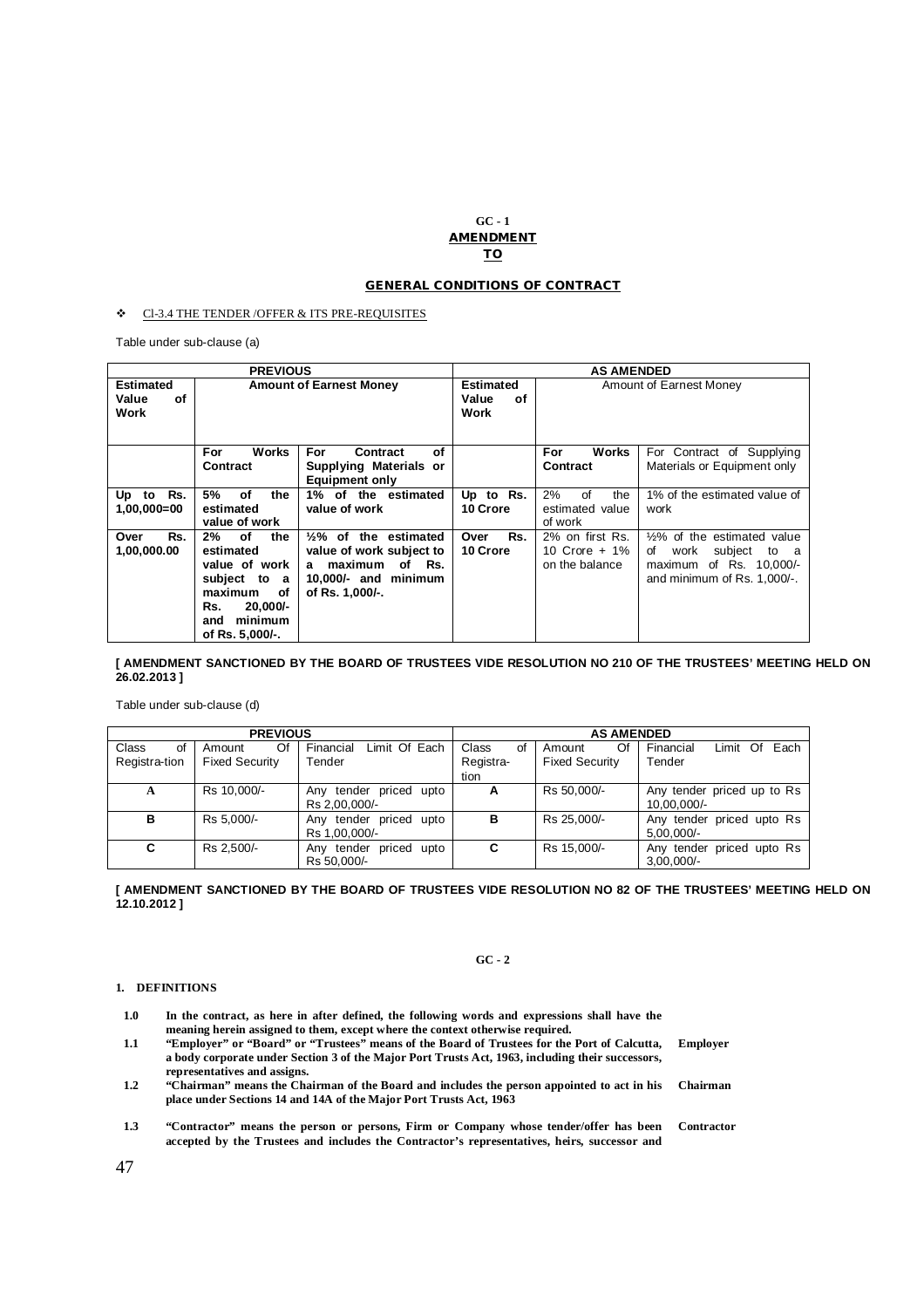**assigns, if any, permitted by the Board/Chairman.**

- **1.4 "Engineer" means the Board's official who has invited the tender on its behalf and includes the Manager (Infrastructure & Civic Facilities) or other official as may be appointed from time to time by the Employer, with written notification to the Contractor, to act as Engineer for the purpose of the Contract, in place of the "Engineer" so designated.**
- **1.5 "Engineer's Representative" means any subordinate or Assistant to the Engineer or any other official appointed from time to time by the Engineer to perform the duties set forth in Clauses 2.4 to 2.6 hereof.**
- **1.6 "Work" means the work to be executed in accordance with the Contract and includes authorised "Extra Works" and 'Excess Works" and "Temporary Works".**
- **1.7 "Temporary Works" means all temporary works of every kind required in or about the execution, completion or maintenance of the works and includes (without thereby limiting the foregoing definitions) all temporary erections, scaffolding, ladders, timbering, soaking vats, site offices, cement and other godowns, platforms and bins for stacking building materials, gantries, temporary tracks and roads, temporary culverts and mixing platforms.**
- **1.8 "Extra Works" means those works required by the Engineer for completion of the Contract**  which were not specifically and separately included in the schedule of items of the works i.e. (Bill of Quantities) of the tender. "Excess Works" means the required quantities of work in **excess of the provision made against any item of the bill of Quantities.**
- **1.9 "Specifications" means the relevant and appropriate Bureau of Indian Standard's specifications / International Standard's Specifications (latest revisions) for materials and workmanship unless stated otherwise in the Tender.**

**Engineer**

**Engineer's Representative**

**Works**

**Temporary works**

**Extra works and Excess works**

**Specification**

### **GC - 3**

| 1.10 | "Drawings" means the drawings referred to in the Tender and specification and any modification<br>of such drawings approved in writing by the Engineer and such other drawings as may from time<br>to time be furnished or approved in writing by the Engineer.                                                                                                                                                                                   | <b>Drawings</b>                        |
|------|---------------------------------------------------------------------------------------------------------------------------------------------------------------------------------------------------------------------------------------------------------------------------------------------------------------------------------------------------------------------------------------------------------------------------------------------------|----------------------------------------|
| 1.11 | "Contract" means and includes the General and Special Conditions of Contract, Specifications,<br>Drawings, priced Bill of Quantities, the Tender / Offer, the letter of acceptance of the<br>Tender/Offer, the Contract Agreement, if separately entered into and the Schedule of Rates and<br>Price, if any, adopted by the Trustees at their discretion.                                                                                        | Contract                               |
| 1.12 | "Constructional Plant" means all appliances or things of whatsoever nature required or about<br>the execution, completion or maintenance of the works or temporary works and includes<br>(without thereby limiting the foregoing definition) all machinery and tools but does not include<br>materials or other things intended to form or forming part of the permanent works.                                                                   | <b>Constructional</b><br>Plant         |
| 1.13 | "Site" means the land, waterways and other places, on, under, in or through which the works are<br>to be executed by the Trustees for the purpose of the Contract.                                                                                                                                                                                                                                                                                | <b>Site</b>                            |
| 1.14 | "Contract Price" means the sum named in the letter of acceptance of the Tender/Offer of the<br>Contractor, subject to such additions thereto and deductions therefrom as may be made by the<br>Engineer under the provisions here in after contained.                                                                                                                                                                                             | <b>Contract Price</b>                  |
| 1.15 | "Month" means English Calendar Month.                                                                                                                                                                                                                                                                                                                                                                                                             | Month                                  |
| 1.16 | "Excepted Risks" are riot in so far as it is uninsurable, war, invasion, act of foreign enemies,<br>hostilities) whether war be declared or not), Civil War, rebellion, revolution, insurrection or<br>military or usurped power or use or occupation by the Trustees of any portion of the works in<br>respect of which a certificate of completion has been issued (all of which are herein collectively<br>referred to as the excepted risks). | <b>Excepted Risks</b>                  |
| 1.17 | Word importing the singular only, also includes the plural and vice-versa where the context so<br>requires.                                                                                                                                                                                                                                                                                                                                       | Singular/<br>Plural                    |
| 1.18 | The heading and marginal notes in these General Conditions of Contract shall not be deemed to<br>be part thereof or be taken into consideration in the interpretation or construction thereof or of<br>the contract.                                                                                                                                                                                                                              | Headings/<br><b>Marginal</b><br>Notes. |
| 1.19 | Unless otherwise stipulated the work "Cost" shall be deemed to include overhead costs of the<br>Contractor, whether on or off the site.                                                                                                                                                                                                                                                                                                           | Cost                                   |
| 2.0  | DUTIES & POWERS OF ENGINEER & ENGINEER'S REPRESENTATIVE.                                                                                                                                                                                                                                                                                                                                                                                          |                                        |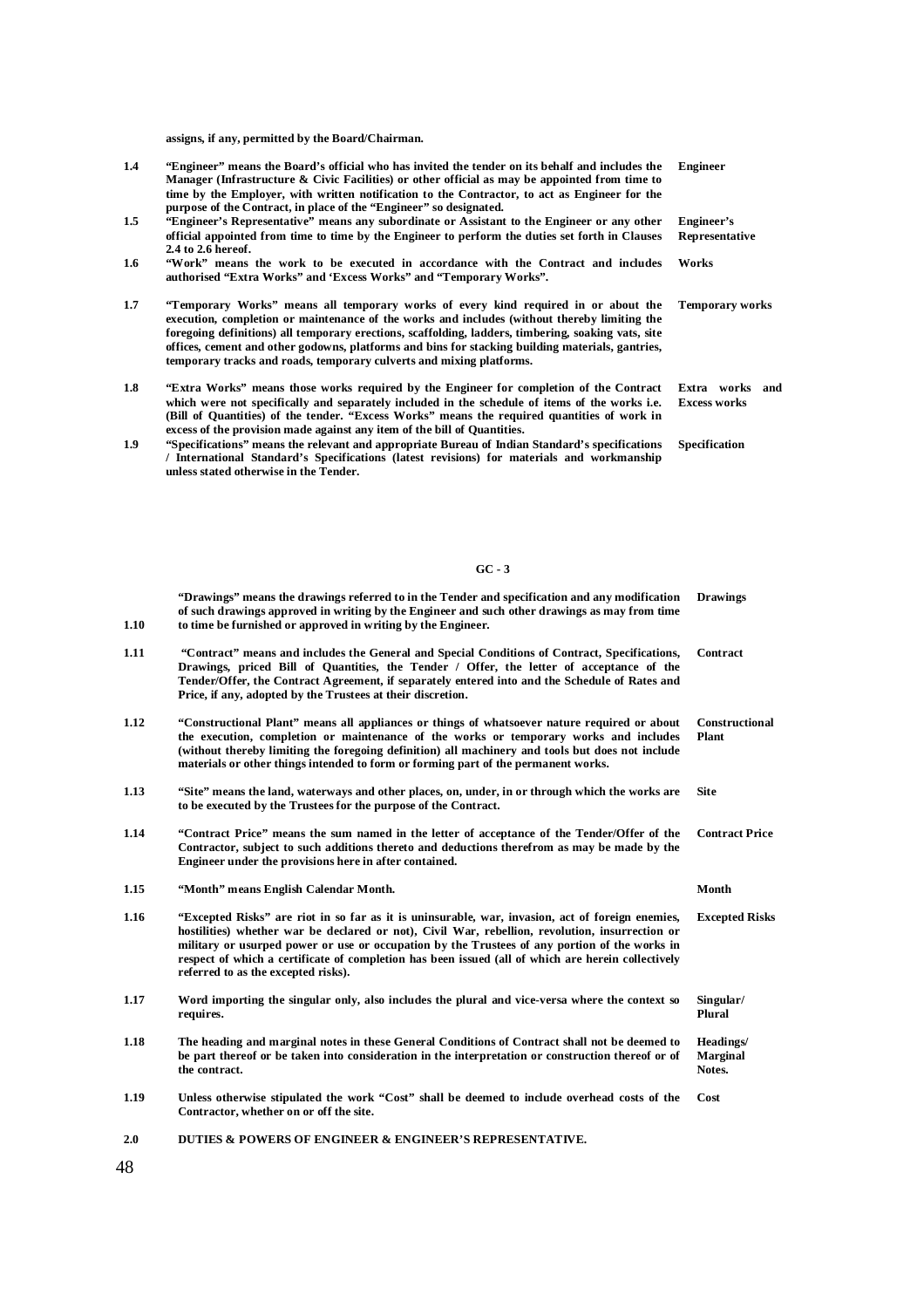**2.1 The Contractor shall execute, compete and maintain the works in terms of the contract to the entire satisfaction of the Engineer and Shall comply with the Engineer's direction on any matter whatsoever. Engineer's Authority**

**GC - 4**

- **2.2 The Contractor shall take instructions from the Engineer and subject to limitation of Clause 2.5 hereof, from the Engineer's Representative.**
- **2.3** *The Engineer shall have full power and authority :*
	- **(a) to supply to the contractor from time to time during the progress of the works such further drawings and instructions as shall be necessary for the purpose of proper and adequate execution and maintenance of the works and the contractor shall carry out and be bound by the same.**
	- **(b) to alter or modify the specification of any material and workmanship and to inspect the work at any time.**
	- **(c) to order for any variation, alteration and modification of the work and for extra works.**
	- **(d) to issue certificates as per contract.**
	- **(e) to settle the claims & disputes of the Contractor and Trustees, as the first referee.**
	- **(f) To grant extension of completion time.**
- **2.4** *The Engineer's Representative shall :*
	- **(i) watch and supervise the works.**
	- **(ii) test and examine any material to be used or workmanship employed in connection with the work.**
	- **(iii) have power to disapprove any material and workmanship not in accordance with the contract and the contractor shall comply with his direction in this regard.**
	- **(iv) take measurements of work done by the contractor for the purpose of payment or otherwise.**
	- **(v) order demolition of defectively done work for its reconstruction all by the Contractor at his own expense.**
	- **(vi) have powers to issue alteration order not implying modification of design and extension of completion time of the work and**
	- **(vii) have such other powers and authorities vested in the Engineer, which have been delegated to him in writing by the Engineer under intimation to the Contractor.**

**GC - 5**

**2.5** *Provided always that the Engineer's Representative shall have no power :*

- **(a) to order any work involving delay or any extra payment by the Trustees,**
- **(b) to make variation of or in the works; and**
- **(c) to relieve the Contractor of any of his duties or obligations under the Contract.**
- **2.6 Provided also as follows :** 
	- **(a) Failure of Engineer's Representative to disapprove any work or materials shall not prejudice the power of the Engineer thereafter to disapprove such work or materials and to order the pulling down, removal, breaking-up thereof and re-constructing at the contractor's cost and the contractor shall have no claim to compensation for the loss if any sustained by him.**
	- **(b) If the contractor shall be dissatisfied by reason of any decision of the Engineer's Representative, he shall be entitled to refer the matter to the Engineer who shall thereupon confirm, reverse or vary such decision.**

**Limitation of Engineer's Representative's Power**

**Engineer's Overriding Power**

**Authority of Engineer's Representative Engineer's Power**

**Power of Engineer's Representative.**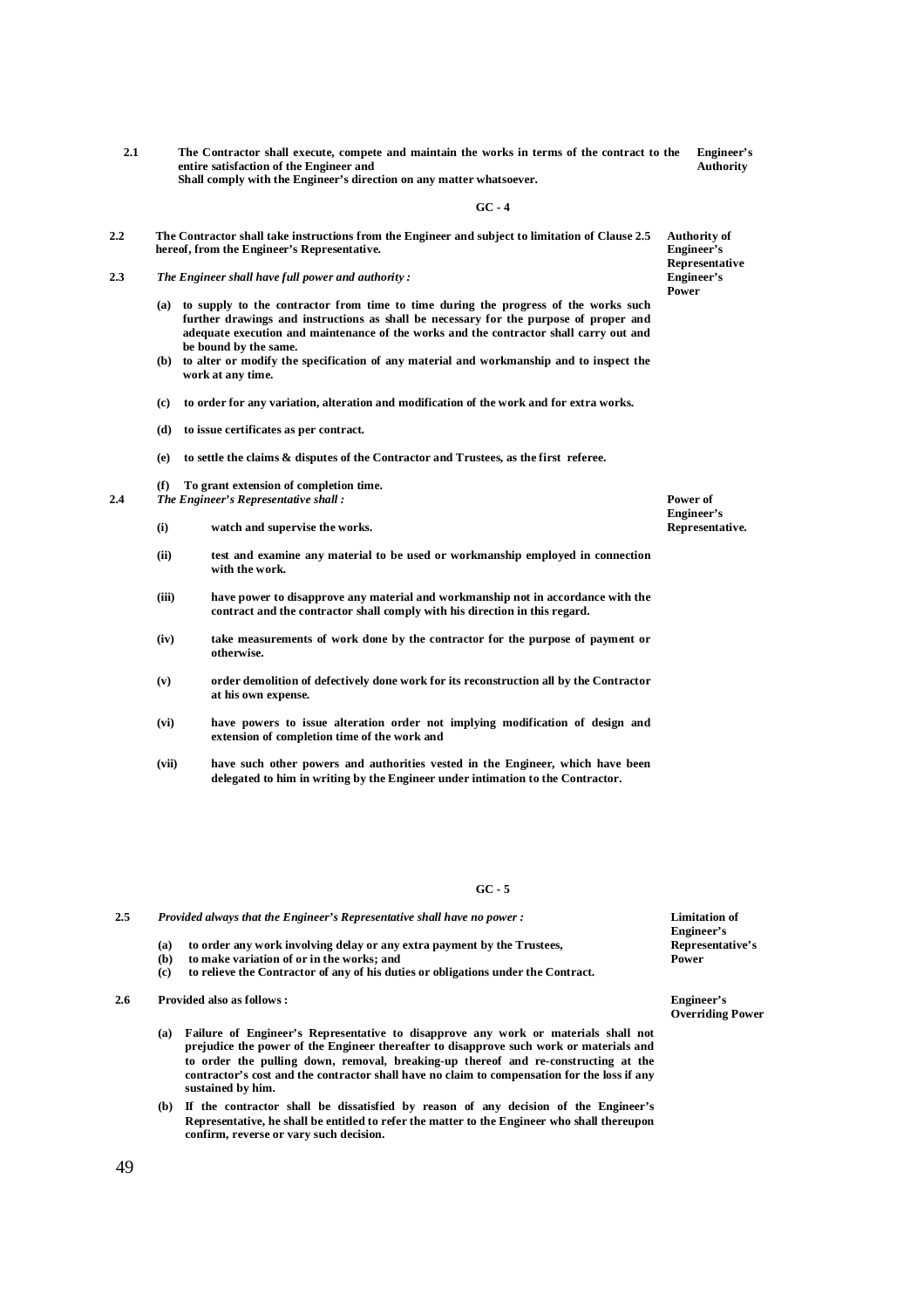**(c) Any written instructions or written approval given by the Engineer's Representative to the contractor, within the terms of delegation of power and authority vested in the Engineer to his Representative in writing, shall bind the contractor and the Trustees as though it had been given by the Engineer, who may from time to time make such delegation.** 

### **3.0 THE TENDER/OFFER AND ITS PRE-REQUISITES**

- **3.1 The Contractor shall, before making out and submitting his tender/offer, be deemed to have inspected and examined the site, fully considered all factors, risks and contingencies, which will have direct and indirect impact on his expenses and profit from the work and shall be specifically deemed to have taken the following aspects into consideration :**
	- **(a) The form and nature of the site and its surroundings including their sub-surface, hydrological, tidal and climatic conditions, the means of access to the site and all other local conditions, including the likely charges and costs for temporary way-leave, if any, required for the work.**
	- **(b) The drawings, specifications, the nature and extent of work to be executed and the quality, quantity and availability of the required materials and labour for the work and the need to execute the work to the entire satisfaction of the Engineer, and also by complying with the General and Special Conditions of Contract.**

**The tender must**  encompass **relevant aspects/ issues.**<br>Site & **Site & Local condition.**

**Drawing/ Specification/ Nature & extent of work to be done.**

**GC - 6**

- **(c) The accommodation required for the workmen and site office, mobilisation/demobilisation and storage of all plant, equipment and Construction materials. Accommodation for Contractor's men/materials. Water for drinking etc.**
- **(d) The sources and means of procurement of water for drinking, washing and execution of work, and source and availability of electrical power, all at Contractor's cost.**
- **(e) Payment of taxes and duties and compliance of all applicable statutes, ordinances and law together with the rules made thereunder, the rules, regulations and bye-laws of public bodies or any local or other authority by the Contractor, keeping the Trustees indemnified against penalties and liabilities of every kind arising from the Contractor's failure in such compliance.**
- **(f) Payment of all kinds of stamp-duty for executing the agreement or for any legal instrument including Bank Guarantees and Indemnity Bonds.**
- **3.2 The Contractor's tender shall be in ink on the Tender Forms supplied by the Trustees, unless stipulated otherwise in the Notice Inviting the Tender and shall be faultless in figures and free from erasing. Corrections, if any, shall only be made by scoring out and initialling of the revised figure.**
- **3.3 If required by the Engineer or the Trustees, the Contractors in their tender or subsequently, shall disclose the names of their owners/partners/share holders at the required points of time. The failure in this regard shall be treated as a breach and a contract, if entered into, shall be liable to be cancelled.**
- **3.4 (a) Unless otherwise stipulated in the Notice Inviting Tender / Offer, every tender must be submitted with Earnest Money of the amount calculated as per the following scale.**

**Payment of Stamp** 

**by the Contractor.** 

**and observance of all** 

**/Electrical power.**

**Payment of Taxes/duties**

**statutes.**

**Duty**

**Disclosure of Owner's name.**

**Earnest Money and Security Deposit.**

| <b>Estimated Value of Work</b> | <b>Amount of Earnest Money</b>                                                                                 |                                                                                                                          |  |  |
|--------------------------------|----------------------------------------------------------------------------------------------------------------|--------------------------------------------------------------------------------------------------------------------------|--|--|
|                                |                                                                                                                | For Contract of Supplying                                                                                                |  |  |
|                                | <b>For Works Contract</b>                                                                                      | <b>Materials or Equipment only</b>                                                                                       |  |  |
| Up to Rs. $1,00,000=00$        | 5% of the estimated value of<br>work                                                                           | 1% of the estimated value of<br>work                                                                                     |  |  |
| Over<br>$Rs. 1,00,000=00$      | 2% of the estimated value of<br>work subject to a maximum of<br>$Rs. 20,000/- and minimum of$<br>$Rs. 5,000-.$ | $\frac{1}{2}\%$ of the estimated value of<br>work subject to a maximum<br>of Rs. 10,000/- and minimum<br>of Rs. 1,000/-. |  |  |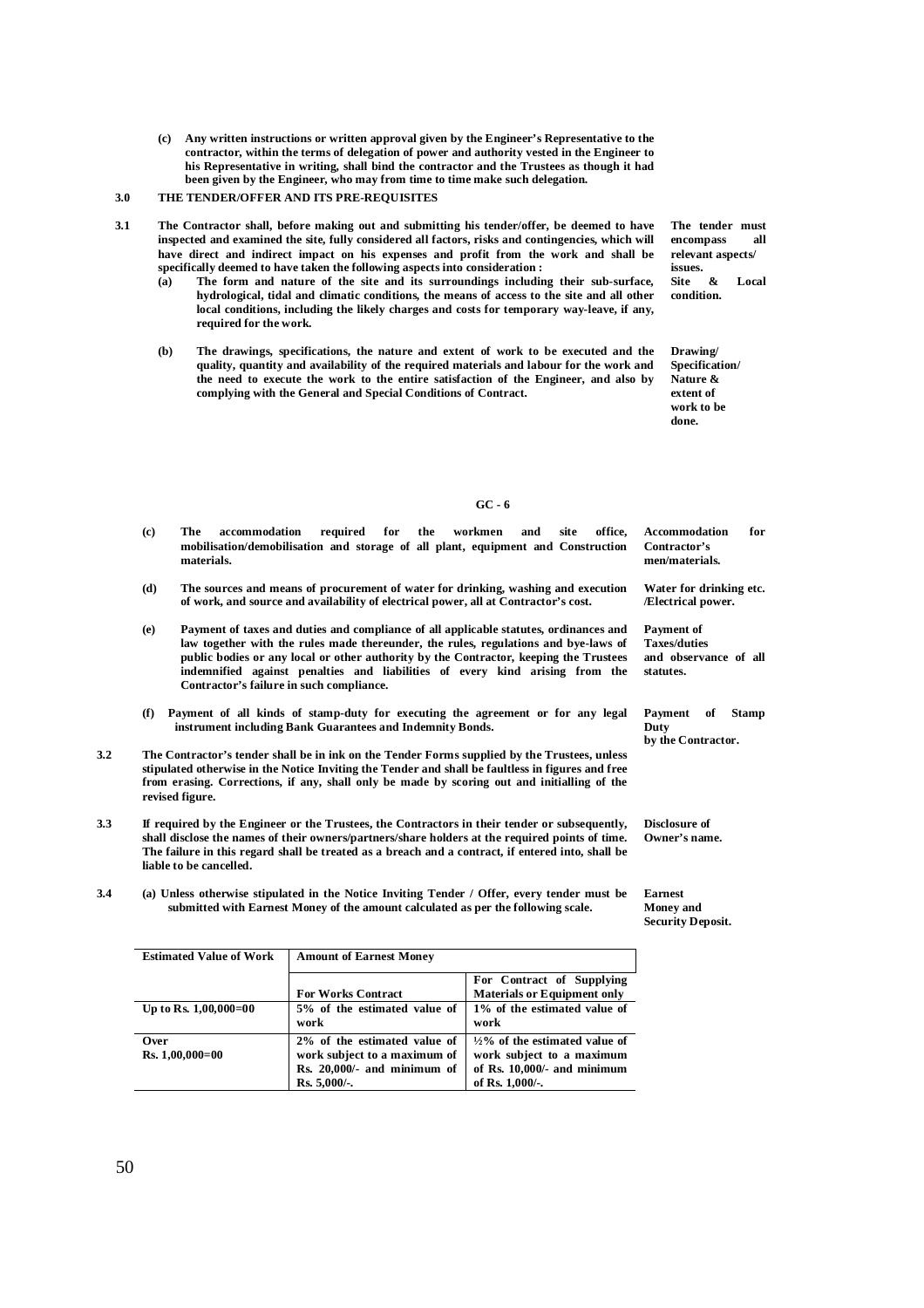- **(b) Earnest Money shall be deposited with the Trustees' treasurer in cash or by Banker's Cheque of any Calcutta Branch of a Nationalised Bank of India drawn in favour of Calcutta Port Trust or in the form of any "Account Payee" Draft of any Nationalised Bank of India drawn in favour of "Calcutta Port Trust" and payable at Calcutta/Haldia, as the case may be, and the receipt granted therefor be kept attached to the Tender/Offer in the Sealed Cover.**
- **(c) Earnest Money of unaccepted tender shall be refunded without any interest through A/c. Payee Cheque drawn on a Nationalised Bank of Calcutta / Haldia.**
- **(d) The enlisted (registered ) Contractors of the Trustees who have deposited fixed Security with the Trustees' FA & CAO / Manager (Finance) according to his Class of Registration, shall be exempt from depositing the Earnest Money, as per the following scale :**

| <b>Class of Registration</b> | <b>Amount of Fixed Security</b> | Limit of<br>Each<br>Financial<br><b>Tender</b>   |
|------------------------------|---------------------------------|--------------------------------------------------|
| A                            | Rs. 25,000/                     | Any tender priced up to<br>$Rs.5,00,000/-$       |
| B                            | Rs. 10,000/-                    | tender priced up to<br>Any<br>$Rs.2,00,000/-$    |
| $\mathbf C$                  | $Rs. 5,000/$ -                  | tender<br>priced up to<br>Any<br>$Rs.1,00,000/-$ |

**(e) (i) Tender submitted without requisite Earnest Money may be liable to rejection.** 

 **(ii) If before expiry of the validity period of his Tender/Offer, the tenderer amends his quoted rates or tender/offer making them unacceptable to the Trustees and/or withdraws his tender/offer, the Earnest Money deposited shall be liable to forfeiture at the option of the Trustees.**

- **(f) The Earnest Money of accepted tender/offer shall be retained by the Trustees as part of the Security Deposit, for which a separate Treasury Receipt shall be issued to the Contractor after cancellation of the previous Receipt of Earnest Money.**
- **(g) Balance security for works contract shall be recovered by deduction from all progressive Bill (including final Bill, if necessary) @ 10% of the gross value of work in each such bill, so that the total recovery may not exceed the quantum computed as per the under noted percentages of the total value of work actually done up to the stage of completion.**

| ×<br>ł<br>٧<br>w<br>I<br>× | ۰, |
|----------------------------|----|
|----------------------------|----|

| <b>Value of Work</b>                                                                                 | % of Security Deposit for<br>works contract.                                                                        | % of Security Deposit For<br>contract of supply-<br>ing materials & equipment<br>only.                                           | S.D.<br>of<br>Scale<br>recovery. |
|------------------------------------------------------------------------------------------------------|---------------------------------------------------------------------------------------------------------------------|----------------------------------------------------------------------------------------------------------------------------------|----------------------------------|
| For works up to Rs.10,00,000/-.                                                                      | 10% (Ten percent)                                                                                                   | $1\%$ (One percent)                                                                                                              |                                  |
| <b>For</b><br>than<br>works<br>costing<br>more<br>Rs.10,00,000/-<br>and<br>to<br>up<br>Rs.20,00,000/ | 10% on first Rs.10,00,000/-<br>$+7\frac{1}{2}\%$ on the balance.                                                    | $1\%$ on first Rs.10,00,000/-<br>$+ \frac{1}{2}\%$ on the balance.                                                               |                                  |
| For<br>than<br>costing<br>works<br>more<br>Rs.20,00,000/                                             | 10\% on first Rs.10,00,000/- +<br>$\frac{1}{2}\%$<br>the<br>next<br>on<br>$Rs.10,00,000/ - +5\%$ on the<br>balance. | 1% on first Rs.10,00,000/-<br>$\frac{1}{2}\%$<br>the<br>on<br>next<br>$+$<br>Rs.10,00,000/- + $\frac{1}{4}\%$ on<br>the balance. |                                  |

**(h) Balance Security for Contract of supplying materials and equipment computed in terms of the percentages given above, shall have to be deposited with the Trustees' Treasurer in advance S.D. for supply contracts to be** 

**Method of Paying E.M.**

**Refund of E.M.**

**Exemption from E.M. to Regd. Firms**

**Tender without EM liable to rejection.**

**Forfeiture of E.M. before Acceptance of offer. E.M. to be converted to part S.D.**

**Mode of recovery of balance S.D.**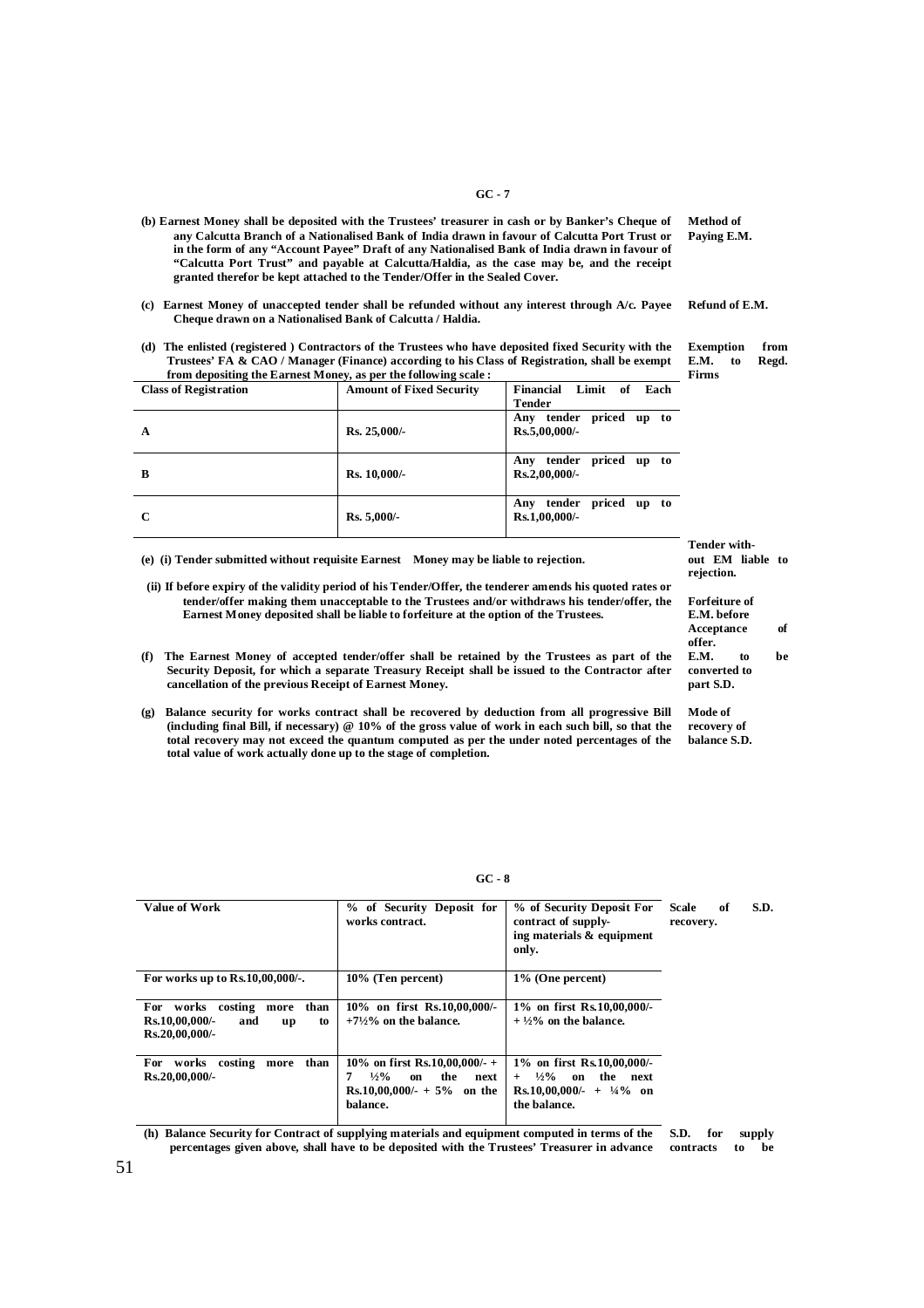**and within 30 days from the date of placement of supply order, either in cash or by A/c. Payee Draft of a Nationalised Bank of India drawn in favour of Calcutta Port Trust and payable at Calcutta/Haldia, as the case may be. advance.**

- **(i) No interest shall be paid by the Trustees to the Tenderer/Contractor on the amount of Earnest Money/Security Deposit held by the Trustees, at any stage.**
- **3.5 (i) The Security Deposit shall refunded to the Contractor in terms of Clause 9.3 hereinafter and subject to deduction, if any, under the provision of Sub-clause 3.5 (ii) herein below. Id, however, the Contract provides for any maintenance period. 50% of the Security Deposit may be refunded against any of the treasury Receipt for that amount on expiry of half of the maintenance period and the balance deposit on the expiry of the said maintenance period and after the Engineer has certified the final completion of work in Form G.C.2 and the Contractor has submitted his "No Claim" Certificate in Form G.C.3.**

**(ii) The Security Deposit/Earnest Money may be liable to forfeiture at the option of the Trustees, if the Contractor fails to carry out the work or to perform/observe any of the conditions of the Contract. The Trustees shall also be at liberty to deduct any of their dues from the Security Deposit, fixed Security, Earnest Money or from any sum due or to become due to the Contractor under any other contract.**

**GC - 9**

- **3.6 If stipulated in the contract as a Special Condition, the contractor shall have to submit to the Engineer a performance Bond in the form of an irrevocable guarantee from Calcutta/Haldia Branch, as the case may be, of any Nationalised Bank of India in the proforma annexed hereto and for the sum and period as mentioned in the letter of acceptance of the Tender/Offer, within 15 days from the date of such letter, failing which the Contract shall be liable to be terminated and the earnest money shall be liable to forfeiture; all at the discretion of the Engineer. The cost of obtaining this or any other Bank Guarantee and/or the revalidation thereof, wherever required, has to be borne by the Contractor and it shall be his sole responsibility to arrange for timely revalidation of such Bank Guarantee, failing which and for non-fulfilment of any contractual obligation by the Contractor, the Engineer and/or the Trustees shall be at liberty to raise claim against the Guarantee and/or enforce the same unilaterally.**
- **3.7** "Every Tenderer/ Bidder shall submit, in respect of a tender value of more than Rs 5 Crore, along with their tender comprising Special Conditions of Contract, General Conditions of Contract, BOQ, Earnest Money, etc. a document called Integrity Pact Agreement duly signed by their authorized representative. The Proforma of the Integrity Pact Agreement shall as specified in the GCC. In case of tender value more than Rs 5 Crore, the Integrity Pact Agreement is an essential part and parcel of bid document to be submitted by each tenderer, without which the tender shall not be considered."

# **4.0 THE CONTRACT & GENERAL OBLIGATIONS OF CONTRACTOR**

#### **4.1 (a) The contract documents shall be drawn-up in English language. English**

- **(b) The contract shall be governed by all relevant Indian Acts. As applicable only within the jurisdiction of the High Court at Calcutta, India, including the following Acts :**
- **1. The Contract Act (India), 1872.**
- **2. The Major Port Trusts Act, 1963.**
- **3. The Workmen's Compensation Act, 1923.**
- **4. The Minimum Wages Act, 1948.**
- **5. The Contract Labour (Regulation & Abolition) Act,1970.**
- **6. The Dock Workers' Act,1948.**
- **7. The Arbitration and Conciliation Act (1996) (in the case of a definite Arbitration Agreement only).**
- **4.2 After acceptance of his Tender/Offer and when called on to do so by the engineer or his representative, the contractor shall, at his own expense, enter into and execute a Contract Agreement to be prepared by him in the form annexed hereto. Until such Contract Agreement is executed, the other documents referred to in the definition of the term 'Contract' here-in-before, shall collectively be the Contract.**
- **4.3 Several documents forming the contract are to be taken as mutually explanatory of one another. Should there by any discrepancy, ambiguity, omission or error in the various contract documents, the Engineer shall have the power to correct the same and his decision shall be final and binding on the parties to the Contract.**

**Forfeiture of S.D.**

**No interest payable on E.M. /S.D**

**Mode of refund of** 

**S.D.**

**Bank Guarantee in lieu of Cash S.D. in certain cases**

**language to be used**

**Applicability of**  laws on the **contract**

**Contractor to Execute Contract Agreement.**

**Interpretation of contract documents – Engineers' Power**

52

**deposited in**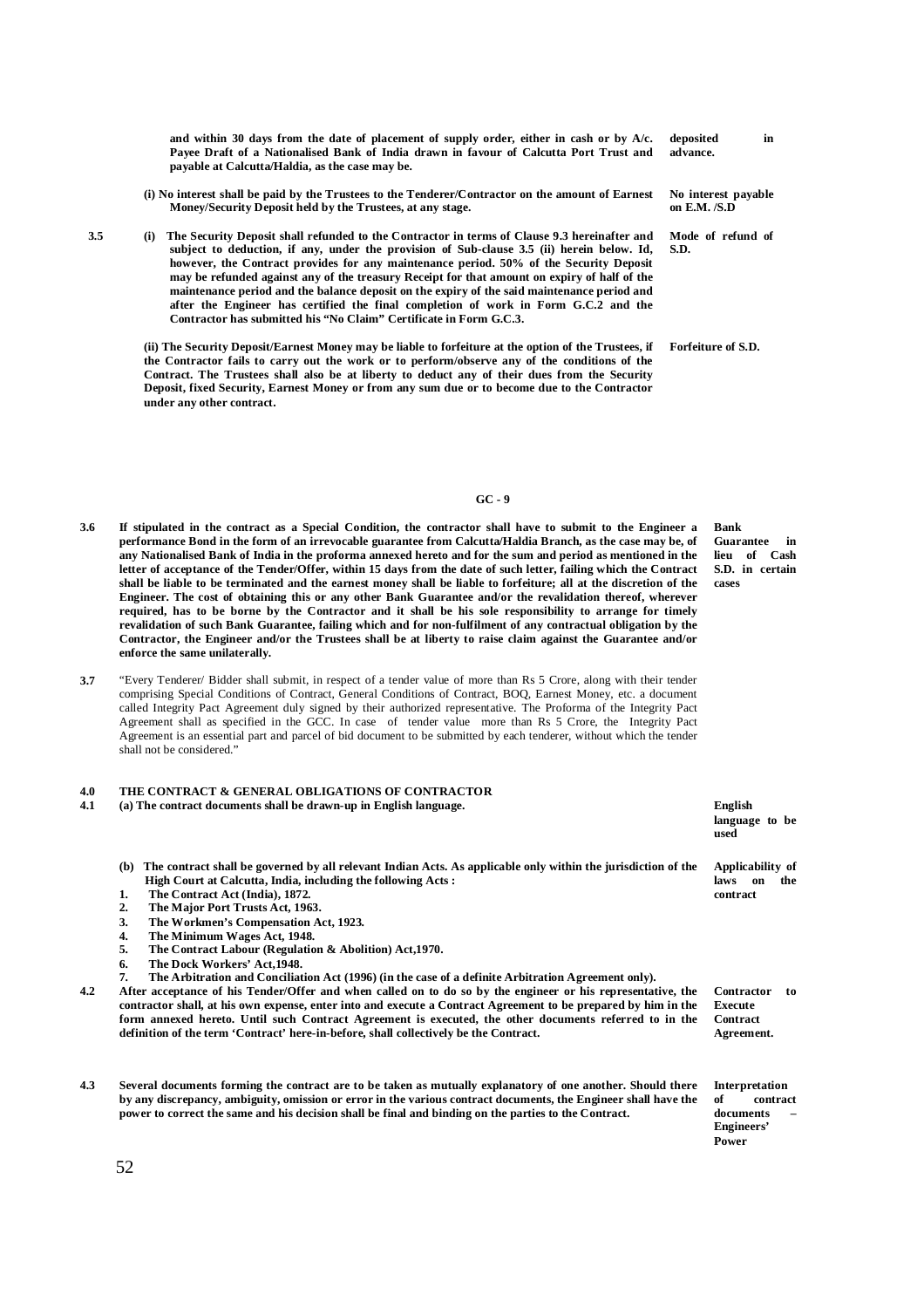#### **GC - 10**

- **4.4 Two copies of the Drawings referred to in the general and special Conditions of Contract and in the Bill of Quantities, shall be furnished by the Engineer to the Contractors free of cost for his use on the work, but these shall remain the property of the Trustees and hence, the Contractor shall return them to the Engineer or his Representative on completion of the work, if not torn or mutilated on being regularly used at site.**
- **4.5 The Contractor shall prove and make at his own expense any working or progress drawings required by him or necessary for the proper execution of the works and shall, when required, furnish copies of the same free of cost to the Engineer for his information and/or approval, without meaning thereby the shifting of Contractor's responsibility on the Engineer in any way whatsoever.**
- **4.6 The Contractor shall not directly or indirectly transfer, assign or sublet the Contract or any part thereof without the written permission of the Engineer. Even if such permission be granted, the Contractor shall remain responsible (a) for the acts, defaults and neglect of any sub-contractor, his agents, servants or workmen as fully as if these were the acts, defaults or neglects of the Contractor himself or his agents, servants or workmen and (b) for his full and entire responsibility of the contract and for active superintendence of the works by him despite being sublet, provided always that the provision of labourers on a "piece rate" basis shall not be deemed to be sub-letting under this clause.**
- **4.7 Unless otherwise specified, the Contractor shall be deemed to have included in his Tender/Offer all his cost for supplying and providing all constructional plant, temporary work. Materials both for temporary and permanent works, labour including supervision thereof, transporting to and from the site and in and about the work, including loading, unloading, fencing, watching, lighting, payment of fees, taxes and duties to the appropriate authorities and other things of every kind required for the construction, erection, completion and maintenance of the work.**
- **4.8 The Contractor shall be solely responsible for the adequacy, stability and safety of all site operations and methods of construction, even if any prior approval thereto has been taken from the Engineer or his Representative. The Contractor shall not be responsible for the correctness of the design or specification of the Temporary and Permanent works formulated by the Engineer; but the Contractor shall be fully responsible for the correct implementation thereof, as also for any design and specification prepared/proposed/used by the Contractor.**
- **4.9 Whenever required by the Engineer or his representative, the Contractor shall submit to him the details of his (a) programme for execution of the work, (b) proposed procedure and methods of work, (c) proposed deployment of plant, equipment, labour, materials and temporary works. The submission to and/or any approval by the Engineer or his Representative to any such programme or particulars shall not relieve the Contractor of any of his obligations under the contract.**

**All Drawings are Trustees' property.**

**Contractor to prepare working / progress drawings**

**Contractor cannot sub-let the work**

**Contractors' price is inclusive of all costs**

**Contractor is responsible for all construction process, except for correctness of design and specification formulated by the Engineer Contractor to submit his programme of work**

#### **GC – 11**

**If for any reason the contractor be unable to adhere to his earlier programme, he shall submit his revised programme for completion of work within the stipulated time whenever asked to do so.**

- **4.10 Necessary and adequate supervision shall be provided by the Contractor during execution of the works and as long thereafter as the Engineer or his representative shall consider necessary during the maintenance period. The Contractor or his competent and authorised agent or representative shall be constantly at site and instructions given to him by the Engineer or his representative in writing shall be binding upon the Contractor subject to limitation in Clause 2.5 hereof. The Contractor shall inform the Engineer or his representative in writing about such representative/agent of him at site.**
- **4.11 The Contractor shall employ in execution of the Contract only qualified careful and experienced persons and the Engineer shall be at liberty to direct the Contractor to stop deployment of any of is staff, workmen or official at site and the Contractor shall within 48 hours comply with such instruction without any demur whenever the Engineer shall feel that the deployment of the person concerned will not be conducive to the proper and timely completion of the work.**
- **4.12 The Contractor shall be responsible for the true and proper setting out of the works in relation to reference points/lines/levels given by the Engineer in writing. The checking of any setting-out or of any alignment or level by the Engineer or his Representative shall not in any way relieve the contractor of his responsibility for the correctness thereof and he shall fully provide protect and**

**Contractor to supervise the works**

**Contractor to deploy qualified men and Engineer's power to remove Contractor's men**

**Contractor is**   $r$ **esponsible line, level, setting out etc.**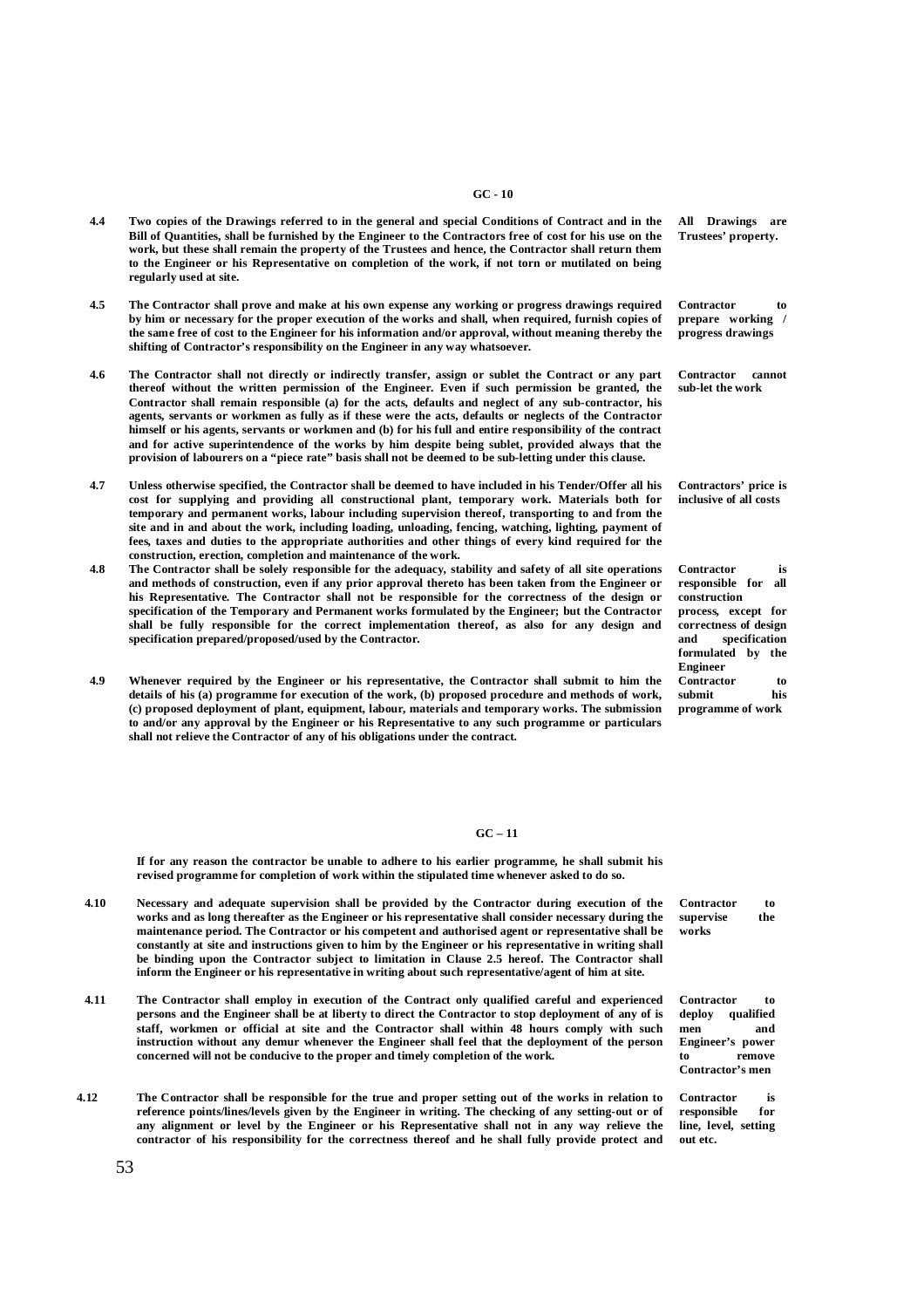**preserve all stakes, templates, bench marks, sight rails, pegs, level marks, profile marks and other things used in setting out the works.**

**4.13 From the commencement of the works till issue of the completion certificate in Form G.C.1, vide Clause 5.12 hereof, the contractor shall take full responsibility for the care thereof. Save for the excepted risks, any damage, loss or injury to the work or any part thereof shall be made good by the Contractor at his own cost as per instruction and to the satisfaction of the engineer, failing which the Engineer or his Representative may cause the same to be made good by any other agency and the expenses incurred and certified by the Engineer shall deem proper. This Clause will not apply to that part of the work, which might have been taken over by the Trustees on partial completion of the work and in such case the Contractor's obligation will be limited to repairs and replacement for manufacturing or construction defects during the Maintenance period (Guarantee Period) as per the directions of the Engineer as also for defects/damages if any caused to the work by the Contractor during such repairs and replacement in the maintenance period.** 

**Contractor is responsible to protect the work**

#### **GC – 12**

- **4.14 The Contractor shall at his own cost protect support and take all precautions in regard to the personnel or structure or services or properties belonging to the Trustees or not which may be interfered with or affected or disturbed or endangered and shall indemnify and keep indemnified the Trustees against claim for injury, loss or damage caused by the Contractor in connection with the execution and maintenance of the work to the aforesaid properties, structures and services and/or to any person including the Contractor's workmen. Cost of Insurance Cover, if any, taken by the Contractor shall not be reimbursed by the Trustees, unless otherwise stipulated in the Contract. Contractor is**
- **4.15 The Contractor shall immediately inform the Engineer's Representatives if any fossil, coins, articles of value or antiquity and structures and other remains or things of geological or archaeological importance be discovered at site which shall remain the property of the Trustees and protect them from being damaged by his workmen and arrange for disposal of them at the Trustees' expense as per the instruction of the Engineer's Representative.**
- **4.16 The Contractor shall be deemed to have indemnified and shall indemnify the Trustees against all claims, demands, actions and proceedings and all costs arising therefrom on account of :**
	- **(g) Infringement of any patent right, design, trademark or name or other protected right in connection with the works or temporary work.**
	- **(h) Payment of all royalties, rent, toll charges, local taxes, other payments or compensation, if any, for getting all materials and equipment required for the work.**
	- **(i) Unauthorised obstruction or nuisance caused by the contractor in respect of Public or Private or Private road, railway tracks, footpaths, crane tracks, waterways, quays and other properties belonging to the Trustees or any other person.**
	- **(j) Damage/injury caused to any highway and bridge on account of the movement of Contractor's plants and materials in connection with the work.**
	- **(k) Pollution of waterway and damage caused to river, lock, sea-wall or other structure related to waterway, in transporting contractor's plants and materials.**
	- **(l) The Contractor's default in affording all reasonable facilities and accommodation as per the direction of the Engineer or his Representative to the workmen of the Trustees and other agencies employed by or with the permission and/or knowledge of the Trustees on or near the site of work.**
- **4.17 Debris and materials, if obtained by demolishing any property, building or structure in terms of the Contract shall remain the property of the Trustees.**

**Dismantled materials Trustees' property**

### **GC – 13**

**4.18 The Contractor's quoted rates shall be deemed to have been inclusive of the following :**

**(a) Keeping the site free of unnecessary obstruction and removal from site of constructional plant wreckage, rubbish, surplus earth or temporary works no longer required.**

**responsible for all damages to other structures / persons caused by him in executing the work.**

**Fossils, Treasure travois, etc. are Trustees' property**

**Contractor to Indemnify the Trustees against all claims for loss, damage, etc.**

**Contractor's quoted** 

**rates/price must be all inclusive**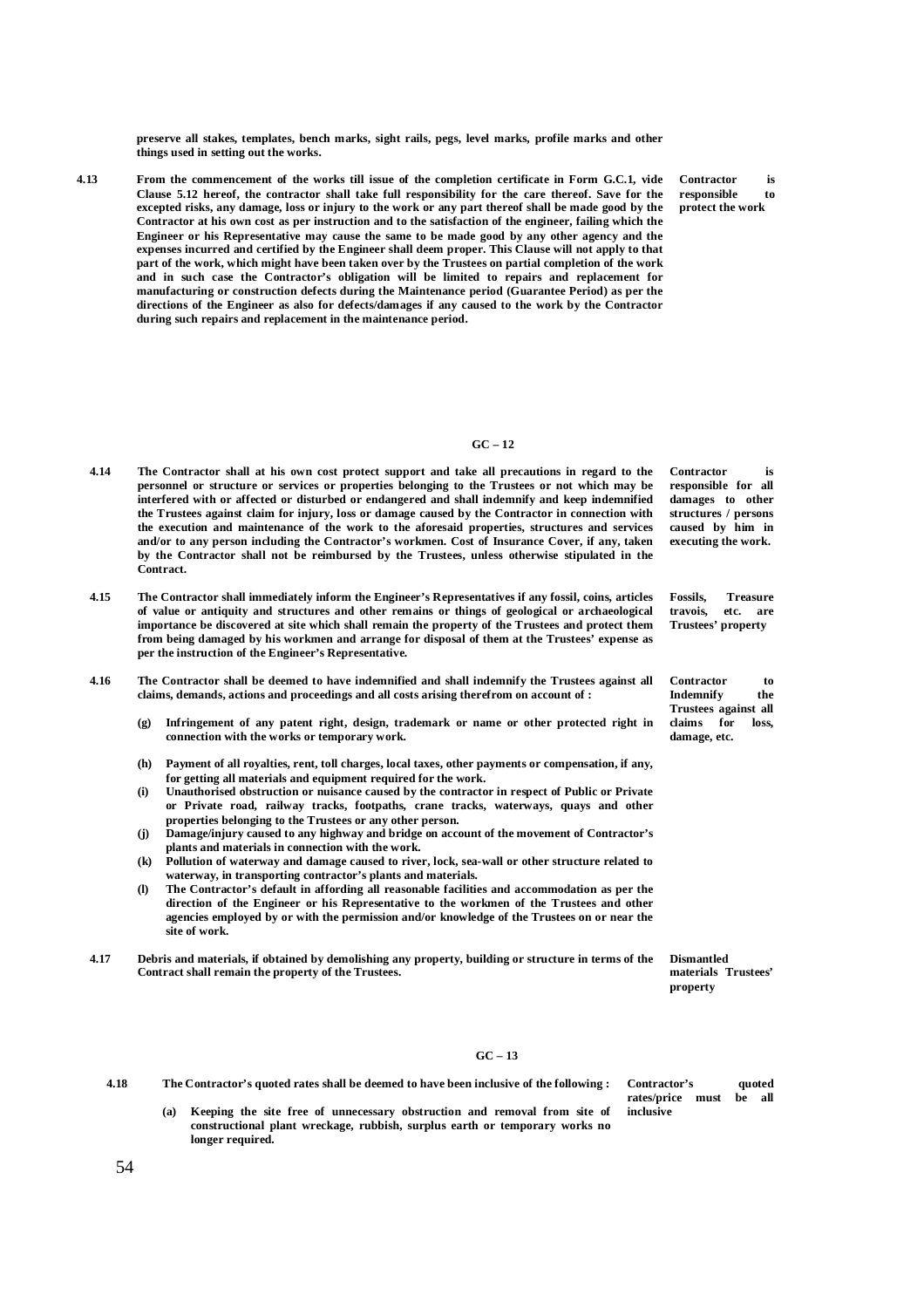- **(b) Cleaning and removal from site all the surplus materials of every kind to leave the site clean and tidy after completion of the work, without which payment against final bill may be liable to be withheld.**
- **(c) Precautionary measures to secure efficient protection of Docks, the River Hooghly and other waterways against pollution of whatever nature during execution and maintenance of the works and to prevent rubbish, refuse and other materials from being thrown into the water by the Contractor's men or those of his agency.**
- **(d) Making arrangements for deployment of all labourer and workers, local or otherwise including payment for their wages, transport, accommodation, medical and all other statutory benefits and entry permits, wherever necessary.**
- **(e) Making arrangements in or around the site, as per the requirements of local authority or the Engineer or his Representative for preventing (i) spread of any infectious disease like smallpox, cholera, plague or malaria by taking effective actions for destruction of rats, mice, vermin, mosquitoes, etc. and by maintaining healthy and sanitary condition, (ii) illegal storage and distribution of Drugs, Narcotics, Alcoholic liquor, Arms and Ammunitions, (iii) unlawful, riotous or disorderly conduct of the Contractor's or his Sub-Contractor's workmen, (iv) deployment of workmen of age less than 16 years.**
- **4.19 Every direction or notice to be given to the Contractor shall be deemed to have been duly served on or received by the Contractor, if the same is posted or sent by hand to the address given in the tender or to the Contractor's Site Office or to the Registered Office of the Contractor. The time mentioned in these conditions for doing any act after direction or notice shall be reckoned from the time of such posting or despatch.**
- **4.20 The Contractor and his Sub-contractor or their agents and men and any firm supplying plant, materials and equipment shall not publish or caused to be published any photographs or description of the works without the prior authority of the Engineer in writing.**

**Notice to Contractor.**

**Contractor not to publish photograph or particulars of work**

#### **GC – 14**

- **4.21 The Contractor shall at the Trustees' cost to be decided by the Engineer render all reasonable facilities and Co-operation as per direction of the Engineer or his representative to any other Contractor engaged by the Trustees and their workmen to the Trustees' own staff and to the men of other Public Body on or near the site of work and in default the Contractor shall be liable to the Trustees for any delay or expense incurred by reason of such default.**
- **4.22 The work has to be carried out by the Contractor causing the minimum of hindrance for any maritime traffic or surface traffic.**
- **4.23 All constructional plants, temporary works and materials when brought to the site by the Contractor shall be deemed to be the property of the Trustees who will have lien on the same until the satisfactory completion of the work and shall only be removed from the site in part or in full with the written permission of the Engineer or his Representative.**

# 5.0 **COMMENCEMENT, EXECUTION AND COMPLETION OF WORK.**<br>5.1 The Contractor shall commence the work within 7 days of the receipt

- **5.1 The Contractor shall commence the work within 7 days of the receipt of Engineer's letter informing acceptance of the Contractor's tender/offer by the Trustees or within such preliminary time as mentioned by the Contractor in the Form of Tender or the time accepted by the Trustees. The Contractor shall then proceed with the work with due expedition and without delay, except as may be expressly sanctioned or ordered by the Engineer or his Representatives, time being deemed the essence of the contract on the part of the contractor.**
- **5.2 The Contractor shall provide and maintain a suitable office at or near the site to which the Engineer's Representative may send communications and instructions for use of the Contractor.**
- **5.3 Unless specified otherwise in the contract or prior permission of the Engineer has been taken, the contractor shall not execute the work beyond the working hours observed by the Engineer's Representative and on Sundays and Holidays observed in the Trustees' system, except in so far as it becomes essential on account of tidal work or for safety of the work. If the progress of the work lags behind schedule or the work has been endangered by any act**

**Contractor to provide facilities to outsiders**

**Work to cause minimum possible hindrance to traffic movement Trustees' lien on Contractor's Plant & Equipment.**

| Preliminary time to |      |    |
|---------------------|------|----|
| commence work an    |      |    |
| maintenance         |      | of |
| steadv              | rate | of |
| progress            |      |    |

**Contractor's site office**

Contractor to<br>observe Trustees'  $Trustees'$ **working hours**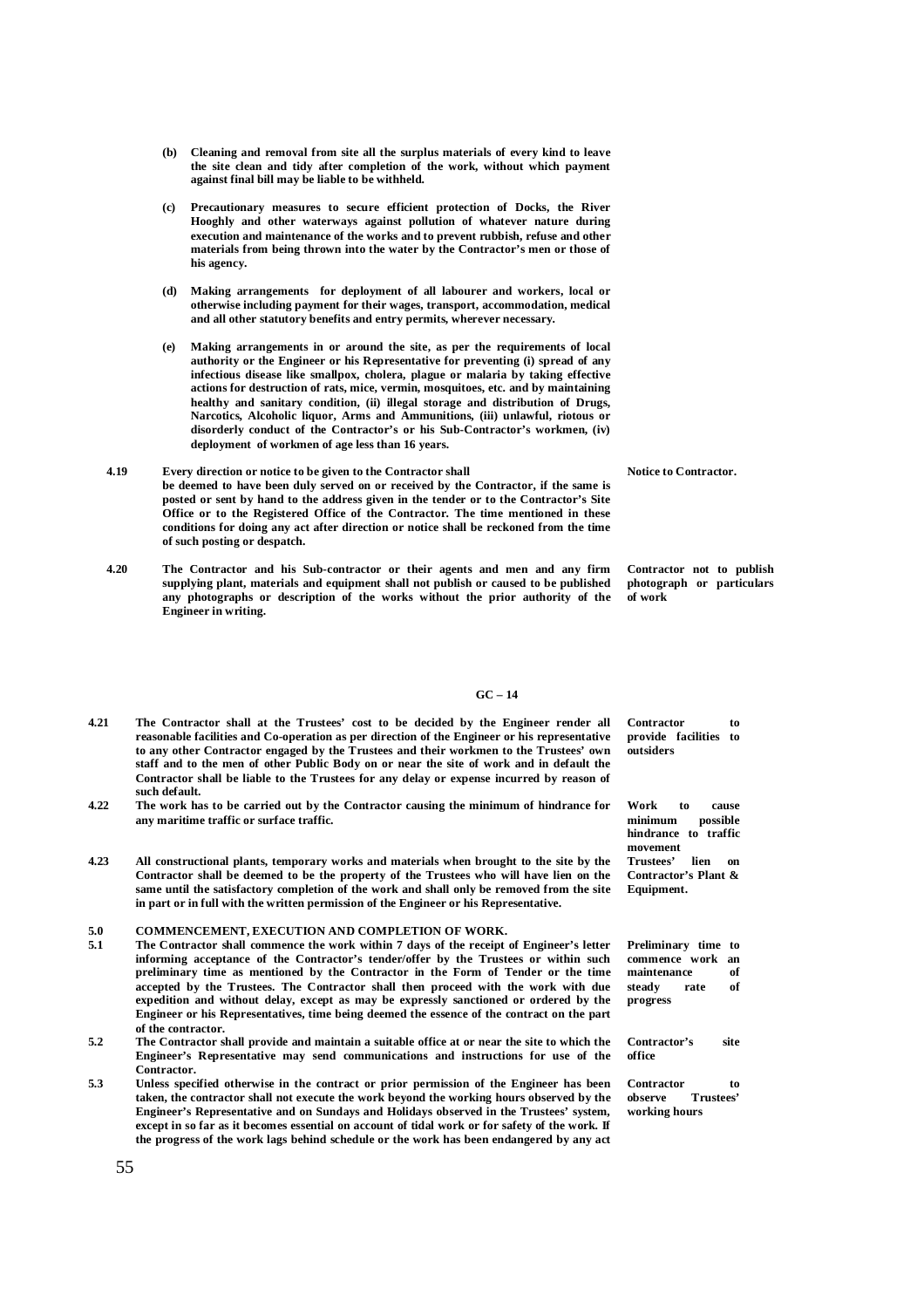**or neglect on the part of the contractor, then the Engineer or his Representative shall order and the contractor at his own expense shall work by day and by night and on Sundays and Public Holidays. Any failure of the Engineer or his Representative to pass such an order**  shall not relieve the contractor from any of his obligations. The Engineer's decision in this  $\frac{1}{2}$ **regard shall be final binding and conclusive.**

#### **GC – 15**

| 5.4 | Unless stipulated otherwise in the contract all materials required for the work shall be<br>procured and supplied by the contractor with the approval of the Engineer or his<br>Representative and subject to subsequent testing as may be required by the Engineer or his<br>Representative. The Engineer shall exercise his sole discretion to accept any such materials.                                                                                                                                                                        | Contractor to supply<br>all materials as per<br>requirement of<br>the<br><b>Engineer</b><br>or<br>his<br>representative                        |
|-----|----------------------------------------------------------------------------------------------------------------------------------------------------------------------------------------------------------------------------------------------------------------------------------------------------------------------------------------------------------------------------------------------------------------------------------------------------------------------------------------------------------------------------------------------------|------------------------------------------------------------------------------------------------------------------------------------------------|
| 5.5 | Unless stipulated otherwise in the contract all materials, workmanship and method of<br>measurement shall be in accordance with the relevant Codes (Latest Revision) of the Bureau of<br>Indian Standards and the written instructions of the Engineer or his Representative. Where no<br>specific reference is available in the contract, the material and workmanship shall be of the<br>best of their respective kinds to the satisfaction of the Engineer.                                                                                     | Materials & Works                                                                                                                              |
| 5.6 | Samples shall be prepared and submitted for approval of the Engineer or his representative,<br>whenever required to do so, all at the Contractor's cost.                                                                                                                                                                                                                                                                                                                                                                                           | Contractor to submit<br>samples for approval                                                                                                   |
|     | Unless stipulated otherwise in the contract, the cost of any test required by the Engineer or his<br>representative in respect of materials and workmanship deployed on the work, shall be borne<br>by the Contractor.                                                                                                                                                                                                                                                                                                                             | Contractor to arrange<br>all testing at his own<br>cost.                                                                                       |
| 5.8 | Regarding the supply of any materials by the Trustees to the contractor in accordance with the<br>contract, the following conditions shall apply:                                                                                                                                                                                                                                                                                                                                                                                                  |                                                                                                                                                |
|     | The Contractor shall, at his own expense, arrange for transporting the materials from the<br>(a)<br>Trustees' Stores, watching, storing and keeping them in his safe custody, furnishing of<br>statement of consumption thereof in the manner required by the Engineer or his<br>representative, return of surplus and empty container to the Trustees' Stores as per the<br>direction of the Engineer or his Representative.                                                                                                                      | The Contractor shall<br>account for and look<br>after the Trustees'<br>materials                                                               |
|     | Being the custodian of the Trustees' materials, the contractor shall remain solely<br>(b)<br>responsible for any such materials issued to him and for any loss or damage thereof for<br>any reason other than "Excepted Risks", the Contractor shall compensate the Trustees"<br>in the manner decided by the Engineer and shall at no stage remove or cause to be<br>removed any such material from the site without his permission in writing.                                                                                                   | Contractor<br>to<br>compensate for loss<br>and<br>damage<br>to<br>Trustees' materials                                                          |
|     | (c) The Trustees' materials will generally be supplied in stages and in accordance with the rate<br>of progress of work but except for grant of suitable extension of completion time of work as<br>decided by the Engineer. The Contractor shall not be entitled to any other compensation,<br>monetary or otherwise, for any delay in the supply of Trustees' materials to him. The<br>Contractor shall, however, communicate his requirement of such materials to the Engineer<br>from time to time.                                            | Delay in supply of<br>Trustees'<br>materials<br>will only entitle the<br>Contractor<br>for<br>extension<br>оf<br>completion<br>time of<br>work |
|     | $GC - 16$                                                                                                                                                                                                                                                                                                                                                                                                                                                                                                                                          |                                                                                                                                                |
|     | (d) Unless stipulated otherwise in the contract, the value of the Trustees' materials issued<br>to the contractor shall be recovered from the contractor's bills and/or any of his other<br>dues, progressively according to the consumption thereof on the work and/or in the<br>manner decided by the Engineer or his representative and at the rate/s stipulated in<br>the contract. These rates shall only be considered by the contractor in the<br>preparation of his tender/offer and these will form the basis of escalation/variation, if | from<br>Recovery<br>Contractor<br>for<br>Trustees'<br>materials<br>under<br>normal<br>circumstances                                            |

**(e) If the Engineer decides that due to the contractor's negligence, any of the Trustees' materials issued to the contractor has been – (i) lost or damaged, (ii) consumed in excess of requirement and (iii) wasted by the contractor in excess of normal wastage, then the value thereof shall be recovered from the contractor's bills or from any of his other dues, after adding 19 ¼% extra over the higher one of the followings -** 

**in future the contractor is required to procure and provide any such material on the**  written order of the Engineer consequent on the Trustees' failure to effect timely

**Recovery from** 

Contractor for<br>Trustees' materials materials<br>other **under circumstances.**

**supply thereof.**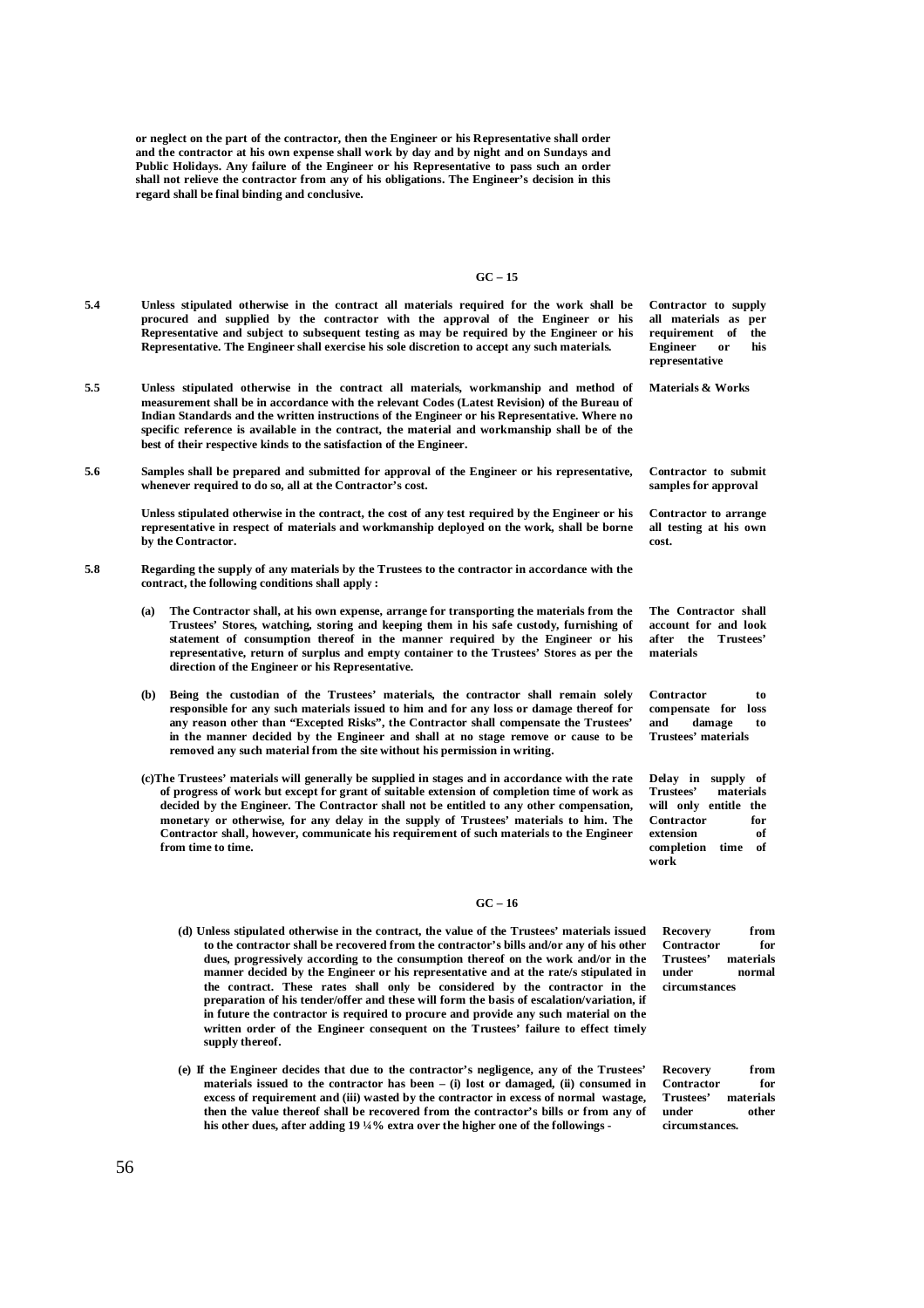- **(1) The issue rate of the materials at the Trustees' Stores and**
- **(2) The market price of the material on the date of issue as would be determined by the Engineer.**
- **5.9 The Engineer or his Representative shall have the power to insect any material and work at any time and to order at any time – (I) for removal from the site of any material which in his opinion is not in accordance with the contract or the instruction of the engineer or his representative, (ii) for the substitution of the proper and suitable materials, or (iii) the removal and proper re-execution of any work which in respect of material and workmanship is not in accordance with the contract or the instructions of the Engineer. The Contractor shall comply with such order at his own expense and within the time specified in the order. If the contractor fails to comply, the Engineer shall be at liberty to dispose any such materials and re-do any work in the manner convenient to the Trustees by engaging any outside agency at the risk and expense of the contractor and after giving him a written prior notice of 7 days.**
- **5.10 No work shall be covered up and put out of view by the contractor without approval of the Engineer or his Representative and whenever required by him, the contractor shall uncover any part or parts of the work or make openings in or through the same as may be directed by the Engineer or his representative from time to time and shall reinstate or make good those part of works thus affected to the satisfaction of the Engineer, all at the cost of the contractor.**

**The Trustees shall reimburse such cost as determined by the Engineer, if the initial covering up was with prior written order of the Engineer or his Representative.**

#### **GC – 17**

- **5.11 On a written order of the Engineer or his Representative, the contractor shall delay or suspend the progress of the work till such time the written order to resume the execution is received by him. During such suspension the contractor shall protect and secure the work to the satisfaction of the Engineer or his Representative. All extra expenses in giving effect to such order shall be considered by the Trustees, unless such suspension is –**
	- **(a) otherwise provided for in the contract, or**
	- **(b) necessary by reason of some default on the part of the contractor, or**
	- **(c) necessary by reason of climatic conditions on the site, or**
	- **(d) necessary for proper execution of the works or for the safety of the works or any part thereof.**

**The Engineer shall settle and determine such extra payment and/or Extension of completion time to be allowed to the contractor, as shall, in the opinion of the Engineer be fair and reasonable, and the same shall be final and binding on the Contractor.**

- **5.11.1 If at any time before or after commencement of the work the Trustees do not require the whole of the work tendered for the Engineer shall notify the same to the contractor in writing and the contractor shall stop further works in compliance of the same. The Contractor shall not be entitled to any claim for compensation for underived profit or for such premature stoppage of work or on account of curtailment of the originally intended work by reason of alteration made by the Engineer in the original specifications, drawings, designs and instructions.**
- **5.12 When the whole of the work has been completed to the satisfaction of the Engineer and has passed any final test prescribed in the contract, the contractor shall, within 21 days of submission of his application to the Engineer, be entitled to receive from him a certificate for completion of work in Form G.C.1, annexed hereto. If any part of the total work having been completed to the satisfaction of the Engineer, be taken over and/or used by the Trustees, the Contractor shall on application be entitled to partial completion certificate in the Form G.C.1 indicating the portion of the work covered by it, so that the Contractor's liability during maintenance period of the contract, if any, shall commence from the date mentioned in such certificate so far as the completed portion of the work is concerned.**

**Contractor to replace materials/work** not<br>accentable to the **acceptable to the Engineer** or **Representative**

**Contractor to seek approval of Engineer or his Representative before covering up any portion of work**

**Contractor** to **suspend** work on suspend work **Order from Engineer or his Representative**

**Completion Certificate G.C.1.**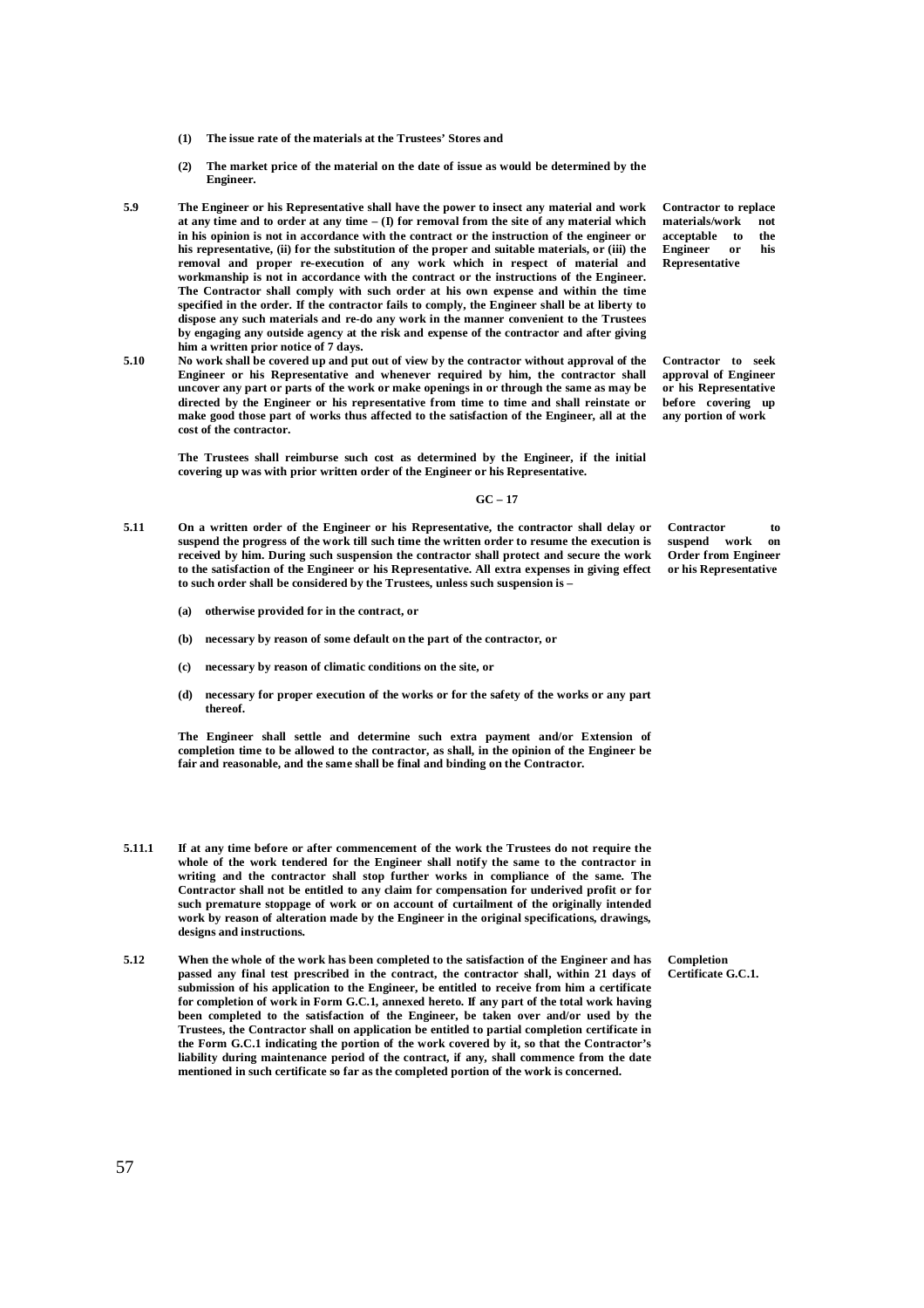#### **GC – 18**

#### **6.0 TERMS OF PAYMENT :**

**6.1 No sum shall be considered as earned by or due to the Contractor in respect of the work till final and satisfactory completion thereof and until a certificate of final completion in Form G.C.2 has been given by the Engineer.**

> **On account payments, if any, made prior to issue of the certificate in Form G.C.2, shall all be treated as mere advance, which shall stand recoverable in full or in part, if the Engineer so decides in the context of Contractor's unfulfilled contract condition, if any.**

**are advances till issue of Certificate in Form G.C.2**

**All interim payments** 

- **6.2 All payments shall be made to the Contractor only on the basis of measurements of actual work done, as recorded in the Trustees' measurement books and at accepted tendered or at agreed rates, as the case may be, except as otherwise provided in the contract and when the Engineer decides any other rate for change in the scope of work or omission, if any, on the part of the Contractor. Payment on the basis of measurements at agreed rates.**
	- **6.3 For work of sanctioned tender value more than Rs.50,000/- or having an initially stipulated completion period of 4 months or more, on account payments may be made sat the discretion of the Engineer or his Representative at intervals deemed suitable and justified by him. Provided always that subject to execution of work of substantial value in the context of the contract price, the interval of such on account payments shall be decided by the Engineer or his Representative, which shall ordinarily not be less than 1 month in between two payments for on account bill and/or advance.**
	- **6.4 Measurement for works done shall be progressively taken by the Engineer's Representative and entered in the Trustees' Measurement Book, at intervals deemed suitable and proper by him and/or the Engineer. The Contractor or his duly accredited Representative or Agent shall remain present at the time of such measurement and assist the engineer's Representative in every manner required by him. After the measurements taken have been entered in the Measurement Book, the Contractor or his Agent shall sign the Measurement Book at the wend of such Measurements over the Contractor's Rubber Stamp as a token of acceptance of all such measurements, recorded above and prior to such signature. If the Contractor or his Agent fails to participate even after 3 days written notice from the Engineer's Representative, the measurement shall be taken ex-parte by the Engineer's Representative and those shall be accepted by the Contractor.**

#### **GC – 19**

- **6.5 Based on the quantum of work and the value thereof computed in the Measurement Book, the Contractor shall type out his bill in the proforma approved by the Engineer and submit the same to the Engineer's Representative in quadruplicate, duly signed by him or his accredited Agent over his Rubber Stamp. The Engineer or his Representative may in his absolute discretion, allow advance payment against such bill to the extent of an amount not exceeding 75% of the "net payable" sum of the said**  bill, subject to adjustment thereof against the bill at the time of checking and auditing **the bill at the Trustees' end. The measurement Book will not be handed over to the Contractor; but he will obtain the abstracts of quantities, amounts and recoveries to type out the bill.**
- **6.6 At the discretion of the Engineer or his Representative and only in respect of accepted offers/where estimated amount put to tender would be Rs.2,00,000/- or more, advance payment may be made to the extent of 75% of the value of any material purchased**

**Limitation for on account payment** 

**Recording of measurements**

**Contractor to prepare and submit his bills**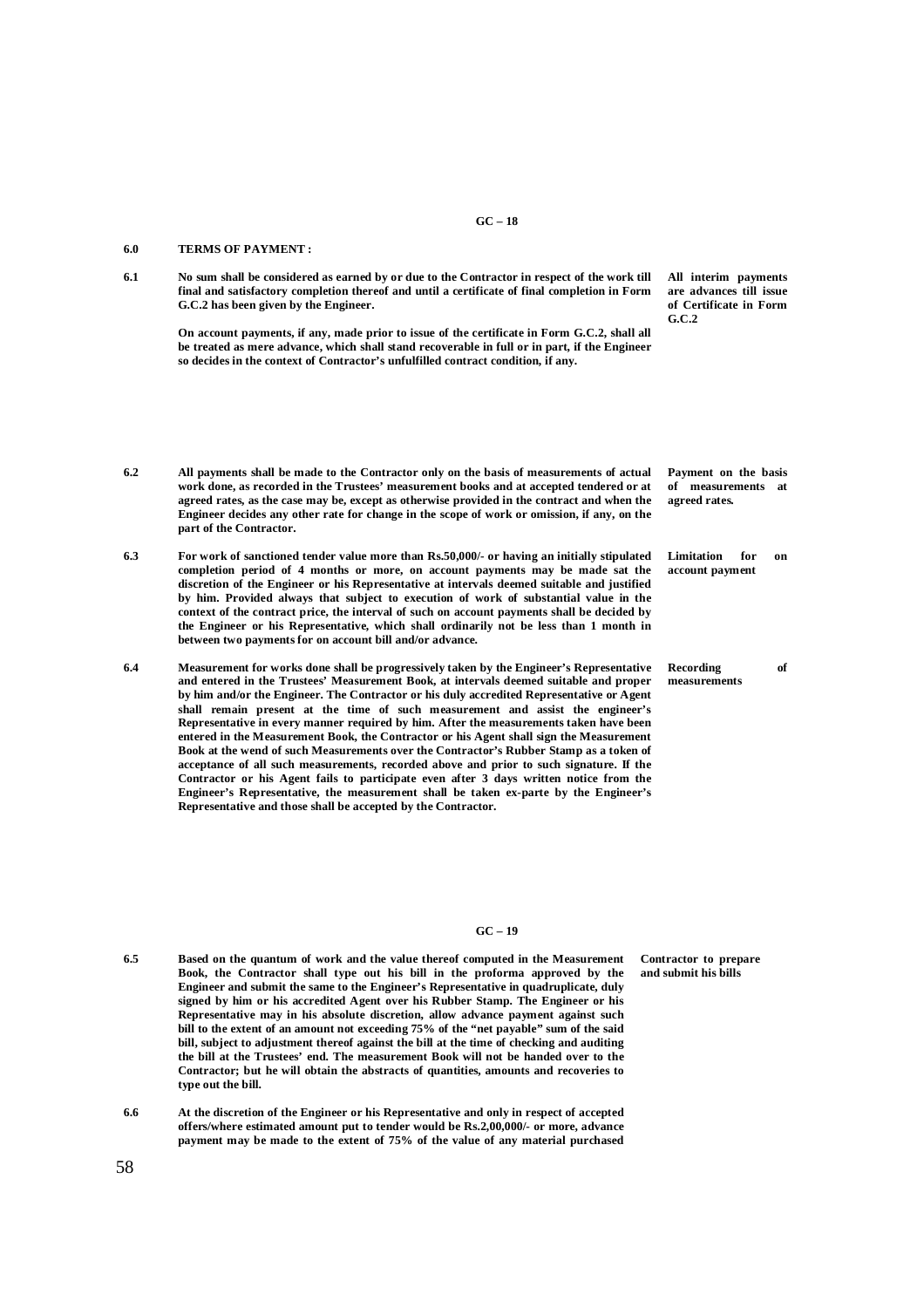**and brought to the site by the Contractor. Provided always that –**

- **(i) the materials shall, in the opinion of the Engineer or his Representative be of imperishable nature,**
- **(ii) the value of such materials shall be assessed by the engineer or his Representative at their own discretion,**
- **(iii) a formal agreement has been drawn up with the contractor, under which the Trustees secure a lien on the contractor's materials,**
- **(iv) the materials are safe-guarded by the contractor against losses, shortage and misuse due to the contractor postponing the execution of the work or otherwise,**
- **(v) in the event of storage of such materials within the Trustees' protected areas in the Docks, the contractor shall submit an Indemnity Bond in the proforma and manner acceptable to Trustees' whereby the contractor shall indemnify the Trustees against all financial loss/damage, on account of loss/damage to such materials for whatever reasons,**

**GC – 20**

- **(vi) in the event of storage of such materials outside the Trustees' protected areas the Contractor shall submit to the Engineer an irrevocable Bank Guarantee favouring the Trustees and for the same sum as is being advance, in the proforma and manner acceptable to the Trustees. The Guarantee shall be of a Calcutta/Haldia Branch of any Nationalised Bank or a Schedule Commercial Bank, as the case may be, acceptable to the Trustees and shall remain valid till the anticipated period of consumption of such materials in the work. The Bank Guarantee must bear an undertaking by the issuing Bank guaranteeing automatic payment of the guaranteed sum to the Trustees by the Bank on the date of expiry of the validity of the Guarantee, unless with the prior written approval of the Engineer on behalf of the Trustees, the Bank has extended the validity of the Guarantee.**
- **(vii) The amount of advance shall be recoverable from the contractor's bills or any other dues, progressively with the consumption of the materials on the basis of quantity consumed. Consequent on full recovery of the advance the Indemnity Bond/Bank Guarantee, vide Sub-clause (v) & (vi) above, shall be returned to the Contractor duly discharged by the Engineer on behalf of the Trustees.**
- **6.7 No certificate of the Engineer or his representative shall protect the Contractor against or prevent the Trustees from obtaining repayment from the Contractor, in case the Engineer or his representative should overcertify for payment or the Trustees should over-pay the Contractor on any account. Recovery for wrong and over payment**
- **6.8 No claim for interest shall be admissible or payable to the Contractor at any stage and in respect of any money or balance or Bank Guarantee, which may be due to the Contractor from the Trustees, owing to dispute or otherwise or for any delay on the part of the Trustees in making interim or final payment or otherwise. Interest not admissible to Contractor**
- **7.0 VARIATION AND ITS VALUATION :**
- **7.1 The Quantities set out in the Bill of Quantities of the tender shall be treated as estimated quantities of the work and shall never be deemed as actual or correct quantities of the works to be executed by the contractor in fulfilment of his obligation under the contract. Quantities in Bill of Quantities of Tender**
- **7.2 The Engineer shall have the power to order the Contractor in writing to make any**  variation of the quantity, quality or form of the works or any part thereof that may, in **Engineer's power to vary the works**

**Advance payment against Non-perishable materials**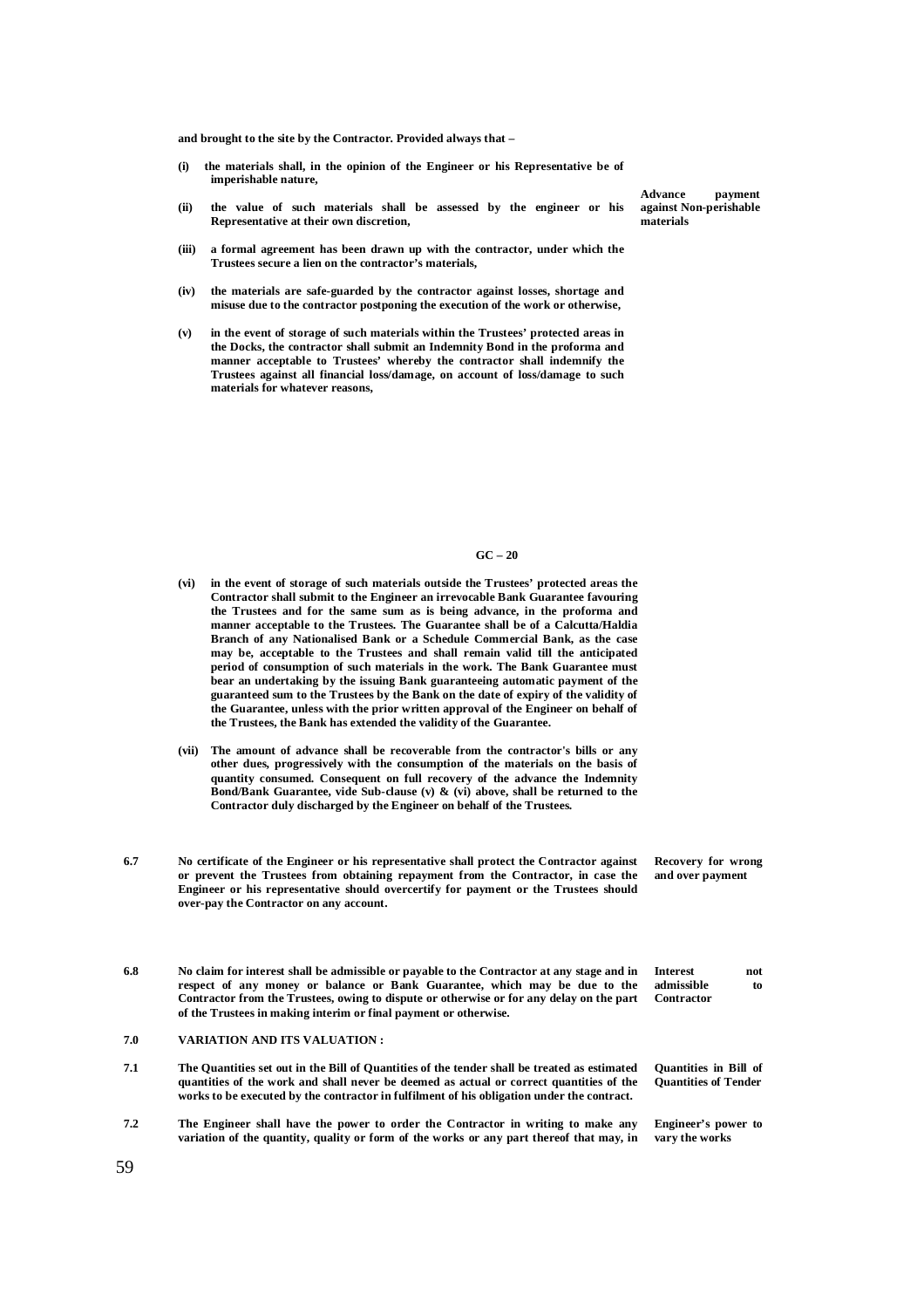**his opinion, be necessary and the Contractor upon receipt of such an order shall act as follows :**

#### **GC – 21**

- **7.2 (a) Increase or decrease the quantity of any work included in the contract.**
	- **(b) Omit any work included in the contract.**
	- **(c) Change the Character or quality or kind of any work included in the contract.**
	- **(d) Change the levels, lines, position and dimensions of any part of the work, and**
	- **(e) Execute extra and additional work of any kind necessary for completion of the works**
- **7.3 No such variation shall in any way vitiate or invalidate the contract or be treated ass revocation of the contract, but the value (if any) of all such variations evaluated in accordance with the Engineer's sole decision shall be taken into account and the contract price shall be varied accordingly.**
- **7.4 Provided always that written order of the Engineer shall not be required for increase or decrease in the quantity of any work upto 15% where such increase or decrease is not the result of any variation order given under this clause but is the result of the quantities exceeding or being less than those stated in the bill of quantities. Provided also that verbal order of variation from the Engineer shall be complied with by the Contractor and the Engineer'' subsequent written confirmation of such verbal order shall be deemed to be an order in writing within the meaning of this clause.**
- **7.5 (a) The Contractor shall not be entitled to any claim of extra or additional work unless they have been carried out under the written orders of the Engineer.**
	- **(b) The Engineer shall solely determine the amount (if any) to be added to or deducted from the sum named in the tender in respect of any extra work done or work omitted by his order.**
	- **(c) All extra, additional or substituted work done or work omitted by order of the Engineer shall be valued on the basis of the rates ad prices set out in the contract, if in the opinion of the Engineer, the same shall be applicable. If the contract does not contain any rates or prices directly applicable to the extra, additional or substituted work, then the Engineer may decide the suitable rates on the basis of Schedule of Rates (including surcharge in force at the time of acceptance of tender), if any, adopted by the Trustees with due regard to the accepted contractual percentage, if any thereon. In all other cases the Engineer shall solely determine suitable rates in the manner deemed by him as fair and reasonable, and his decision shall be final, binding and conclusive.**

#### **GC – 22**

**(d) If the nature or amount of any omission or addition relative to the nature or amount of the whole of the contract work or to any part thereof shall be such that, in the opinion of the Engineer, the rate of prices contained in the contract for any item of the works or the rate as evaluated under sub-clauses (b) and (c) of this clause, is by reason of such omission or addition rendered unreasonable or in-applicable, the Engineer shall fix such other rate or price as he deems proper and the Engineer's decision shall be final, binding and conclusive.**

#### **8.0 DELAY / EXTENSION OF COMPLETION TIME / LIQUIDATED DAMAGE / TERMINATION OF CONTRACT**

**Extension of completion time**

**8.1 Should the quantum of extra or additional work of any kind or delayed availability of the Trustees' materials to be supplied as per contract or exceptionally adverse climatic conditions and natural phenomenon or strikes, lock-outs, civil commotion or other special circumstances of any kind beyond the control of the Contractor, cause delay in completing the work, the contractor shall apply to the Engineer in writing for suitable extension of completion time within 7 days from the date of occurrence of the reason and the Engineer shall thereupon consider the stated reasons in the manner deemed necessary and shall either reject the application or determine and allow in writing the extension period as he would deem proper for completion of the work with or without the imposition of "Liquidated Damage" Clause (No.8.3 hereof) on the Contractor and his decision shall be final and binding on the Contractor. If an extension of completion time is granted by the Engineer without imposition** 

**Variation by engineer do not vitiate the contract**

**Where written order for variation is not needed**

**Payment for extra or additional, or omitted work or substituted work, Engineer's powers**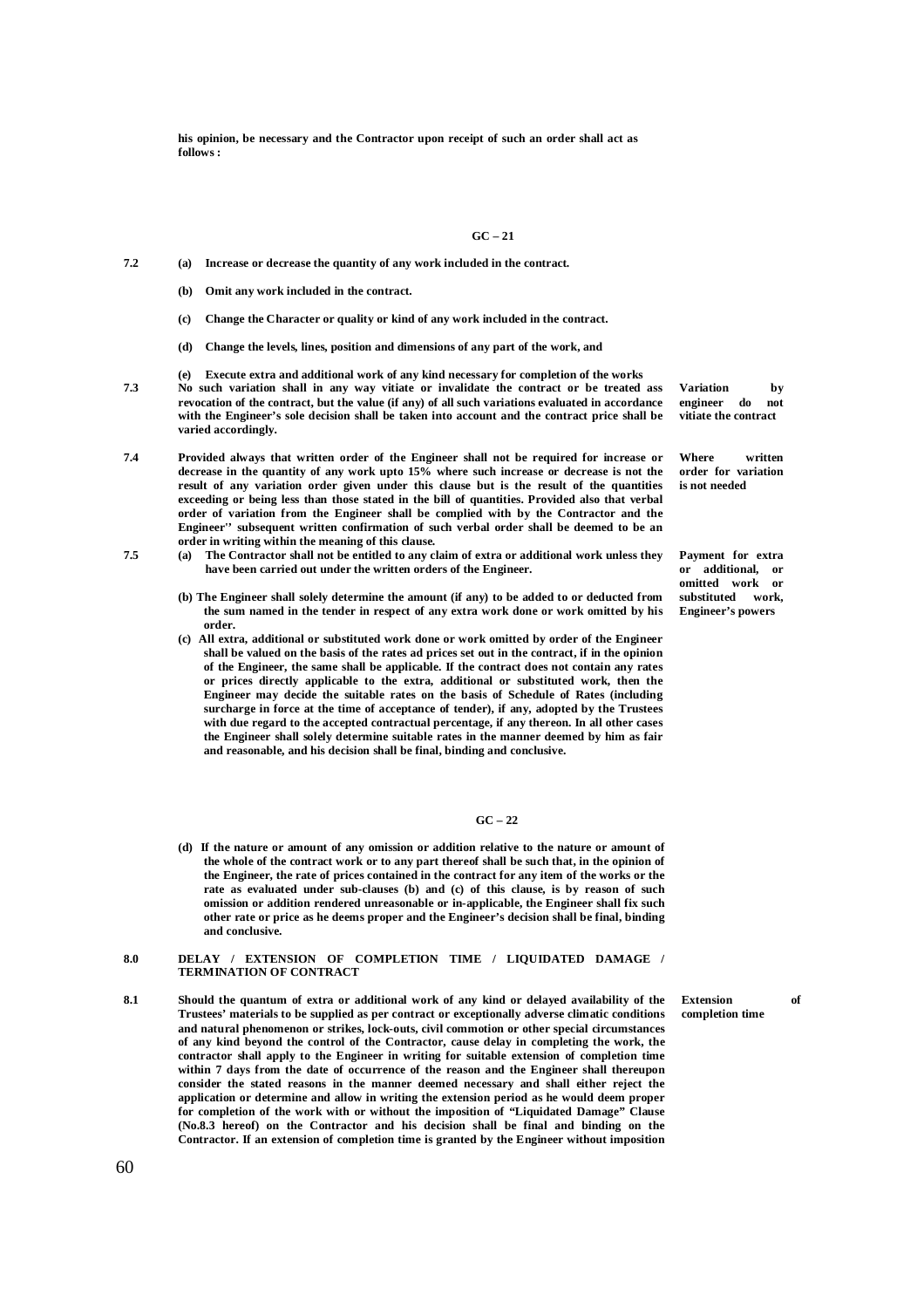**of liquidated damage, from the Clause No.8.3 of the Liquidated damage shall apply from its date of expiry, if the work be not completed within the extended time, unless stated otherwise in the decision communicated by the Engineer, as aforesaid.**

**8.2 a) If the Contractor fails to complete the work within the stipulated dates or such extension thereof as communicated by the Engineer in writing, the Contractor shall pay as compensation (Liquidated Damage) to the Trustees and not as a penalty, ½% (half percent) of the total value of work (contract piece) as mentioned in the letter of acceptance of the tender/offer, for every week or part thereof the work remains unfinished. Provided always that the amount of such compensation shall not exceed 10% of the said value of work. The amount of Liquidated damages shall be determined by the Engineer, which shall be final and binding.**

**'Liquidated Damage' and other compensation due to Trustees**

#### **GC – 23**

- **(b) Without prejudice to any of their legal rights, the Trustees shall have the power to recover the said amount of compensation/damage in Sub-clause (a) of this clause, from any money due or likely to become due to the Contractor. The payment or deduction of such compensation/damage shall not relieve the Contractor from his obligation to complete the work or from any of his other obligations/liabilities under the contract and in case of the Contractor's failure and at the absolute discretion of the Engineer, the work may be ordered to be completed by some other agency at the risk and expense of the Contractor, after a minimum three days notice in writing has been given to the Contractor by the Engineer or his Representative.**
- **8.3 Without being liable for any compensation to the Contractor, the Trustees may, in their absolute discretion, terminate the contract and enter upon the site and works and expel the Contractor there from after giving him a minimum 3 days' notice in writing, due to occurrence of any of the following reasons and decision of the Trustees in this respect, as communicated by the Engineer shall be final and conclusive :**

**Default of the Contractors remedies & powers/Terminatio n of Contract.**

- **(i) The Contractor has abandoned the contract.**
- **(ii) In the opinion of the Engineer, either the progress of work is not satisfactory or the work is not likely to be completed within the agreed period on account of Contractor's**  lapses.
- **(iii) The Contractor has failed to commence the works or has without any lawful excuse under these conditions has kept the work suspended for at least 15 days despite receiving the Engineer'' or his Representative'' written notice to proceed with the work.**
- **(iv) The Contractor has failed to remove materials from site or to dismantle or demolish and replace work for 7 days after receiving from the Engineer or his representative the written notice stating that the said materials or work were condemned and rejected by him under these conditions.**
- **(v) The Contractor is not executing the works in accordance with the contract or is persistently or flagrantly neglecting to carry out his obligations under the contract.**
- **(vi) Any bribe, commission, gift or advantage is given, promised or offered by or on behalf of the contractor t any officer, servant or representative of the Trustees or to any person on his or their behalf in relation to the obtaining or to the execution of the contract.**
- **(vii) The Contractor is adjusted insolvent or enters into composition with his creditors or being a company goes into liquidation either compulsory or voluntary.**

#### **GC – 24**

**8.3.1 Upon receipt of the letter of termination of work, which may be issued by the Engineer on behalf of the Trustees, the Contractor shall hand over all the Trustees' tools, plant and**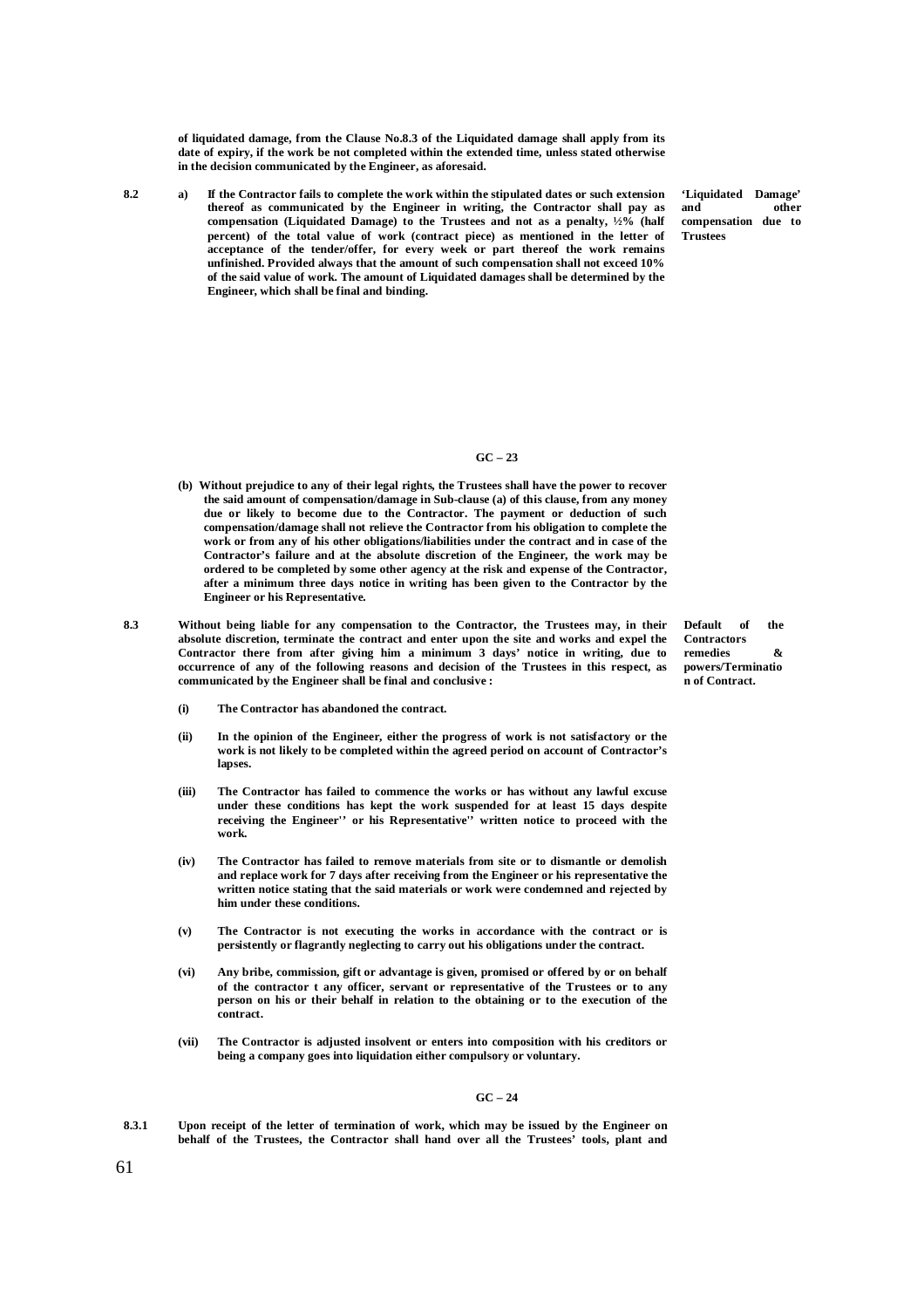**materials issued to him at the place to be ascertained from the Engineer, within 7 days of receipt of such letter.**

- **8.3.2 In all such cases of Termination of work, the Trustees shall have the power to complete the work through any other agency at the Contractor's risk and expense and the Contractor shall be debited any sum or sums that may be expended in completing the work beyond the amount that would have been due to the Contractor, had he duly completed the work of the work in accordance with the contract.**
- **8.3.3 Upon termination of contract, the Contractor shall be entitled to receipt payment of only 90% of the value of work actually done or materials actually supplied by him and subject to recoveries as per contract, provided the work done and materials conform to specifications at the time of taking over by the Trustees. The payment for work shall be based on measurements of actual work done and priced at approved contract rates or other rates, as decided by the Engineer. The payment for materials supplied shall be at the rates as decided by the Engineer, which shall I in no case be more than market rates prevailing at the time of taking over by the Trustees. The Engineer's decision in all such case shall be final, binding and conclusive.**
- **8.3.4 The Trustees shall have the power to retain all moneys due to the Contractor until the work is completed by other agency and the Contractor's liabilities to the Trustees are known in all respect.**

### **9.0 MAINTENANCE AND REFUND OF SECURITY DEPOSIT**

**9.1 On completion of execution of the work the Contractor shall maintain the same for a period, as may be specified in the form of a Special Condition of the Contract, from the date mentioned in the Initial Completion Certificate in Form G.C.1. Any defect/fault, which may appear in the work during aforesaid maintenance period, arising, in the sole opinion of the Engineer or his representative, from materials or workmanship not in accordance with the contract or the instruction of the Engineer or his representative, shall, upon the written notice of the Engineer or his representative, be amended and made good by the Contractor at his own cost within seven days of the date of such notice, to the satisfaction of the Engineer or his representative, failing which the Engineer or his representative shall have the defects amended and made good through other agency at the Contractor's risk and cost and all expenses, consequent thereon or incidental thereto, shall be recoverable from the Contractor in any manner deemed suitable by the Engineer.**

**Contractor's obligation for maintenance of work.**

#### **GC – 25**

- **9.2 The Contractor shall not be considered completed and the work shall not be treated as finally accepted by the Trustees, until a Final Completion Certificate in Form G.C.2 annexed hereto shall**  have been signed and issued by the Engineer to the contractor after all obligations under the **Contract including that in the maintenance period, if any, have been fulfilled by the Contractor. Previous entry on the works or taking possession, working o using thereof by the Trustees shall not relieve the Contractor of his obligations under the contract for full and final completion of the work.**
- **9.3 On completion of the contract in the manner aforesaid, the Contractor may apply for the refund of his Security Deposit by submitting o the Engineer (I) The Treasury Receipts granted for the amount of Security held by the Trustees, and (ii) his "No further claim" Certificate in Form G.C.3 annexed hereto (in original), where upon the Engineer shall issue Certificate in Form G.C.2 and within two months of the Engineer's recommendation, the Trustees shall refund the balance due against the Security Deposit to the Contractor, after making deduction therefrom in respect of any sum due to the Trustees from the Contractor.**

#### **10.0 INTERPRETATION OF CONTRACT DOCUMENTS, DISPUTES AND ARBITRATION**

- **10.1 In all disputes, matters, claims, demands or questions arising out of or connected with the interpretation of the Contract including the meaning of Specifications, drawings, designs and instructions or as to the quality of workmanship or as to the materials used in the work or the execution of the work whether during the progress of the works or after the completion and whether before or after the determination, abandonment or breach of the contract the decision of the Engineer shall be final and binding on all parties to the contract and shall forthwith be given effect to by the Contractor.**
- **10.2 If the Contractor be dissatisfied with any such decision of the Engineer, he shall within 15 days after receiving notice of such decision require that the matter shall be referred to Chairman, who shall**

**Certificate of final completion**

**Refund of Security Deposit**

**Engineer's decision**

**Chairman's award.**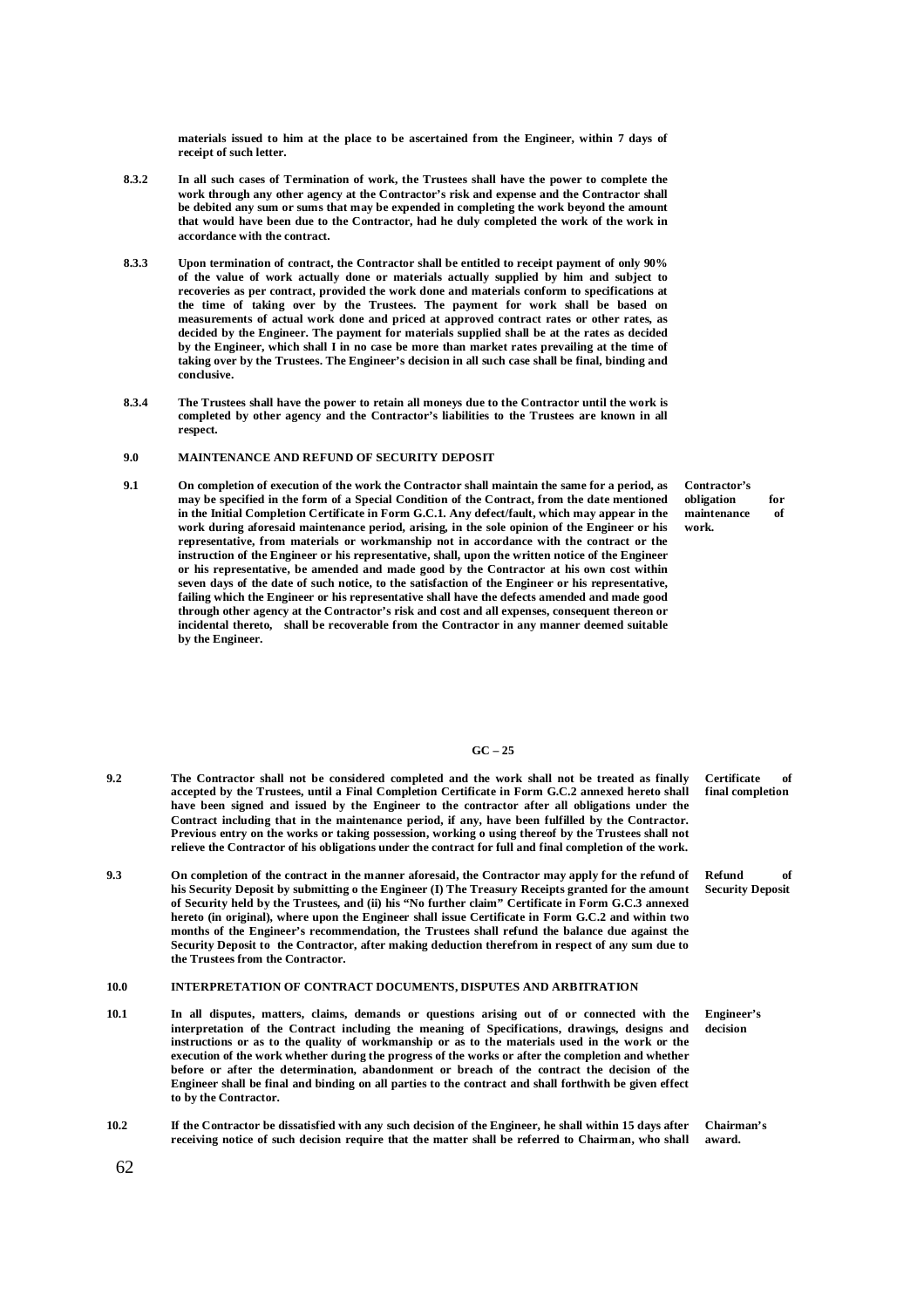**thereupon consider and give a decision.** 

- **10.3 If, however, the Contractor be still dissatisfied with the decision of the Chairman, he shall within 15 Arbitration. days after receiving notice of such decision require that within 60 days from his written notice, the Chairman shall refer the matter to an Arbitrator of the panel of Arbitrators to be maintained by the Trustees for the purpose and any such reference shall be deemed to be a submission to arbitration within the meaning of Indian Arbitration Act, 1940 or any statutory modification thereof.**
- **10.3.1. If the Arbitrator so appointed is unable or unwilling to act or resigns his appointment or vacates his office due to any reason whatsoever, another person from panel shall be appointed as Sole Arbitrator and he shall proceed from the stage at which his predecessor left it.**

### **GC - 26**

- **10.3.2 The Arbitrator shall be deemed to have entered on reference on the date he issues notice to both the parties fixing the date of first hearing.**
- **10.3.3 The time limit within which the Arbitrator shall submit his award shall normally be 4 months as provided in Indian Arbitration Act, 1940 or any amendment thereof. The Arbitrator may, if found necessary, enlarge the time for making and publishing the award, with the consent of the parties..**
- **10.3.4 The venue of the arbitration shall be either Calcutta or Haldia as may be fixed by the Arbitrator in his sole discretion. Upon every or any such reference the cost of any incidental to the reference and award respectively shall be in the discretion of the Arbitrator who may determine, the amount thereof or by whom and to whom and in what manner the same shall be borne and paid.**
- **10.3.5 The Award of the Arbitrator shall be final and binding on all parties subject to the provisions of the Indian Arbitration Act 1940 or any amendment thereof. The Arbitrator shall give a separate award in respect of each item of disputes and respective claim referred to him by each party and give reason for the award.**
- **10.3.6 The Arbitrator shall consider the claims of all the parties to the contract – within only the parameters of scope and conditions of the contract in question.**
- **10.3.7 Save as otherwise provided in the contract the provisions of the Arbitration Act, 1940 and rules made thereunder, for the time being in force, shall apply to the arbitration proceedings under this Clause.**
- **10.4 The Contractor shall not suspend or delay the work and proceed with the work with due diligence in accordance with Engineer's decision. The Engineer also shall not withhold any payment, which, according to him, is due or payable to the Contractor, on the ground that certain disputes have cropped up and are likely to be referred to arbitration.**
- **10.5 Provided always as follows:**
	- **[a] Nothing of the provisions in paragraphs 10.3 to 10.3.7 hereinabove would apply in the cases of contracts, where tendered amount appearing in the letter of acceptance of the tender / offer is less than Rs.40,00,000/-.**
	- **[b] The Contractor shall have to raise disputes or differences of any kind whatsoever in relation to the execution of the work to the Engineer within 30 days from the date of occurrence of the cause of dispute and before the preparation of the final bill, giving detailed justifications, in the context of contract conditions.**

#### **GC – 27**

- **[c] Contractor's dispute if any arising only during the maintenance period, if any, stipulated in the contract, must be submitted to the Engineer, with detailed justification in the context of contract conditions, before the issuance of final completion certificate in Form G.C.-2 ibid. No dispute or difference on any matters whatsoever, the Contractor can raise pertaining to the Contract after submission of certificate in form G.C.3 by him.**
- **[d] Contractor's claim / dispute raised beyond the time limits prescribed in sub-clauses 10.5[b] and 10.5 [c] hereinabove, shall not be entertained by the Engineer and / or by any Arbitrator subsequently.**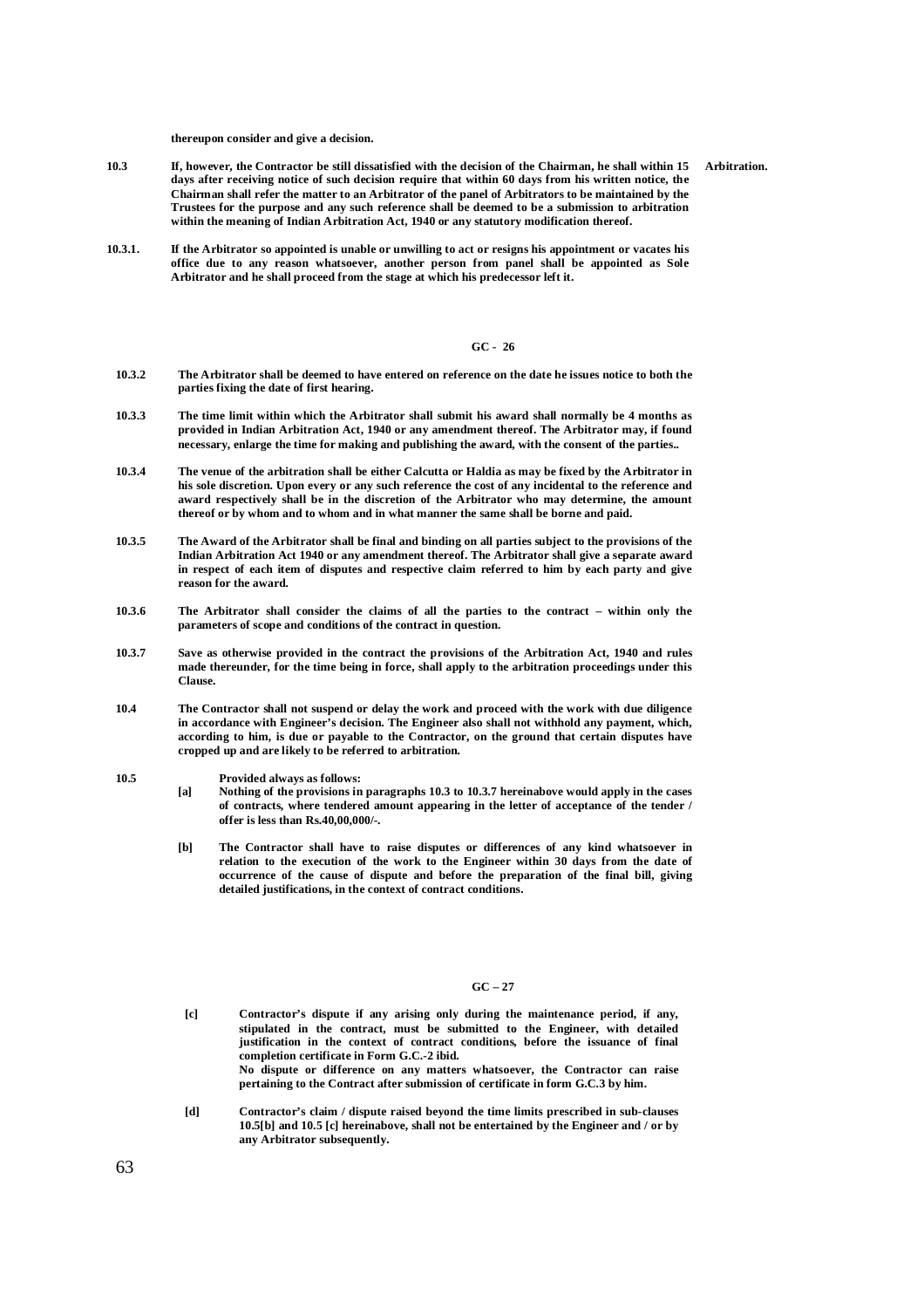**[e] The Chairman / Trustees shall have the right to alter the panel of Arbitrators, vide Clause 10.3 hereinabove, on their sole discretion, by adding the names of new Arbitrators and / or by deleting the names of existing Arbitrators, without making any reference to the Contractor.** 

### **(TO BE SUBMITTED WITH COVER- I OFFER)**

#### **THE BOARD OF TRUSTEES FOR THE PORT OF KOLKATA FORM OF TENDER** (UNPRICED)

To The Chief Engineer Kolkata Port Trust

I/We\_\_\_\_\_\_\_\_\_\_\_\_\_\_\_\_\_\_\_\_\_\_\_\_\_\_\_\_\_\_\_\_\_\_\_\_\_\_\_\_\_\_\_\_\_\_\_\_\_\_\_\_\_\_\_\_\_\_\_\_\_\_\_\_\_\_

having examined the site of work, inspected the Drawings and read the specifications, General & Special Conditions of Contract and Conditions of the Tender, hereby tender and undertake to execute and complete all the works required to be performed in accordance with the Specification, Bill of Quantities, General & Special Conditions of Contract and Drawings prepared by or on behalf of the Trustees and at the rates & prices set out in the annexed Bill of Quantities within \_\_\_\_\_\_\_\_\_\_\_ months / weeks from the date of order to commence the work and in the event of our tender being accepted in full or in part. I / We also undertake to enter into a Contract Agreement in the form hereto annexed with such alterations or additions thereto which may be necessary to give effect to the acceptance of the Tender and incorporating such Specification, Bill of Quantities, Drawing and Special & General Conditions of Contract and I / We hereby agree that until such Contract Agreement is executed the said Specification, Bill of Quantities, Conditions of Contract and the Tender, together with the acceptance thereof in writing by or on behalf of the Trustees shall be the Contract.

# THE TOTAL AMOUNT OF TENDER Rs. **NOT TO BE QUOTED IN COVER I OFFER**

(Repeat in words) **NOT TO BE QUOTED IN COVER I OFFER**

I / We require **the same of a contrary time to arrange and procure the materials required by the work from the date of** acceptance of tender before I We could commence the work.

I / We have deposited with the Trustees' Manager (Finance), HDC, vide Receipt No. \_\_\_\_\_\_\_\_\_\_\_\_\_\_\_\_\_\_\_\_\_\_\_\_\_\_ of \_\_\_\_\_\_\_\_\_\_\_\_\_\_\_\_\_\_\_\_\_ as Earnest Money.

I / We agree that the period for which the tender shall remain open for acceptance shall not be less than four months.

Dated : (Signature of Bidder with Seal)

**WITNESS :** 

 $\overline{\phantom{a}}$  ,  $\overline{\phantom{a}}$  ,  $\overline{\phantom{a}}$  ,  $\overline{\phantom{a}}$  ,  $\overline{\phantom{a}}$  ,  $\overline{\phantom{a}}$  ,  $\overline{\phantom{a}}$  ,  $\overline{\phantom{a}}$  ,  $\overline{\phantom{a}}$  ,  $\overline{\phantom{a}}$  ,  $\overline{\phantom{a}}$  ,  $\overline{\phantom{a}}$  ,  $\overline{\phantom{a}}$  ,  $\overline{\phantom{a}}$  ,  $\overline{\phantom{a}}$  ,  $\overline{\phantom{a}}$ 

Signature : Name : (In Block Letters) Address :

Name of the Bidder :

Address :

Occupation :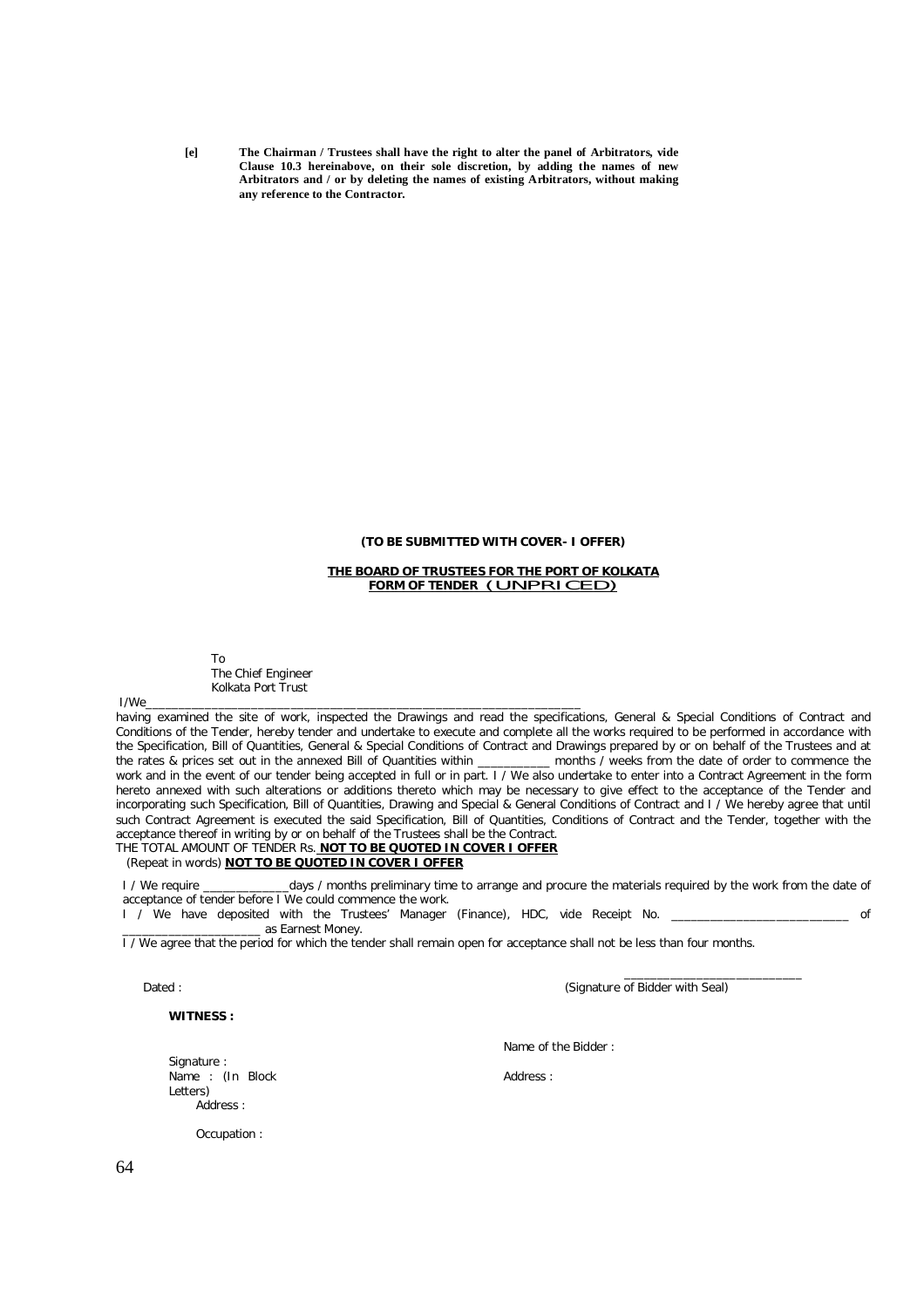### KOLKATA PORT TRUST FORM G.C.1

| Contractor <b>Contractor</b>                                                                                                                                                                                                                                                                                                                                                |  |
|-----------------------------------------------------------------------------------------------------------------------------------------------------------------------------------------------------------------------------------------------------------------------------------------------------------------------------------------------------------------------------|--|
|                                                                                                                                                                                                                                                                                                                                                                             |  |
|                                                                                                                                                                                                                                                                                                                                                                             |  |
| Date of completion :                                                                                                                                                                                                                                                                                                                                                        |  |
| Dear sir $(s)$ ,                                                                                                                                                                                                                                                                                                                                                            |  |
| This is to certify that the following work viz:                                                                                                                                                                                                                                                                                                                             |  |
|                                                                                                                                                                                                                                                                                                                                                                             |  |
|                                                                                                                                                                                                                                                                                                                                                                             |  |
|                                                                                                                                                                                                                                                                                                                                                                             |  |
|                                                                                                                                                                                                                                                                                                                                                                             |  |
|                                                                                                                                                                                                                                                                                                                                                                             |  |
| which was carried out by you is in the opinion of the undersigned complete in every respect on the day of day of 2000<br>in accordance with terms of the Contract and you are required to maintain the work as per Clause 62 of the General Conditions of Contract and<br>under provisions of the Contract for a period of __________________________weeks / months / years |  |
| from the $\_\_\_\_\_\_\_\_\_\_$ day of<br>$\frac{1}{2000}$ to $\frac{1}{2000}$ to $\frac{1}{2000}$ day of $\frac{1}{2000}$ .                                                                                                                                                                                                                                                |  |

 **Yours faithfully,**

**Signature…………………………………………. (ENGINEER/ENGINEER'S REPRESENTATIVE) Name………………………………………………. Designation………………………………………… OFFICE SEAL**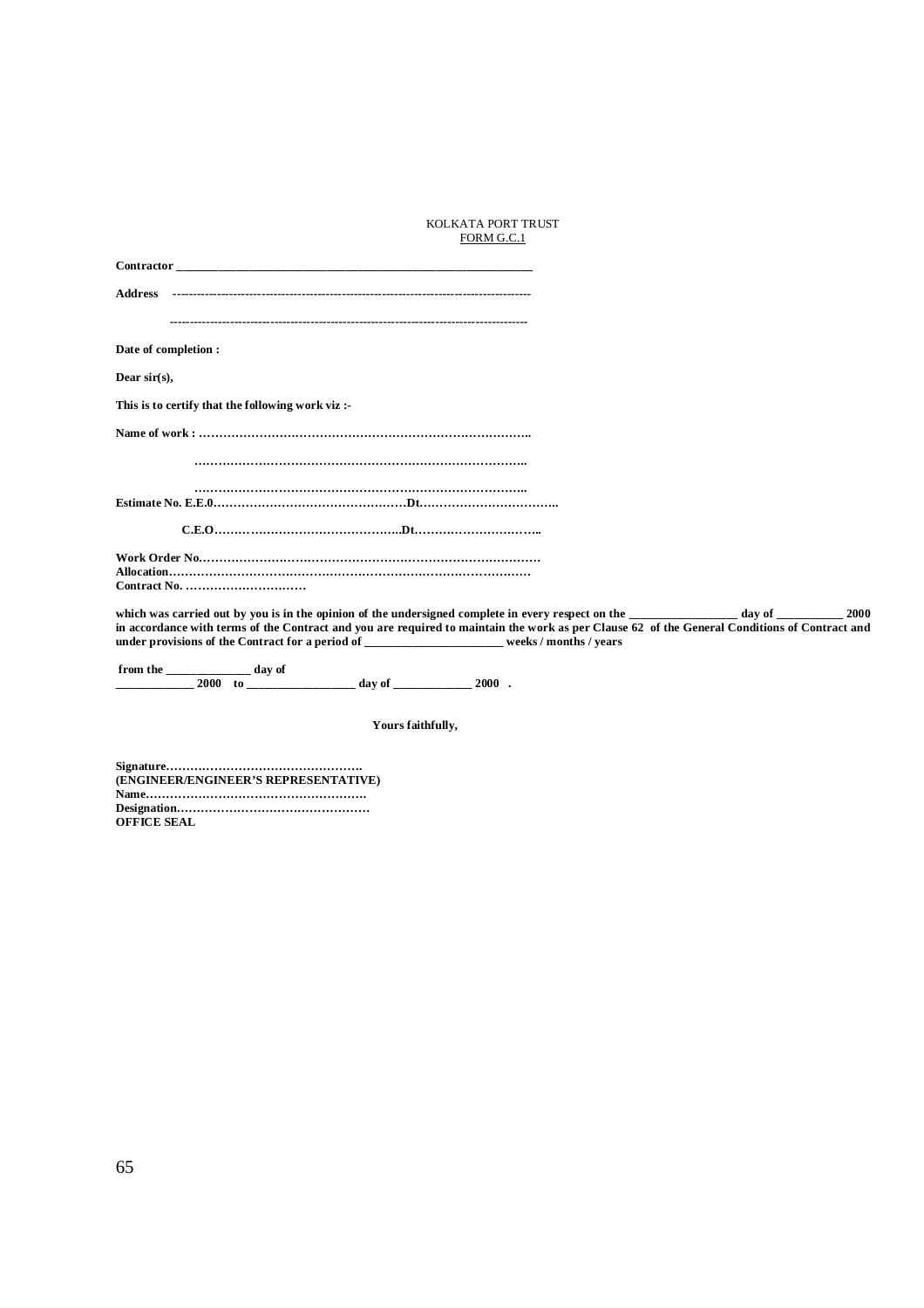#### KOLKATA PORT TRUST **FORM G.C.2.**

**Certificate of Final Completion.**

**The Financial Adviser & Chief Accounts Officer The Manager (Finance), Haldia Dock Complex.**

**This is to certify that the following work viz:-**

**Name of work : ……………………………………………………………………….**

**Estimate No. E.E.O…………………………………..dt……………………………. C.E.O………………………………….dt…………………………….** 

**Work Order No……………………………………………………………………..**

**Contract No. ……………………………**

**Resolution & Meeting No. ………………………**

**Allocation : ……………………………**

**which was carried out by Shri/Messrs……………………………………………. is now complete in every respect in accordance with the terms of the Contract and that all obligations under the Contract have been fulfilled by the Contractor.** 

**Signature…………………………………………. (ENGINEER/ENGINEER'S REPRESENTATIVE) NAME………………………………………………. DESIGNATION……………………………………. OFFICE SEAL**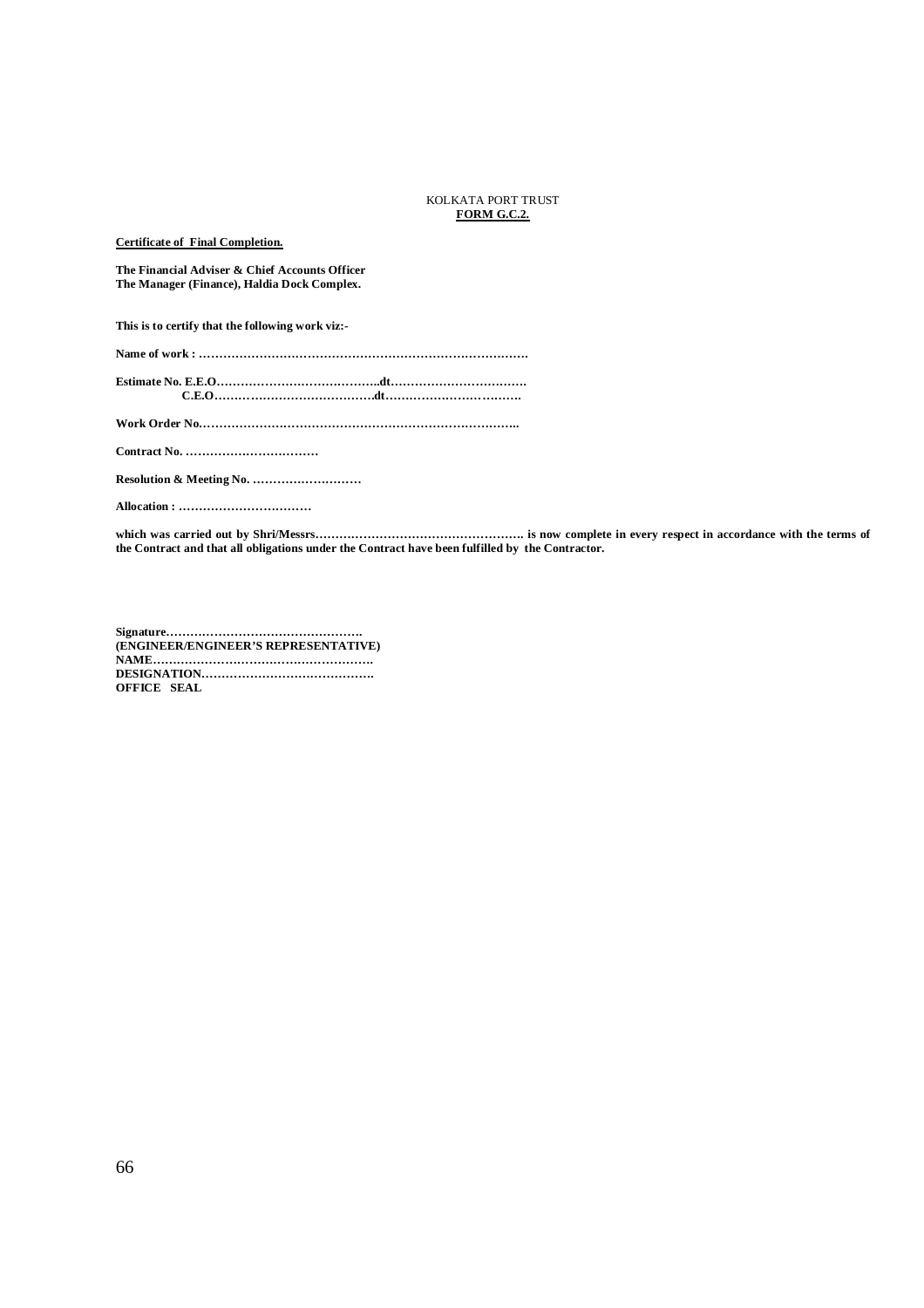### KOLKATA PORT TRUST

### **FORM G.C.3**

**('NO CLAIM ' CERTIFICATE FROM CONTRACTOR)**

| The Chief Enginer                                                                                                                                |
|--------------------------------------------------------------------------------------------------------------------------------------------------|
| <b>Kolkata Port Trust</b>                                                                                                                        |
| Haldia.                                                                                                                                          |
| (Attention 1)                                                                                                                                    |
| Dear Sir,                                                                                                                                        |
| I/We do hereby declare that I/we have received full and final payment from the Calcutta Port Trust for the execution of the following work viz:- |
|                                                                                                                                                  |
|                                                                                                                                                  |
|                                                                                                                                                  |
|                                                                                                                                                  |
| Contract No.                                                                                                                                     |
|                                                                                                                                                  |
|                                                                                                                                                  |
| and I / we have no further claim against the Calcutta Port Trust in respect of the above-mentioned job.                                          |
| Yours faithfully,                                                                                                                                |
| (Signature of the Contractor)                                                                                                                    |
| Dated ___________                                                                                                                                |
|                                                                                                                                                  |
|                                                                                                                                                  |

**(OFFICIAL SEAL OF THE CONTRACTOR)**

KOLKATA PORT TRUST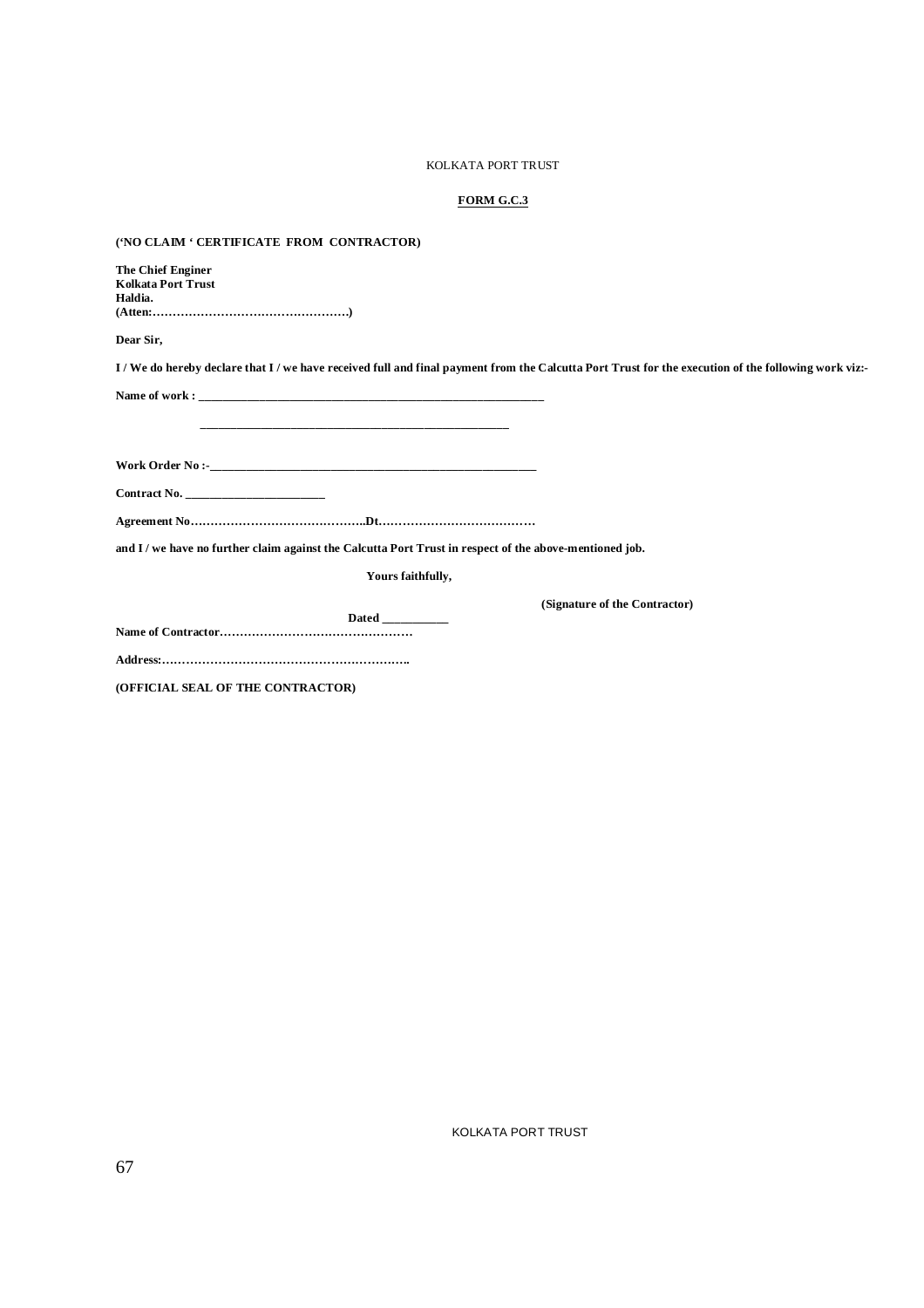#### PROFORMA OF FORM OF AGREEMENT

|                                                                                                                               | THIS AGREEMENT made<br>dav of                                                                                                    |          |     |                                                                                                |      |                                                                       |       |        |    |          |
|-------------------------------------------------------------------------------------------------------------------------------|----------------------------------------------------------------------------------------------------------------------------------|----------|-----|------------------------------------------------------------------------------------------------|------|-----------------------------------------------------------------------|-------|--------|----|----------|
|                                                                                                                               |                                                                                                                                  |          |     | 20 between the "Board Of Trustees for the Port Of Calcutta, a statutory body constituted under |      |                                                                       |       |        |    |          |
|                                                                                                                               | Major Port Trust Act, 1963 under the rules there under and statutory modification thereto having Registered Office at 15, Strand |          |     |                                                                                                |      |                                                                       |       |        |    |          |
|                                                                                                                               | Road, Calcutta -700001 (hereinafter called "EMPLOYER" which expression unless excluded by or repugnant to the context be         |          |     |                                                                                                |      |                                                                       |       |        |    |          |
|                                                                                                                               | (hereinafter                                                                                                                     |          |     |                                                                                                |      |                                                                       |       |        |    |          |
| called the "CONTRACTOR" which expression shall unless excluded by or repugnant to the context he deemed to include his heirs, |                                                                                                                                  |          |     |                                                                                                |      |                                                                       |       |        |    |          |
| executors, administrators, representative, successor in officer and permitted assigns) of the other part.                     |                                                                                                                                  |          |     |                                                                                                |      |                                                                       |       |        |    |          |
| <b>WHEREAS</b>                                                                                                                | The                                                                                                                              | TRUSTEES | are | desirous                                                                                       | that | certain                                                               | works | should | be | executed |
| viz                                                                                                                           |                                                                                                                                  |          |     |                                                                                                |      | and have accepted a Tender/Offer by the contractor for the execution, |       |        |    |          |

**completion and maintenance of such works .**

#### **NOW THIS CONTRACT AGREEMENT WITNESSETH as follows :-**

- **1. In this agreement words expressions shall have the same meanings as are respectively assigned to them in General Conditions Of Contract, hereinafter referred to.**
- **2. The following documents shall be deemed to form and be read and construed as part of this Agreement , viz :**
	- **i.The said Tender/Offer & the acceptance of Tender/ Offer.**
	- **ii.The Drawings.**
	- **iii.The General Conditions Of Contract.**
	- **iv.Special Conditions Of Contract (If any).**
	- **v.The Conditions Of Tender.**
	- **vi.The Specifications.**
	- **vii.The Bill Of Quantities.**
	- **viii.All correspondences by which the contract is added, amended, varied or modified in any way by mutual consent.**
- **3. In consideration of the payments to be made by the Trustees to the Contractor as hereinafter mentioned the contractor hereby covenant with the Trustees to execute ,complete and maintain the work in conformity in all respects with the provisions of Contract.**
- **4. The Trustees hereby covenants to pay to the contractor in consideration of such execution ,completion and maintenance of the works the Contract Prices at the times and in the manner prescribed by the contractor .**

**IN WITNESS whereof the parties hereto have caused their respective Common Seals to be hereunto as fixed (or have set their respective hands and seals) the day and year first above written. have executed these presents on the day and year first above written.**

The Seal of **Was hereunto affixed in the presence of : Name :- \_\_\_\_\_\_\_\_\_\_\_\_\_\_\_\_\_\_\_\_\_\_\_\_\_\_\_\_\_\_\_\_\_\_\_\_\_\_\_\_\_\_\_\_\_\_\_\_\_\_\_\_\_\_\_\_\_\_\_\_\_\_\_\_\_\_\_\_**

Address :-\_\_

OR SIGNED SEALED AND DELIVERED **By the said \_\_\_\_\_\_\_\_\_\_\_\_\_\_\_\_\_\_\_\_\_\_\_\_\_\_\_\_\_\_\_\_\_\_\_\_\_\_\_\_\_\_\_\_\_\_\_\_\_\_\_\_\_\_\_\_\_\_\_\_\_\_\_\_ In the presence of : Name :- \_\_\_\_\_\_\_\_\_\_\_\_\_\_\_\_\_\_\_\_\_\_\_\_\_\_\_\_\_\_\_\_\_\_\_\_\_\_\_\_\_\_\_\_\_\_\_\_\_\_\_\_\_\_\_\_\_\_\_\_\_\_\_\_\_\_\_\_ Address :-\_\_\_\_\_\_\_\_\_\_\_\_\_\_\_\_\_\_\_\_\_\_\_\_\_\_\_\_\_\_\_\_\_\_\_\_\_\_\_\_\_\_\_\_\_\_\_\_\_\_\_\_\_\_\_\_\_\_\_\_\_\_\_\_\_\_\_**

68 **The Common Seal of the Trustees was hereunto affixed in he presence of :**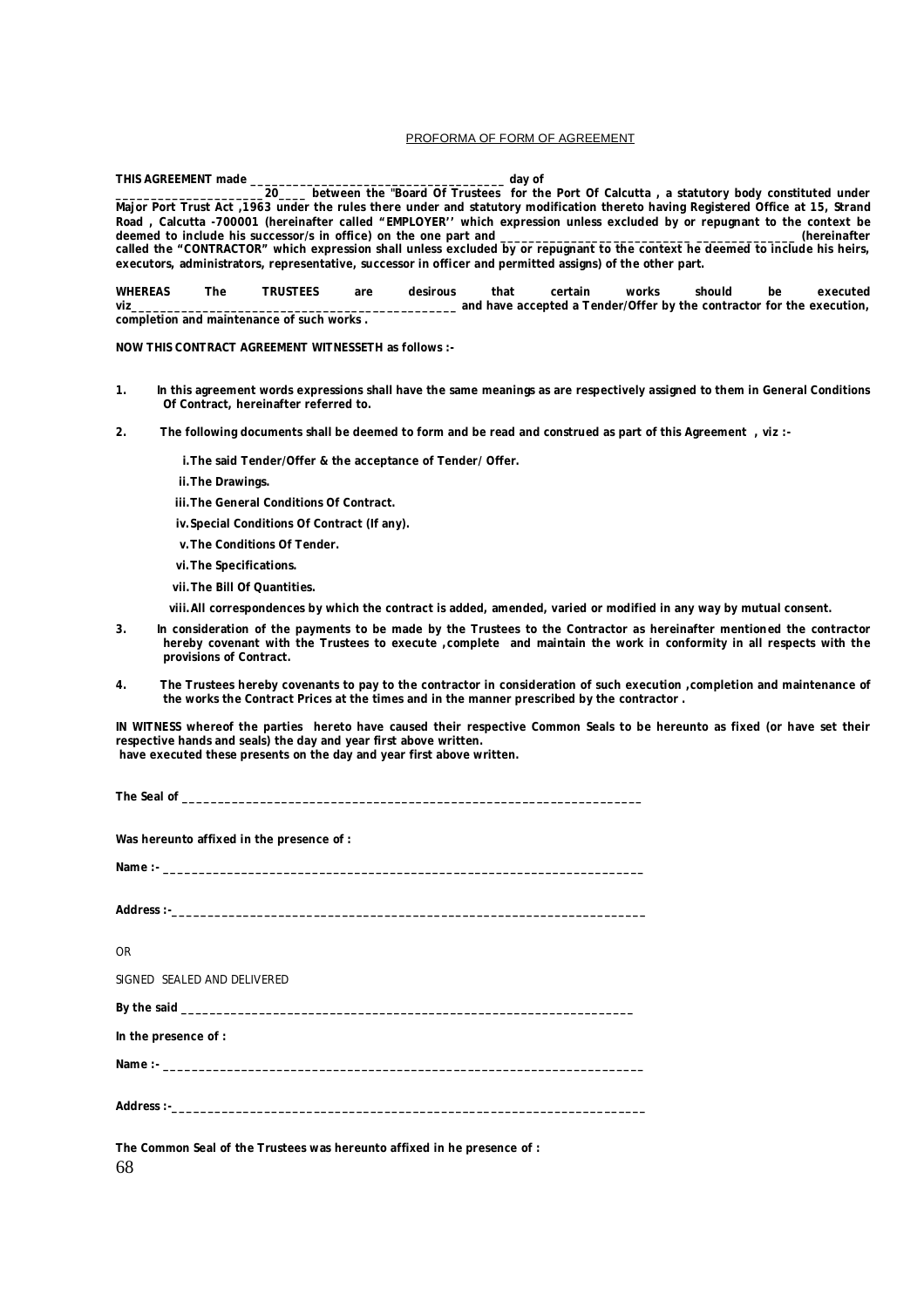**Name :- \_\_\_\_\_\_\_\_\_\_\_\_\_\_\_\_\_\_\_\_\_\_\_\_\_\_\_\_\_\_\_\_\_\_\_\_\_\_\_\_\_\_\_\_\_\_\_\_\_\_\_\_\_\_\_\_\_\_\_\_\_\_\_\_\_\_\_\_** Address :-\_\_\_\_

**Proforma Of Irrevocable Bank Guarantee (PERFORMANCE BOND) in lieu of cash Security Deposit, to be issued by the Kolkata/ Haldia Branch, as the case may be, of any nationalised Bank of India on Non-Judicial Stamp Paper worth Rs 50/- or as decided by the Engineer/ Legal Adviser of the Trustees.** 

| Ref.                                                                                                                                                                                      |                                                           | Bank Guarantee No.                                     |                                             |             |                                                                                                                                                                                                                                                                                                                                                                                                                                                                                                                                                                                                                                                                                                                                                                                                                                                                                                                                                                                                                                                                                                                                                                                                                                                                                                                                                                                                    |
|-------------------------------------------------------------------------------------------------------------------------------------------------------------------------------------------|-----------------------------------------------------------|--------------------------------------------------------|---------------------------------------------|-------------|----------------------------------------------------------------------------------------------------------------------------------------------------------------------------------------------------------------------------------------------------------------------------------------------------------------------------------------------------------------------------------------------------------------------------------------------------------------------------------------------------------------------------------------------------------------------------------------------------------------------------------------------------------------------------------------------------------------------------------------------------------------------------------------------------------------------------------------------------------------------------------------------------------------------------------------------------------------------------------------------------------------------------------------------------------------------------------------------------------------------------------------------------------------------------------------------------------------------------------------------------------------------------------------------------------------------------------------------------------------------------------------------------|
| To<br>The Board of Trustees for the Port of Kolkata,<br>15, Strand Road<br>Kolkata - 700 001                                                                                              |                                                           |                                                        | Date                                        |             |                                                                                                                                                                                                                                                                                                                                                                                                                                                                                                                                                                                                                                                                                                                                                                                                                                                                                                                                                                                                                                                                                                                                                                                                                                                                                                                                                                                                    |
| Dear Sirs,                                                                                                                                                                                |                                                           |                                                        |                                             |             |                                                                                                                                                                                                                                                                                                                                                                                                                                                                                                                                                                                                                                                                                                                                                                                                                                                                                                                                                                                                                                                                                                                                                                                                                                                                                                                                                                                                    |
| to<br>the<br>context<br><b>or</b><br>faithful performance of the entire Contract equivalent to Rs.                                                                                        | thereof<br>meaning<br>_, with registered office at ______ | include<br>its<br>successors<br>(rupees)               | administrators                              | and         | In consideration of the Board of Trustees For the Port of Kolkata, - (hereinafter referred to as the "EMPLOYER" which expression shall unless repugnant<br>having<br>assigns)<br>awarded<br>to<br>(hereinafter referred to as the<br>"CONTRACTOR " which expression shall unless repugnant to the context or meaning thereof, include its successors, administrators, executors and<br>assigns) a CONTRACT by issue of EMPLOYER'S work order dated ___________ the same having been unequivocally accepted by the Contractor<br>resulting in a 'CONTRACT' bearing Letter Of Award No and the contractor having agreed to prove a Contract performance Guarantee for the<br>only) to the EMPLOYER.                                                                                                                                                                                                                                                                                                                                                                                                                                                                                                                                                                                                                                                                                                  |
| We, the<br>guarantee and undertake to pay the Employer on demand any and all monies payable by the Contractor to the extent of Rs. -(<br>at any time upto<br>his guarantee.               | Bank,                                                     |                                                        | , Kolkata/ Haldia having its Head Office at |             | (hereinafter referred to as the "Bank",<br>which expression shall unless repugnant to the context or meaning thereof, include its successors, administrators, executors and assigns) do hereby<br>only) as aforesaid<br>without any demur, reservation, contest, recourse or protest an/or without any reference to the CONTRACTOR, Any such<br>demand made by Employer on the Bank shall be conclusive and binding notwithstanding any difference between EMPLOYEER and CONTRACTOR or<br>any dispute pending before any Court, tribunal, Arbitrator or any other Authority. The Bank undertakes not to revoke this guarantee during its currency<br>without previous consent of employer and further agrees that the guarantee herein contained shall continue to be enforceable till the Employer discharges                                                                                                                                                                                                                                                                                                                                                                                                                                                                                                                                                                                     |
| the effect of reliving the bank.<br>CONTRACTOR'S liabilities.                                                                                                                             |                                                           |                                                        |                                             |             | EMPLOYER shall have the fullest liberty without affecting in any way the liability of the Bank under this guarantee from time to time to extend the time<br>for performance of the CONTRACT by CONTRACTOR. Employer shall have the fullest liberty, without affecting this guarantee, to postpone from time to<br>time the exercise of any powers vested in them or any right which they might have against Contractor, and to exercise the same at any time in any manner,<br>and other to enforce or to forebear to enforce any covenants, contained or implied, in the CONTRACT between EMPLOYER and CONTRACTOR or any<br>other course of remedy or security available to EMPLOYER. The Bank shall not be released of its obligations under these presents by any exercise by<br>EMPLOYER of its liberty with reference to the matters aforesaid or any of them or by reason or any other acts of omission or commission on the part of<br>employer or any other indulgence shown by EMPLOYER or by any other matter or thing whatsoever which under Law would, but for this provision, have<br>The Bank also agreed that EMPLOYER at its option shall be entitled to enforce this Guarantee against the Bank as principal debtor, in the first instance<br>without proceeding against CONTRACTOR and notwithstanding any security or other guarantee that EMPLOYER may have in relation to the |
| Notwithstanding anything contained herein above our liability under this guarantee is restricted to Rs<br>(rupees<br>time for such period, on whose behalf this guarantee has been given. |                                                           | only) and it shall remain in force up to and including |                                             |             | and shall be extended from time to                                                                                                                                                                                                                                                                                                                                                                                                                                                                                                                                                                                                                                                                                                                                                                                                                                                                                                                                                                                                                                                                                                                                                                                                                                                                                                                                                                 |
|                                                                                                                                                                                           |                                                           |                                                        |                                             |             |                                                                                                                                                                                                                                                                                                                                                                                                                                                                                                                                                                                                                                                                                                                                                                                                                                                                                                                                                                                                                                                                                                                                                                                                                                                                                                                                                                                                    |
| <b>WITNESSES</b>                                                                                                                                                                          |                                                           |                                                        |                                             |             |                                                                                                                                                                                                                                                                                                                                                                                                                                                                                                                                                                                                                                                                                                                                                                                                                                                                                                                                                                                                                                                                                                                                                                                                                                                                                                                                                                                                    |
| (Signature)                                                                                                                                                                               |                                                           |                                                        |                                             | (Signature) |                                                                                                                                                                                                                                                                                                                                                                                                                                                                                                                                                                                                                                                                                                                                                                                                                                                                                                                                                                                                                                                                                                                                                                                                                                                                                                                                                                                                    |
| (Name)                                                                                                                                                                                    |                                                           |                                                        |                                             | (Name)      |                                                                                                                                                                                                                                                                                                                                                                                                                                                                                                                                                                                                                                                                                                                                                                                                                                                                                                                                                                                                                                                                                                                                                                                                                                                                                                                                                                                                    |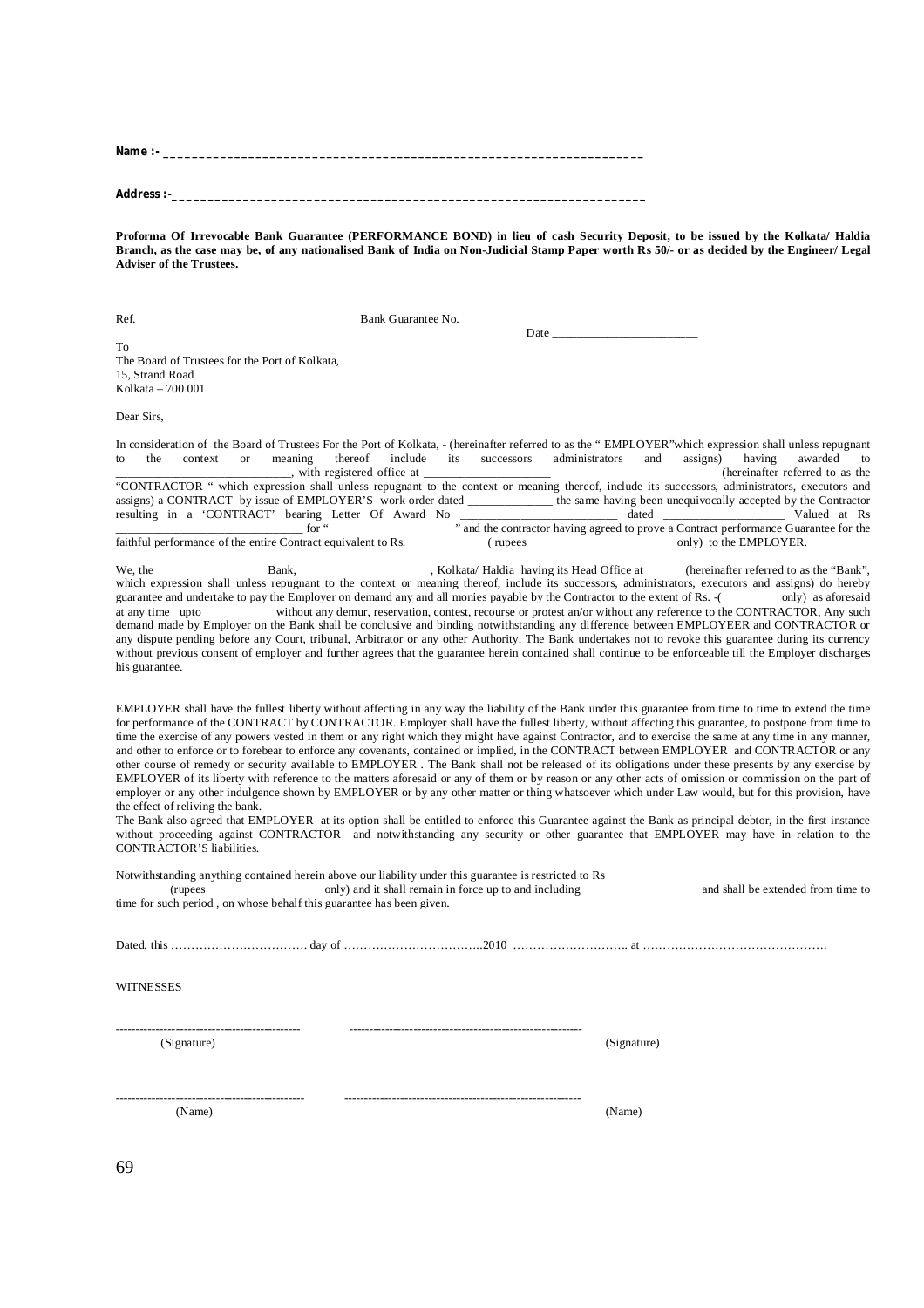(Official address) (Designation with Bank Stamp)

-------------------------------------------- ----------------------------------------------------------------

+ Attorney as per power of Attorney No.

Dated ……………………….

### **Integrity Pact**

Between

#### **Kolkata Port Trust (KoPT)** hereinafter referred to as "**The Principal/ Employer**".

And

………………………….. hereinafter referred to as "**The Bidder/Contractor**"

#### **Preamble**

The Principal intends to award, under laid down organizational procedures, contract/s for ……………………. The Principal values full compliances with all relevant laws of the land, rules, regulations, economic use of resources and of fairness/transparency in its relations with its Bidder(s) and/or Contractor(s).

In order to achieve these goals, an Independent External Monitor (IEM) appointed by the principal, will monitor the tender process and the execution of the contract for compliance with the principles mentioned above.

#### NOW, THEREFORE,

To avoid all forms of corruption by following a system that is fair, transparent and free from any influence/prejudiced dealings prior to, during and subsequent to the currency of the contract to be entered into with a view to:-

Enabling the PRINCIPAL/EMPLOYER to get the contractual work executed and/or to obtain/dispose the desired said stores/ equipment at a competitive price in conformity with the defined specifications/ scope of work by avoiding the high cost and the distortionary impact of corruption on such work /procurement/ disposal and Enabling BIDDERs/ CONTRACTORs to abstain from bribing or indulging in any corrupt practice in order to secure the contract by providing assurance to them that their competitors will also abstain from bribing and other corrupt practices and the PRINCIPAL/EMPLOYER will commit to prevent corruption, in any form, by its officials by following transparent procedures.

#### **Section 1 – Commitments of the Principal/ Employer.**

- (1) The Principal commits itself to take measures necessary to prevent corruption and to observe the following principles:
	- a. No employee of the Principal, personally or through family members, will in connection with the tender for, or the execution of a contract, demand, take a promise for or accept, for self or third person, any material or immaterial benefit which the person is not legally entitled to.
	- b. The Principal will, during the tender process treat all Bidder(s) with equity and reason. The Principal will, in particular, before and during the tender process, provide to all Bidder(s) the same information and will not provide to any Bidder(s) confidential/ additional information through which the Bidder(s) could obtain an advantage in relation to the tender process or the contract execution.
	- c. The Principal will exclude from the process all known prejudiced persons.
- (2). If the Principal obtains information on the conduct of any of its employees which is a criminal offence under the Indian Penal Code (IPC)/Prevention of Corruption (PC) Act, or if there be a substantive suspicion in this regard, the Principal will inform the Chief Vigilance Officer and in addition can initiate disciplinary actions.

#### **Section-2 –Commitments of the Bidder(s) / Contractor(s)**

- (1) The Bidder(s)/Contractor(s) commit himself to take all measures necessary to prevent corruption. He commits himself to observe the following principles during his participation in the tender process and during the contract execution.
- The Bidder(s) /Contractor(s) will not directly or through any other person or firm, offer, promise or give to any of the Principal's employees involved in the tender process or the execution of the contract or to any third person any material or other benefit which he/she is not legally entitled to, in order to obtain in exchange any advantage of any kind whatsoever during the tender process or during the execution of the contract.
- b. The Bidder(s)/Contractor(s) will not enter with other Bidders into any undisclosed agreement or understanding, whether formal or informal. This applies in particular to prices, specifications, certifications, subsidiary contract, submission or non-submission of bids or any other actions to restrict competitiveness or to introduce cartelization in the bidding process.
- c. The Bidder(s)/Contractor(s) will not commit any offence under the relevant IPC/PC Act; further the Bidder(s)/Contractor(s) will not use improperly, for purposes of competition or personal gain, or pass on to others, any information or document provided by the Principal as part of the business relationship, regarding plans, technical proposals and business details, including information contained or transmitted electronically.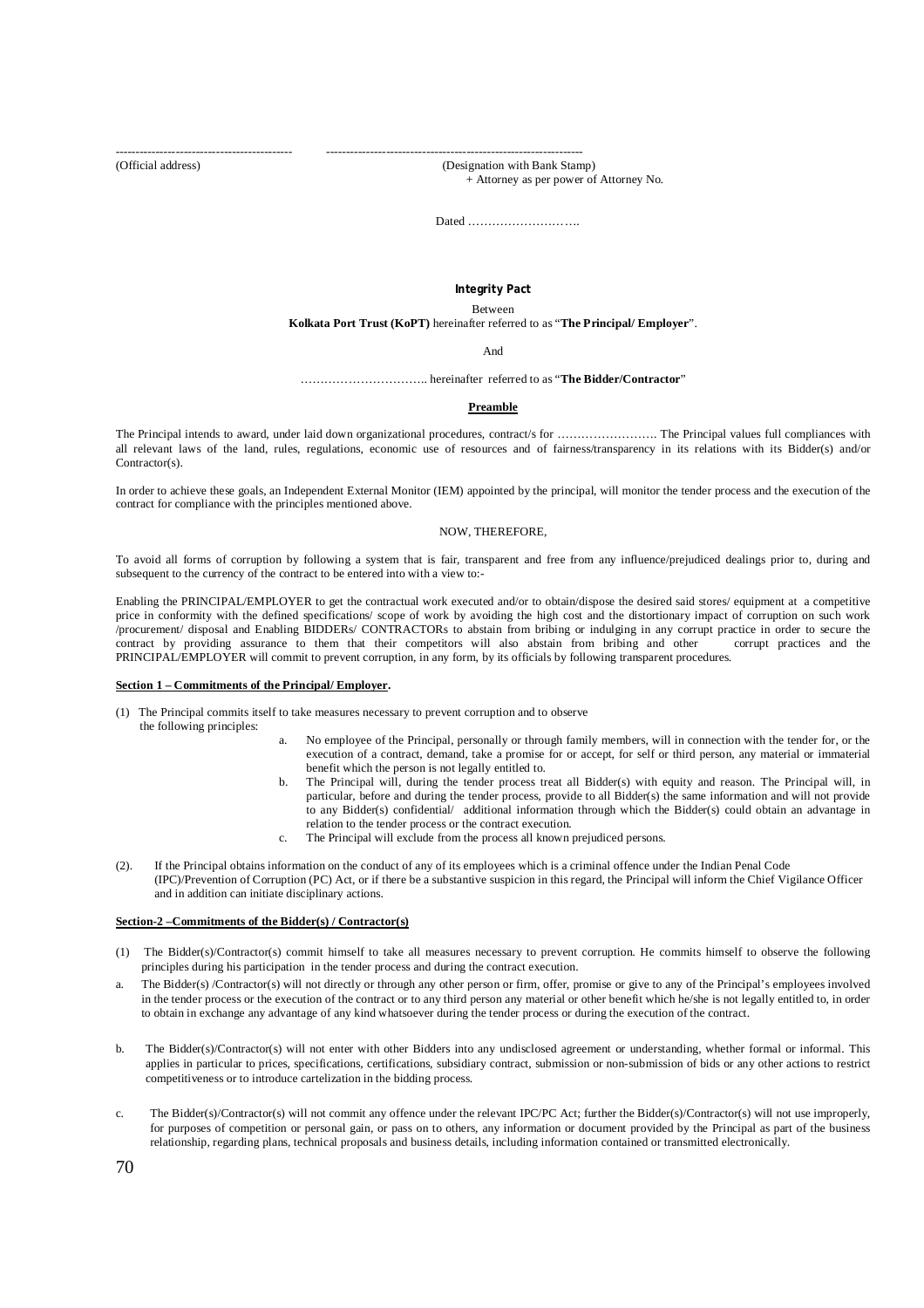- d. The Bidder(s)/Contractor(s) of foreign origin shall disclose the name and address of the Agents/representatives in India, if any. Similarly the Bidder(s)/Contractor(s) of Indian Nationality shall furnish the name and address of the foreign principles, if any. Further details as mentioned in the "Guidelines on Indian Agents of Foreign Suppliers" shall be disclosed by the Bidder(s)/Contractor(s). Further, as mentioned in the Guidelines, all the payments made to the Indian agent/representative have to be in Indian Rupees only. Copy of the "Guidelines on Indian Agents of Foreign Suppliers" is annexed and marked as Annex-A.
- e. The Bidder(s)/Contractor(s) will when presenting his bid, disclose any and all payments he has made, is committed to or intends to make to agents, brokers or any other intermediaries in connection with the award of the contract.
- (2). The Bidder(s)/Contractor(s) will not instigate third persons to commit offences outlined above or be an accessory to such offences.

#### **Section-3-Disqualification from tender process and exclusion from future contracts**

If the Bidder(s)/Contractor(s) before award or during execution has committed a transgression through a violation of Section 2 above, or in any other form such as to put his reliability or credibility in question, the Principal is entitled to disqualify the Bidder(s)/Contractor(s) from the tender process or take action as considered appropriate.

#### **Section 4-Compensation for damages**

- (1) If the Principal has disqualified the Bidder(s) from the tender process prior to the award according to Section 3, the Principal is entitled to demand and recover the damages equivalent to Earnest Money Deposit/Bid Security.
- (2) If the Principal has terminated the contract according to Section 3 or if the Principal is entitled to terminate the contract according to Section 3, the Principal shall be entitled to demand and recover from the Contractor liquidated damages of the contract value or the amount equivalent to Performance Bank Guarantee.

### **Section 5-Previous transgression**

(1) The Bidder declares that no previous transgressions occurred in the last 3 years from the date of signing the Integrity pact with any other Company in any country conforming to the anti corruption approach or with any other Public Sector Undertaking / Enterprise in India, Major Ports/ Govt. Departments of India that could justify his exclusion from the tender process.

(2) If the Bidder makes incorrect statement on this subject, he can be disqualified from the tender process or action can be taken as considered appropriate.

#### **Section 6- Equal treatment of all Bidders/Contractors/Sub-Contractors**

- (1) The Bidder(s)/Contractor(s) undertake(s) to demand from all subcontractors a commitment in conformity with this Integrity Pact, and to submit it to the Principal before contract signing.
- (2) The Principal, will enter into agreements with identical conditions as this one with all Bidders, Contractors and Sub-contractors.

(3) The Principal will disqualify from the tender process all bidders who do not sign this Pact or violate its provisions.

#### **Section 7- Other Legal actions against violating Bidder(s)/ Contractor(s)/ Sub Contractor(s)**

The actions stipulated in this Integrity pact are without prejudice to any other legal action that may follow in accordance with provisions of the extant law in force relating to any civil or criminal proceedings. .

#### **Section 8 – Role of Independent External Monitor(IEM):**

(a) The task of the Monitors shall be to review independently and objectively, whether and to what extent the parties comply with the obligations under this pact.

(b) The Monitors shall not be subject to instructions by the representatives of the parties and shall perform their functions neutrally and independently.

(c) Both the parties accept that the Monitors have the right to access all the documents relating to the contract.

(d) As soon as the Monitor notices, or has reason to believe, a violation of this pact, he will so inform the authority designated by the Principal and the Chief Vigilance Officer of Kolkata Prot Trust.

(e) The BIDDER/ CONTRACTOR(s) accepts that the Monitor has the right to access without restriction to all contract documentation of the PRINCIPAL including that provided by the BIDDER/ CONTRACTOR. The BIDDER/ CONTRACTOR will also grant the Monitor, upon his request and demonstration of a valid interest, unrestricted and unconditional access to his contract documentation, if any. The same is applicable to sub-contractors. The Monitor shall be under contractual obligation to treat the information and documents of the Bidder/Contractor/ Sub-contractor(s) with confidentiality.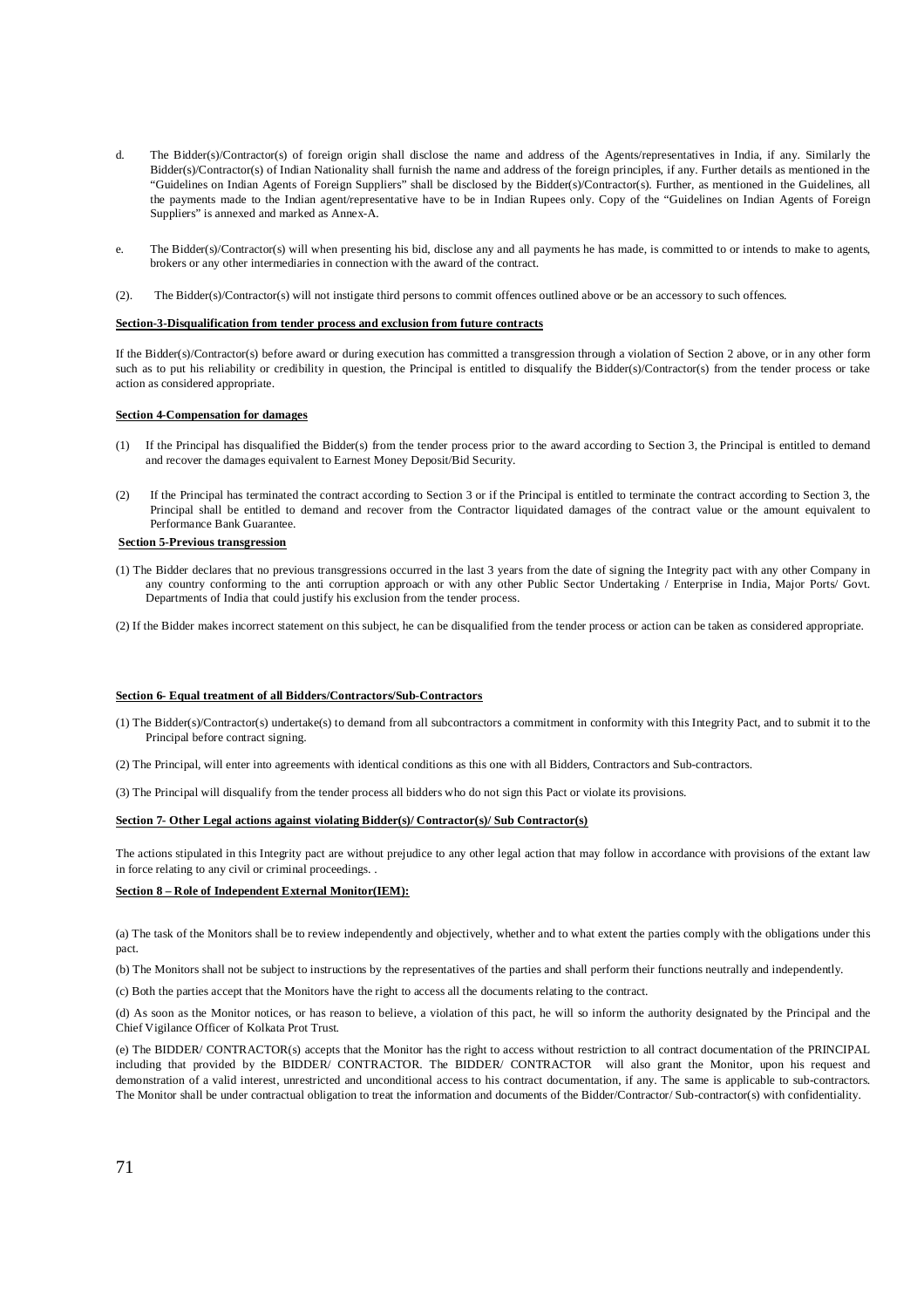(f) The Principal/ Employer will provide to the Monitor sufficient information about all meetings among the parties related to the contract provided such meetings could have an impact on the contractual relations between the Principal and the Contractor. The parties offer to the Monitor, the option to participate in such meetings.

(g) The Monitor will submit a written report to the designated Authority of Principal/ Employer/ Chief Vigilance Officer of Kolkata Port Trust within 8 to 10 weeks from the date of reference or intimation to him by the Principal/ Employer/ Bidder/ Contractor and should the occasion arise, submit proposals for correcting problematic situation. BIDDER/ CONTRACTOR can approach the Independent External Monitor (s) appointed for the purposes of this Pact.

(h) As soon as the Monitor notices, or believes to notice, a violation of this agreement, he will so inform the Management of the Principal and request the Management to discontinue or to take corrective action, or to take other relevant action. The Monitor can in this regard submit non-binding recommendations. Beyond this, the Monitor has no right to demand from the parties that they act in a specific manner, refrain from action or tolerate action.

(i) If the Monitor has reported to the Principal substantiated suspicion of an offence under the relevant IPC/PCA, and the Principal/ Employer has not, within reasonable time, taken visible action to proceed against such offence or reported to the Chief Vigilance Officer, the Monitor may also transmit this information directly to the Central Vigilance Commissioner, Government of India.

(j) The word 'Monitor' would include both singular and plural.

#### **Section 9 – Facilitation of Investigation:**

In case of any allegation of violation of any provisions of this Pact or payment of commission, the PRINCIPAL/EMPLOYER or its agencies shall be entitled to examine all the documents including the Books of Accounts of the BIDDER/CONTRACTORS and the BIDDER/CONTRACTOR shall provide necessary information and documents **in English** and shall extend all possible help for the purpose of such examination.

#### **Section 10 – Pact Duration:**

The pact beings with when both parties have legally signed it and will extend upto 2 years or the complete execution of the contract including warranty period whichever is later. In case bidder/contractor is unsuccessful this Integrity Pact shall expire after 6 months from the date of signing of the contract.

If any claim is made/lodged during this time, the same shall be binding and continue to be valid despite the lapse of this pact as specified above, unless it is discharged/determined by Chairman, KoPT.

#### **Section 11 – Other Provisions:**

(1) This agreement is subject to Indian Law. Place of performance and jurisdiction is the Registered Office of the Principal in Kolkata.

(2) Changes and supplements as well as termination notices need to be made in writing in English.

(3) If the Contractor is a partnership or a consortium, this agreement must be signed by all partners or consortium members.

\_\_\_\_\_\_\_\_\_\_\_\_\_\_\_\_\_\_\_\_\_\_\_\_\_\_\_\_\_\_\_\_\_

(4) Should one or several provisions of this agreement turn out to be invalid, the reminder of this agreement remains valid. In this case, the parties will strive to come to an agreement to their original intentions.

\_\_\_\_\_\_\_\_\_\_\_\_\_\_\_\_\_\_\_\_\_\_\_\_\_\_\_\_\_\_\_\_\_\_\_

(For & on behalf of the Principal) (For & on behalf of Bidder/Contractor).

(Office Seal) (Office Seal)

Place :

Date :

Witness 1:

…………………………………………

……………………………………

Witness 2.

(Name & Address) …………………………………………

 …………………………………………. ………………………………………….